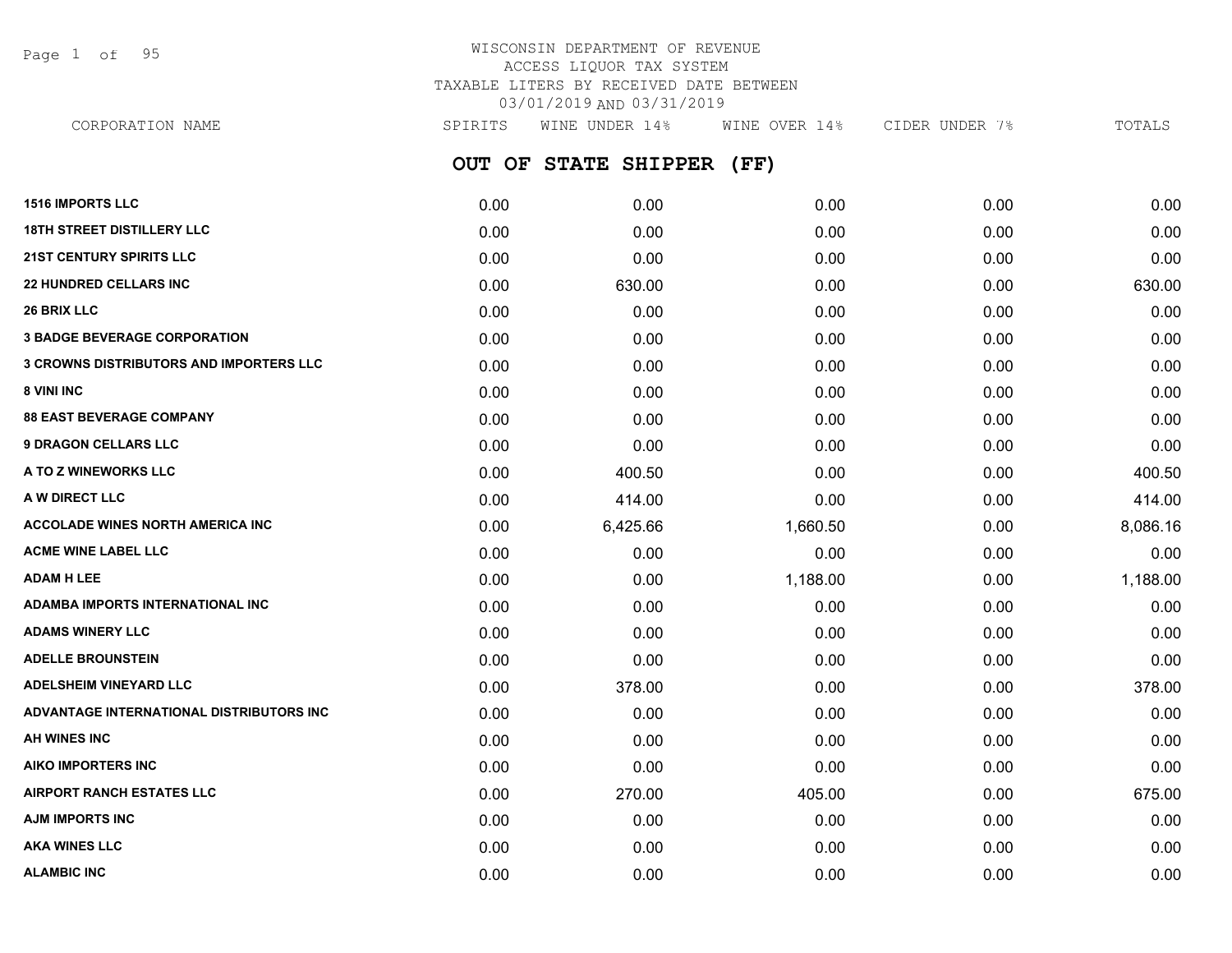Page 2 of 95

| CORPORATION NAME                       | SPIRITS | WINE UNDER 14% | WINE OVER 14% | CIDER UNDER 7% | TOTALS   |
|----------------------------------------|---------|----------------|---------------|----------------|----------|
| <b>ALBERT BICHOT USA LLC</b>           | 0.00    | 0.00           | 0.00          | 0.00           | 0.00     |
| <b>ALEJANDRO BULGHERONI ESTATE LLC</b> | 0.00    | 0.00           | 0.00          | 0.00           | 0.00     |
| ALEXANDRIA NICOLE CELLARS LLC          | 0.00    | 0.00           | 0.00          | 0.00           | 0.00     |
| <b>ALFRED G PALMATEER JR</b>           | 0.00    | 0.00           | 0.00          | 0.00           | 0.00     |
| ALL BRAZILIAN IMPORT & EXPORT INC      | 0.00    | 0.00           | 0.00          | 0.00           | 0.00     |
| <b>ALLIED IMPORTERS USA LTD</b>        | 0.00    | 324.00         | 0.00          | 0.00           | 324.00   |
| ALLORO VINEYARD INC                    | 0.00    | 0.00           | 0.00          | 0.00           | 0.00     |
| <b>ALLTECH'S BEVERAGE DIVISION LLC</b> | 0.00    | 0.00           | 0.00          | 0.00           | 0.00     |
| <b>ALPHA &amp; OMEGA WINERY LLC</b>    | 0.00    | 0.00           | 36.00         | 0.00           | 36.00    |
| ALPHA MARKETING NETWORK INC            | 0.00    | 0.00           | 0.00          | 0.00           | 0.00     |
| <b>ALTAMAR BRANDS LLC</b>              | 0.00    | 0.00           | 0.00          | 0.00           | 0.00     |
| <b>ALTAMURA WINERY INC</b>             | 0.00    | 0.00           | 0.00          | 0.00           | 0.00     |
| <b>AMAVI CELLARS LLC</b>               | 0.00    | 0.00           | 0.00          | 0.00           | 0.00     |
| <b>AMBRABEV LLC</b>                    | 0.00    | 0.00           | 0.00          | 0.00           | 0.00     |
| <b>AMERICAN BEVERAGE CORP</b>          | 0.00    | 0.00           | 0.00          | 0.00           | 0.00     |
| <b>AMERICAN ESTATES WINES INC</b>      | 0.00    | 0.00           | 0.00          | 0.00           | 0.00     |
| AMERICAN NORTHWEST DISTRIBUTORS INC    | 0.00    | 0.00           | 0.00          | 0.00           | 0.00     |
| AMERICAN VINTAGE BEVERAGE INC.         | 0.00    | 0.00           | 0.00          | 0.00           | 0.00     |
| <b>AMERICAN VINTNERS LLC</b>           | 0.00    | 522.00         | 657.00        | 0.00           | 1,179.00 |
| <b>AMERICAN WINE TRADE INC</b>         | 0.00    | 553.50         | 0.00          | 0.00           | 553.50   |
| <b>AMICUS CELLARS LLC</b>              | 0.00    | 0.00           | 0.00          | 0.00           | 0.00     |
| <b>AMIR PEAY</b>                       | 0.00    | 0.00           | 0.00          | 0.00           | 0.00     |
| AMRUSS, INC.                           | 0.00    | 0.00           | 0.00          | 0.00           | 0.00     |
| <b>AMUSE BOUCHE LLC</b>                | 0.00    | 0.00           | 0.00          | 0.00           | 0.00     |
| ANCHOR DISTILLING COMPANY LLC          | 0.00    | 0.00           | 0.00          | 0.00           | 0.00     |
| <b>ANCIEN WINES INC</b>                | 0.00    | 0.00           | 0.00          | 0.00           | 0.00     |
| <b>ANCIENT PEAK INC</b>                | 0.00    | 0.00           | 0.00          | 0.00           | 0.00     |
| ANDERSONS CONN VALLEY WINERY INC       | 0.00    | 0.00           | 0.00          | 0.00           | 0.00     |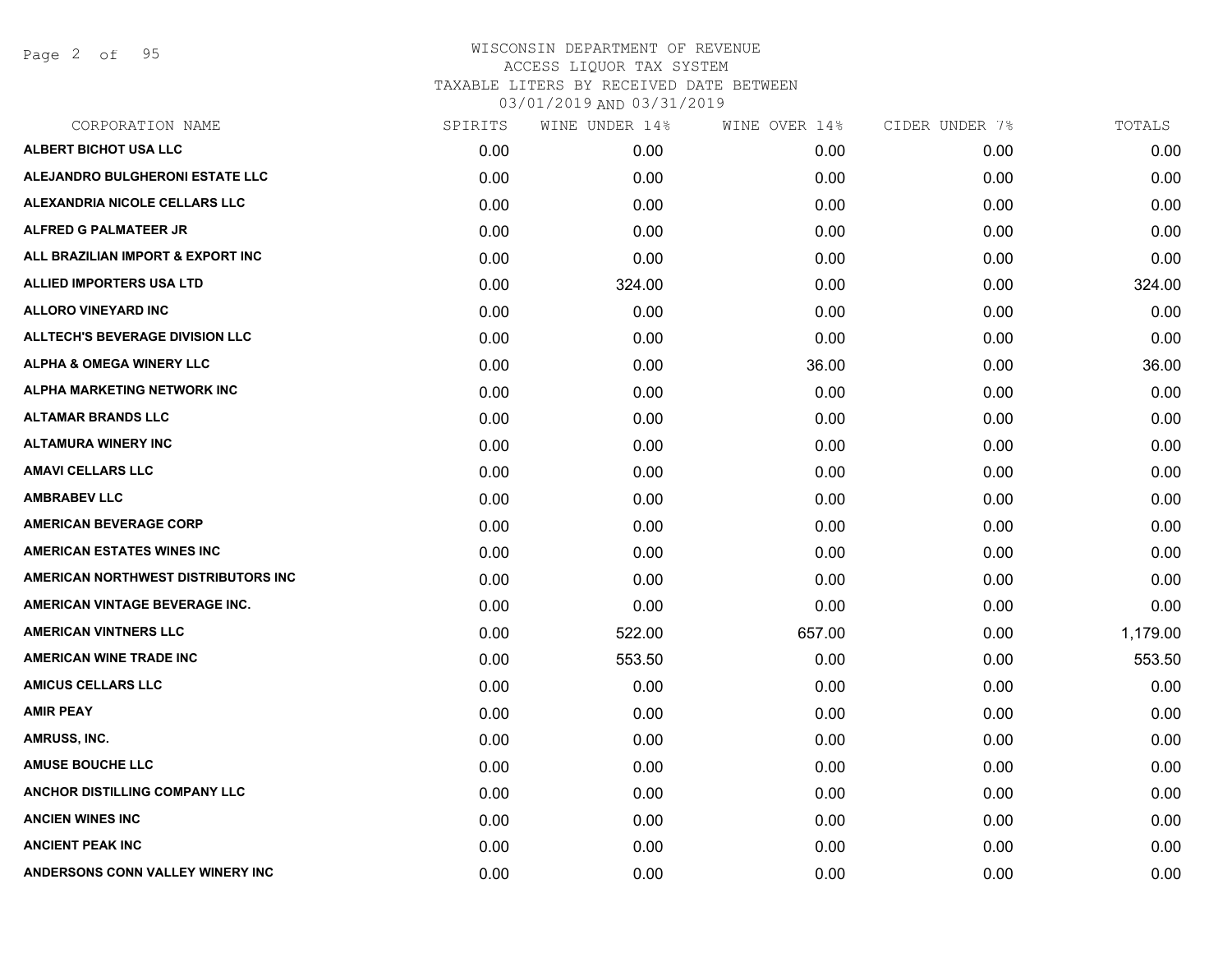Page 3 of 95

## WISCONSIN DEPARTMENT OF REVENUE ACCESS LIQUOR TAX SYSTEM TAXABLE LITERS BY RECEIVED DATE BETWEEN

| CORPORATION NAME                    | SPIRITS | WINE UNDER 14% | WINE OVER 14% | CIDER UNDER 7% | TOTALS    |
|-------------------------------------|---------|----------------|---------------|----------------|-----------|
| <b>ANDIS WINES LLC</b>              | 0.00    | 0.00           | 0.00          | 0.00           | 0.00      |
| <b>ANDREW FOX</b>                   | 0.00    | 0.00           | 0.00          | 0.00           | 0.00      |
| <b>ANDREW J CARINI</b>              | 0.00    | 0.00           | 0.00          | 0.00           | 0.00      |
| <b>ANDREW T BECKSTOFFER</b>         | 0.00    | 58.50          | 117.00        | 0.00           | 175.50    |
| <b>ANGELA OSBORNE</b>               | 0.00    | 0.00           | 0.00          | 0.00           | 0.00      |
| <b>ANHEUSER-BUSCH COMPANIES LLC</b> | 0.00    | 0.00           | 0.00          | 30,852.62      | 30,852.62 |
| <b>ANNE HUBATCH</b>                 | 0.00    | 63.00          | 0.00          | 0.00           | 63.00     |
| <b>ANTHONY BOZZANO</b>              | 0.00    | 0.00           | 0.00          | 0.00           | 0.00      |
| <b>ANTHONY M TRUCHARD</b>           | 0.00    | 0.00           | 0.00          | 0.00           | 0.00      |
| <b>ANTIPODEAN WINES LLC</b>         | 0.00    | 288.00         | 0.00          | 0.00           | 288.00    |
| <b>APOLOGUE LLC</b>                 | 0.00    | 0.00           | 0.00          | 0.00           | 0.00      |
| <b>APOSTROPHE BRANDS LLC</b>        | 0.00    | 0.00           | 0.00          | 0.00           | 0.00      |
| APPELLATION TRADING COMPANY LLC     | 0.00    | 0.00           | 0.00          | 0.00           | 0.00      |
| <b>APPELLATIONS LP</b>              | 0.00    | 0.00           | 126.00        | 0.00           | 126.00    |
| <b>AQUA PUMPKIN INC</b>             | 0.00    | 0.00           | 0.00          | 0.00           | 0.00      |
| <b>ARANO LLC</b>                    | 0.00    | 1,197.00       | 0.00          | 0.00           | 1,197.00  |
| <b>ARCHANA A DAVE</b>               | 0.00    | 0.00           | 0.00          | 0.00           | 0.00      |
| <b>ARCHER ROOSE INC</b>             | 0.00    | 0.00           | 0.00          | 0.00           | 0.00      |
| AREL GROUP WINE & SPIRITS INC       | 0.00    | 4,425.00       | 0.00          | 0.00           | 4,425.00  |
| <b>ARETE WINES LLC</b>              | 0.00    | 0.00           | 0.00          | 0.00           | 0.00      |
| <b>ARIETTA INC</b>                  | 0.00    | 0.00           | 0.00          | 0.00           | 0.00      |
| <b>ARNOT-ROBERTS LLC</b>            | 0.00    | 0.00           | 0.00          | 0.00           | 0.00      |
| <b>ARPENT LLC</b>                   | 0.00    | 0.00           | 0.00          | 0.00           | 0.00      |
| <b>ARTISANAL DISTILLATES INC.</b>   | 0.00    | 0.00           | 0.00          | 0.00           | 0.00      |
| <b>ARTISANAL IMPORTS INC</b>        | 0.00    | 0.00           | 0.00          | 0.00           | 0.00      |
| <b>ASAP IMPORTS CO.</b>             | 126.51  | 121.01         | 9.00          | 0.00           | 256.52    |
| <b>ASCENT WINES INC</b>             | 0.00    | 126.00         | 0.00          | 0.00           | 126.00    |
| <b>ASSOCIATED BREWING COMPANY</b>   | 0.00    | 0.00           | 0.00          | 0.00           | 0.00      |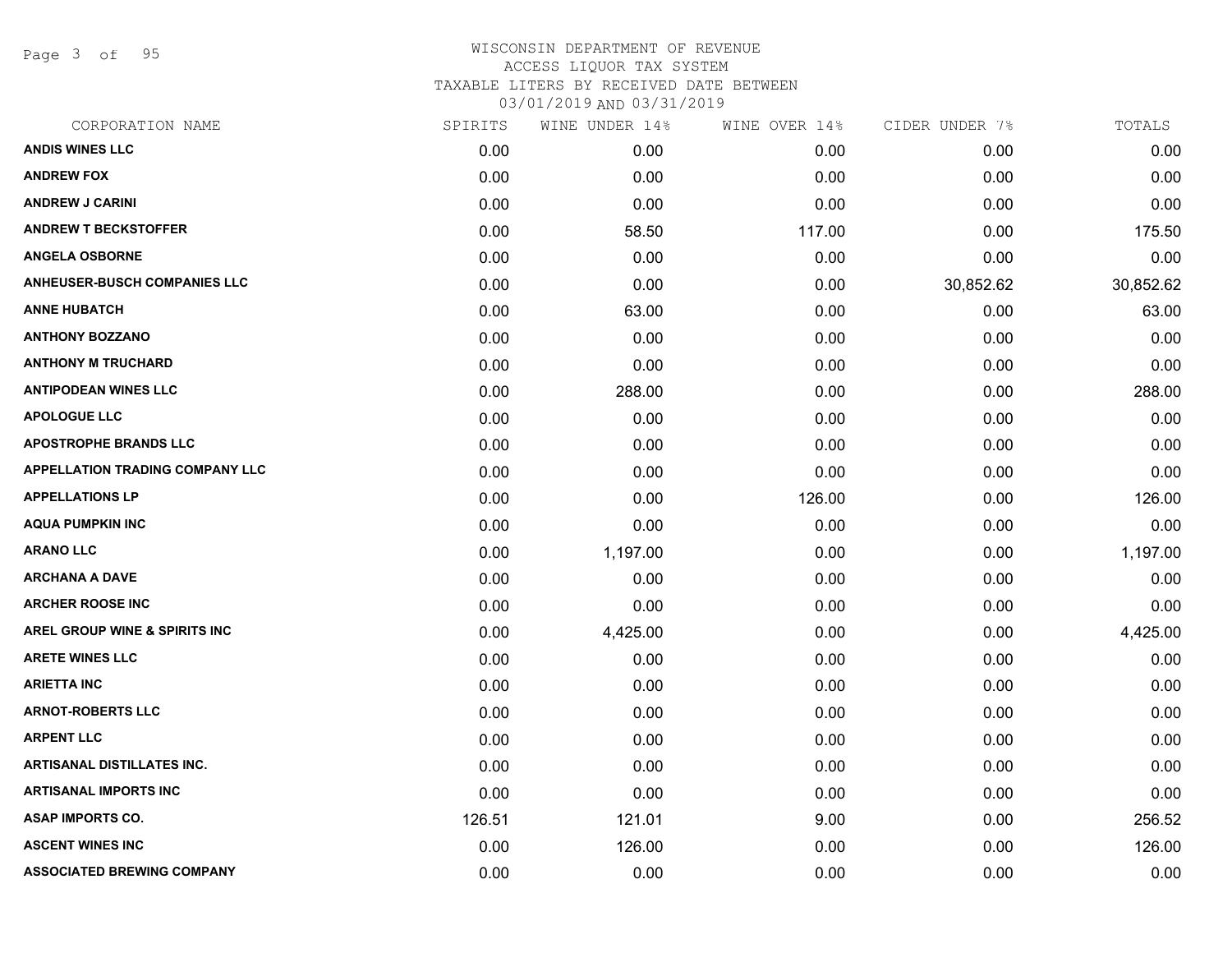Page 4 of 95

### WISCONSIN DEPARTMENT OF REVENUE ACCESS LIQUOR TAX SYSTEM

TAXABLE LITERS BY RECEIVED DATE BETWEEN

| CORPORATION NAME                                | SPIRITS    | WINE UNDER 14% | WINE OVER 14% | CIDER UNDER 7% | TOTALS     |
|-------------------------------------------------|------------|----------------|---------------|----------------|------------|
| <b>ASV WINES INC</b>                            | 0.00       | 693.00         | 63.00         | 0.00           | 756.00     |
| <b>ATHENEE IMPORTERS &amp; DISTRIBUTORS LTD</b> | 0.00       | 0.00           | 0.00          | 0.00           | 0.00       |
| <b>ATLAS WINE COMPANY LLC</b>                   | 0.00       | 252.00         | 0.00          | 0.00           | 252.00     |
| <b>ATOMIC BRANDS INC</b>                        | 15,944.16  | 0.00           | 0.00          | 0.00           | 15,944.16  |
| <b>AUGUST WINE GROUP LLC</b>                    | 0.00       | 0.00           | 0.00          | 0.00           | 0.00       |
| <b>AUSTRAL WINES LLC</b>                        | 0.00       | 1,161.00       | 0.00          | 0.00           | 1,161.00   |
| <b>AV BRANDS INC</b>                            | 0.00       | 0.00           | 0.00          | 0.00           | 0.00       |
| <b>AVV WINERY CO LLC</b>                        | 0.00       | 0.00           | 774.00        | 0.00           | 774.00     |
| <b>AXIOS INC</b>                                | 0.00       | 0.00           | 0.00          | 0.00           | 0.00       |
| <b>B &amp; I OVERSEAS TRADING INC</b>           | 0.00       | 0.00           | 0.00          | 0.00           | 0.00       |
| <b>B UNITED INTERNATIONAL INC</b>               | 0.00       | 0.00           | 477.84        | 0.00           | 477.84     |
| <b>B. NEKTAR LLC</b>                            | 0.00       | 120.00         | 0.00          | 1,980.00       | 2,100.00   |
| <b>BACARDI U.S.A., INC.</b>                     | 266,670.00 | 427.30         | 523.50        | 0.00           | 267,620.80 |
| <b>BACCHUS TECHNOLOGIES LLC</b>                 | 0.00       | 819.00         | 153.00        | 0.00           | 972.00     |
| <b>BACIO DIVINO CELLARS LLC</b>                 | 0.00       | 0.00           | 0.00          | 0.00           | 0.00       |
| <b>BADGER MOUNTAIN INC</b>                      | 0.00       | 810.00         | 0.00          | 0.00           | 810.00     |
| <b>BADLANDS DISTILLERY LLC</b>                  | 0.00       | 0.00           | 0.00          | 0.00           | 0.00       |
| <b>BALCONES DISTILLING LLC</b>                  | 0.00       | 0.00           | 0.00          | 0.00           | 0.00       |
| <b>BANFI PRODUCTS CORPORATION</b>               | 0.00       | 8,909.84       | 396.00        | 0.00           | 9,305.84   |
| <b>BANSHEE WINES LLC</b>                        | 0.00       | 548.00         | 0.00          | 0.00           | 548.00     |
| <b>BANVILLE &amp; JONES WINE MERCHANTS</b>      | 13.50      | 891.00         | 13.50         | 0.00           | 918.00     |
| <b>BANZAI BEVERAGE CORPORATION</b>              | 0.00       | 0.00           | 0.00          | 0.00           | 0.00       |
| <b>BARGETTOS SANTA CRUZ WINERY INC</b>          | 0.00       | 0.00           | 0.00          | 0.00           | 0.00       |
| <b>BARLOW VINEYARDS LLC</b>                     | 0.00       | 0.00           | 0.00          | 0.00           | 0.00       |
| <b>BARNARD GRIFFIN INC</b>                      | 0.00       | 0.00           | 0.00          | 0.00           | 0.00       |
| <b>BARNETT VINEYARDS LP</b>                     | 0.00       | 0.00           | 0.00          | 0.00           | 0.00       |
| <b>BATTAGLIA DISTRIBUTING CORP INC</b>          | 0.00       | 0.00           | 0.00          | 0.00           | 0.00       |
| <b>BAUM WINE IMPORTS INC</b>                    | 56.25      | 3,039.00       | 225.75        | 0.00           | 3,321.00   |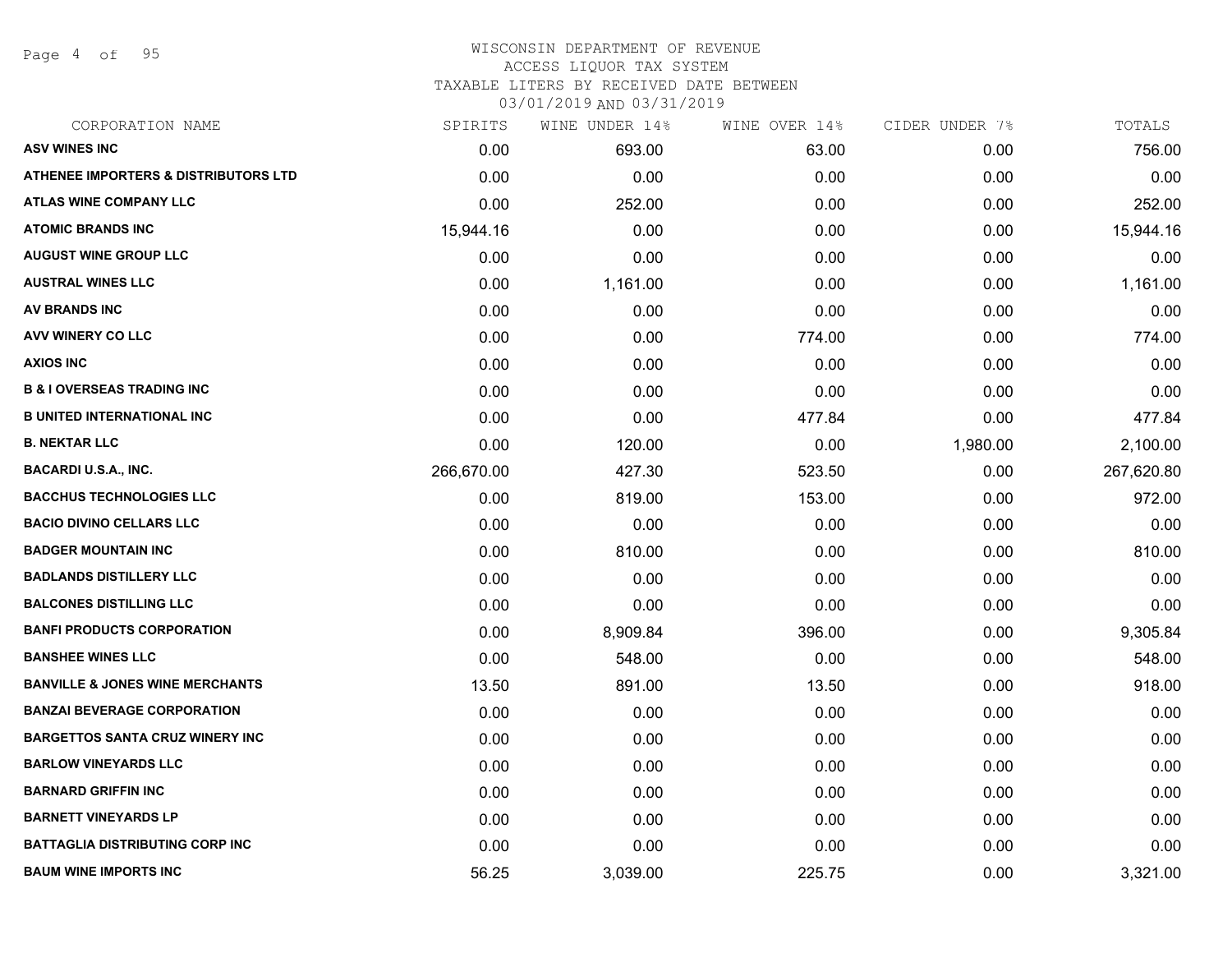Page 5 of 95

| CORPORATION NAME                                        | SPIRITS | WINE UNDER 14% | WINE OVER 14% | CIDER UNDER 7% | TOTALS   |
|---------------------------------------------------------|---------|----------------|---------------|----------------|----------|
| <b>BEATBOX BEVERAGES LLC</b>                            | 0.00    | 0.00           | 0.00          | 0.00           | 0.00     |
| <b>BEATBOX BEVERAGES LLC</b>                            | 0.00    | 0.00           | 0.00          | 0.00           | 0.00     |
| <b>BEAUX FRERES LLC</b>                                 | 0.00    | 0.00           | 0.00          | 0.00           | 0.00     |
| <b>BEDFORD &amp; GROVE LLC</b>                          | 0.00    | 0.00           | 0.00          | 0.00           | 0.00     |
| <b>BEDROCK WINE COMPANY LP</b>                          | 0.00    | 33.28          | 0.00          | 0.00           | 33.28    |
| <b>BENDISTILLERY INC</b>                                | 0.00    | 0.00           | 0.00          | 0.00           | 0.00     |
| <b>BENNETT LANE WINERY LLC</b>                          | 0.00    | 0.00           | 0.00          | 0.00           | 0.00     |
| <b>BENOVIA WINERY LLC</b>                               | 0.00    | 0.00           | 0.00          | 0.00           | 0.00     |
| <b>BEPPE &amp; THE ARCHITECT LLC</b>                    | 0.00    | 0.00           | 0.00          | 0.00           | 0.00     |
| <b>BERGSTROM WINES LLC</b>                              | 0.00    | 99.00          | 0.00          | 0.00           | 99.00    |
| <b>BERNARDUS LLC</b>                                    | 0.00    | 0.00           | 0.00          | 0.00           | 0.00     |
| BETHEL HEIGHTS VINEYARD INC                             | 0.00    | 0.00           | 0.00          | 0.00           | 0.00     |
| <b>BETTER BRANDS INTERNATIONAL</b>                      | 0.00    | 0.00           | 0.00          | 0.00           | 0.00     |
| <b>BETZ CELLARS LLC</b>                                 | 0.00    | 0.00           | 0.00          | 0.00           | 0.00     |
| <b>BEVERAGE BROTHERS INC</b>                            | 0.00    | 0.00           | 0.00          | 0.00           | 0.00     |
| BEVERAGE GROUP INTERNATIONAL LLC                        | 0.00    | 0.00           | 0.00          | 0.00           | 0.00     |
| <b>BEVERAGE SOLUTIONS &amp; LOGISTICS INC</b>           | 0.00    | 0.00           | 0.00          | 0.00           | 0.00     |
| <b>BF ACQUISITION LTD</b>                               | 0.00    | 0.00           | 0.00          | 0.00           | 0.00     |
| <b>BIAGIO CRU &amp; ESTATE WINES LLC</b>                | 0.00    | 0.00           | 0.00          | 0.00           | 0.00     |
| <b>BIEN NACIDO VINEYARDS OF RANCHO TEPUSQUET</b><br>LP. | 0.00    | 0.00           | 0.00          | 0.00           | 0.00     |
| <b>BIGHORN CELLARS LLC</b>                              | 0.00    | 0.00           | 0.00          | 0.00           | 0.00     |
| <b>BILTMORE ESTATE WINE COMPANY</b>                     | 0.00    | 0.00           | 0.00          | 0.00           | 0.00     |
| <b>BLACK ROCK SPIRITS LLC</b>                           | 0.00    | 0.00           | 0.00          | 0.00           | 0.00     |
| <b>BLACKBIRD VINEYARDS LLC</b>                          | 0.00    | 0.00           | 148.50        | 0.00           | 148.50   |
| <b>BLAKE FARMS HARD APPLE CIDER LLC</b>                 | 0.00    | 0.00           | 0.00          | 1,387.67       | 1,387.67 |
| <b>BLAUM BROS DISTILLING CO LLC</b>                     | 270.36  | 0.00           | 0.00          | 0.00           | 270.36   |
| BLUE RIDGE DISTILLING CO INC                            | 0.00    | 0.00           | 0.00          | 0.00           | 0.00     |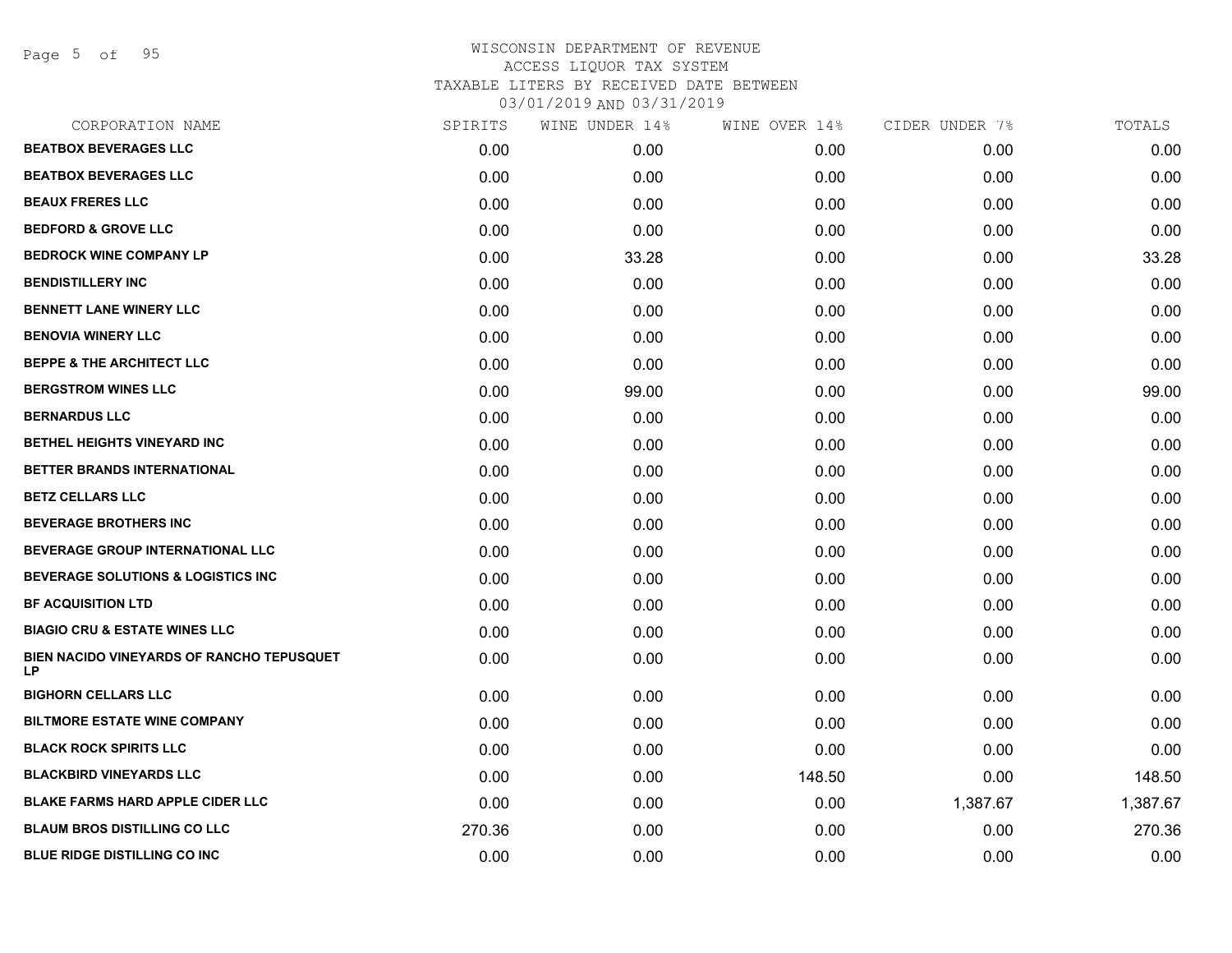Page 6 of 95

| CORPORATION NAME                               | SPIRITS    | WINE UNDER 14% | WINE OVER 14% | CIDER UNDER 7% | TOTALS     |
|------------------------------------------------|------------|----------------|---------------|----------------|------------|
| <b>BNA WINE GROUP LLC</b>                      | 0.00       | 0.00           | 0.00          | 0.00           | 0.00       |
| <b>BOEGER WINERY INC</b>                       | 0.00       | 0.00           | 0.00          | 0.00           | 0.00       |
| <b>BOGLE VINEYARDS INC</b>                     | 0.00       | 10,584.00      | 3,312.00      | 0.00           | 13,896.00  |
| <b>BONANNO VINTNERS LLC</b>                    | 0.00       | 126.00         | 126.00        | 0.00           | 252.00     |
| <b>BONNY DOON WINERY INC</b>                   | 0.00       | 0.00           | 0.00          | 0.00           | 0.00       |
| <b>BOOKER VINEYARD &amp; WINERY</b>            | 0.00       | 0.00           | 0.00          | 0.00           | 0.00       |
| <b>BOSTON BEER CORPORATION</b>                 | 0.00       | 0.00           | 0.00          | 106,936.62     | 106,936.62 |
| <b>BOUCHAINE VINEYARDS INC</b>                 | 0.00       | 0.00           | 0.00          | 0.00           | 0.00       |
| <b>BOUNDARY BREAKS LLC</b>                     | 0.00       | 126.00         | 0.00          | 0.00           | 126.00     |
| <b>BOUTINOT USA INC</b>                        | 0.00       | 0.00           | 0.00          | 0.00           | 0.00       |
| <b>BRASSFIELD ESTATE WINERY LLC</b>            | 0.00       | 0.00           | 252.00        | 0.00           | 252.00     |
| <b>BRAZOS WINE IMPORTS LLC</b>                 | 0.00       | 1,161.00       | 0.00          | 0.00           | 1,161.00   |
| <b>BRIAN CARTER CELLARS LLC</b>                | 0.00       | 0.00           | 0.00          | 0.00           | 0.00       |
| <b>BRICKELL WINES LLC</b>                      | 0.00       | 0.00           | 0.00          | 0.00           | 0.00       |
| <b>BRIDGEVIEW VINEYARDS INC</b>                | 0.00       | 504.00         | 0.00          | 0.00           | 504.00     |
| <b>BRIGHT CELLARS INC</b>                      | 0.00       | 0.00           | 0.00          | 0.00           | 0.00       |
| <b>BROADBENT SELECTIONS INC.</b>               | 0.00       | 1,962.00       | 252.00        | 0.00           | 2,214.00   |
| <b>BRONCO WINE COMPANY</b>                     | 0.00       | 38,597.63      | 1,953.00      | 0.00           | 40,550.63  |
| <b>BROTHERS INTERNATIONAL FOOD CORPORATION</b> | 0.00       | 0.00           | 0.00          | 0.00           | 0.00       |
| <b>BROVO SPIRITS LLC</b>                       | 0.00       | 0.00           | 0.00          | 0.00           | 0.00       |
| <b>BROWNE FAMILY WINES LLC</b>                 | 0.00       | 0.00           | 0.00          | 0.00           | 0.00       |
| <b>BROWN-FORMAN CORPORATION</b>                | 210,897.70 | 4,051.63       | 0.00          | 0.00           | 214,949.33 |
| <b>BRUTOCAO CELLARS LP</b>                     | 0.00       | 0.00           | 9.00          | 0.00           | 9.00       |
| <b>BRYN MAWR VINEYARDS INC</b>                 | 0.00       | 0.00           | 0.00          | 0.00           | 0.00       |
| <b>BUEHLER VINEYARDS INC</b>                   | 0.00       | 63.00          | 63.00         | 0.00           | 126.00     |
| <b>BULGARIAN MASTER VINTNERS LLC</b>           | 0.00       | 0.00           | 0.00          | 0.00           | 0.00       |
| <b>BULLY HILL VINEYARDS INC</b>                | 0.00       | 0.00           | 0.00          | 0.00           | 0.00       |
| <b>BUONCRISTIANI WINE CO LLC</b>               | 0.00       | 0.00           | 0.00          | 0.00           | 0.00       |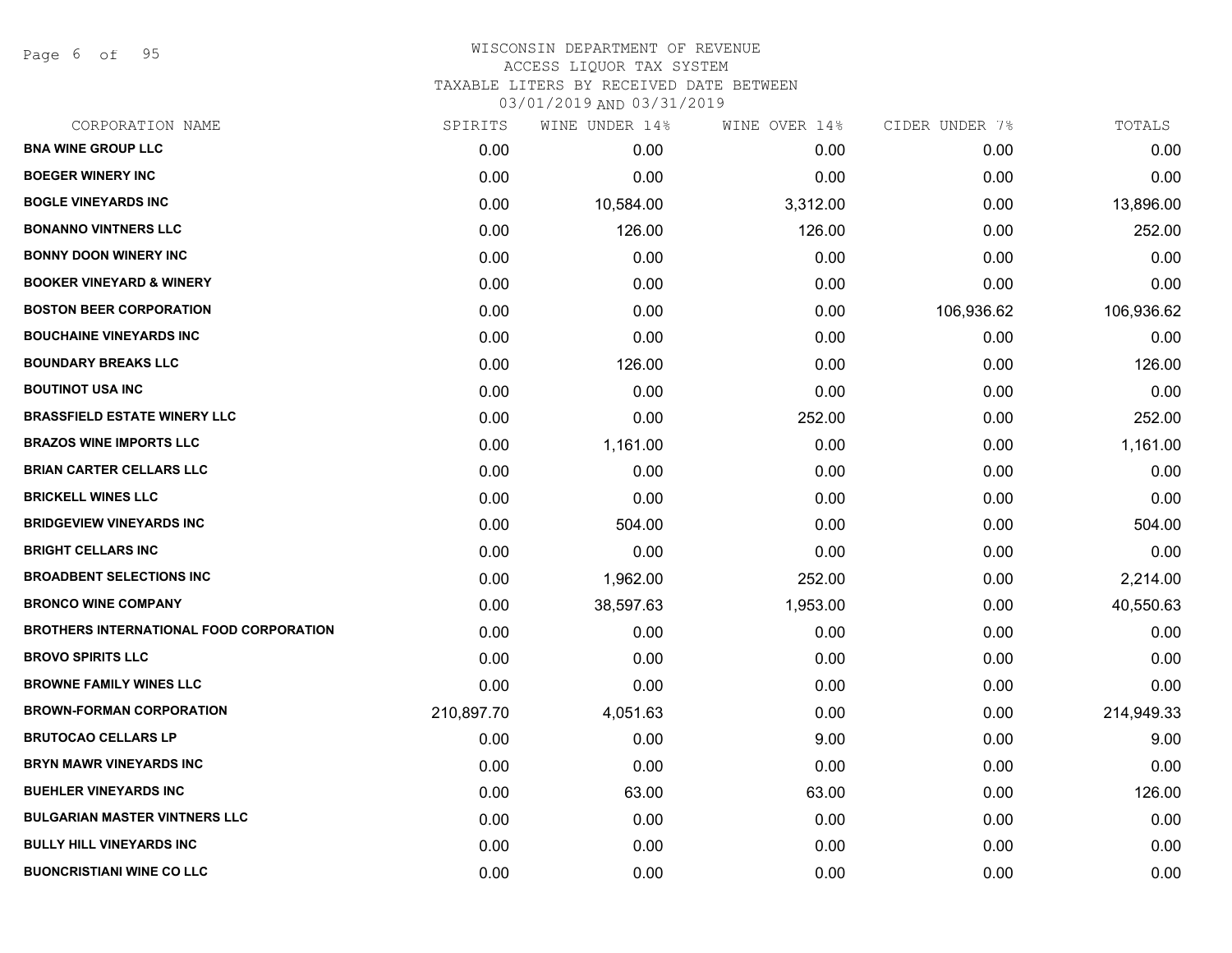Page 7 of 95

## WISCONSIN DEPARTMENT OF REVENUE ACCESS LIQUOR TAX SYSTEM TAXABLE LITERS BY RECEIVED DATE BETWEEN

| CORPORATION NAME                       | SPIRITS   | WINE UNDER 14% | WINE OVER 14% | CIDER UNDER 7% | TOTALS    |
|----------------------------------------|-----------|----------------|---------------|----------------|-----------|
| <b>BURGESS CELLARS INC</b>             | 0.00      | 0.00           | 0.00          | 0.00           | 0.00      |
| <b>BUZZBALLZ LLC</b>                   | 0.00      | 0.00           | 0.00          | 0.00           | 0.00      |
| <b>BUZZBOX BEVERAGES INC</b>           | 0.00      | 0.00           | 0.00          | 0.00           | 0.00      |
| <b>BYMOFO LLC</b>                      | 0.00      | 0.00           | 0.00          | 0.00           | 0.00      |
| <b>C &amp; C WINE SERVICES INC</b>     | 0.00      | 0.00           | 252.00        | 0.00           | 252.00    |
| <b>C MONDAVI &amp; SONS</b>            | 0.00      | 0.00           | 0.00          | 0.00           | 0.00      |
| <b>CABERNET CORP</b>                   | 0.00      | 2,772.00       | 0.00          | 0.00           | 2,772.00  |
| <b>CAFFO BEVERAGES INC</b>             | 0.00      | 0.00           | 0.00          | 0.00           | 0.00      |
| <b>CAIN CELLARS INC</b>                | 0.00      | 0.00           | 0.00          | 0.00           | 0.00      |
| <b>CAL VIN ENTERPRISES CORPORATION</b> | 0.00      | 0.00           | 0.00          | 0.00           | 0.00      |
| <b>CALCAREOUS VINEYARD LLC</b>         | 0.00      | 0.00           | 0.00          | 0.00           | 0.00      |
| <b>CALIFORNIA CIDER COMPANY</b>        | 0.00      | 0.00           | 0.00          | 12,427.47      | 12,427.47 |
| <b>CALIFORNIA VINEYARDS INC</b>        | 27.00     | 0.00           | 0.00          | 0.00           | 27.00     |
| <b>CALIFORNIA WINE WORKS LLC</b>       | 0.00      | 0.00           | 0.00          | 0.00           | 0.00      |
| <b>CALLUNA VINEYARDS LLC</b>           | 0.00      | 0.00           | 0.00          | 0.00           | 0.00      |
| <b>CAMARDA CORP</b>                    | 0.00      | 0.00           | 0.00          | 0.00           | 0.00      |
| <b>CAMPARI AMERICA LLC</b>             | 65,450.70 | 0.00           | 0.00          | 0.00           | 65,450.70 |
| <b>CANNON RIVER WINERY LLC</b>         | 0.00      | 0.00           | 0.00          | 0.00           | 0.00      |
| <b>CAPARONE WINERY LLC</b>             | 0.00      | 0.00           | 0.00          | 0.00           | 0.00      |
| <b>CAPE CLASSICS INC</b>               | 0.00      | 1,102.50       | 63.00         | 0.00           | 1,165.50  |
| <b>CARDINAL SPIRITS LLC</b>            | 681.60    | 0.00           | 0.00          | 0.00           | 681.60    |
| <b>CARDINAL WINE GROUP LLC</b>         | 0.00      | 0.00           | 0.00          | 0.00           | 0.00      |
| <b>CARDWELL HILL CELLARS LLC</b>       | 0.00      | 180.00         | 0.00          | 0.00           | 180.00    |
| <b>CARIBBEAN DISTILLERS LLC</b>        | 495.00    | 0.00           | 0.00          | 0.00           | 495.00    |
| <b>CARL THOMA</b>                      | 0.00      | 319.50         | 0.00          | 0.00           | 319.50    |
| <b>CARLOS HUBNER-ARTETA</b>            | 0.00      | 0.00           | 0.00          | 0.00           | 0.00      |
| <b>CARLSON VINEYARDS INC</b>           | 0.00      | 0.00           | 0.00          | 0.00           | 0.00      |
| <b>CAROLINA DISTRIBUTION LLC</b>       | 0.00      | 0.00           | 0.00          | 0.00           | 0.00      |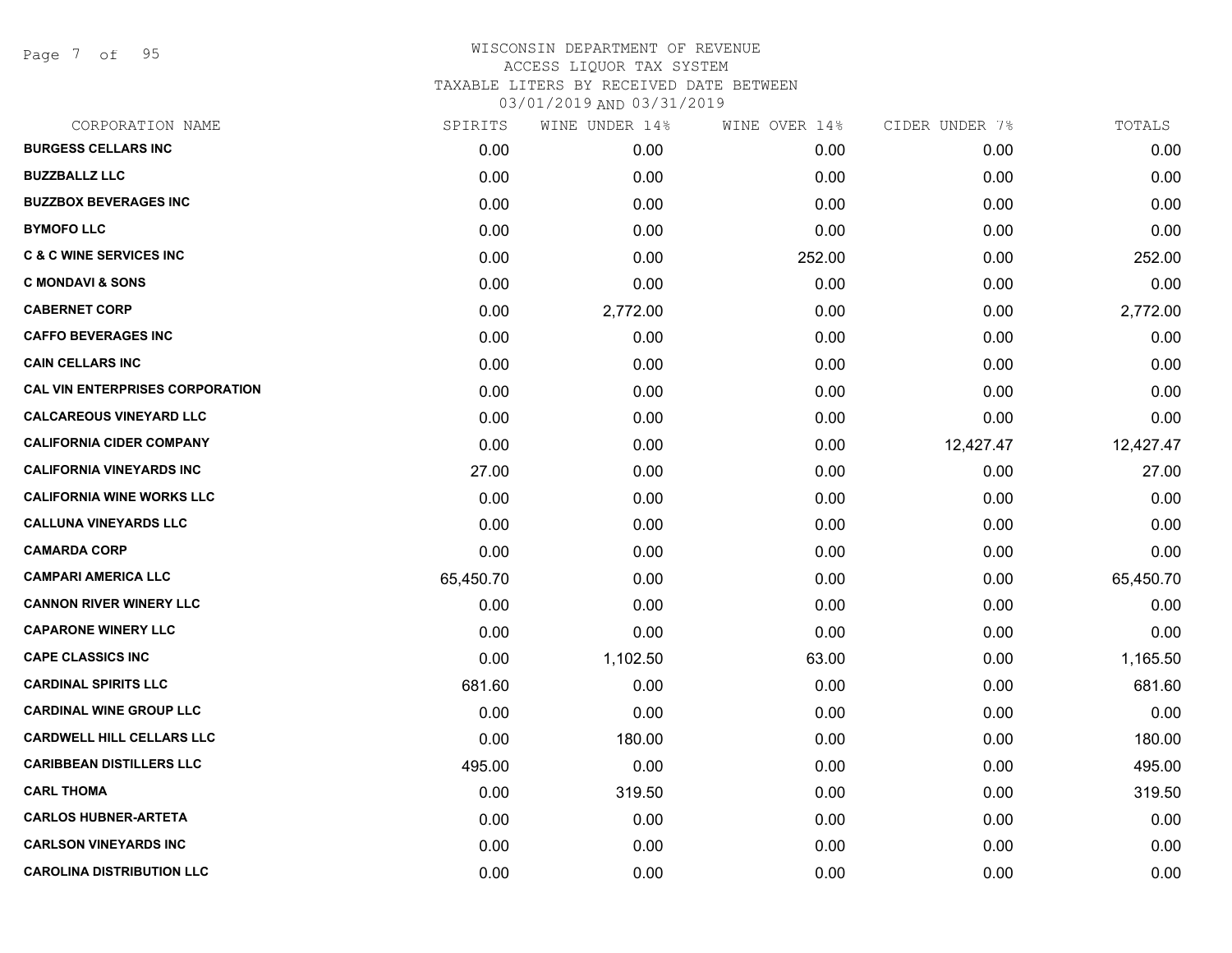### WISCONSIN DEPARTMENT OF REVENUE ACCESS LIQUOR TAX SYSTEM

TAXABLE LITERS BY RECEIVED DATE BETWEEN

| CORPORATION NAME                            | SPIRITS   | WINE UNDER 14% | WINE OVER 14% | CIDER UNDER 7% | TOTALS    |
|---------------------------------------------|-----------|----------------|---------------|----------------|-----------|
| <b>CARRIAGE HOUSE IMPORTS, LTD.</b>         | 202.50    | 0.00           | 0.00          | 0.00           | 202.50    |
| <b>CASTLE BRANDS USA CORP</b>               | 2,295.00  | 0.00           | 0.00          | 0.00           | 2,295.00  |
| <b>CASTORO CELLARS</b>                      | 0.00      | 252.00         | 0.00          | 0.00           | 252.00    |
| <b>CAYMUS VINEYARDS INC</b>                 | 0.00      | 0.00           | 0.00          | 0.00           | 0.00      |
| <b>CEDAR KNOLL VINEYARDS INC</b>            | 0.00      | 0.00           | 0.00          | 0.00           | 0.00      |
| <b>CELEBRATION DISTILLATION CORPORATION</b> | 0.00      | 0.00           | 0.00          | 0.00           | 0.00      |
| <b>CELLARS INTERNATIONAL INC</b>            | 0.00      | 279.85         | 0.00          | 0.00           | 279.85    |
| <b>CELLIER WINES DISTRIBUTING INC</b>       | 0.00      | 0.00           | 0.00          | 0.00           | 0.00      |
| <b>CENTER VALLEY ORCHARDS LLC</b>           | 0.00      | 0.00           | 0.00          | 0.00           | 0.00      |
| <b>CHAISE VENTURES INC</b>                  | 0.00      | 0.00           | 0.00          | 0.00           | 0.00      |
| <b>CHANNING DAUGHTERS WINERY LLC</b>        | 0.00      | 18.00          | 0.00          | 0.00           | 18.00     |
| <b>CHAPPELLET WINERY INC</b>                | 0.00      | 0.00           | 1,134.00      | 0.00           | 1,134.00  |
| <b>CHARBAUT AMERICA INC</b>                 | 0.00      | 9.00           | 0.00          | 0.00           | 9.00      |
| <b>CHARLES &amp; MARTHA BARRA</b>           | 0.00      | 27.00          | 135.00        | 0.00           | 162.00    |
| <b>CHARLES JACQUIN ET CIE INC</b>           | 13,278.70 | 0.00           | 130.49        | 0.00           | 13,409.19 |
| <b>CHARLES NEAL SELECTIONS INC</b>          | 0.00      | 0.00           | 0.00          | 0.00           | 0.00      |
| <b>CHARLES REININGER LLC</b>                | 0.00      | 0.00           | 0.00          | 0.00           | 0.00      |
| <b>CHATEAU BARNABY LLC</b>                  | 0.00      | 0.00           | 0.00          | 0.00           | 0.00      |
| <b>CHATEAU DIANA LLC</b>                    | 0.00      | 746.68         | 126.00        | 0.00           | 872.68    |
| <b>CHATHAM IMPORTS INC</b>                  | 0.00      | 0.00           | 0.00          | 0.00           | 0.00      |
| <b>CHEHALEM INC</b>                         | 0.00      | 126.00         | 0.00          | 0.00           | 126.00    |
| <b>CHICAGO DISTILLING COMPANY LLC</b>       | 0.00      | 0.00           | 0.00          | 0.00           | 0.00      |
| <b>CHITOWN SPIRITS COMPANY</b>              | 0.00      | 0.00           | 0.00          | 0.00           | 0.00      |
| <b>CHOYA UMESHU USA INC</b>                 | 0.00      | 0.00           | 0.00          | 0.00           | 0.00      |
| <b>CHRISTIAN P SCHAEFER</b>                 | 0.00      | 10,278.00      | 0.00          | 3,679.42       | 13,957.42 |
| <b>CHRISTOPHER F PITTENGER</b>              | 0.00      | 21.75          | 0.00          | 0.00           | 21.75     |
| <b>CHRISTOPHER FIGGINS</b>                  | 0.00      | 0.00           | 0.00          | 0.00           | 0.00      |
| <b>CHRISTOPHER J FLOOD</b>                  | 0.00      | 0.00           | 0.00          | 0.00           | 0.00      |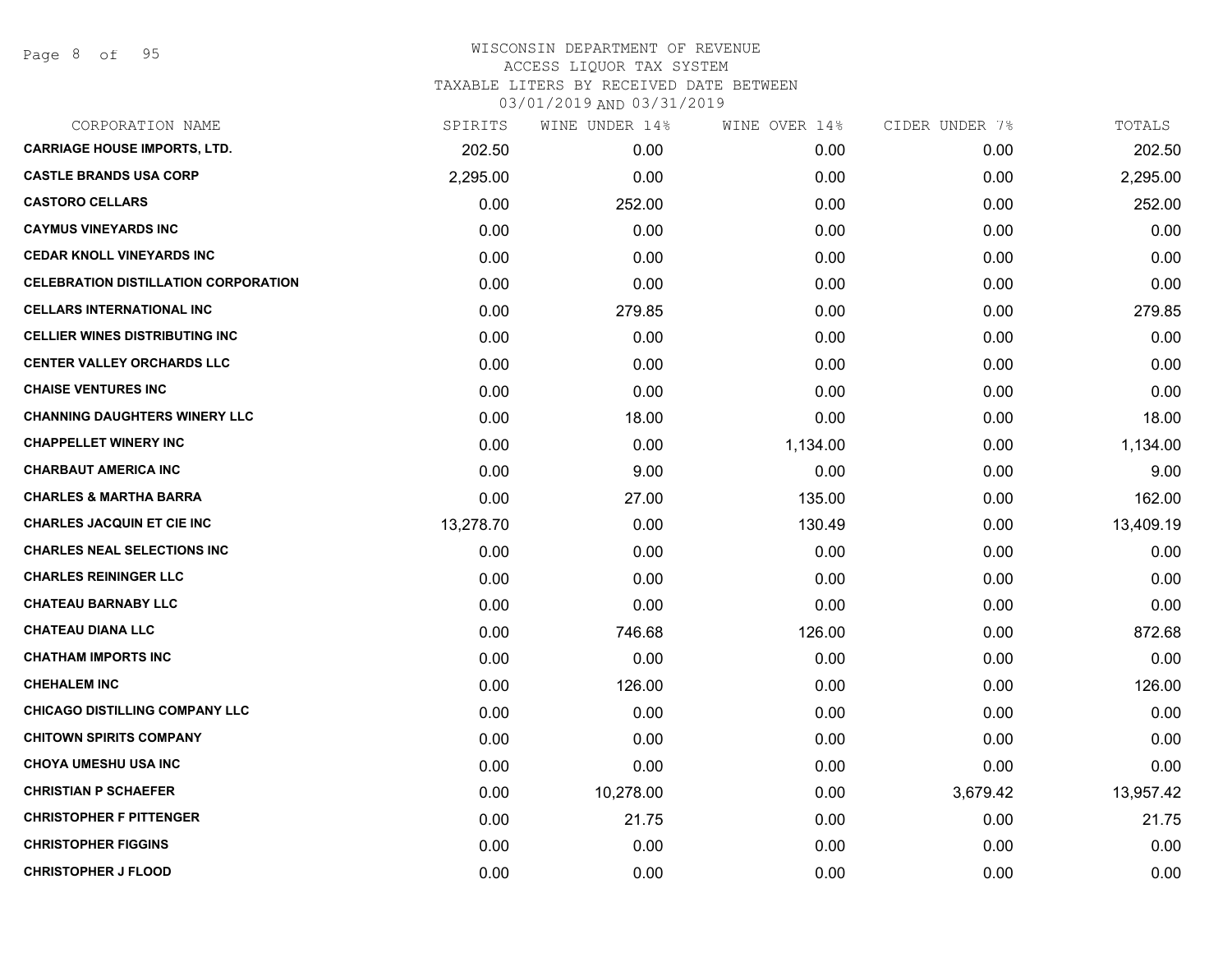### WISCONSIN DEPARTMENT OF REVENUE ACCESS LIQUOR TAX SYSTEM

TAXABLE LITERS BY RECEIVED DATE BETWEEN

| CORPORATION NAME                             | SPIRITS    | WINE UNDER 14% | WINE OVER 14% | CIDER UNDER 7% | TOTALS     |
|----------------------------------------------|------------|----------------|---------------|----------------|------------|
| <b>CHRISTOPHER MICHAEL WINES LLC</b>         | 0.00       | 333.00         | 0.00          | 0.00           | 333.00     |
| CIV (USA) INC                                | 0.00       | 1,314.00       | 0.00          | 0.00           | 1,314.00   |
| <b>CLAAR CELLARS LLC</b>                     | 0.00       | 540.10         | 0.00          | 0.00           | 540.10     |
| <b>CLASSIC WINES INC</b>                     | 0.00       | 0.00           | 0.00          | 0.00           | 0.00       |
| <b>CLASSICAL WINES FROM SPAIN LTD</b>        | 0.00       | 0.00           | 0.00          | 0.00           | 0.00       |
| <b>CLENDENENLINDQUIST VINTNERS</b>           | 0.00       | 0.00           | 0.00          | 0.00           | 0.00       |
| <b>CLINE CELLARS INC</b>                     | 0.00       | 10,458.00      | 1,449.00      | 0.00           | 11,907.00  |
| <b>CLINE SISTERS IMPORTS LLC</b>             | 0.00       | 315.00         | 0.00          | 0.00           | 315.00     |
| <b>CLINT PROPERTIES INC</b>                  | 0.00       | 0.00           | 0.00          | 0.00           | 0.00       |
| <b>CLOS LACHANCE WINES LLC</b>               | 0.00       | 441.00         | 0.00          | 0.00           | 441.00     |
| <b>COCKERELL WINE CONSULTING LLC</b>         | 0.00       | 0.00           | 0.00          | 0.00           | 0.00       |
| <b>CODIPRAL, LLC</b>                         | 0.00       | 0.00           | 0.00          | 0.00           | 0.00       |
| <b>CODY T WRIGHT</b>                         | 0.00       | 0.00           | 0.00          | 0.00           | 0.00       |
| <b>COHO WINES LLC</b>                        | 0.00       | 0.00           | 0.00          | 0.00           | 0.00       |
| <b>COLORADO GOLD DISTILLERY LLC</b>          | 0.00       | 0.00           | 0.00          | 0.00           | 0.00       |
| <b>CONSTELLATION BRANDS INC</b>              | 131,262.90 | 294,337.17     | 13,061.62     | 0.00           | 438,661.69 |
| <b>COOL HAND VINEYARDS LLC</b>               | 0.00       | 0.00           | 0.00          | 0.00           | 0.00       |
| <b>COPA FINA WINE IMPORTS LLC</b>            | 0.00       | 0.00           | 0.00          | 0.00           | 0.00       |
| <b>COPPER &amp; KINGS AMERICAN BRANDY CO</b> | 868.50     | 0.00           | 0.00          | 0.00           | 868.50     |
| <b>COPPER CANE LLC</b>                       | 0.00       | 2,142.00       | 396.00        | 0.00           | 2,538.00   |
| <b>CORA IMPORTS LTD</b>                      | 0.00       | 0.00           | 0.00          | 0.00           | 0.00       |
| <b>CORDELINA WINE COMPANY LLC</b>            | 0.00       | 0.00           | 0.00          | 0.00           | 0.00       |
| <b>CORK ALLIANCE INC</b>                     | 0.00       | 540.00         | 0.00          | 0.00           | 540.00     |
| <b>CORNERSTONE CELLARS LLC</b>               | 0.00       | 0.00           | 0.00          | 0.00           | 0.00       |
| <b>CORNERSTONE U.S. WINE IMPORTS INC</b>     | 0.00       | 0.00           | 0.00          | 0.00           | 0.00       |
| <b>COUP DE FOUDRE LLC</b>                    | 0.00       | 0.00           | 0.00          | 0.00           | 0.00       |
| <b>COURAGEOUS INC</b>                        | 0.00       | 0.00           | 0.00          | 0.00           | 0.00       |
| <b>CRACOVIA BRANDS INC</b>                   | 0.00       | 0.00           | 0.00          | 0.00           | 0.00       |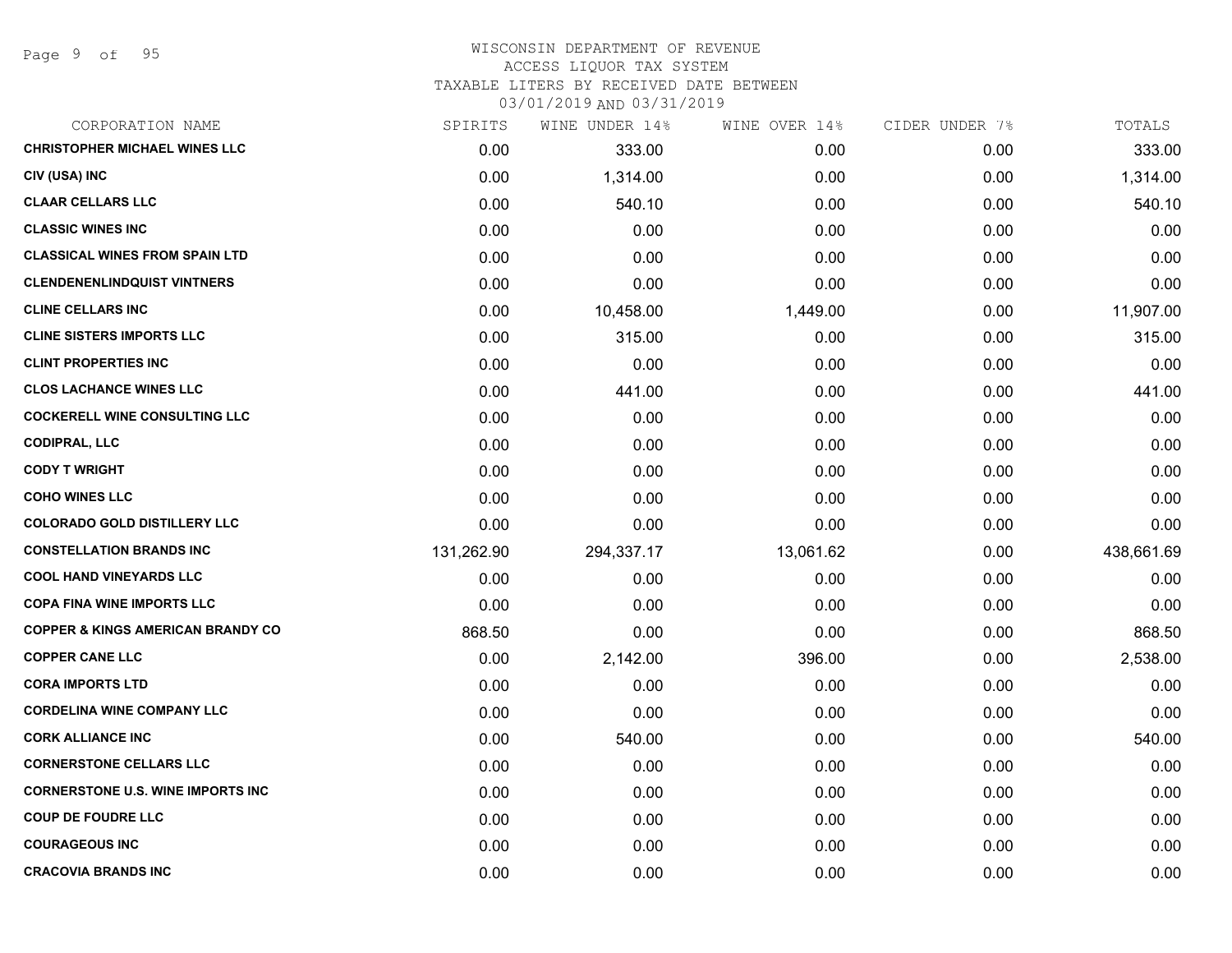Page 10 of 95

| CORPORATION NAME                   | SPIRITS | WINE UNDER 14% | WINE OVER 14% | CIDER UNDER 7% | TOTALS   |
|------------------------------------|---------|----------------|---------------|----------------|----------|
| <b>CRAFTED ARTISAN MEADERY LLC</b> | 0.00    | 0.00           | 0.00          | 0.00           | 0.00     |
| <b>CRAIG S HANDLY</b>              | 0.00    | 0.00           | 0.00          | 0.00           | 0.00     |
| <b>CREATIVE WINE CONCEPTS INC</b>  | 0.00    | 0.00           | 0.00          | 0.00           | 0.00     |
| <b>CREW WINE COMPANY LLC</b>       | 0.00    | 2,134.00       | 189.00        | 0.00           | 2,323.00 |
| <b>CRIBARI VINEYARDS INC</b>       | 0.00    | 0.00           | 0.00          | 0.00           | 0.00     |
| <b>CRIMSON WINE GROUP LTD</b>      | 0.00    | 0.00           | 0.00          | 0.00           | 0.00     |
| <b>CRISPIN CIDER COMPANY</b>       | 0.00    | 0.00           | 0.00          | 0.00           | 0.00     |
| <b>CRISTOM VINEYARDS INC</b>       | 0.00    | 0.00           | 0.00          | 0.00           | 0.00     |
| <b>CROWN POINT WINERY LLC</b>      | 0.00    | 0.00           | 0.00          | 0.00           | 0.00     |
| <b>CROWN VALLEY WINERY INC</b>     | 0.00    | 0.00           | 0.00          | 0.00           | 0.00     |
| <b>CRUSE WINE COMPANY, LLC</b>     | 0.00    | 0.00           | 0.00          | 0.00           | 0.00     |
| <b>CULT OF 8</b>                   | 0.00    | 1,827.00       | 126.00        | 0.00           | 1,953.00 |
| <b>CULTIVATE WINES LLC</b>         | 0.00    | 0.00           | 0.00          | 0.00           | 0.00     |
| <b>CUNAT PREMIUM VINEYARDS LLC</b> | 0.00    | 0.00           | 0.00          | 0.00           | 0.00     |
| <b>CUSHMAN WINERY CORPORATION</b>  | 0.00    | 0.00           | 0.00          | 0.00           | 0.00     |
| <b>CUTWATER SPIRITS LLC</b>        | 0.00    | 0.00           | 0.00          | 0.00           | 0.00     |
| <b>CUVAISON INC</b>                | 0.00    | 0.00           | 0.00          | 0.00           | 0.00     |
| <b>D &amp; D VINEYARDS INC</b>     | 0.00    | 0.00           | 0.00          | 0.00           | 0.00     |
| <b>D &amp; J F CELLARS INC</b>     | 0.00    | 0.00           | 0.00          | 0.00           | 0.00     |
| <b>D MYERS LLC</b>                 | 0.00    | 0.00           | 0.00          | 0.00           | 0.00     |
| <b>D.G.L. DISTRIBUTORS, INC</b>    | 0.00    | 0.00           | 0.00          | 0.00           | 0.00     |
| <b>DAEDALUS CELLARS CO</b>         | 0.00    | 0.00           | 0.00          | 0.00           | 0.00     |
| <b>DAN CAREY</b>                   | 0.00    | 0.00           | 0.00          | 0.00           | 0.00     |
| <b>DANCING COYOTE WINES</b>        | 0.00    | 0.00           | 0.00          | 0.00           | 0.00     |
| <b>DANICA PATRICK</b>              | 0.00    | 0.00           | 0.00          | 0.00           | 0.00     |
| <b>DANIEL A LASNER</b>             | 457.60  | 0.00           | 0.00          | 0.00           | 457.60   |
| <b>DANNY RAKOVIC</b>               | 0.00    | 0.00           | 0.00          | 0.00           | 0.00     |
| <b>DAOU VINEYARDS LLC</b>          | 0.00    | 0.00           | 2,079.01      | 0.00           | 2,079.01 |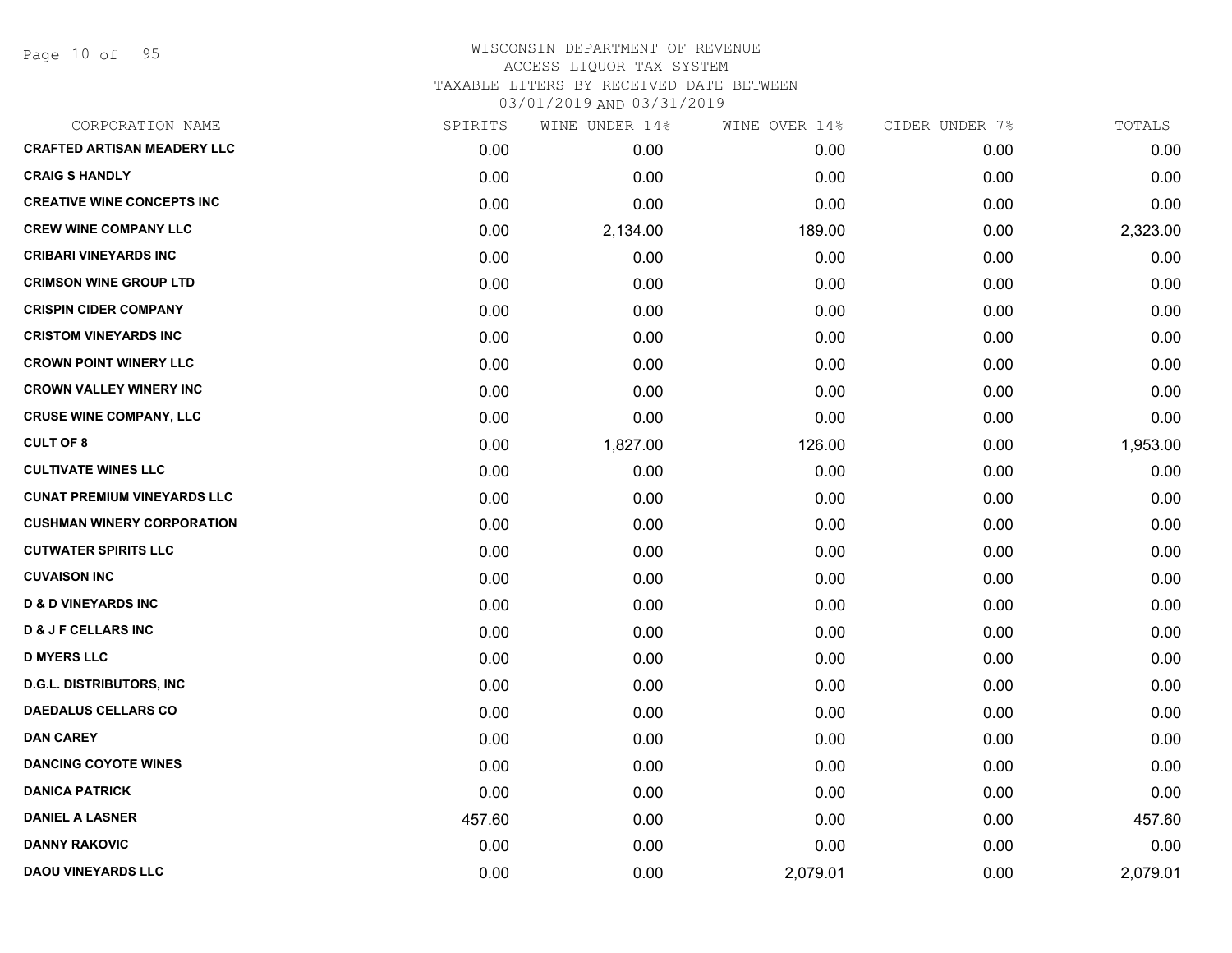Page 11 of 95

| CORPORATION NAME                        | SPIRITS    | WINE UNDER 14% | WINE OVER 14% | CIDER UNDER 7% | TOTALS      |
|-----------------------------------------|------------|----------------|---------------|----------------|-------------|
| <b>DAQUINO ITALIAN IMPORTING CO INC</b> | 0.00       | 0.00           | 0.00          | 0.00           | 0.00        |
| <b>DARIOUSH KHALEDI WINERY LLC</b>      | 0.00       | 0.00           | 0.00          | 0.00           | 0.00        |
| <b>DAVID ARTHUR VINEYARDS LLC</b>       | 0.00       | 0.00           | 0.00          | 0.00           | 0.00        |
| <b>DAVID B POTTER</b>                   | 0.00       | 0.00           | 0.00          | 0.00           | 0.00        |
| <b>DAVID L DENNIGMANN</b>               | 0.00       | 72.00          | 0.00          | 0.00           | 72.00       |
| <b>DAVID MEIER</b>                      | 0.00       | 0.00           | 0.00          | 0.00           | 0.00        |
| <b>DAVID N RAYNE</b>                    | 2,257.46   | 30,413.54      | 8,223.19      | 0.00           | 40,894.19   |
| <b>DAVID R BARNES</b>                   | 0.00       | 0.00           | 504.00        | 0.00           | 504.00      |
| <b>DAVIDS PINOT VINEYARDS INC</b>       | 0.00       | 0.00           | 0.00          | 0.00           | 0.00        |
| <b>DAVOS BRANDS LLC</b>                 | 184.50     | 55.80          | 92.16         | 0.00           | 332.46      |
| DAYLIGHT WINE COMPANY LLC               | 0.00       | 0.00           | 0.00          | 0.00           | 0.00        |
| DE MAISON SELECTIONS INC                | 0.00       | 1,255.00       | 36.00         | 31.50          | 1,322.50    |
| <b>DEANNA BASTIANICH</b>                | 0.00       | 0.00           | 0.00          | 0.00           | 0.00        |
| <b>DEL RIO VINEYARDS LLC</b>            | 0.00       | 504.03         | 0.00          | 0.00           | 504.03      |
| <b>DELEGAT USA INC</b>                  | 0.00       | 0.00           | 0.00          | 0.00           | 0.00        |
| <b>DELICATO VINEYARDS INC</b>           | 0.00       | 115,185.00     | 7,902.00      | 0.00           | 123,087.00  |
| <b>DELILLE CELLARS LLC</b>              | 0.00       | 0.00           | 0.00          | 0.00           | 0.00        |
| <b>DEMERARA DISTILLERS (USA) INC</b>    | 0.00       | 0.00           | 0.00          | 0.00           | 0.00        |
| <b>DEMON SPIRITS LLC</b>                | 0.00       | 0.00           | 0.00          | 0.00           | 0.00        |
| <b>DEROSE WINERY INC</b>                | 0.00       | 0.00           | 0.00          | 0.00           | 0.00        |
| <b>DERRICK C MANCINI</b>                | 1.75       | 0.00           | 0.00          | 0.00           | 1.75        |
| <b>DESTILADOS DE MEXICO LLC</b>         | 0.00       | 0.00           | 0.00          | 0.00           | 0.00        |
| <b>DIAGEO AMERICAS, INC.</b>            | 317,121.35 | 0.00           | 0.00          | 0.00           | 317, 121.35 |
| <b>DIAMOND IMPORTERS INC</b>            | 0.00       | 333.00         | 0.00          | 0.00           | 333.00      |
| <b>DIRTY IMPORTS LLC</b>                | 0.00       | 0.00           | 0.00          | 0.00           | 0.00        |
| <b>DISARONNO INTERNATIONAL LLC</b>      | 1,741.50   | $-423.00$      | 0.00          | 0.00           | 1,318.50    |
| <b>DIVOT ENTERPRISES LLC</b>            | 0.00       | 0.00           | 0.00          | 0.00           | 0.00        |
| DOMAINE DE LA TERRE ROUGE LTD           | 0.00       | 4.50           | 855.00        | 0.00           | 859.50      |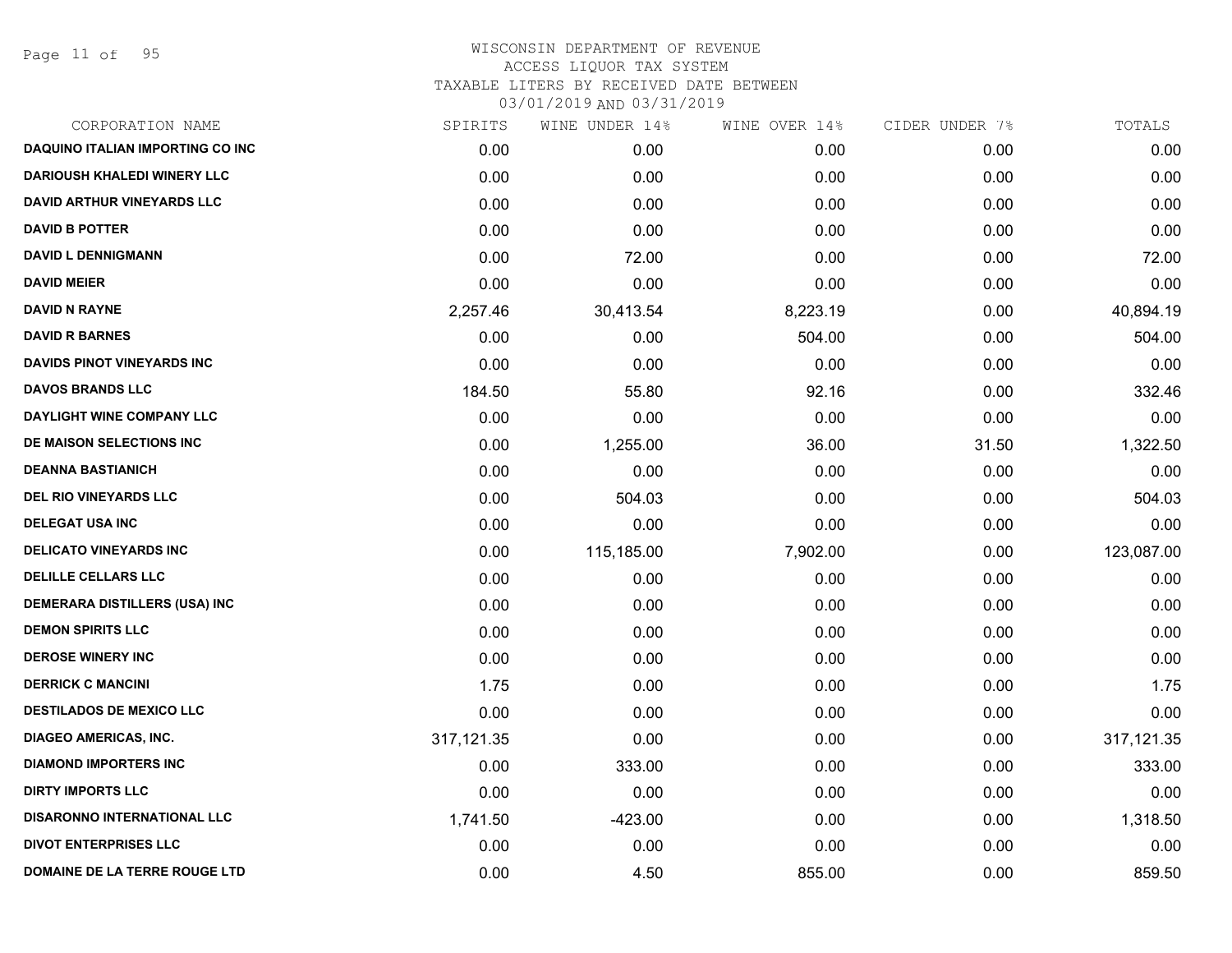## WISCONSIN DEPARTMENT OF REVENUE

### ACCESS LIQUOR TAX SYSTEM

TAXABLE LITERS BY RECEIVED DATE BETWEEN

| CORPORATION NAME                                                         | SPIRITS   | WINE UNDER 14% | WINE OVER 14% | CIDER UNDER 7% | TOTALS     |
|--------------------------------------------------------------------------|-----------|----------------|---------------|----------------|------------|
| <b>DOMAINE DE MARIA SOTER LLC</b>                                        | 0.00      | 364.50         | 0.00          | 0.00           | 364.50     |
| <b>DOMAINE SELECT WINE &amp; SPIRITS LLC</b>                             | 8.99      | 122.97         | 40.50         | 251.97         | 424.43     |
| <b>DOMAINE SERENE VINEYARDS &amp; WINERY INC</b>                         | 0.00      | 324.00         | 72.00         | 0.00           | 396.00     |
| <b>DOMAINE ST GEORGE</b>                                                 | 0.00      | 0.00           | 0.00          | 0.00           | 0.00       |
| <b>DON SEBASTIANI &amp; SONS INTERNATIONAL WINE</b><br><b>NEGOCIANTS</b> | 0.00      | 5,931.00       | 882.00        | 0.00           | 6,813.00   |
| <b>DONALD ALDRIDGE</b>                                                   | 0.00      | 0.00           | 0.00          | 0.00           | 0.00       |
| <b>DONALD E HAGGE</b>                                                    | 0.00      | 0.00           | 0.00          | 0.00           | 0.00       |
| <b>DOUBLE DIAMOND DISTILLERY LLC</b>                                     | 0.00      | 0.00           | 0.00          | 0.00           | 0.00       |
| <b>DOUBLE DOWN SPIRITS LLC</b>                                           | 0.00      | 0.00           | 0.00          | 0.00           | 0.00       |
| <b>DOYNA LTD</b>                                                         | 735.00    | 0.00           | 0.00          | 0.00           | 735.00     |
| DRAKE MAKES WINE, INC.                                                   | 0.00      | 0.00           | 0.00          | 0.00           | 0.00       |
| <b>DREYER WINE LLC</b>                                                   | 0.00      | 315.00         | 0.00          | 0.00           | 315.00     |
| <b>DREYFUS ASHBY INC</b>                                                 | 0.00      | 1,192.50       | 13.50         | 0.00           | 1,206.00   |
| <b>DRG IMPORTS LLC</b>                                                   | 0.00      | 0.00           | 0.00          | 0.00           | 0.00       |
| DRY CREEK VINEYARD INC                                                   | 0.00      | 630.00         | 126.00        | 0.00           | 756.00     |
| <b>DUCKHORN WINE COMPANY</b>                                             | 0.00      | 7,461.00       | 4,032.00      | 0.00           | 11,493.00  |
| DUGGANS DISTILLERS PRODUCTS CORPORATION                                  | 379.80    | 0.00           | 0.00          | 0.00           | 379.80     |
| <b>DUMOL WINERY LLC</b>                                                  | 0.00      | 0.00           | 54.00         | 0.00           | 54.00      |
| <b>DUNHAM CELLARS LLC</b>                                                | 0.00      | 0.00           | 0.00          | 0.00           | 0.00       |
| <b>DUNN VINEYARDS LLC</b>                                                | 0.00      | 0.00           | 0.00          | 0.00           | 0.00       |
| <b>DUVEL MOORTGAT USA LTD</b>                                            | 0.00      | 0.00           | 0.00          | 0.00           | 0.00       |
| <b>DV SPIRITS LLC</b>                                                    | 2,019.00  | 0.00           | 0.00          | 0.00           | 2,019.00   |
| <b>E &amp; J GALLO WINERY</b>                                            | 70,223.99 | 306,449.93     | 8,619.50      | 0.00           | 385,293.42 |
| <b>EAGLE EYE IMPORTS LLC</b>                                             | 0.00      | 198.00         | 0.00          | 0.00           | 198.00     |
| <b>EAGLE ROCK INVESTMENTS INC.</b>                                       | 0.00      | 0.00           | 0.00          | 0.00           | 0.00       |
| <b>EAGLES LANDING WINERY LLC</b>                                         | 0.00      | 290.25         | 0.00          | 0.00           | 290.25     |
| <b>EASTERN LIQUORS USA INC</b>                                           | 0.00      | 0.00           | 0.00          | 0.00           | 0.00       |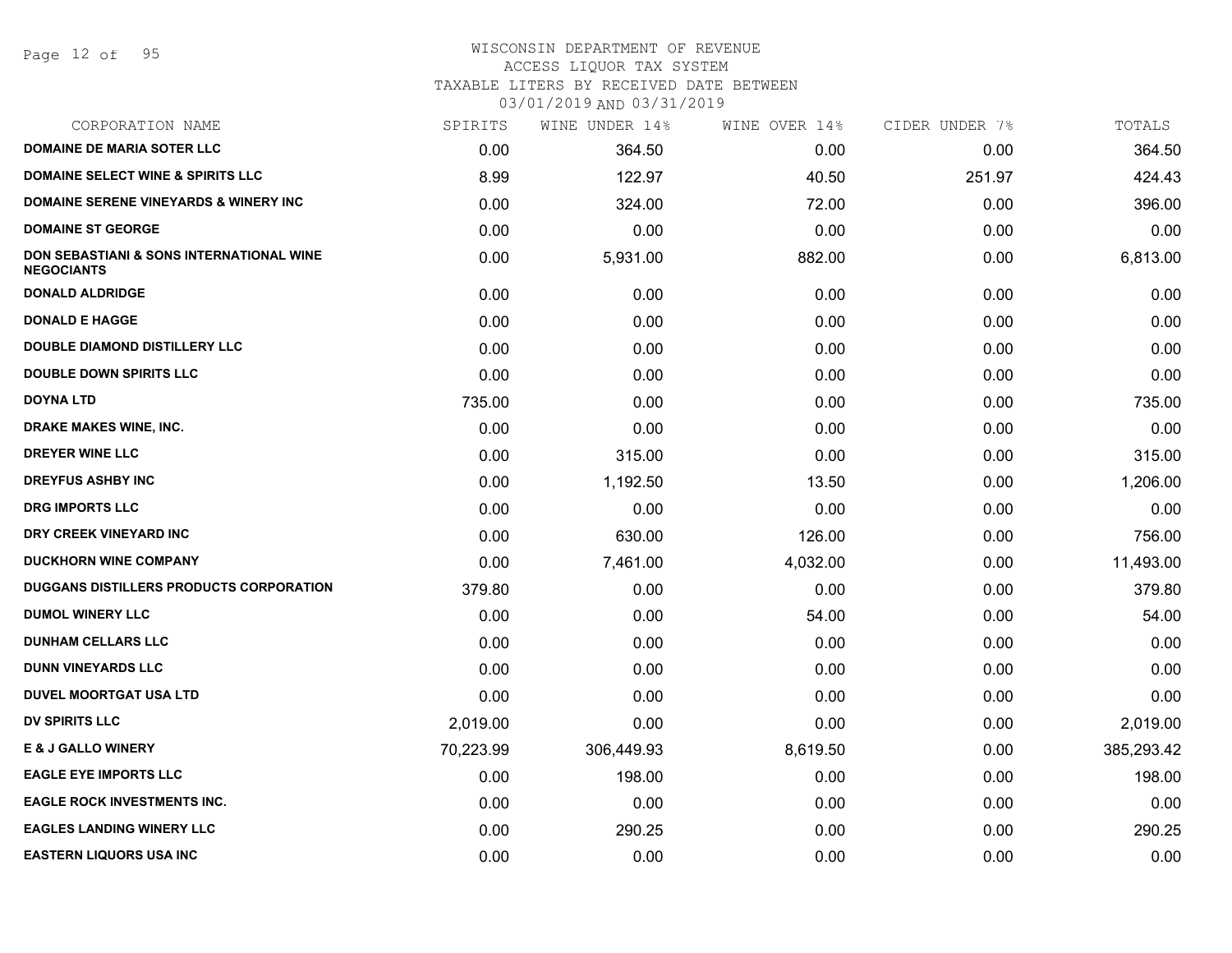Page 13 of 95

| CORPORATION NAME                          | SPIRITS | WINE UNDER 14% | WINE OVER 14% | CIDER UNDER 7% | TOTALS    |
|-------------------------------------------|---------|----------------|---------------|----------------|-----------|
| <b>EBERLE WINERY LP</b>                   | 0.00    | 0.00           | 0.00          | 0.00           | 0.00      |
| <b>ECLIPSE ASSETS LLC</b>                 | 0.00    | 0.00           | 0.00          | 0.00           | 0.00      |
| <b>ECOSUR GROUP LLC</b>                   | 0.00    | 0.00           | 0.00          | 0.00           | 0.00      |
| <b>EHREN JORDAN WINE CELLARS LLC</b>      | 0.00    | 0.00           | 189.00        | 0.00           | 189.00    |
| <b>EIGHT BOTTLES LLC</b>                  | 0.00    | 0.00           | 0.00          | 0.00           | 0.00      |
| ELK COVE VINEYARDS INC                    | 0.00    | 0.00           | 0.00          | 0.00           | 0.00      |
| <b>ELLEN FORREST</b>                      | 0.00    | 0.00           | 0.00          | 0.00           | 0.00      |
| <b>ELV-OREGON LLC</b>                     | 0.00    | 0.00           | 0.00          | 0.00           | 0.00      |
| <b>ELYSE WINERY LLC</b>                   | 0.00    | 0.00           | 0.00          | 0.00           | 0.00      |
| <b>EMCO CHEMICAL DISTRIBUTORS, INC.</b>   | 0.00    | 0.00           | 0.00          | 0.00           | 0.00      |
| <b>EMERINE ESTATES INC</b>                | 0.00    | 0.00           | 0.00          | 0.00           | 0.00      |
| <b>EMILIO GUGLIELMO WINERY INC</b>        | 0.00    | 0.00           | 0.00          | 0.00           | 0.00      |
| <b>EMPSON USA INC</b>                     | 0.00    | 10,196.16      | 45.00         | 0.00           | 10,241.16 |
| <b>ENOS VINEYARDS INC</b>                 | 0.00    | 0.00           | 252.00        | 0.00           | 252.00    |
| <b>ENOTEC IMPORTS INC</b>                 | 0.00    | 234.00         | 148.50        | 0.00           | 382.50    |
| <b>ENOVATION BRANDS INC</b>               | 0.00    | 760.50         | 0.00          | 0.00           | 760.50    |
| <b>ENTENTE SPIRITS LLC</b>                | 0.00    | 4.50           | 0.00          | 0.00           | 4.50      |
| <b>EPICUREAN WINES LLC</b>                | 0.00    | 441.00         | 135.00        | 0.00           | 576.00    |
| <b>ERIC FLANAGAN</b>                      | 0.00    | 0.00           | 0.00          | 0.00           | 0.00      |
| ERIC TRUMP WINE MANUFACTURING LLC         | 0.00    | 0.00           | 0.00          | 0.00           | 0.00      |
| <b>ERNST A STORM</b>                      | 0.00    | 0.00           | 0.00          | 0.00           | 0.00      |
| <b>EUROPEAN IMPORTS &amp; EXPORTS LLC</b> | 0.00    | 0.00           | 0.00          | 0.00           | 0.00      |
| <b>EVAKI INC</b>                          | 0.00    | 0.00           | 0.00          | 0.00           | 0.00      |
| <b>EVAN FRAZIER</b>                       | 0.00    | 0.00           | 0.00          | 0.00           | 0.00      |
| <b>EVATON INC</b>                         | 0.00    | 0.00           | 0.00          | 0.00           | 0.00      |
| EVESHAM WOOD VINEYARD AND WINERY LLC      | 0.00    | 0.00           | 0.00          | 0.00           | 0.00      |
| <b>EXPERIENCE WINES LLC</b>               | 0.00    | 0.00           | 0.00          | 0.00           | 0.00      |
| <b>F KORBEL &amp; BROS INC</b>            | 0.00    | 0.00           | 0.00          | 0.00           | 0.00      |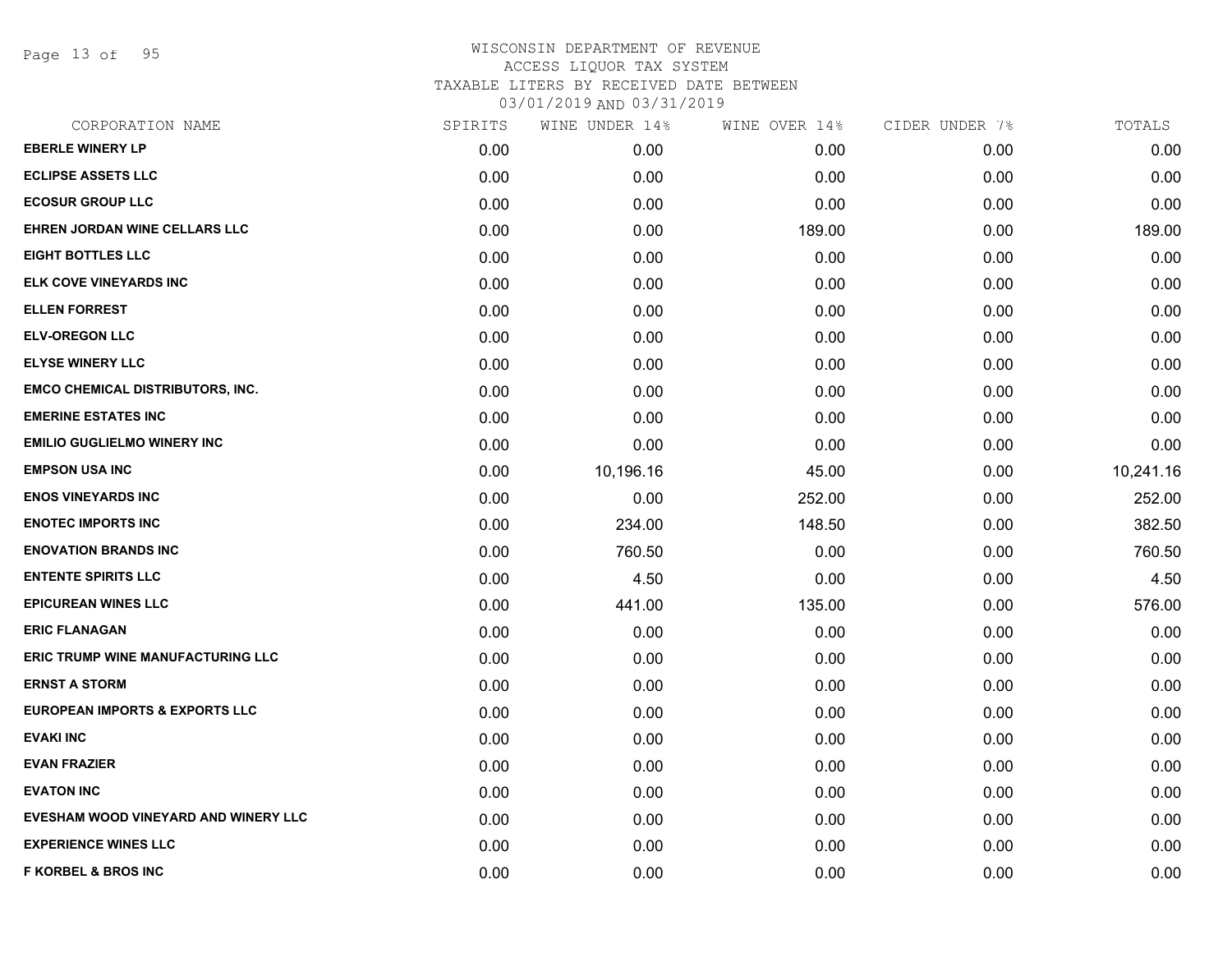Page 14 of 95

# WISCONSIN DEPARTMENT OF REVENUE ACCESS LIQUOR TAX SYSTEM

TAXABLE LITERS BY RECEIVED DATE BETWEEN

| CORPORATION NAME                                 | SPIRITS   | WINE UNDER 14% | WINE OVER 14% | CIDER UNDER 7% | TOTALS    |
|--------------------------------------------------|-----------|----------------|---------------|----------------|-----------|
| <b>FL NAVARRO LIMITED</b>                        | 0.00      | 0.00           | 90.00         | 45.00          | 135.00    |
| <b>F&amp;F FINE WINES INTERNATIONAL INC</b>      | 0.00      | 382.50         | 0.00          | 0.00           | 382.50    |
| <b>FAMILY &amp; FARMERS LLC</b>                  | 0.00      | 63.00          | 0.00          | 0.00           | 63.00     |
| <b>FAMOUS BRANDS LLC</b>                         | 0.00      | 0.00           | 0.00          | 0.00           | 0.00      |
| <b>FANTIS IMPORTS INC</b>                        | 0.00      | 0.00           | 0.00          | 0.00           | 0.00      |
| <b>FAR NORTH SPIRITS INC</b>                     | 0.00      | 0.00           | 0.00          | 0.00           | 0.00      |
| <b>FASEL SHENSTONE LLC</b>                       | 0.00      | 0.00           | 637.50        | 0.00           | 637.50    |
| <b>FERRARI CARANO VINEYARDS &amp; WINERY LLC</b> | 0.00      | 504.00         | 756.00        | 0.00           | 1,260.00  |
| <b>FETZER VINEYARDS</b>                          | 0.00      | 31,803.36      | 4,203.00      | 0.00           | 36,006.36 |
| <b>FIDDLEHEAD CELLARS LP</b>                     | 0.00      | 0.00           | 0.00          | 0.00           | 0.00      |
| <b>FIFTH GENERATION INC</b>                      | 56,670.00 | 0.00           | 0.00          | 0.00           | 56,670.00 |
| FIFTY FOURTH STREET ENTERPRISES LLC              | 0.00      | 0.00           | 0.00          | 0.00           | 0.00      |
| <b>FIRESTEED CORPORATION</b>                     | 0.00      | 0.00           | 0.00          | 0.00           | 0.00      |
| <b>FISHER VINEYARDS</b>                          | 0.00      | 0.00           | 0.00          | 0.00           | 0.00      |
| <b>FITVINE LLC</b>                               | 0.00      | 0.00           | 0.00          | 0.00           | 0.00      |
| <b>FIVE GRAPES LLC</b>                           | 0.00      | 0.00           | 0.00          | 0.00           | 0.00      |
| <b>FJN FINE WINES LLC</b>                        | 0.00      | 549.00         | 0.00          | 0.00           | 549.00    |
| <b>FLORA SPRINGS WINE COMPANY</b>                | 0.00      | 0.00           | 90.00         | 0.00           | 90.00     |
| <b>FLORIDA ORANGE GROVES INC</b>                 | 0.00      | 0.00           | 0.00          | 0.00           | 0.00      |
| <b>FN CELLARS LLC</b>                            | 0.00      | 0.00           | 292.50        | 0.00           | 292.50    |
| <b>FOLEY FAMILY WINES INC</b>                    | 4.50      | 3,141.00       | 517.50        | 0.00           | 3,663.00  |
| <b>FOLIO WINE COMPANY LLC</b>                    | 0.00      | 0.00           | 0.00          | 0.00           | 0.00      |
| FORT ROSS VINEYARD & WINERY LLC                  | 0.00      | 0.00           | 0.00          | 0.00           | 0.00      |
| <b>FOUR BEARS WINERY LLC</b>                     | 0.00      | 0.00           | 0.00          | 0.00           | 0.00      |
| FOUR DAUGHTERS VINEYARD AND WINERY LLC           | 0.00      | 0.00           | 0.00          | 4,478.94       | 4,478.94  |
| <b>FOUR ROSES DISTILLERY LLC</b>                 | 2,214.00  | 0.00           | 0.00          | 0.00           | 2,214.00  |
| <b>FOWLES WINE USA INC</b>                       | 0.00      | 63.00          | 126.00        | 0.00           | 189.00    |
| <b>FOXEN VINEYARD INC</b>                        | 0.00      | 0.00           | 0.00          | 0.00           | 0.00      |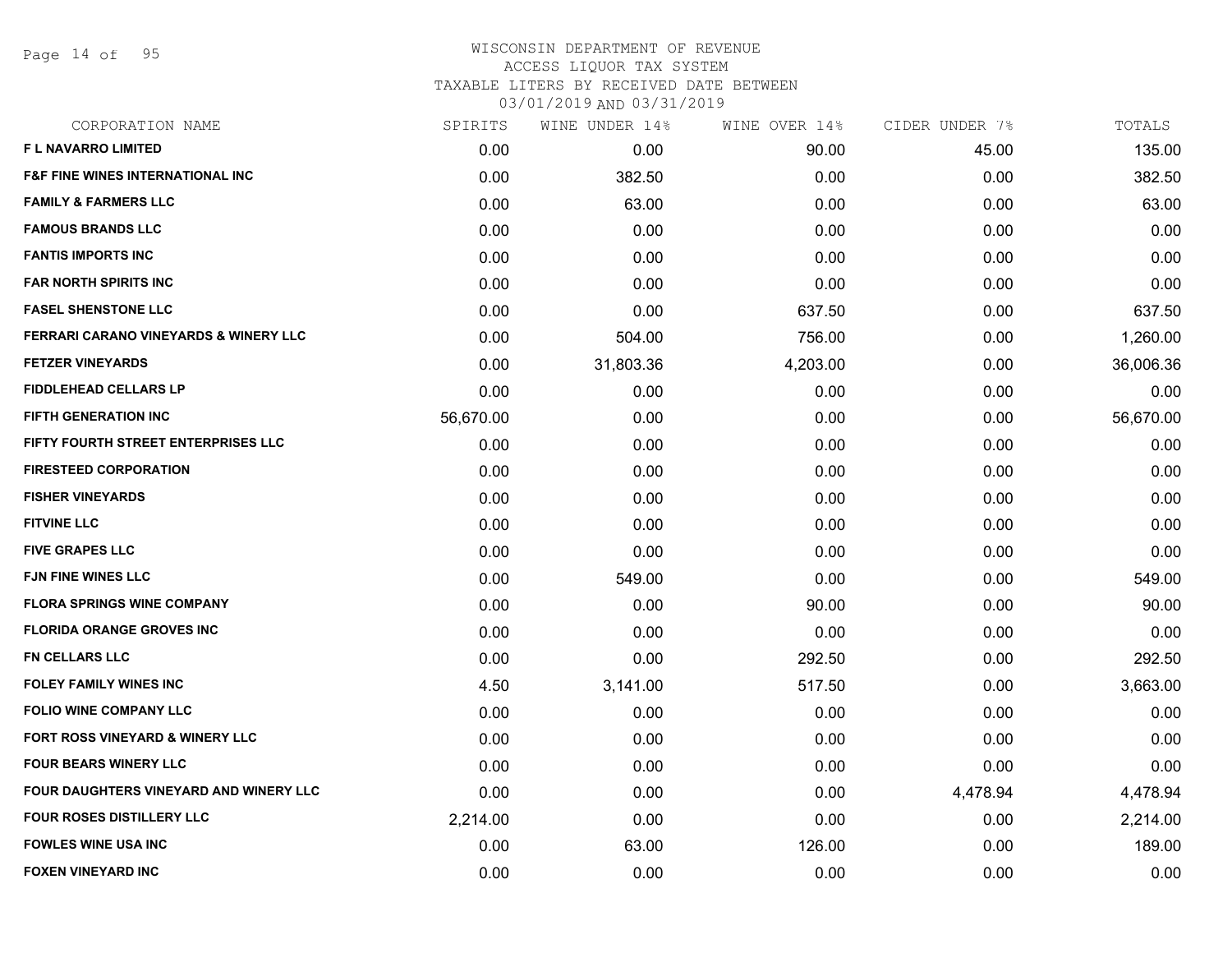## WISCONSIN DEPARTMENT OF REVENUE

### ACCESS LIQUOR TAX SYSTEM

TAXABLE LITERS BY RECEIVED DATE BETWEEN

| CORPORATION NAME                                    | SPIRITS  | WINE UNDER 14% | WINE OVER 14% | CIDER UNDER 7% | TOTALS   |
|-----------------------------------------------------|----------|----------------|---------------|----------------|----------|
| <b>FRANCIS COPPOLA WINERY LLC</b>                   | 0.00     | 3,842.76       | 828.00        | 0.00           | 4,670.76 |
| <b>FRANK FAMILY VINEYARDS LLC</b>                   | 0.00     | 0.00           | 720.00        | 0.00           | 720.00   |
| <b>FRANK LIN DISTILLERS PRODUCTS LTD</b>            | 4,959.08 | 0.00           | 0.00          | 0.00           | 4,959.08 |
| <b>FRED C SCHERRER</b>                              | 0.00     | 0.00           | 0.00          | 0.00           | 0.00     |
| <b>FREDERICK WILDMAN &amp; SONS LTD</b>             | 235.50   | 3,717.00       | 171.00        | 0.00           | 4,123.50 |
| <b>FREELANCE WINES LLC</b>                          | 0.00     | 0.00           | 0.00          | 0.00           | 0.00     |
| <b>FREIXENET USA INC</b>                            | 0.00     | 1,948.07       | 0.00          | 0.00           | 1,948.07 |
| <b>FREY VINEYARDS LTD</b>                           | 0.00     | 54.00          | 0.00          | 0.00           | 54.00    |
| <b>FRITZ CELLARS INC</b>                            | 0.00     | 0.00           | 0.00          | 0.00           | 0.00     |
| <b>FROGS LEAP WINERY</b>                            | 0.00     | 252.00         | 0.00          | 0.00           | 252.00   |
| <b>FRONTIER CORPORATION</b>                         | 0.00     | 0.00           | 0.00          | 0.00           | 0.00     |
| <b>FRUIT OF THE VINES INC</b>                       | 0.00     | 747.08         | 58.50         | 0.00           | 805.58   |
| FULL THROTTLE SLOON SHINE LLC                       | 0.00     | 0.00           | 0.00          | 0.00           | 0.00     |
| <b>FULTON STREET BREWERY LLC</b>                    | 0.00     | 0.00           | 0.00          | 0.00           | 0.00     |
| <b>FUSED WINES LP</b>                               | 0.00     | 0.00           | 0.00          | 0.00           | 0.00     |
| <b>G K SKAGGS INC</b>                               | 0.00     | 4,079.43       | 0.00          | 0.00           | 4,079.43 |
| G.S.W.C. INC.                                       | 0.00     | 0.00           | 0.00          | 0.00           | 0.00     |
| <b>GALENA AVIATION, LLC</b>                         | 0.00     | 0.00           | 0.00          | 0.00           | 0.00     |
| <b>GAMBA VINEYARDS AND WINERY LLC</b>               | 0.00     | 0.00           | 126.00        | 0.00           | 126.00   |
| <b>GAMBLE FAMILY VINEYARDS LLC</b>                  | 0.00     | 0.00           | 0.00          | 0.00           | 0.00     |
| <b>GARBER &amp; COMPANY INC</b>                     | 0.00     | 0.00           | 0.00          | 0.00           | 0.00     |
| <b>GENERATIONS OF SONOMA LLC</b>                    | 0.00     | 0.00           | 0.00          | 0.00           | 0.00     |
| <b>GENESEO PARTNERS LP</b>                          | 0.00     | 0.00           | 0.00          | 0.00           | 0.00     |
| <b>GEORGE BOZIC JR</b>                              | 2,235.00 | 1,176.00       | 0.00          | 0.00           | 3,411.00 |
| <b>GEORGIAN ROYAL COLLECTION, INC.</b>              | 0.00     | 0.00           | 0.00          | 0.00           | 0.00     |
| <b>GERBER, GERBER &amp; GERBER DISCLAIMER TRUST</b> | 0.00     | 279.00         | 0.00          | 0.00           | 279.00   |
| <b>GF WINES LLC</b>                                 | 0.00     | 0.00           | 0.00          | 0.00           | 0.00     |
| <b>GH HOLDINGS LP</b>                               | 0.00     | 0.00           | 0.00          | 0.00           | 0.00     |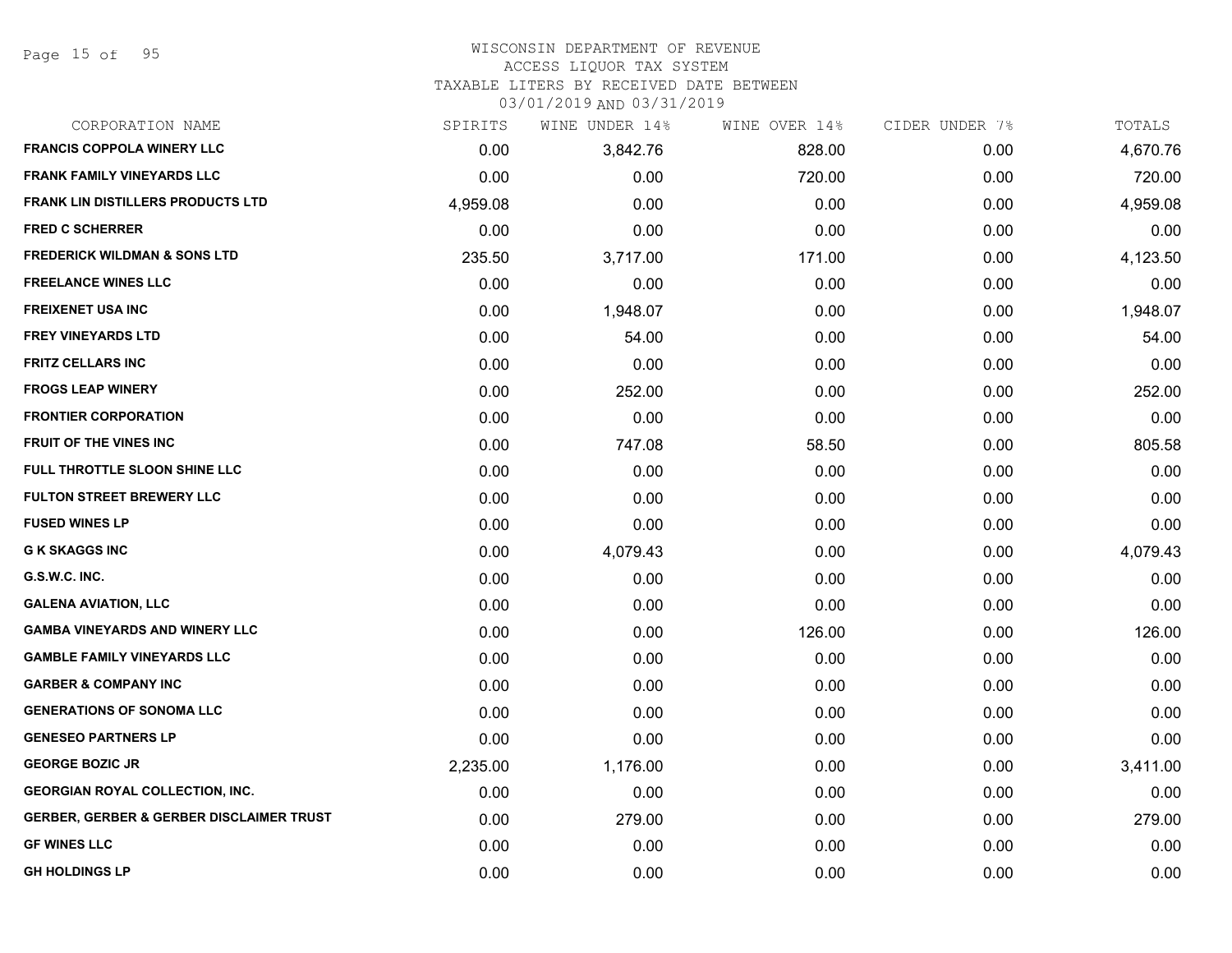Page 16 of 95

| CORPORATION NAME                             | SPIRITS  | WINE UNDER 14% | WINE OVER 14% | CIDER UNDER 7% | TOTALS   |
|----------------------------------------------|----------|----------------|---------------|----------------|----------|
| <b>GIBSON WINE COMPANY</b>                   | 0.00     | 0.00           | 945.00        | 0.00           | 945.00   |
| <b>GILBERT CELLARS LLC</b>                   | 0.00     | 0.00           | 0.00          | 0.00           | 0.00     |
| <b>GLOBAL SPIRITS USA LLC</b>                | 5,016.00 | 0.00           | 0.00          | 0.00           | 5,016.00 |
| <b>GLOBAL VINEYARD IMPORTERS INC</b>         | 0.00     | 0.00           | 0.00          | 0.00           | 0.00     |
| <b>GLUNZ FAMILY WINERY &amp; CELLARS INC</b> | 0.00     | 0.00           | 0.00          | 0.00           | 0.00     |
| <b>GNEKOW FAMILY WINERY LLC</b>              | 0.00     | 0.00           | 0.00          | 0.00           | 0.00     |
| <b>GOAMERICAGO BEVERAGES LLC</b>             | 1,728.00 | 0.00           | 0.00          | 0.00           | 1,728.00 |
| <b>GOLDSCHMIDT VINEYARDS LLC</b>             | 0.00     | 126.00         | 454.50        | 0.00           | 580.50   |
| <b>GOOSE RIDGE LLC</b>                       | 0.00     | 108.00         | 126.00        | 0.00           | 234.00   |
| <b>GORDON BROTHERS CELLARS INC</b>           | 0.00     | 0.00           | 0.00          | 0.00           | 0.00     |
| <b>GRAPE EXPECTATIONS, INC</b>               | 0.00     | 0.00           | 0.00          | 0.00           | 0.00     |
| <b>GRAPE VISIONS LLC</b>                     | 0.00     | 0.00           | 0.00          | 0.00           | 0.00     |
| <b>GRAPES &amp; BARLEY LLC</b>               | 0.00     | 0.00           | 0.00          | 0.00           | 0.00     |
| <b>GRAPES OF SPAIN INC</b>                   | 0.00     | 0.00           | 0.00          | 0.00           | 0.00     |
| <b>GRATON SPIRITS COMPANY LLC</b>            | 0.00     | 0.00           | 0.00          | 0.00           | 0.00     |
| <b>GREAT SMOKY MTS DISTILLERY, INC</b>       | 0.00     | 0.00           | 0.00          | 0.00           | 0.00     |
| <b>GREENFIELD GLOBAL USA INC</b>             | 0.00     | 0.00           | 0.00          | 0.00           | 0.00     |
| <b>GREG &amp; GREG INC</b>                   | 0.00     | 386.98         | 0.00          | 0.00           | 386.98   |
| <b>GREG &amp; PAM HARRINGTON WINES LLC</b>   | 0.00     | 0.00           | 0.00          | 0.00           | 0.00     |
| <b>GREG SANDERS</b>                          | 0.00     | 0.00           | 0.00          | 0.00           | 0.00     |
| <b>GREGORY F BUONOCORE</b>                   | 0.00     | 0.00           | 0.00          | 0.00           | 0.00     |
| <b>GREGORY GRAZIANO</b>                      | 0.00     | 0.00           | 0.00          | 0.00           | 0.00     |
| <b>GRGICH HILLS CELLAR</b>                   | 0.00     | 0.00           | 0.00          | 0.00           | 0.00     |
| <b>GRIEB OPTIMAL WINECRAFTING LLC</b>        | 0.00     | 0.00           | 0.00          | 0.00           | 0.00     |
| <b>GROTH VINEYARDS &amp; WINERY LLC</b>      | 0.00     | 1,008.00       | 63.00         | 0.00           | 1,071.00 |
| <b>GUARACHI WINE PARTNERS INC</b>            | 0.00     | 1,692.00       | 0.00          | 0.00           | 1,692.00 |
| <b>H ERIK ZETTERSTROM</b>                    | 0.00     | 0.00           | 0.00          | 0.00           | 0.00     |
| <b>H2 VINO LLC</b>                           | 0.00     | 0.00           | 0.00          | 0.00           | 0.00     |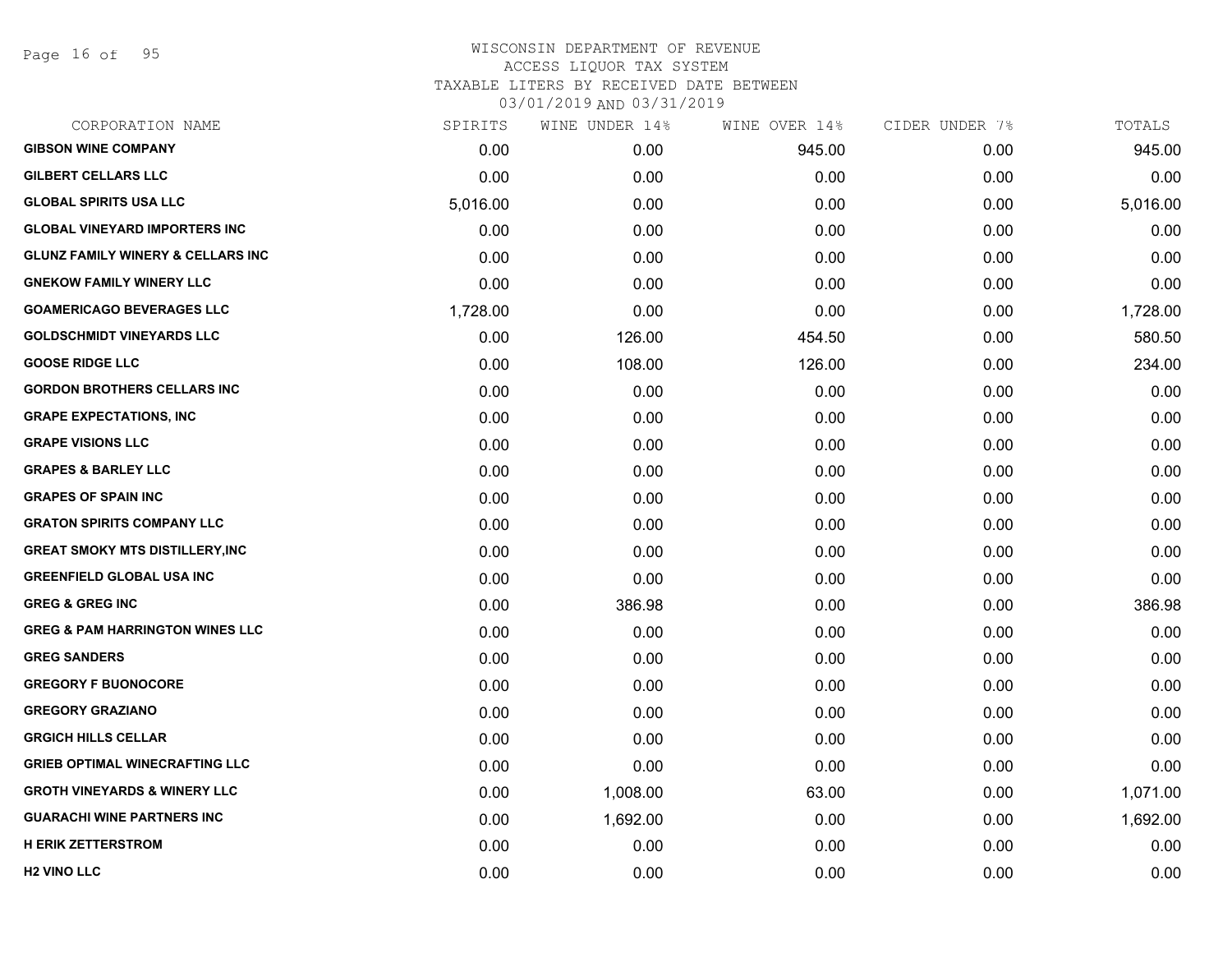Page 17 of 95

## WISCONSIN DEPARTMENT OF REVENUE ACCESS LIQUOR TAX SYSTEM TAXABLE LITERS BY RECEIVED DATE BETWEEN

| CORPORATION NAME                       | SPIRITS    | WINE UNDER 14% | WINE OVER 14% | CIDER UNDER 7% | TOTALS     |
|----------------------------------------|------------|----------------|---------------|----------------|------------|
| <b>HAAS BROTHERS INC</b>               | 0.00       | 0.00           | 0.00          | 0.00           | 0.00       |
| <b>HAHN ESTATE</b>                     | 0.00       | 0.00           | 0.00          | 0.00           | 0.00       |
| <b>HALBY MARKETING INC</b>             | 0.00       | 468.00         | 0.00          | 0.00           | 468.00     |
| <b>HALCYON SYNDICATE LTD LLC</b>       | 0.00       | 0.00           | 0.00          | 0.00           | 0.00       |
| <b>HALCYON WINES LLC</b>               | 0.00       | 0.00           | 0.00          | 0.00           | 0.00       |
| <b>HALL WINES LLC</b>                  | 0.00       | 0.00           | 72.00         | 0.00           | 72.00      |
| <b>HAMEL FAMILY WINES LLC</b>          | 0.00       | 0.00           | 0.00          | 0.00           | 0.00       |
| <b>HAND PICKED SELECTIONS INC</b>      | 0.00       | 2,646.00       | 63.00         | 0.00           | 2,709.00   |
| <b>HARDY USA LTD</b>                   | 0.00       | 0.00           | 0.00          | 0.00           | 0.00       |
| <b>HARLAN ESTATE WINERY INC</b>        | 0.00       | 0.00           | 0.00          | 0.00           | 0.00       |
| <b>HARRIS &amp; HARRIS</b>             | 0.00       | 0.00           | 0.00          | 0.00           | 0.00       |
| <b>HAUS WINE &amp; SPIRITS INC</b>     | 0.00       | 0.00           | 0.00          | 0.00           | 0.00       |
| <b>HAWAII SEA SPIRITS LLC</b>          | 225.00     | 0.00           | 0.00          | 0.00           | 225.00     |
| <b>HDD LLC</b>                         | 0.00       | 0.00           | 0.00          | 0.00           | 0.00       |
| <b>HEADFRAME SPIRITS INC</b>           | 0.00       | 0.00           | 0.00          | 0.00           | 0.00       |
| <b>HEARTLAND DISTILLERS LLC</b>        | 0.00       | 0.00           | 0.00          | 0.00           | 0.00       |
| <b>HEAVEN HILL SALES CO.</b>           | 297,477.90 | 468.00         | 936.00        | 0.00           | 298,881.90 |
| HEINEKEN USA INCORPORATED              | 0.00       | 0.00           | 0.00          | 4,903.00       | 4,903.00   |
| <b>HEITZ WINE CELLARS</b>              | 0.00       | 0.00           | 0.00          | 0.00           | 0.00       |
| <b>HEMINGWAY RUM COMPANY LLC</b>       | 0.00       | 0.00           | 0.00          | 0.00           | 0.00       |
| <b>HEMISPHERE WINE COMPANY INC</b>     | 0.00       | 0.00           | 0.00          | 0.00           | 0.00       |
| <b>HEMISPHERES LLC</b>                 | 0.00       | 0.00           | 0.00          | 0.00           | 0.00       |
| <b>HENDRY PREMIUM IMPORTS INC</b>      | 0.00       | 0.00           | 0.00          | 0.00           | 0.00       |
| <b>HENRIOT INC</b>                     | 0.00       | 0.00           | 0.00          | 0.00           | 0.00       |
| <b>HENRY STEELE IMPORTS LLC</b>        | 0.00       | 0.00           | 0.00          | 0.00           | 0.00       |
| <b>HERITAGE DISTILLING COMPANY INC</b> | 0.00       | 0.00           | 0.00          | 0.00           | 0.00       |
| <b>HERITAGE WINE CELLARS LTD</b>       | 0.00       | 1,431.00       | 0.00          | 0.00           | 1,431.00   |
| <b>HERMAN STORY WINES INC</b>          | 0.00       | 0.00           | 0.00          | 0.00           | 0.00       |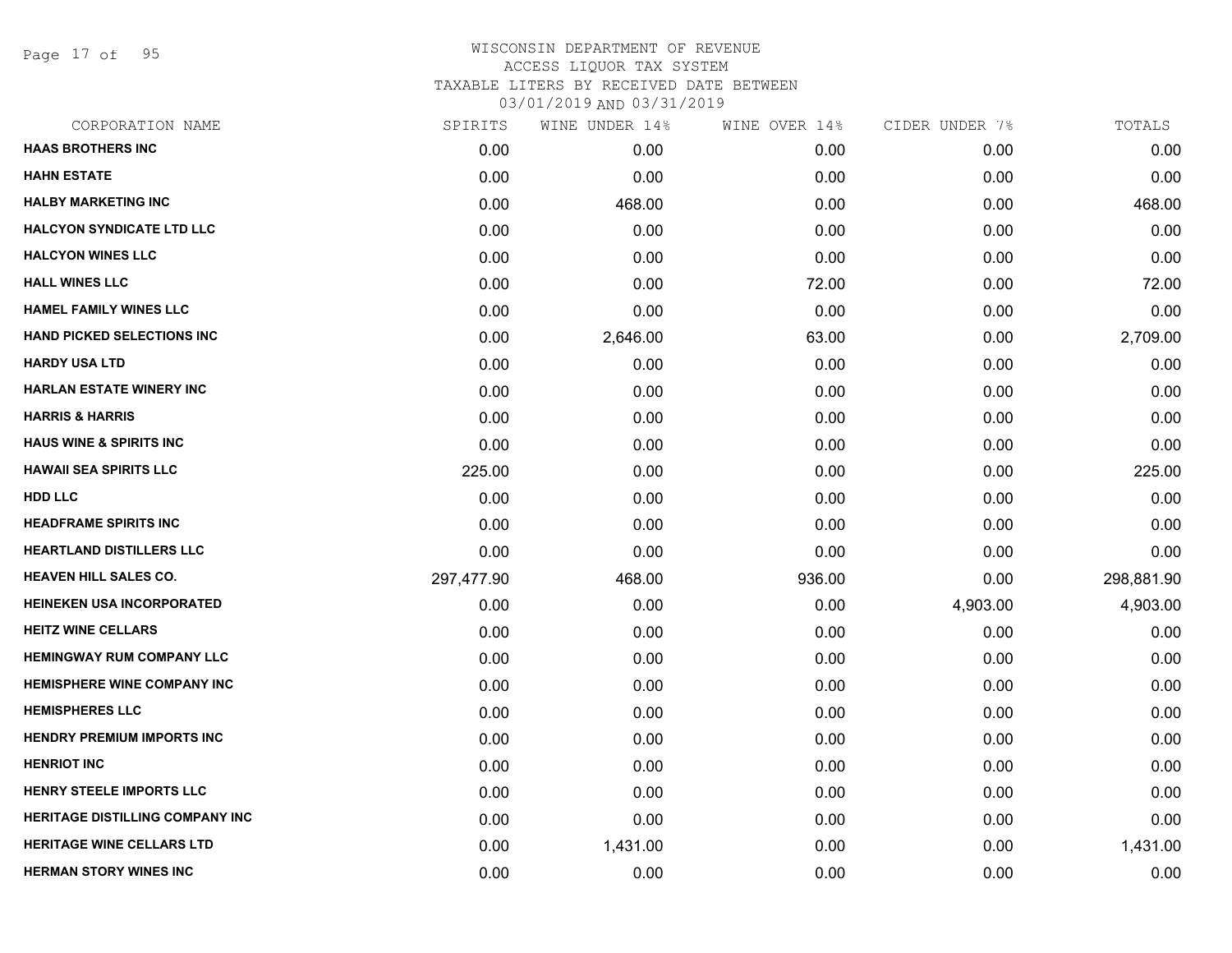Page 18 of 95

# WISCONSIN DEPARTMENT OF REVENUE ACCESS LIQUOR TAX SYSTEM TAXABLE LITERS BY RECEIVED DATE BETWEEN

| CORPORATION NAME                       | SPIRITS  | WINE UNDER 14% | WINE OVER 14% | CIDER UNDER 7% | TOTALS   |
|----------------------------------------|----------|----------------|---------------|----------------|----------|
| <b>HERON WINES INC</b>                 | 0.00     | 0.00           | 0.00          | 0.00           | 0.00     |
| <b>HEYDAY CORPORATION</b>              | 0.00     | 0.00           | 0.00          | 0.00           | 0.00     |
| <b>HIDALGO IMPORTS LLC</b>             | 0.00     | 0.00           | 0.00          | 0.00           | 0.00     |
| <b>HILL ESTATES INC</b>                | 0.00     | 0.00           | 0.00          | 0.00           | 0.00     |
| <b>HIRSCH WINERY LLC</b>               | 0.00     | 0.00           | 0.00          | 0.00           | 0.00     |
| <b>HIWWS INC</b>                       | 0.00     | 0.00           | 0.00          | 0.00           | 0.00     |
| HONEOYE FALLS DISTILLERY LLC           | 0.00     | 0.00           | 0.00          | 0.00           | 0.00     |
| <b>HONEYWOOD INC</b>                   | 0.00     | 0.00           | 0.00          | 0.00           | 0.00     |
| HONIG VINEYARD AND WINERY LLC          | 0.00     | 135.00         | 63.00         | 0.00           | 198.00   |
| <b>HOOD RIVER DISTILLERS INC</b>       | 7,122.00 | 0.00           | 0.00          | 0.00           | 7,122.00 |
| <b>HOPE WINE LLC</b>                   | 0.00     | 0.00           | 0.00          | 0.00           | 0.00     |
| <b>HORN ENTERPRISES INC</b>            | 0.00     | 0.00           | 0.00          | 0.00           | 0.00     |
| <b>HOTCOOP LLC</b>                     | 0.00     | 0.00           | 0.00          | 0.00           | 0.00     |
| <b>HOURGLASS WINE COMPANY INC</b>      | 0.00     | 0.00           | 126.00        | 0.00           | 126.00   |
| <b>HPS EPICUREAN</b>                   | 0.00     | 0.00           | 0.00          | 0.00           | 0.00     |
| <b>HUA YUAN</b>                        | 0.00     | 0.00           | 0.00          | 0.00           | 0.00     |
| <b>HUBER ORCHARDS INC</b>              | 0.00     | 0.00           | 0.00          | 0.00           | 0.00     |
| <b>HUDSON WINE BROKERS LLC</b>         | 0.00     | 0.00           | 0.00          | 0.00           | 0.00     |
| <b>HUNEEUS VINTNERS LLC</b>            | 0.00     | 63.00          | 99.00         | 0.00           | 162.00   |
| <b>HUSCH VINEYARDS INC</b>             | 0.00     | 0.00           | 0.00          | 0.00           | 0.00     |
| <b>HYATT FARM PARTNERSHIP</b>          | 0.00     | 0.00           | 0.00          | 0.00           | 0.00     |
| <b>IAN BRAND</b>                       | 0.00     | 0.00           | 0.00          | 0.00           | 0.00     |
| <b>IDEAL WINE &amp; SPIRITS CO INC</b> | 0.00     | 0.00           | 0.00          | 0.00           | 0.00     |
| <b>ILLAHE VINEYARDS AND WINERY INC</b> | 0.00     | 252.00         | 0.00          | 0.00           | 252.00   |
| <b>ILLYRIAN IMPORT INC</b>             | 0.00     | 0.00           | 0.00          | 0.00           | 0.00     |
| <b>IMPERIAL BRANDS INC</b>             | 2,352.00 | 0.00           | 0.00          | 0.00           | 2,352.00 |
| <b>IMPEX BEVERAGES INC</b>             | 0.00     | 0.00           | 0.00          | 0.00           | 0.00     |
| IN AGAVE WE TRUST LLC                  | 0.00     | 0.00           | 0.00          | 0.00           | 0.00     |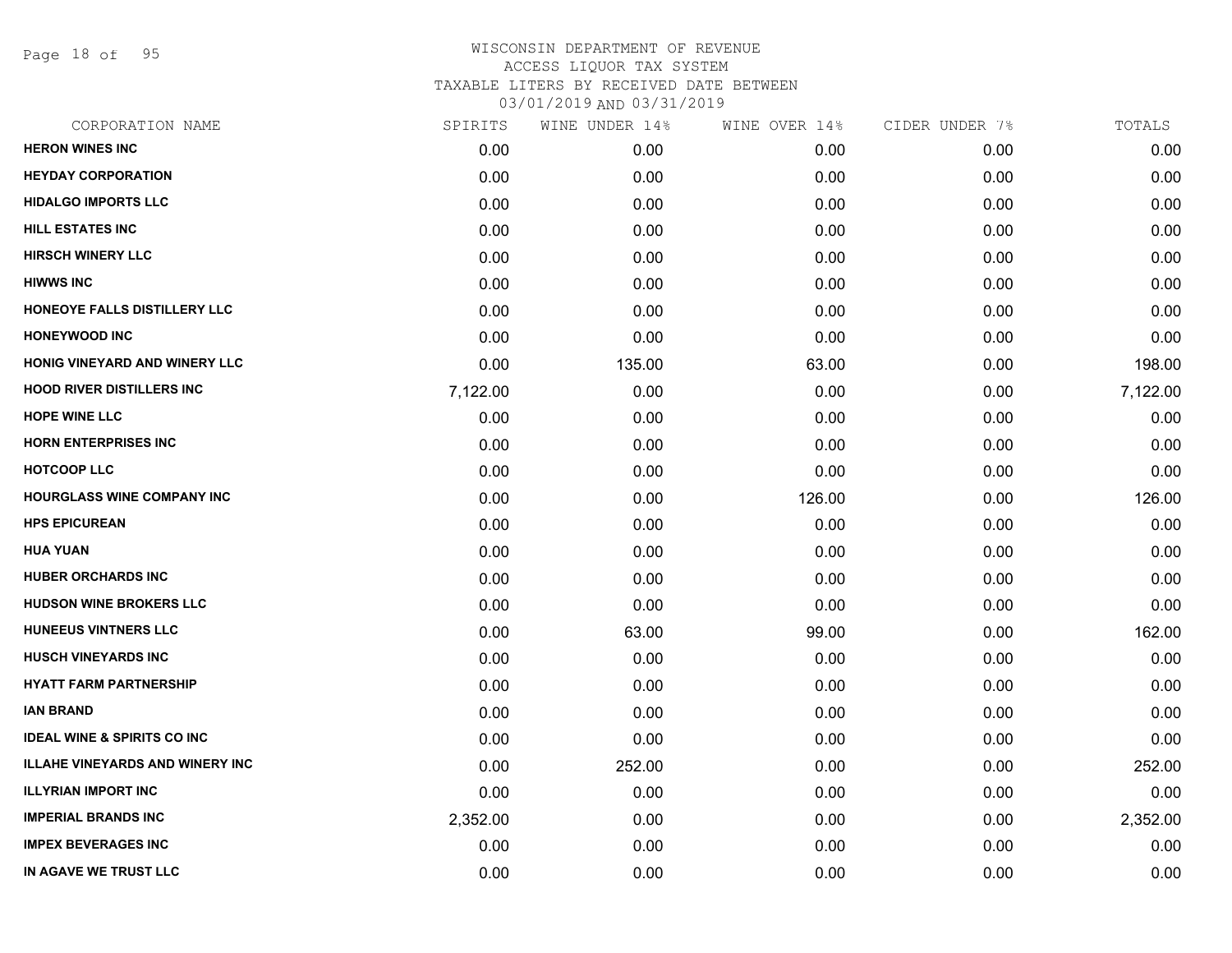### WISCONSIN DEPARTMENT OF REVENUE ACCESS LIQUOR TAX SYSTEM

TAXABLE LITERS BY RECEIVED DATE BETWEEN

| CORPORATION NAME                                  | SPIRITS   | WINE UNDER 14% | WINE OVER 14% | CIDER UNDER 7% | TOTALS    |
|---------------------------------------------------|-----------|----------------|---------------|----------------|-----------|
| <b>INDIGENOUS SELECTIONS LLC</b>                  | 0.00      | 463.50         | 63.00         | 0.00           | 526.50    |
| <b>INDIGO WINE GROUP LLC</b>                      | 0.00      | 1,138.50       | 0.00          | 0.00           | 1,138.50  |
| <b>INFINIUM SPIRITS INC.</b>                      | 18,016.20 | 0.00           | 0.00          | 0.00           | 18,016.20 |
| <b>INNO VINO INTERNATIONAL INC.</b>               | 0.00      | 0.00           | 0.00          | 0.00           | 0.00      |
| <b>INTERNATIONAL DISTILLERS &amp; VINTERS LTD</b> | 16.00     | 0.00           | 0.00          | 0.00           | 16.00     |
| <b>INTERNATIONAL VINES INC</b>                    | 0.00      | 756.00         | 0.00          | 0.00           | 756.00    |
| <b>INTERSECT BEVERAGE LLC</b>                     | 0.00      | 0.00           | 0.00          | 0.00           | 0.00      |
| <b>INTERTRADE USA COMPANY</b>                     | 54.00     | 90.00          | 0.00          | 0.00           | 144.00    |
| <b>INVESTOR'S OF AMERICA LP</b>                   | 0.00      | 0.00           | 0.00          | 0.00           | 0.00      |
| <b>IRON HORSE VINEYARDS LP</b>                    | 0.00      | 0.00           | 0.00          | 0.00           | 0.00      |
| <b>ISANTI SPIRITS LLC</b>                         | 0.00      | 0.00           | 0.00          | 0.00           | 0.00      |
| <b>IWK USA IMPORTERS LLC</b>                      | 0.00      | 0.00           | 0.00          | 0.00           | 0.00      |
| <b>J &amp; D WINES INC</b>                        | 0.00      | 0.00           | 0.00          | 0.00           | 0.00      |
| <b>J LOHR WINERY CORP</b>                         | 0.00      | 0.00           | 0.00          | 0.00           | 0.00      |
| <b>J PEDRONCELLI WINERY</b>                       | 0.00      | 0.00           | 0.00          | 0.00           | 0.00      |
| <b>J WILLETT COMPANIES</b>                        | 0.00      | 0.00           | 0.00          | 0.00           | 0.00      |
| <b>JACK POUST &amp; COMPANY INC</b>               | 0.00      | 495.00         | 0.00          | 0.00           | 495.00    |
| <b>JACKSON FAMILY ENTERPRISES INC</b>             | 0.00      | 17,190.00      | 4,074.00      | 0.00           | 21,264.00 |
| JACUZZI FAMILY VINEYARDS LLC                      | 0.00      | 0.00           | 0.00          | 0.00           | 0.00      |
| <b>JAM CELLARS INC</b>                            | 0.00      | 0.00           | 9,360.00      | 0.00           | 9,360.00  |
| <b>JAMES E COSMA</b>                              | 0.00      | 234.00         | 0.00          | 0.00           | 234.00    |
| <b>JAMES L LAMBERT</b>                            | 0.00      | 0.00           | 0.00          | 0.00           | 0.00      |
| <b>JAMES MORONEY INC</b>                          | 0.00      | 0.00           | 0.00          | 0.00           | 0.00      |
| <b>JAMES RICKER</b>                               | 349.50    | 13,731.00      | 110.38        | 0.00           | 14,190.88 |
| JAPAN PRESTIGE SAKE INTERNATIONAL INC             | 0.00      | 0.00           | 0.00          | 0.00           | 0.00      |
| <b>JARVIS</b>                                     | 0.00      | 0.00           | 0.00          | 0.00           | 0.00      |
| <b>JASON DRISCOLL</b>                             | 0.00      | 0.00           | 0.00          | 0.00           | 0.00      |
| <b>JAX VINEYARDS LLC</b>                          | 0.00      | 0.00           | 0.00          | 0.00           | 0.00      |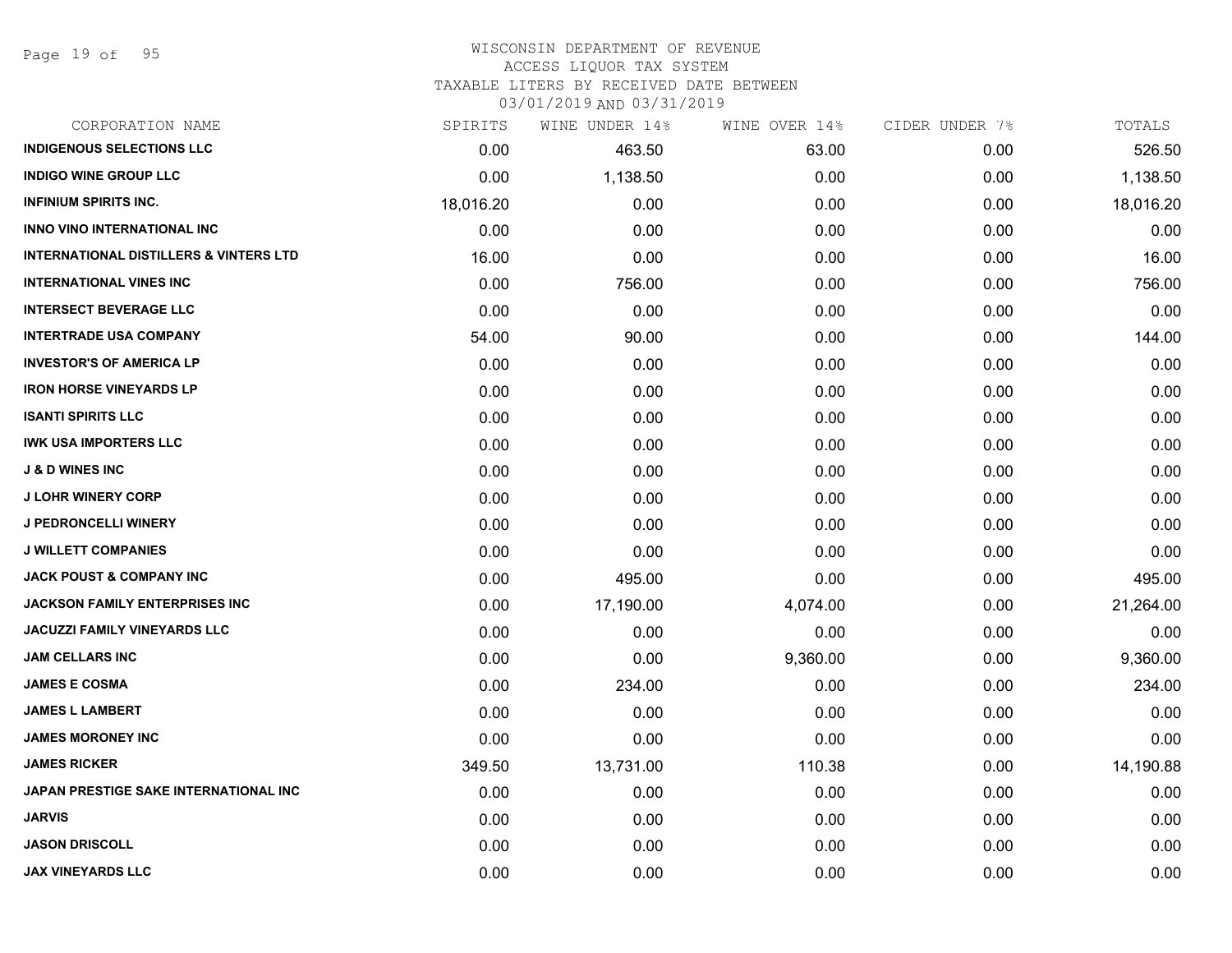Page 20 of 95

# WISCONSIN DEPARTMENT OF REVENUE

# ACCESS LIQUOR TAX SYSTEM

TAXABLE LITERS BY RECEIVED DATE BETWEEN

| CORPORATION NAME                         | SPIRITS    | WINE UNDER 14% | WINE OVER 14% | CIDER UNDER 7% | TOTALS     |
|------------------------------------------|------------|----------------|---------------|----------------|------------|
| <b>JAY J HEMINWAY</b>                    | 0.00       | 0.00           | 0.00          | 0.00           | 0.00       |
| <b>JAY MIDWEST INC</b>                   | 252.00     | 105.00         | 363.00        | 0.00           | 720.00     |
| <b>JB GEORGE LLC</b>                     | 0.00       | 0.00           | 0.00          | 0.00           | 0.00       |
| <b>JC CELLARS INC</b>                    | 0.00       | 0.00           | 630.00        | 0.00           | 630.00     |
| JEAN CLAUDE BOISSET WINES USA INC        | 0.00       | 603.00         | 0.00          | 0.00           | 603.00     |
| <b>JEFF QUINT</b>                        | 0.00       | 0.00           | 0.00          | 0.00           | 0.00       |
| <b>JEM BEVERAGE COMPANY</b>              | 0.00       | 0.00           | 0.00          | 0.00           | 0.00       |
| <b>JFC INTERNATIONAL INC</b>             | 9.08       | 1,556.90       | 2,418.12      | 0.00           | 3,984.10   |
| <b>JIM BEAM BRANDS CO</b>                | 430,280.40 | 27.00          | 0.00          | 0.00           | 430,307.40 |
| <b>J-NH WINE GROUP LLC</b>               | 0.00       | 0.00           | 0.00          | 0.00           | 0.00       |
| JNJ INTERNATIONAL INC                    | 0.00       | 0.00           | 0.00          | 0.00           | 0.00       |
| <b>JOHAN VINEYARDS LLC</b>               | 0.00       | 0.00           | 0.00          | 0.00           | 0.00       |
| JOHN ANTHONY VINEYARDS LLC               | 0.00       | 0.00           | 0.00          | 0.00           | 0.00       |
| JOHN MONROE LINTVET                      | 0.00       | 0.00           | 0.00          | 0.00           | 0.00       |
| <b>JOHN R LUCAS</b>                      | 0.00       | 0.00           | 0.00          | 0.00           | 0.00       |
| <b>JOSE PASTOR</b>                       | 0.00       | 0.00           | 0.00          | 0.00           | 0.00       |
| <b>JOSEPH DEHNER</b>                     | 0.00       | 0.00           | 0.00          | 0.00           | 0.00       |
| <b>JOSEPH PHELPS VINEYARDS LLC</b>       | 0.00       | 0.00           | 0.00          | 0.00           | 0.00       |
| JOSEPH VICTORI WINES, INC.               | 0.00       | 0.00           | 0.00          | 0.00           | 0.00       |
| <b>JOSU GALDOS</b>                       | 0.00       | 0.00           | 0.00          | 0.00           | 0.00       |
| JOURNEYMAN DISTILLERY LLC                | 94.48      | 0.00           | 0.00          | 0.00           | 94.48      |
| <b>JUSTIN VINEYARDS &amp; WINERY LLC</b> | 0.00       | 3,640.50       | 0.00          | 0.00           | 3,640.50   |
| <b>JVS WINES IMPORTS IL CORP</b>         | 0.00       | 249.00         | 9.00          | 0.00           | 258.00     |
| <b>JVW CORPORATION</b>                   | 0.00       | 0.00           | 0.00          | 0.00           | 0.00       |
| <b>JZ WINE COMPANY</b>                   | 0.00       | 0.00           | 252.00        | 0.00           | 252.00     |
| <b>K VINTNERS LLC</b>                    | 0.00       | 450.00         | 126.00        | 0.00           | 576.00     |
| <b>KAITRIN N COOPER</b>                  | 36.00      | 0.00           | 0.00          | 0.00           | 36.00      |
| <b>KALIN CELLARS INC</b>                 | 0.00       | 0.00           | 0.00          | 0.00           | 0.00       |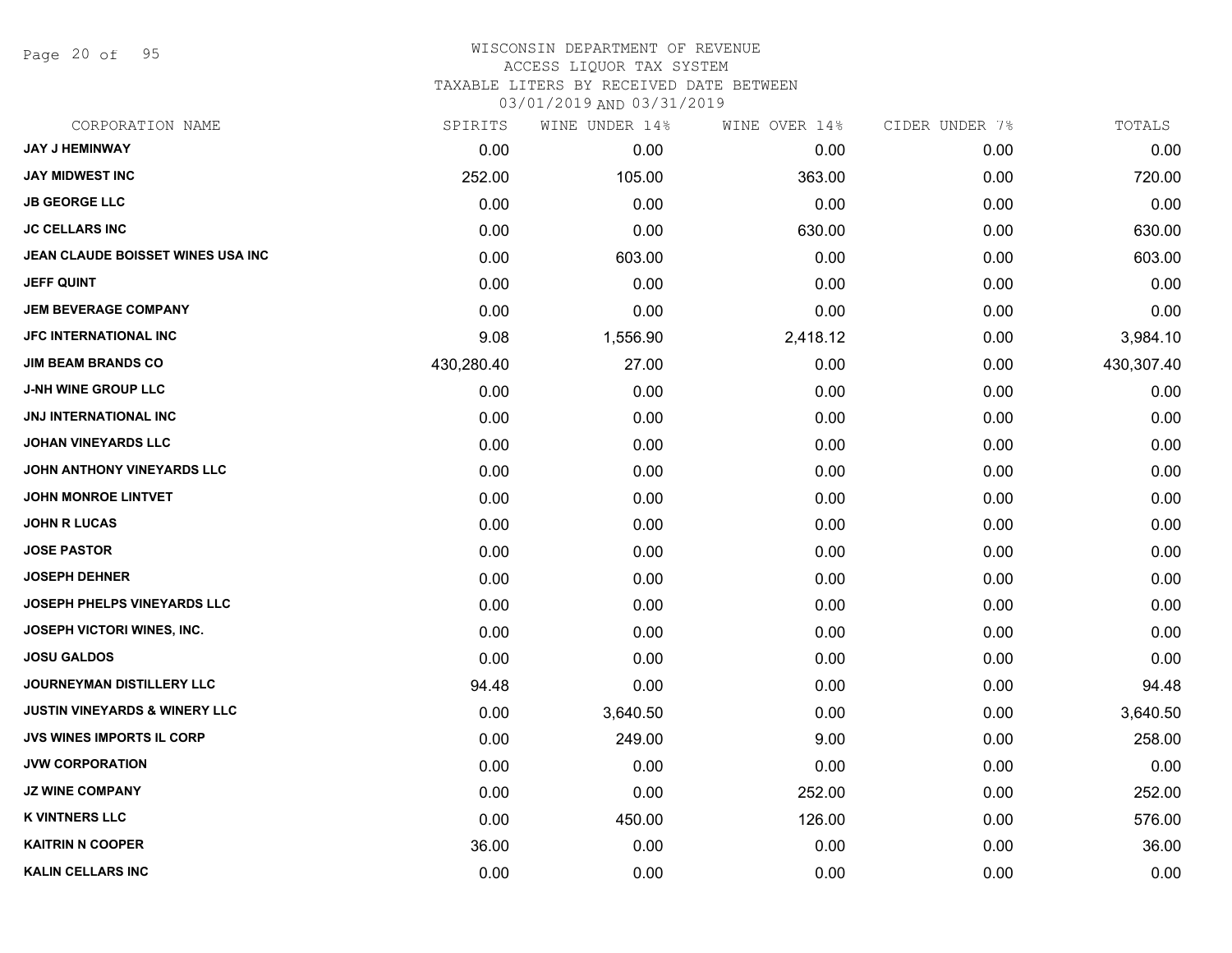Page 21 of 95

| CORPORATION NAME                       | SPIRITS | WINE UNDER 14% | WINE OVER 14% | CIDER UNDER 7% | TOTALS   |
|----------------------------------------|---------|----------------|---------------|----------------|----------|
| <b>KATELL PLEVEN</b>                   | 0.00    | 0.00           | 0.00          | 0.00           | 0.00     |
| <b>KAY OLSEN</b>                       | 0.00    | 0.00           | 0.00          | 0.00           | 0.00     |
| <b>KB WINES LLC</b>                    | 0.00    | 0.00           | 0.00          | 0.00           | 0.00     |
| <b>KEEPER'S QUEST INC</b>              | 0.00    | 0.00           | 0.00          | 0.00           | 0.00     |
| <b>KEN WRIGHT CELLARS CO</b>           | 0.00    | 163.50         | 0.00          | 0.00           | 163.50   |
| <b>KENNETH S LIKITPRAKONG</b>          | 0.00    | 200.00         | 0.00          | 0.00           | 200.00   |
| <b>KENT HUMPHREY</b>                   | 0.00    | 0.00           | 0.00          | 0.00           | 0.00     |
| <b>KENT RASMUSSEN WINERY</b>           | 0.00    | 252.00         | 0.00          | 0.00           | 252.00   |
| <b>KENTUCKY BOURBON DISTILLERS LTD</b> | 0.00    | 0.00           | 0.00          | 0.00           | 0.00     |
| <b>KERMIT LYNCH WINE MERCHANTS</b>     | 0.00    | 150.00         | 0.00          | 0.00           | 150.00   |
| <b>KERWIN ESTATE LLC</b>               | 0.00    | 0.00           | 0.00          | 0.00           | 0.00     |
| <b>KIMBERTON WINES LLC</b>             | 0.00    | 0.00           | 0.00          | 0.00           | 0.00     |
| KINDRED SPIRITS NORTH AMERICA INC      | 0.00    | 0.00           | 0.00          | 0.00           | 0.00     |
| KINDRED VINES IMPORT CO LLC            | 0.00    | 0.00           | 0.00          | 0.00           | 0.00     |
| <b>KING ESTATE WINERY LP</b>           | 0.00    | 504.00         | 45.00         | 0.00           | 549.00   |
| <b>KINGS COUNTY DISTILLERY LLC</b>     | 0.00    | 0.00           | 0.00          | 0.00           | 0.00     |
| <b>KIONA VINEYARDS LLC</b>             | 0.00    | 0.00           | 0.00          | 0.00           | 0.00     |
| KISMET WINE, INC.                      | 0.00    | 0.00           | 0.00          | 0.00           | 0.00     |
| <b>KISTLER VINEYARDS, LLC</b>          | 0.00    | 0.00           | 0.00          | 0.00           | 0.00     |
| <b>KITFOX VINEYARDS LLC</b>            | 0.00    | 0.00           | 0.00          | 0.00           | 0.00     |
| <b>KLEIN FOODS INC</b>                 | 0.00    | 1,512.00       | 2,088.00      | 0.00           | 3,600.00 |
| <b>KLIN SPIRITS LLC</b>                | 0.00    | 0.00           | 0.00          | 0.00           | 0.00     |
| <b>KLINKER BRICK WINERY INC</b>        | 0.00    | 0.00           | 756.00        | 0.00           | 756.00   |
| <b>KNIGHTS BRIDGE WINERY LLC</b>       | 0.00    | 0.00           | 0.00          | 0.00           | 0.00     |
| <b>KOBRAND CORPORATION</b>             | 186.00  | 2,728.80       | 3,425.94      | 0.00           | 6,340.74 |
| KOJIMA & INTERNATIONAL ASSOCIATES INC  | 0.00    | 0.00           | 0.00          | 0.00           | 0.00     |
| <b>KONGSGAARD WINE LLC</b>             | 0.00    | 0.00           | 0.00          | 0.00           | 0.00     |
| <b>KONSTANTIN D FRANK &amp; SONS</b>   | 0.00    | 648.00         | 0.00          | 0.00           | 648.00   |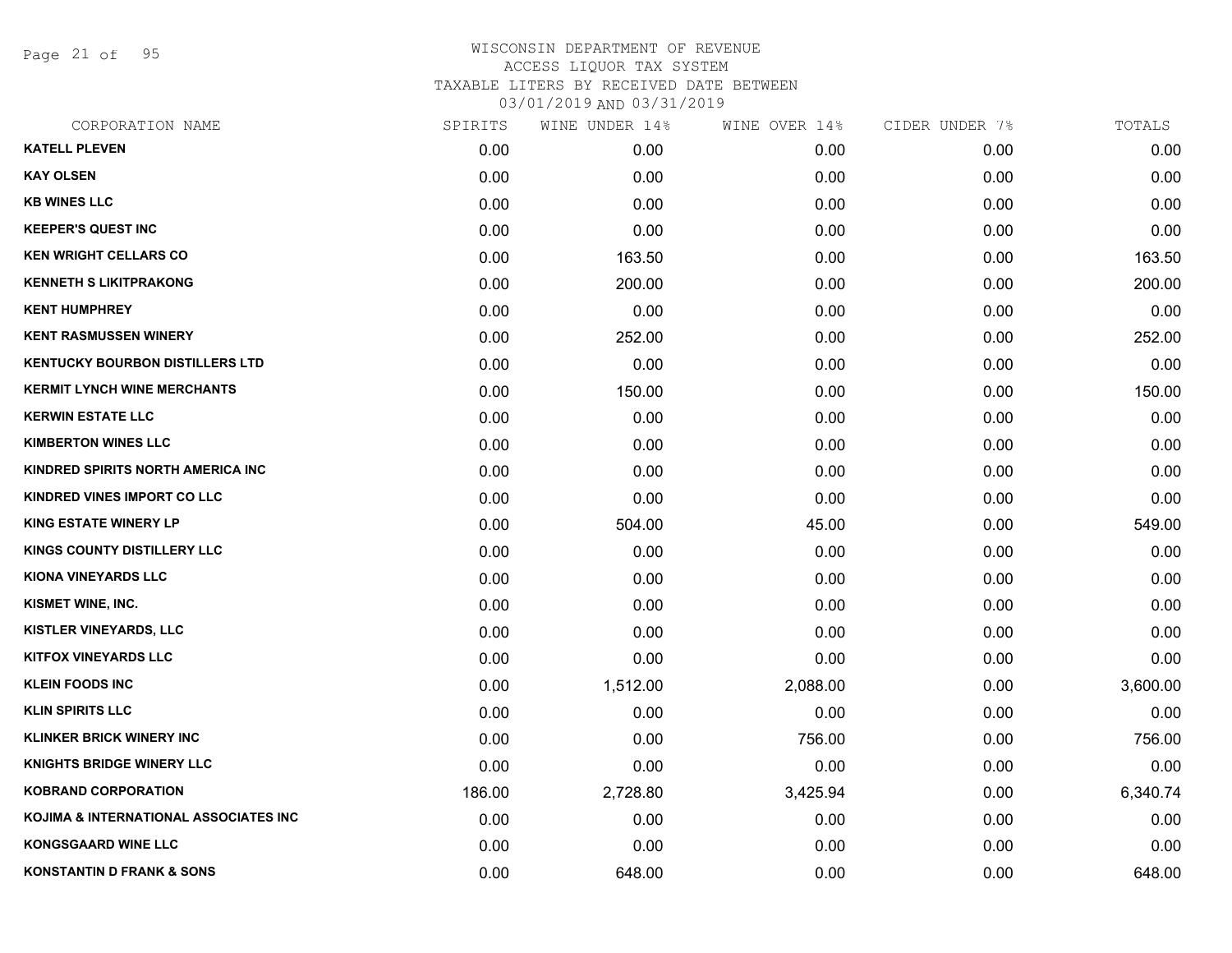Page 22 of 95

# WISCONSIN DEPARTMENT OF REVENUE ACCESS LIQUOR TAX SYSTEM

TAXABLE LITERS BY RECEIVED DATE BETWEEN

| CORPORATION NAME                           | SPIRITS | WINE UNDER 14% | WINE OVER 14% | CIDER UNDER 7% | TOTALS   |
|--------------------------------------------|---------|----------------|---------------|----------------|----------|
| <b>KOPRI INC</b>                           | 0.00    | 0.00           | 0.00          | 0.00           | 0.00     |
| KORE WINE COMPANY, LLC                     | 0.00    | 85.50          | 94.50         | 0.00           | 180.00   |
| <b>KOVAL INC</b>                           | 0.00    | 0.00           | 0.00          | 0.00           | 0.00     |
| <b>KRA-ZE LLC</b>                          | 0.00    | 0.00           | 0.00          | 0.00           | 0.00     |
| <b>KRUPP BROTHERS LLC</b>                  | 0.00    | 0.00           | 0.00          | 0.00           | 0.00     |
| <b>KYSELA PERE ET FILS LTD</b>             | 0.00    | 886.50         | 189.00        | 0.00           | 1,075.50 |
| <b>L &amp; F BRANDS INC</b>                | 0.00    | 0.00           | 0.00          | 0.00           | 0.00     |
| <b>L C WINE</b>                            | 0.00    | 0.00           | 0.00          | 0.00           | 0.00     |
| L FOPPIANO WINE CO INC                     | 0.00    | 0.00           | 63.00         | 0.00           | 63.00    |
| <b>L&amp;C WINE COUNTRY OPERATIONS LLC</b> | 0.00    | 0.00           | 0.00          | 0.00           | 0.00     |
| <b>L18 HOLDINGS, INC.</b>                  | 0.00    | 0.00           | 0.00          | 0.00           | 0.00     |
| <b>LADERA WINERY LLC</b>                   | 0.00    | 0.00           | 0.00          | 0.00           | 0.00     |
| <b>LADY HILL LLC</b>                       | 0.00    | 0.00           | 0.00          | 0.00           | 0.00     |
| <b>LAETITIA VINEYARD &amp; WINERY INC</b>  | 0.00    | 0.00           | 0.00          | 0.00           | 0.00     |
| <b>LAIRD &amp; COMPANY</b>                 | 259.50  | 0.00           | 0.00          | 0.00           | 259.50   |
| <b>LAIRD FAMILY ESTATE LLC</b>             | 0.00    | 0.00           | 0.00          | 0.00           | 0.00     |
| <b>LAKE COUNTRY LIBARE DISTILLING LLC</b>  | 0.00    | 0.00           | 0.00          | 0.00           | 0.00     |
| <b>LANCE C RANDOLPH</b>                    | 0.00    | 0.00           | 0.00          | 0.00           | 0.00     |
| <b>LANGDON SHIVERICK INC</b>               | 0.00    | 0.00           | 0.00          | 0.00           | 0.00     |
| <b>LANGE WINERY LLC</b>                    | 0.00    | 0.00           | 0.00          | 0.00           | 0.00     |
| <b>LAPHAM SALES &amp; MARKETING INC</b>    | 0.00    | 0.00           | 0.00          | 0.00           | 0.00     |
| <b>LATITUDE BEVERAGE COMPANY</b>           | 0.00    | 42.00          | 0.00          | 0.00           | 42.00    |
| <b>LAUREATE IMPORTS COMPANY INC</b>        | 0.00    | 0.00           | 0.00          | 0.00           | 0.00     |
| <b>LAVA SPRINGS INC</b>                    | 0.00    | 0.00           | 0.00          | 0.00           | 0.00     |
| <b>LAWER FAMILY WINERY INC</b>             | 0.00    | 0.00           | 0.00          | 0.00           | 0.00     |
| <b>LAWLESS DISTILLING COMPANY LLC</b>      | 0.00    | 0.00           | 0.00          | 0.00           | 0.00     |
| <b>LCF WINE COMPANY LLC</b>                | 0.00    | 0.00           | 0.00          | 0.00           | 0.00     |
| LE CEP II INC                              | 0.00    | 252.00         | 0.00          | 0.00           | 252.00   |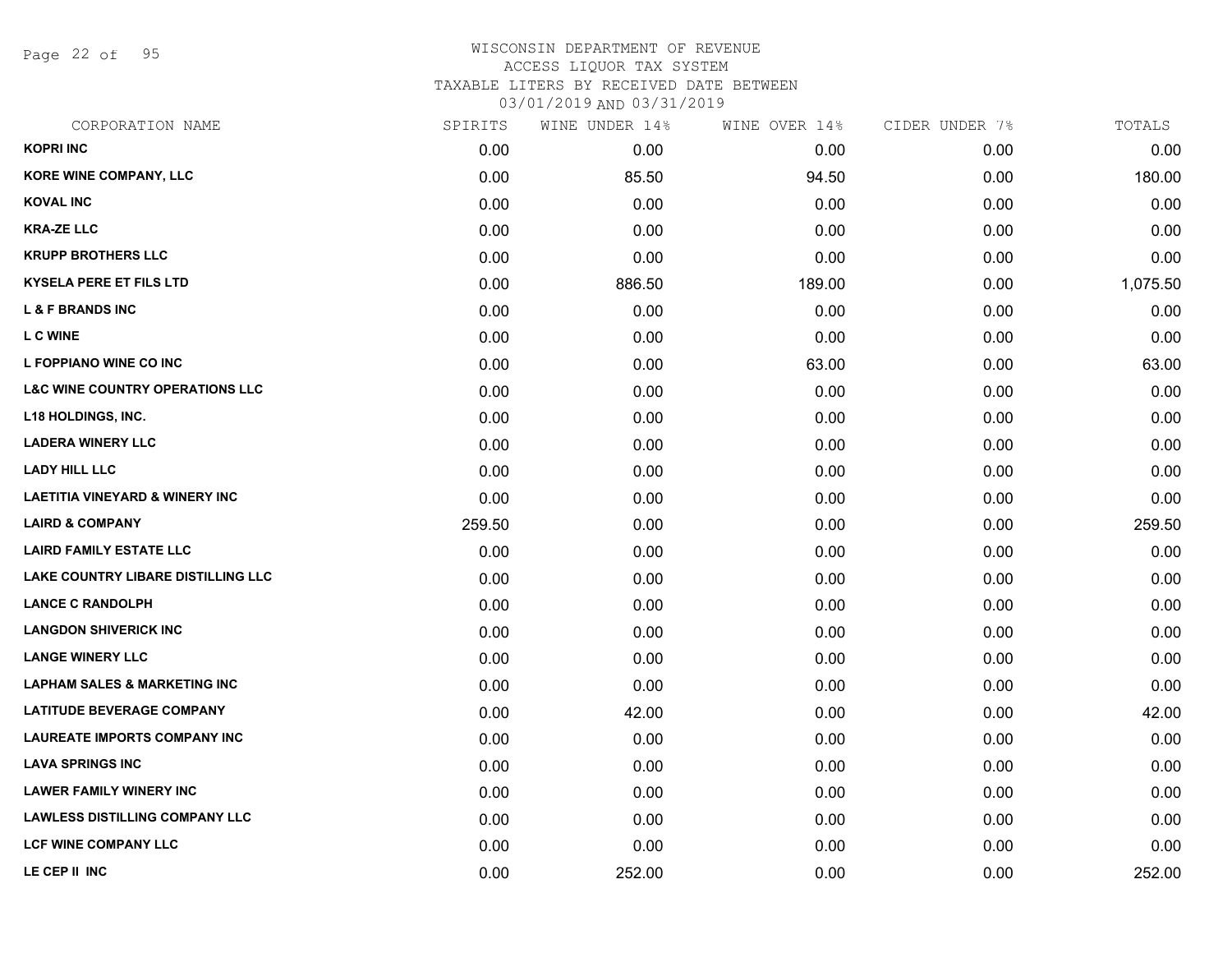Page 23 of 95

### WISCONSIN DEPARTMENT OF REVENUE ACCESS LIQUOR TAX SYSTEM

TAXABLE LITERS BY RECEIVED DATE BETWEEN

| CORPORATION NAME                         | SPIRITS   | WINE UNDER 14% | WINE OVER 14% | CIDER UNDER 7% | TOTALS    |
|------------------------------------------|-----------|----------------|---------------|----------------|-----------|
| LE GRAND COURTAGE LLC                    | 0.00      | 0.00           | 0.00          | 0.00           | 0.00      |
| LE RAISIN IMPORTS LLC                    | 0.00      | 0.00           | 0.00          | 0.00           | 0.00      |
| LEFT COAST CELLARS LLC                   | 0.00      | 0.00           | 0.00          | 0.00           | 0.00      |
| <b>LEMELSON WINERY LLC</b>               | 0.00      | 0.00           | 0.00          | 0.00           | 0.00      |
| <b>LEONARD KREUSCH INC</b>               | 0.00      | 1,252.29       | 0.00          | 0.00           | 1,252.29  |
| <b>LEONARDINI FAMILY WINERY LLC</b>      | 0.00      | 0.00           | 126.00        | 0.00           | 126.00    |
| <b>LEONETTI CELLAR LLC</b>               | 0.00      | 0.00           | 0.00          | 0.00           | 0.00      |
| <b>LES LUNES WINE LLC</b>                | 0.00      | 0.00           | 0.00          | 0.00           | 0.00      |
| <b>LEVECKE CORPORATION</b>               | 64,236.00 | 0.00           | 0.00          | 0.00           | 64,236.00 |
| <b>LIDESTRI BEVERAGES LLC</b>            | 0.00      | 0.00           | 0.00          | 0.00           | 0.00      |
| LINCOLN SQUARE WINE COMPANY LLC          | 0.00      | 0.00           | 0.00          | 0.00           | 0.00      |
| LINGUA FRANCA-LS VINEYARDS HOLDINGS, LLC | 0.00      | 0.00           | 0.00          | 0.00           | 0.00      |
| <b>LIOCO WINE COMPANY LLC</b>            | 0.00      | 0.00           | 0.00          | 0.00           | 0.00      |
| <b>LION NATHAN USA INC</b>               | 0.00      | 58.50          | 78.00         | 0.00           | 136.50    |
| <b>LISA CHASE</b>                        | 0.00      | 0.00           | 0.00          | 0.00           | 0.00      |
| <b>LISA LISA INCORPORATED</b>            | 0.00      | 0.00           | 0.00          | 0.00           | 0.00      |
| <b>LISA MARLOW</b>                       | 0.00      | 0.00           | 0.00          | 0.00           | 0.00      |
| LITTLE CREEK VINEYARD, LLC               | 0.00      | 0.00           | 0.00          | 0.00           | 0.00      |
| <b>LLOYD CARUSO LLC</b>                  | 0.00      | 0.00           | 0.00          | 0.00           | 0.00      |
| <b>LLOYD CELLARS INC</b>                 | 0.00      | 0.00           | 0.00          | 0.00           | 0.00      |
| <b>LOCAL DISTILLING INC</b>              | 660.00    | 0.00           | 0.00          | 0.00           | 660.00    |
| <b>LOEST &amp; MCNAMEE INC</b>           | 0.00      | 0.00           | 0.00          | 0.00           | 0.00      |
| LONG MEADOW RANCH WINERY INC             | 0.00      | 126.00         | 58.50         | 0.00           | 184.50    |
| <b>LONG SHADOWS VINTNERS LLC</b>         | 0.00      | 0.00           | 18.00         | 0.00           | 18.00     |
| <b>LONZ WINERY INC</b>                   | 0.00      | 0.00           | 0.00          | 0.00           | 0.00      |
| <b>LOOSEN BROS USA LTD</b>               | 0.00      | 13.50          | 0.00          | 0.00           | 13.50     |
| <b>LORING WINE COMPANY LLC</b>           | 0.00      | 0.00           | 36.00         | 0.00           | 36.00     |
| <b>LOUIS GLUNZ BEER INC</b>              | 0.00      | 0.00           | 0.00          | 0.00           | 0.00      |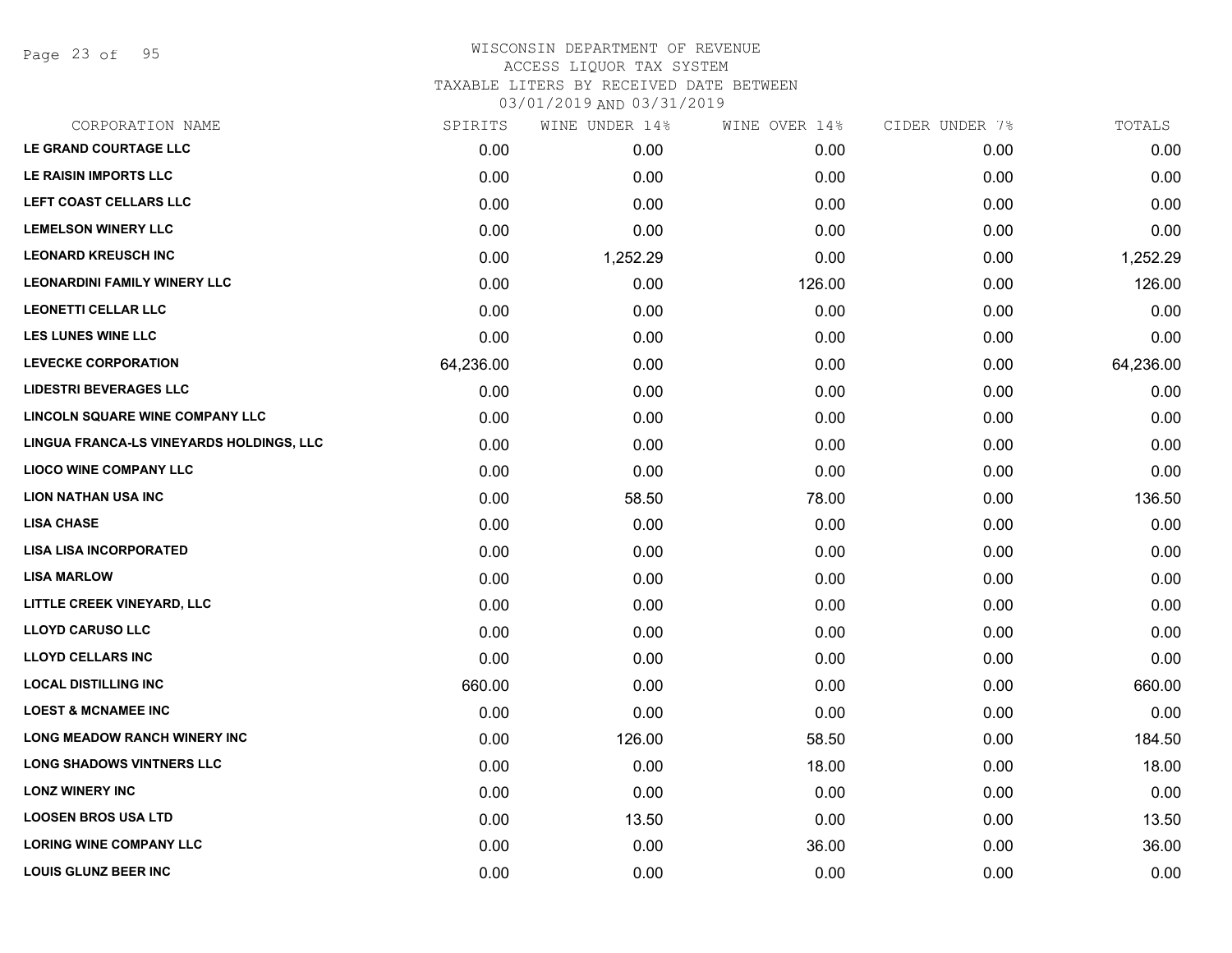Page 24 of 95

# WISCONSIN DEPARTMENT OF REVENUE

## ACCESS LIQUOR TAX SYSTEM

TAXABLE LITERS BY RECEIVED DATE BETWEEN

| CORPORATION NAME                              | SPIRITS   | WINE UNDER 14% | WINE OVER 14% | CIDER UNDER 7% | TOTALS    |
|-----------------------------------------------|-----------|----------------|---------------|----------------|-----------|
| <b>LOUIS LATOUR INC</b>                       | 0.00      | 333.00         | 0.00          | 0.00           | 333.00    |
| <b>LOWDEN SCHOOLHOUSE CORPORATION</b>         | 0.00      | 0.00           | 0.00          | 0.00           | 0.00      |
| <b>LUNA VINEYARDS INC</b>                     | 0.00      | 19.50          | 0.00          | 0.00           | 19.50     |
| <b>LUNEAU USA INC</b>                         | 0.00      | 5,904.00       | 0.00          | 0.00           | 5,904.00  |
| <b>LUXCO INC</b>                              | 61,878.10 | 261.00         | 900.00        | 0.00           | 63,039.10 |
| <b>LYNMAR WINERY LLC</b>                      | 0.00      | 0.00           | 0.00          | 0.00           | 0.00      |
| M.A.C. WINES, LLC                             | 0.00      | 0.00           | 0.00          | 0.00           | 0.00      |
| <b>MACH FLYNT INC</b>                         | 4,392.00  | 20,133.00      | 0.00          | 0.00           | 24,525.00 |
| <b>MAD CAR WINE CO LLC</b>                    | 0.00      | 0.00           | 0.00          | 0.00           | 0.00      |
| <b>MADRIGAL FAMILY WINERY LLC</b>             | 0.00      | 0.00           | 0.00          | 0.00           | 0.00      |
| <b>MAGAVE TEQUILA INC</b>                     | 0.00      | 0.00           | 0.00          | 0.00           | 0.00      |
| <b>MAISONS MARQUES &amp; DOMAINES USA INC</b> | 0.00      | 2,272.50       | 1,206.00      | 0.00           | 3,478.50  |
| <b>MAMMOTH DISTILLING LLC</b>                 | 0.00      | 0.00           | 0.00          | 0.00           | 0.00      |
| <b>MANCAN WINE LLC</b>                        | 0.00      | 0.00           | 0.00          | 0.00           | 0.00      |
| <b>MANO'S INC</b>                             | 0.00      | 0.00           | 0.00          | 0.00           | 0.00      |
| <b>MANUEL PULIDO</b>                          | 0.00      | 0.00           | 0.00          | 0.00           | 0.00      |
| <b>MARIETTA CELLARS INC</b>                   | 0.00      | 162.00         | 463.50        | 0.00           | 625.50    |
| <b>MARIPOSA WINE COMPANY LLC</b>              | 0.00      | 0.00           | 0.00          | 0.00           | 0.00      |
| <b>MARK ANTHONY BRANDS INC</b>                | 0.00      | 0.00           | 0.00          | 0.00           | 0.00      |
| <b>MARK SZUMOWSKI</b>                         | 0.00      | 0.00           | 0.00          | 0.00           | 0.00      |
| <b>MARKETING GLOBAL BRANDS CORP</b>           | 0.00      | 0.00           | 0.00          | 0.00           | 0.00      |
| <b>MARKO J KARAKASEVIC</b>                    | 0.00      | 0.00           | 0.00          | 0.00           | 0.00      |
| <b>MARTELLOTTO INC.</b>                       | 0.00      | 0.00           | 0.00          | 0.00           | 0.00      |
| <b>MARTIN RAY WINERY INC</b>                  | 0.00      | 0.00           | 0.00          | 0.00           | 0.00      |
| <b>MARTINELLI WINERY INC</b>                  | 0.00      | 0.00           | 117.00        | 0.00           | 117.00    |
| <b>MARTINEZ DISTRIBUTING CO INC</b>           | 0.00      | 0.00           | 0.00          | 0.00           | 0.00      |
| <b>MASSANOIS LLC</b>                          | 0.00      | 3,517.50       | 273.00        | 0.00           | 3,790.50  |
| <b>MAST-JAEGERMEISTER US INC</b>              | 0.00      | 0.00           | 0.00          | 0.00           | 0.00      |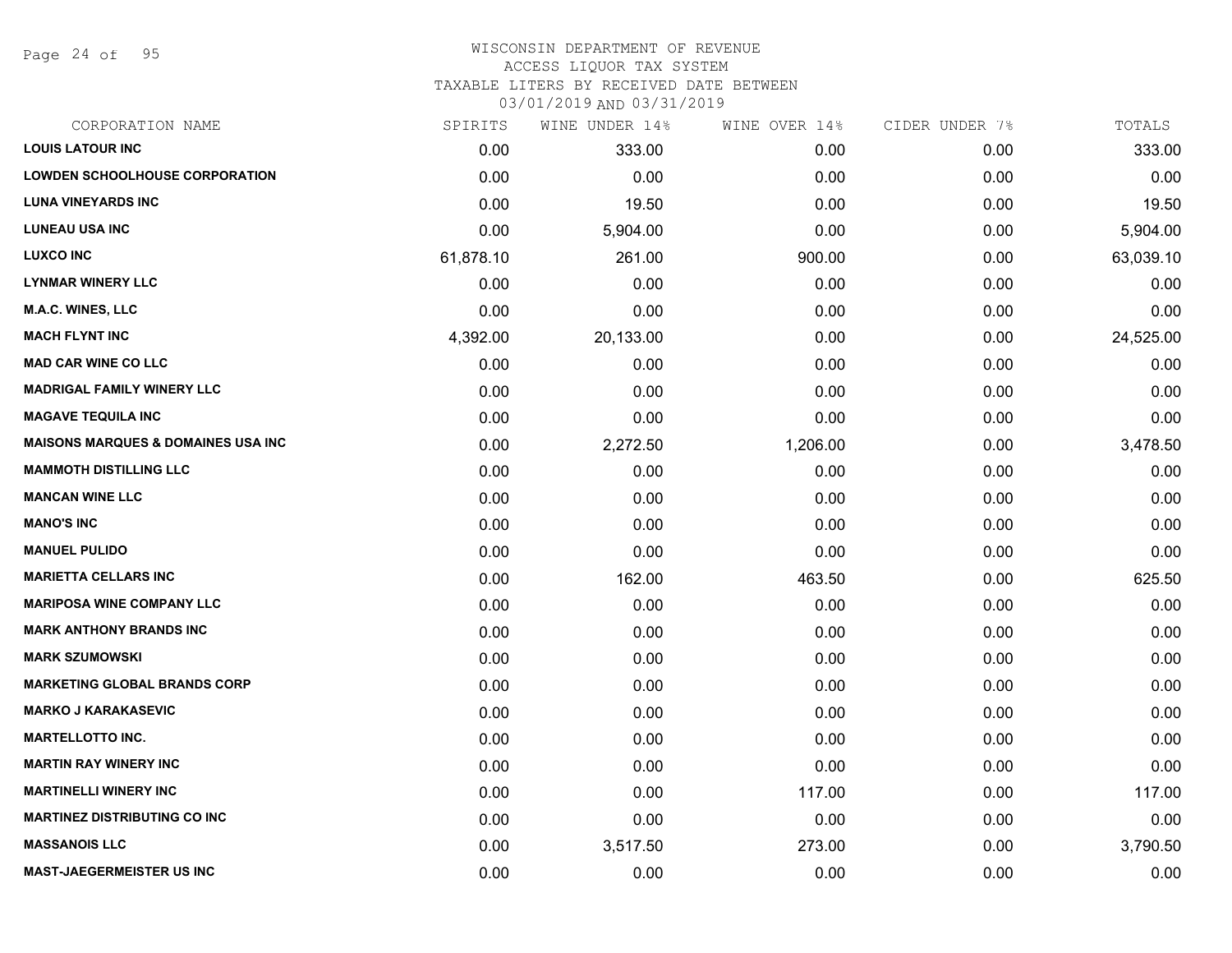Page 25 of 95

### WISCONSIN DEPARTMENT OF REVENUE ACCESS LIQUOR TAX SYSTEM TAXABLE LITERS BY RECEIVED DATE BETWEEN

| CORPORATION NAME                        | SPIRITS   | WINE UNDER 14% | WINE OVER 14% | CIDER UNDER 7% | TOTALS    |
|-----------------------------------------|-----------|----------------|---------------|----------------|-----------|
| <b>MATCHVINO LLC</b>                    | 0.00      | 318.00         | 0.00          | 0.00           | 318.00    |
| <b>MATHY WINERY LLC</b>                 | 0.00      | 324.00         | 0.00          | 0.00           | 324.00    |
| <b>MATRICK HOLDINGS CORPORATION</b>     | 0.00      | 0.00           | 0.00          | 0.00           | 0.00      |
| <b>MATT PREIS</b>                       | 0.00      | 0.00           | 0.00          | 0.00           | 0.00      |
| <b>MATTHEW C VILLARD</b>                | 0.00      | 0.00           | 0.00          | 0.00           | 0.00      |
| <b>MATTHEW RORICK WINES INC</b>         | 0.00      | 0.00           | 0.00          | 0.00           | 0.00      |
| <b>MATTHIASSON FAMILY VINEYARDS LLC</b> | 0.00      | 0.00           | 38.25         | 0.00           | 38.25     |
| <b>MAURITSON FAMILY WINERY</b>          | 0.00      | 0.00           | 0.00          | 0.00           | 0.00      |
| <b>MAYACAMAS VINEYARDS INC</b>          | 0.00      | 0.00           | 0.00          | 0.00           | 0.00      |
| <b>MAYNARD J KEENAN</b>                 | 0.00      | 0.00           | 0.00          | 0.00           | 0.00      |
| <b>MC CORMICK DISTILLING CO INC</b>     | 22,929.00 | 0.00           | 0.00          | 0.00           | 22,929.00 |
| <b>MCKENZIE'S BEVERAGES INC</b>         | 0.00      | 0.00           | 0.00          | 0.00           | 0.00      |
| <b>MCNAB RIDGE WINERY LLC</b>           | 0.00      | 1.50           | 127.50        | 0.00           | 129.00    |
| <b>MEDCO ATLANTIC INC</b>               | 0.00      | 0.00           | 0.00          | 0.00           | 0.00      |
| <b>MEIERS WINE CELLARS INC</b>          | 0.00      | 189.00         | 45.00         | 0.00           | 234.00    |
| <b>MENDOCINO WINE GROUP LLC</b>         | 0.00      | 756.00         | 306.00        | 0.00           | 1,062.00  |
| <b>MERCER WINE ESTATES LLC</b>          | 0.00      | 0.00           | 0.00          | 0.00           | 0.00      |
| <b>MERCHANT DU VIN CORPORATION</b>      | 0.00      | 0.00           | 0.00          | 0.00           | 0.00      |
| <b>MEREDITH VINEYARD ESTATE INC</b>     | 0.00      | 0.00           | 0.00          | 0.00           | 0.00      |
| <b>METEOR VINEYARD LLC</b>              | 0.00      | 0.00           | 0.00          | 0.00           | 0.00      |
| <b>METROWINE DISTRIBUTION CO INC</b>    | 0.00      | 0.00           | 0.00          | 0.00           | 0.00      |
| <b>METTLER WINES LLC</b>                | 0.00      | 0.00           | 189.00        | 0.00           | 189.00    |
| <b>MEV CORPORATION</b>                  | 0.00      | 0.00           | 0.00          | 0.00           | 0.00      |
| <b>MEXCOR INC</b>                       | 0.00      | 0.00           | 0.00          | 0.00           | 0.00      |
| <b>MEYER CELLARS LLC</b>                | 0.00      | 0.00           | 0.00          | 0.00           | 0.00      |
| <b>MHW LTD</b>                          | 11,516.25 | 5,616.00       | 1,810.50      | 0.00           | 18,942.75 |
| <b>MICHAEL HOUGH</b>                    | 0.00      | 153.00         | 369.00        | 0.00           | 522.00    |
| <b>MICHAEL SKURNIK WINES INC</b>        | 0.00      | 540.00         | 0.00          | 0.00           | 540.00    |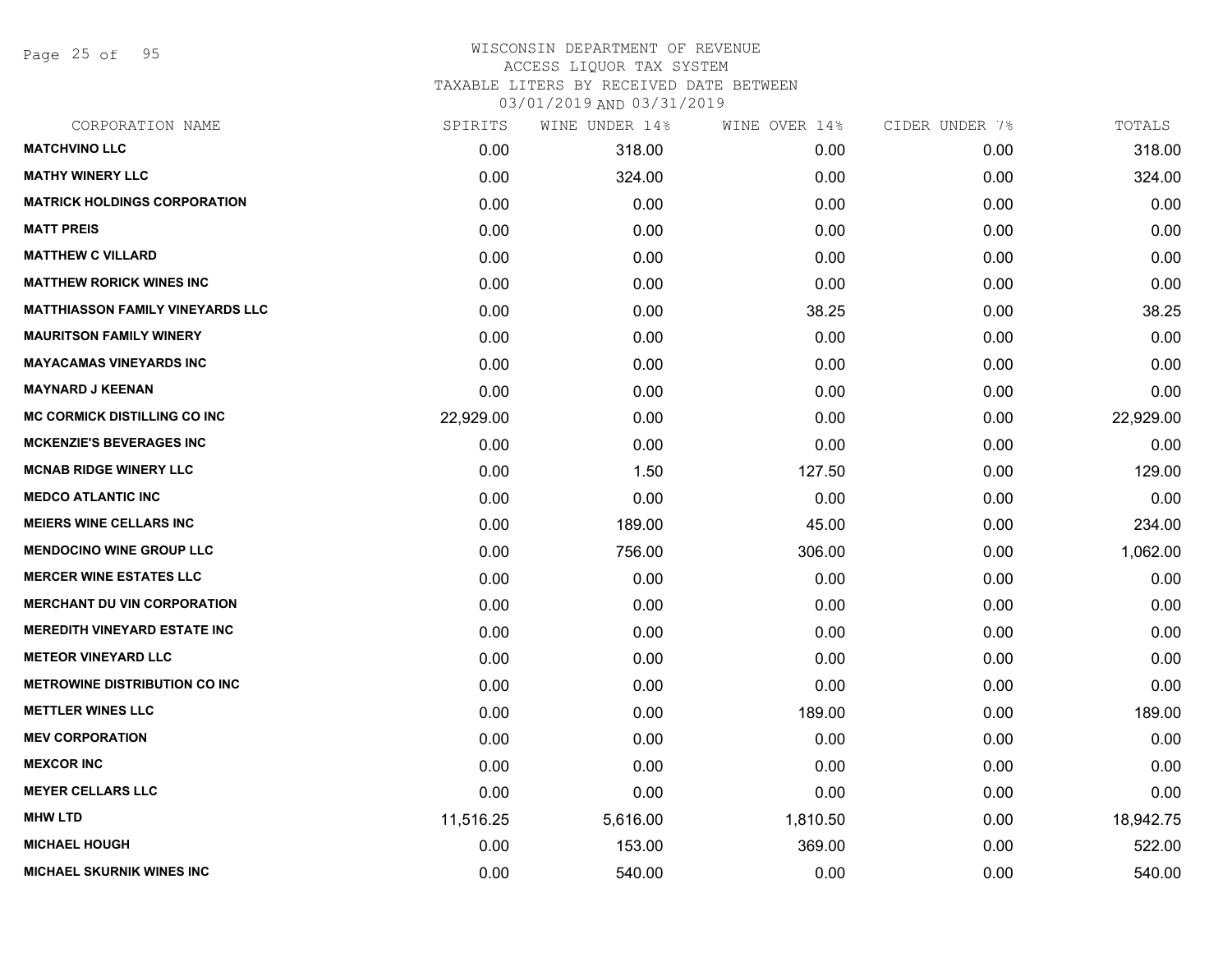Page 26 of 95

| CORPORATION NAME                                  | SPIRITS   | WINE UNDER 14% | WINE OVER 14% | CIDER UNDER 7% | TOTALS        |
|---------------------------------------------------|-----------|----------------|---------------|----------------|---------------|
| <b>MICHEAL DASHE</b>                              | 0.00      | 0.00           | 0.00          | 0.00           | 0.00          |
| <b>MIDDLETON FAMILY WINES LLC</b>                 | 0.00      | 0.00           | 0.00          | 0.00           | 0.00          |
| <b>MIDNIGHT CELLARS INC</b>                       | 0.00      | 0.00           | 252.00        | 0.00           | 252.00        |
| <b>MID-OAK DISTILLERY INC</b>                     | 0.00      | 0.00           | 0.00          | 0.00           | 0.00          |
| MIGHTY SWELL COCKTAIL COMPANY LLC                 | 0.00      | 0.00           | 0.00          | 0.00           | 0.00          |
| <b>MILBRANDT FAMILY WINES LLC</b>                 | 0.00      | 675.00         | 0.00          | 0.00           | 675.00        |
| <b>MILE HIGH SPIRITS LLC</b>                      | 0.00      | 0.00           | 0.00          | 0.00           | 0.00          |
| <b>MILLER SQUARED INC</b>                         | 0.00      | 0.00           | 0.00          | 0.00           | 0.00          |
| <b>MILLERCOORS LLC</b>                            | 0.00      | 0.00           | 0.00          | $-805,683.78$  | $-805,683.78$ |
| <b>MILTONS DISTRIBUTING CO INC</b>                | 0.00      | 214.50         | 0.00          | 0.00           | 214.50        |
| <b>MINER FAMILY WINERY LLC</b>                    | 0.00      | 0.00           | 0.00          | 0.00           | 0.00          |
| <b>MINNESOTAS FINEST FERMENTED PRODUCTS</b>       | 0.00      | 0.00           | 0.00          | 0.00           | 0.00          |
| <b>MIONETTO USA INC</b>                           | 0.00      | 1,628.92       | 0.00          | 0.00           | 1,628.92      |
| <b>MIRA WINERY LLC</b>                            | 0.00      | 0.00           | 0.00          | 0.00           | 0.00          |
| <b>MIRAMONT ESTATE VINEYARDS &amp; WINERY INC</b> | 0.00      | 0.00           | 0.00          | 0.00           | 0.00          |
| <b>MIRASOL WINE LLC</b>                           | 0.00      | 0.00           | 0.00          | 0.00           | 0.00          |
| <b>MIRER MANAGEMENT COMPANY LLC</b>               | 0.00      | 0.00           | 0.00          | 0.00           | 0.00          |
| <b>MIROSLAV IVANOV TCHOLAKOV</b>                  | 0.00      | 0.00           | 0.00          | 0.00           | 0.00          |
| <b>MISA IMPORTS INC</b>                           | 16,359.00 | 30,041.98      | 36.00         | 0.00           | 46,436.98     |
| <b>MISSISSIPPI RIVER DISTILLING COMPANY</b>       | 0.00      | 0.00           | 0.00          | 0.00           | 0.00          |
| <b>MISTARR WINE IMPORTERS</b>                     | 0.00      | 0.00           | 0.00          | 0.00           | 0.00          |
| <b>MODERN DEVELOPMENT COMPANY</b>                 | 0.00      | 126.00         | 315.00        | 0.00           | 441.00        |
| <b>MODERN SPIRITS LLC</b>                         | 0.00      | 0.00           | 0.00          | 0.00           | 0.00          |
| <b>MOET HENNESSY USA, INC.</b>                    | 35,987.90 | 3,694.50       | 63.00         | 0.00           | 39,745.40     |
| <b>MOLLYDOOKER INTERNATIONAL LLC</b>              | 0.00      | 0.00           | 805.50        | 0.00           | 805.50        |
| <b>MOLLY'S WINERY INC</b>                         | 0.00      | 0.00           | 0.00          | 0.00           | 0.00          |
| <b>MONICA NOGUES</b>                              | 0.00      | 0.00           | 0.00          | 0.00           | 0.00          |
| <b>MONSIEUR TOUTON SELECTION LTD / ORIGIN USA</b> | 0.00      | 0.00           | 0.00          | 0.00           | 0.00          |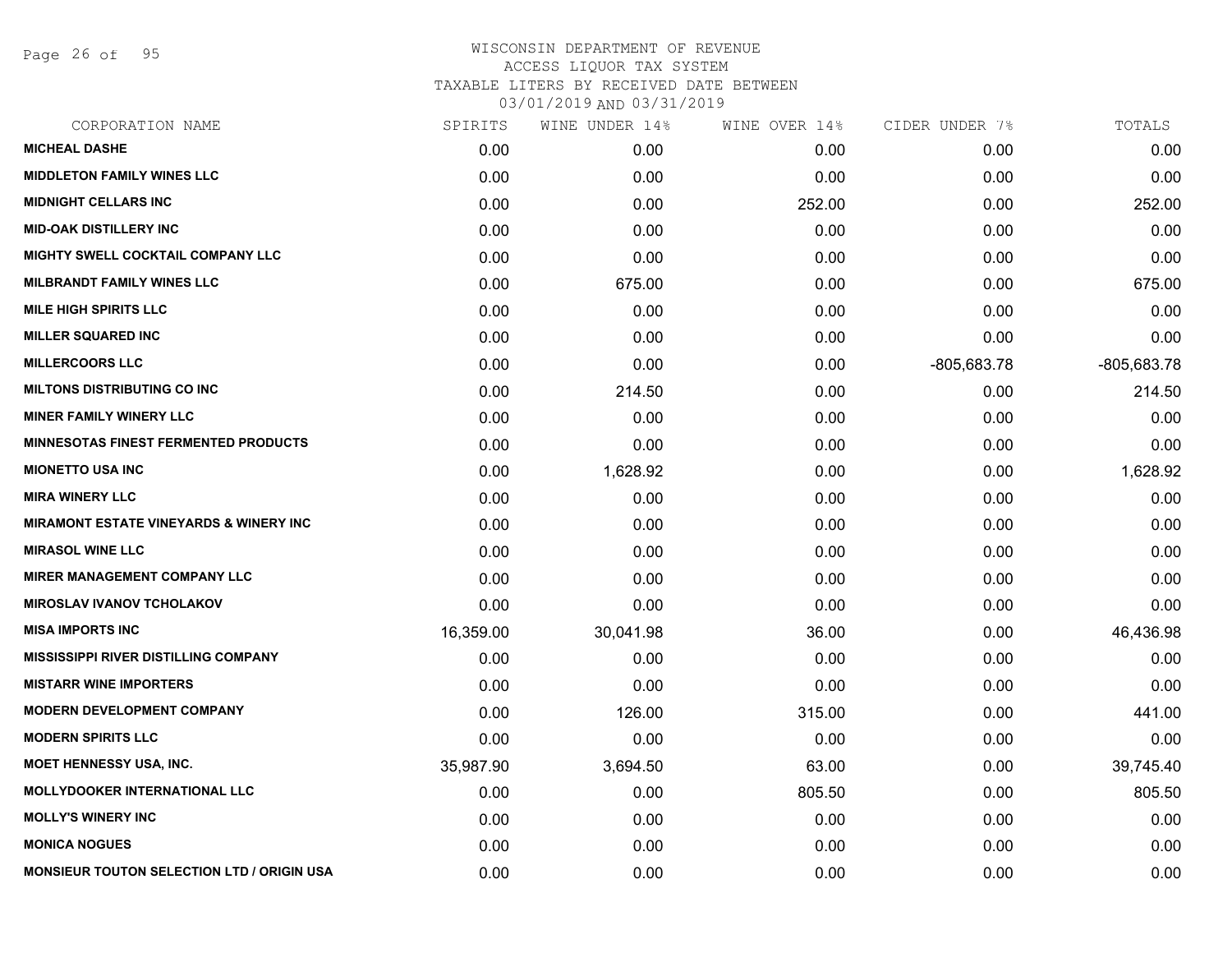Page 27 of 95

### WISCONSIN DEPARTMENT OF REVENUE ACCESS LIQUOR TAX SYSTEM TAXABLE LITERS BY RECEIVED DATE BETWEEN

| CORPORATION NAME                                                                   | SPIRITS  | WINE UNDER 14% | WINE OVER 14% | CIDER UNDER 7% | TOTALS    |
|------------------------------------------------------------------------------------|----------|----------------|---------------|----------------|-----------|
| <b>MONTANERO MEZCAL LLC</b>                                                        | 0.00     | 0.00           | 0.00          | 0.00           | 0.00      |
| <b>MONTE CRISTO BLOCK IV LLC</b>                                                   | 0.00     | 0.00           | 0.00          | 0.00           | 0.00      |
| <b>MONTEREY WINE COMPANY LLC</b>                                                   | 0.00     | 1,134.00       | 0.00          | 0.00           | 1,134.00  |
| <b>MONTICELLO CELLARS INC</b>                                                      | 0.00     | 0.00           | 0.00          | 0.00           | 0.00      |
| <b>MONTINORE VINEYARDS LIMITED</b>                                                 | 0.00     | 441.00         | 0.00          | 0.00           | 441.00    |
| <b>MOONRISE DISTILLERY INC</b>                                                     | 0.00     | 0.00           | 0.00          | 0.00           | 0.00      |
| <b>MORE THAN GRAPES, LLC</b>                                                       | 0.00     | 486.00         | 9.00          | 0.00           | 495.00    |
| <b>MORGADO CELLARS LLC</b>                                                         | 0.00     | 0.00           | 0.00          | 0.00           | 0.00      |
| <b>MORGAN WINERY INC</b>                                                           | 0.00     | 0.00           | 63.00         | 0.00           | 63.00     |
| <b>MOUNT VEEDER FARMS LLC</b>                                                      | 0.00     | 0.00           | 0.00          | 0.00           | 0.00      |
| <b>MOUNTAIN VIEW VINTNERS LLC</b>                                                  | 0.00     | 0.00           | 0.00          | 0.00           | 0.00      |
| <b>MS WALKER INC</b>                                                               | 2,269.50 | 0.00           | 0.00          | 0.00           | 2,269.50  |
| <b>MUTUAL WHOLESALE LIQUOR INC</b>                                                 | 0.00     | 126.00         | 0.00          | 0.00           | 126.00    |
| <b>NAKED WINES LLC</b>                                                             | 0.00     | 0.00           | 0.00          | 0.00           | 0.00      |
| <b>NAPA VALLEY SPECIALTY WINES INC</b>                                             | 0.00     | 873.00         | 333.00        | 0.00           | 1,206.00  |
| <b>NATIONAL CONSUMER CREDIT GUARANTEE</b><br><b>ASSOCIATION OF CONNECTICUT INC</b> | 0.00     | 0.00           | 0.00          | 0.00           | 0.00      |
| <b>NATURAL BEVERAGE INFUSIONS LLC</b>                                              | 0.00     | 0.00           | 0.00          | 0.00           | 0.00      |
| <b>NATURAL MERCHANTS INC</b>                                                       | 0.00     | 126.00         | 0.00          | 0.00           | 126.00    |
| <b>NATUREL WEST CORP</b>                                                           | 0.00     | 0.00           | 0.00          | 0.00           | 0.00      |
| <b>NAVARRO VINEYARDS, LLC</b>                                                      | 0.00     | 0.00           | 0.00          | 0.00           | 0.00      |
| <b>NBI ACQUISITION LLC</b>                                                         | 0.00     | 0.00           | 0.00          | 0.00           | 0.00      |
| <b>NDC SYSTEMS LP</b>                                                              | 2,503.50 | 47,397.00      | 4,431.00      | 0.00           | 54,331.50 |
| <b>NEGOCIANTS USA INC</b>                                                          | 0.00     | 0.00           | 0.00          | 0.00           | 0.00      |
| <b>NESTOR IMPORTS INC</b>                                                          | 0.00     | 279.00         | 18.00         | 0.00           | 297.00    |
| <b>NEW HOLLAND BREWING CO LLC</b>                                                  | 1,748.44 | 0.00           | 0.00          | 0.00           | 1,748.44  |
| <b>NEW MEXICO WINERIES INC</b>                                                     | 0.00     | 2,574.00       | 0.00          | 0.00           | 2,574.00  |
| <b>NEW PARROTT &amp; CO</b>                                                        | 0.00     | 1,134.00       | 0.00          | 0.00           | 1,134.00  |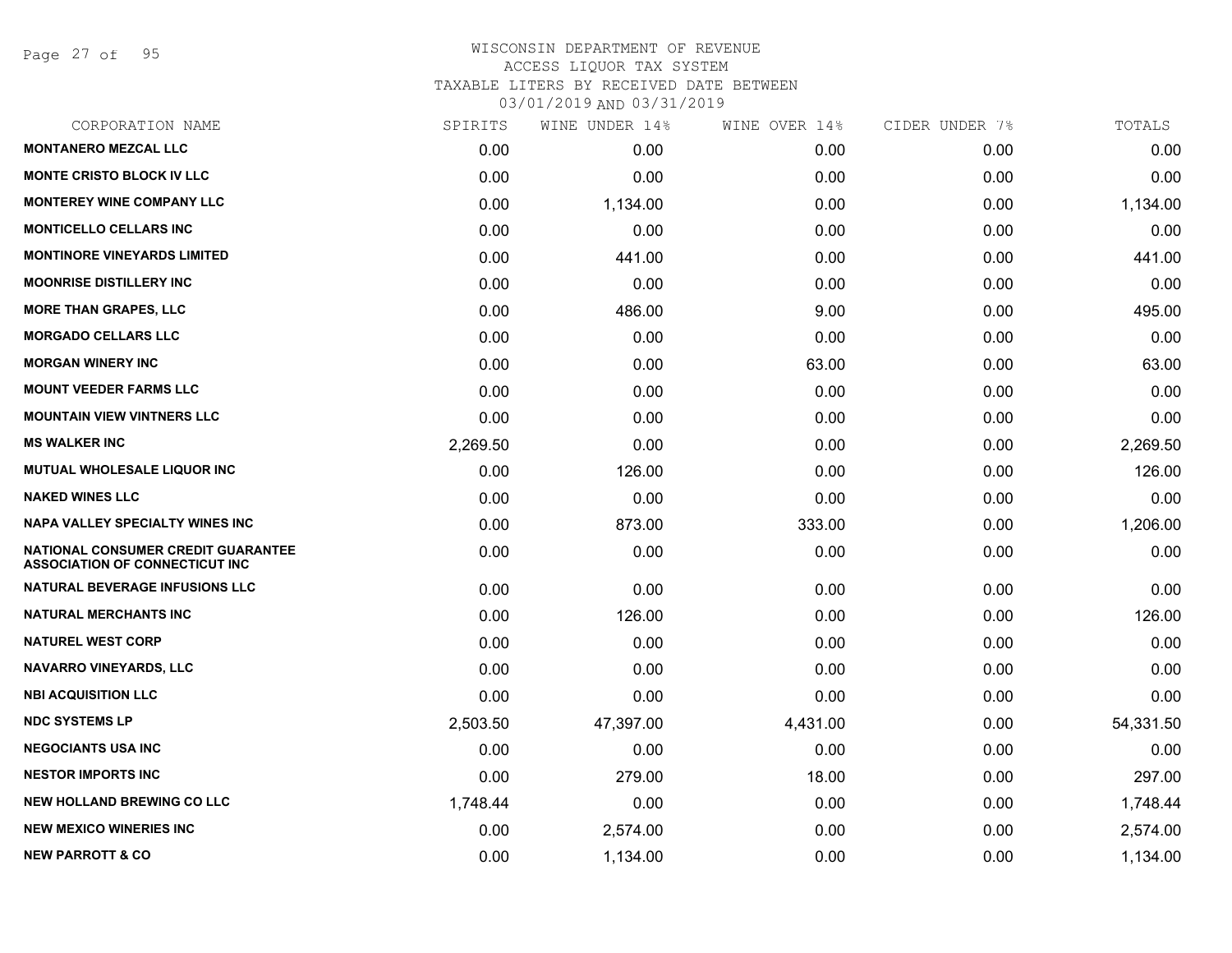Page 28 of 95

| CORPORATION NAME                      | SPIRITS  | WINE UNDER 14% | WINE OVER 14% | CIDER UNDER 7% | TOTALS   |
|---------------------------------------|----------|----------------|---------------|----------------|----------|
| <b>NEW VAVIN INC</b>                  | 0.00     | 0.00           | 0.00          | 0.00           | 0.00     |
| <b>NEW YORK MUTUAL TRADING CO INC</b> | 0.00     | 0.00           | 0.00          | 0.00           | 0.00     |
| <b>NEXUS BRANDS LLC</b>               | 0.00     | 0.00           | 0.00          | 0.00           | 0.00     |
| <b>NICHE IMPORT CO</b>                | 355.50   | 0.00           | 0.00          | 0.00           | 355.50   |
| <b>NICHOLAS KARAVIDAS</b>             | 0.00     | 0.00           | 0.00          | 0.00           | 0.00     |
| NIEBAUM-COPPOLA ESTATE WINERY LP      | 0.00     | 0.00           | 0.00          | 0.00           | 0.00     |
| <b>NLV TEQUILA BOTTLING LLC</b>       | 0.00     | 0.00           | 0.00          | 0.00           | 0.00     |
| <b>NO. 12 CIDER HOUSE LLC</b>         | 0.00     | 0.00           | 0.00          | 0.00           | 0.00     |
| <b>NOLET SPIRITS USA INC</b>          | 0.00     | 0.00           | 0.00          | 0.00           | 0.00     |
| <b>NORTH SHORE DISTILLERY LLC</b>     | 0.00     | 0.00           | 0.00          | 0.00           | 0.00     |
| <b>NORTHERN EMPIRE LLC</b>            | 0.00     | 0.00           | 0.00          | 0.00           | 0.00     |
| <b>NOVA WINES, INC.</b>               | 0.00     | 0.00           | 0.00          | 0.00           | 0.00     |
| <b>NOW WINE IMPORTS INC</b>           | 0.00     | 0.00           | 0.00          | 0.00           | 0.00     |
| <b>NUCCIO &amp; WISE</b>              | 0.00     | 16.64          | 2.38          | 0.00           | 19.02    |
| <b>NV AWG LTD</b>                     | 0.00     | 0.00           | 0.00          | 0.00           | 0.00     |
| <b>NW WINE COMPANY LLC</b>            | 0.00     | 267.00         | 126.00        | 0.00           | 393.00   |
| OAK RIDGE WINERY LLC                  | 0.00     | 1,701.00       | 1,638.00      | 0.00           | 3,339.00 |
| <b>OLD BRIDGE CELLARS</b>             | 0.00     | 1,413.00       | 297.00        | 0.00           | 1,710.00 |
| <b>OLD ELK HOLDINGS LLC</b>           | 0.00     | 0.00           | 0.00          | 0.00           | 0.00     |
| OLE SMOKY DISTILLERY LLC              | 2,027.70 | 0.00           | 0.00          | 0.00           | 2,027.70 |
| <b>OLIVER WINE COMPANY INC</b>        | 0.00     | 4,770.00       | 0.00          | 0.00           | 4,770.00 |
| ONE TRUE VINE LLC                     | 0.00     | 0.00           | 0.00          | 0.00           | 0.00     |
| O'NEILL BEVERAGES CO LLC              | 0.00     | 4,149.00       | 2,934.00      | 0.00           | 7,083.00 |
| <b>OPICI IMPORT COMPANY</b>           | 130.50   | 2,058.00       | 126.00        | 0.00           | 2,314.50 |
| OPOLO WINES LP                        | 0.00     | 0.00           | 0.00          | 0.00           | 0.00     |
| OPUS ONE WINERY LLC                   | 0.00     | 0.00           | 0.00          | 0.00           | 0.00     |
| <b>ORCA PROPERTIES LLC</b>            | 0.00     | 0.00           | 0.00          | 0.00           | 0.00     |
| <b>OREGON BREWING COMPANY INC</b>     | 25.77    | 0.00           | 0.00          | 0.00           | 25.77    |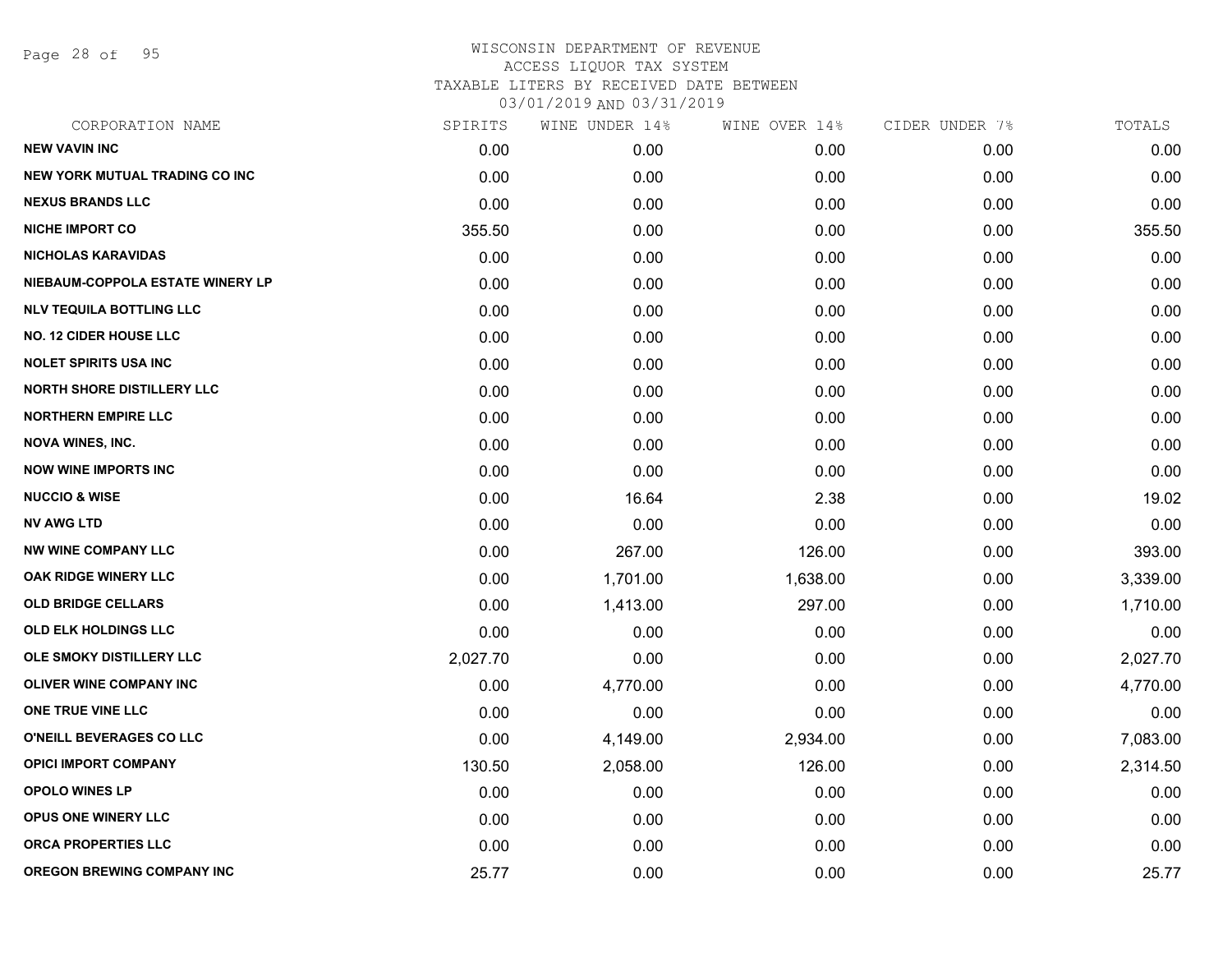Page 29 of 95

| CORPORATION NAME                        | SPIRITS   | WINE UNDER 14% | WINE OVER 14% | CIDER UNDER 7% | TOTALS    |
|-----------------------------------------|-----------|----------------|---------------|----------------|-----------|
| ORVINO IMPORTS & DISTRIBUTING INC       | 0.00      | 0.00           | 0.00          | 0.00           | 0.00      |
| <b>O'SHAUGHNESSY DEL OSO LLC</b>        | 0.00      | 0.00           | 0.00          | 0.00           | 0.00      |
| <b>OWEN ROE LLC</b>                     | 0.00      | 0.00           | 0.00          | 0.00           | 0.00      |
| <b>PABST HOLDINGS LLC</b>               | 0.00      | 0.00           | 0.00          | 0.00           | 0.00      |
| <b>PACIFIC EDGE MARKETING GROUP INC</b> | 549.00    | 0.00           | 0.00          | 0.00           | 549.00    |
| <b>PACIFIC INTERNATIONAL LIQUOR INC</b> | 0.00      | 105.12         | 0.00          | 0.00           | 105.12    |
| <b>PAHLMEYER LLC</b>                    | 0.00      | 0.00           | 0.00          | 0.00           | 0.00      |
| PALI WINE COMPANY LP                    | 0.00      | 0.00           | 0.00          | 0.00           | 0.00      |
| PALM BAY INTERNATIONAL INC              | 94.50     | 11,138.88      | 236.25        | 0.00           | 11,469.63 |
| <b>PAMELA FRYE</b>                      | 0.00      | 0.00           | 0.00          | 0.00           | 0.00      |
| <b>PAMPA BEVERAGES LLC</b>              | 0.00      | 678.00         | 0.00          | 0.00           | 678.00    |
| <b>PAMPELONNE LLC</b>                   | 0.00      | 0.00           | 0.00          | 0.00           | 0.00      |
| PANTHER CREEK CELLARS LLC               | 0.00      | 0.00           | 0.00          | 0.00           | 0.00      |
| <b>PARAGON VINEYARD CO INC</b>          | 0.00      | 0.00           | 0.00          | 0.00           | 0.00      |
| <b>PARK STREET IMPORTS LLC</b>          | 3,520.50  | 1,368.00       | 0.00          | 68.00          | 4,956.50  |
| PARK WINE COMPANY INC                   | 0.00      | 504.00         | 315.00        | 0.00           | 819.00    |
| <b>PARKER STATION INC</b>               | 0.00      | 126.00         | 409.50        | 0.00           | 535.50    |
| <b>PASEK CELLARS WINERY INC</b>         | 0.00      | 0.00           | 0.00          | 0.00           | 0.00      |
| <b>PAT WINES LLC</b>                    | 0.00      | 0.00           | 0.00          | 0.00           | 0.00      |
| <b>PATERNO IMPORTS LTD</b>              | 448.50    | 3,918.00       | 998.10        | 0.00           | 5,364.60  |
| <b>PATRICIO C MATA</b>                  | 0.00      | 950.50         | 0.00          | 0.00           | 950.50    |
| <b>PATRON SPIRITS COMPANY</b>           | 21,521.25 | 0.00           | 0.00          | 0.00           | 21,521.25 |
| <b>PAUL HOBBS IMPORTS INC</b>           | 0.00      | 0.00           | 0.00          | 0.00           | 0.00      |
| PAUL HOBBS WINERY LP                    | 0.00      | 0.00           | 0.00          | 0.00           | 0.00      |
| <b>PAVI WINES LLC</b>                   | 0.00      | 0.00           | 0.00          | 0.00           | 0.00      |
| <b>PAWEL LATO</b>                       | 0.00      | 0.00           | 0.00          | 0.00           | 0.00      |
| PEACHY CANYON WINERY                    | 0.00      | 0.00           | 0.00          | 0.00           | 0.00      |
| PEJU FAMILY OPERATING PARTNERSHIP LP    | 0.00      | 0.00           | 0.00          | 0.00           | 0.00      |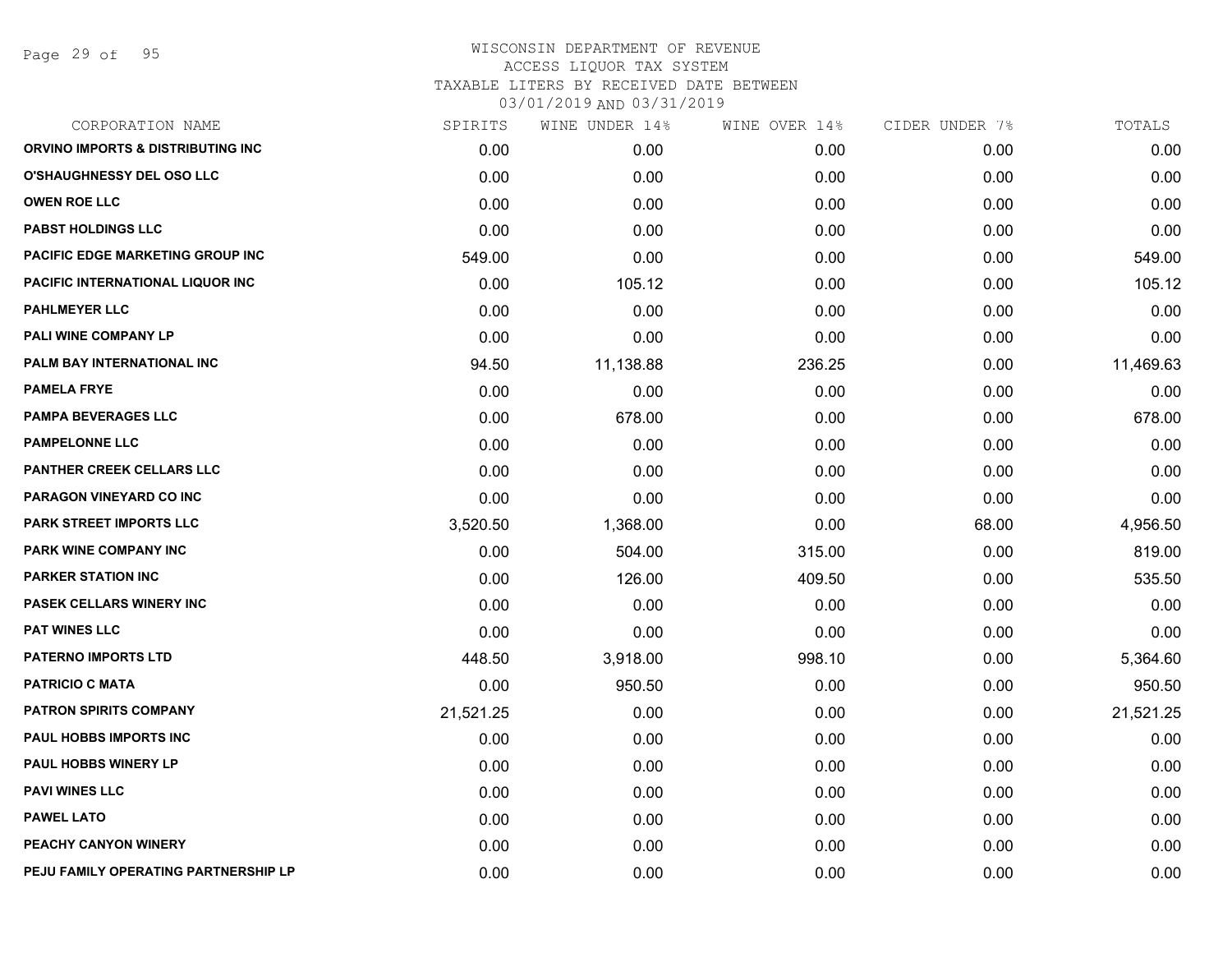Page 30 of 95

### WISCONSIN DEPARTMENT OF REVENUE ACCESS LIQUOR TAX SYSTEM TAXABLE LITERS BY RECEIVED DATE BETWEEN

| CORPORATION NAME                   | SPIRITS   | WINE UNDER 14% | WINE OVER 14% | CIDER UNDER 7% | TOTALS    |
|------------------------------------|-----------|----------------|---------------|----------------|-----------|
| PENROSE HILL, LIMITED              | 0.00      | 0.00           | 0.00          | 0.00           | 0.00      |
| PEPPER BRIDGE WINERY LLC           | 0.00      | 0.00           | 0.00          | 0.00           | 0.00      |
| PERNOD RICARD USA LLC              | 81,362.40 | 5,386.31       | 117.00        | 0.00           | 86,865.71 |
| PETER ANDREW LLC                   | 0.00      | 0.00           | 0.00          | 0.00           | 0.00      |
| <b>PETER ROSBACK</b>               | 0.00      | 0.00           | 0.00          | 0.00           | 0.00      |
| PETERSON WINERY LLC                | 0.00      | 80.00          | 0.00          | 0.00           | 80.00     |
| PETIT HAMEAU LLC                   | 0.00      | 0.00           | 0.00          | 0.00           | 0.00      |
| <b>PHILIP LAROCCA</b>              | 0.00      | 0.00           | 0.00          | 0.00           | 0.00      |
| PHILIP TOGNI VINEYARD LP           | 0.00      | 0.00           | 0.00          | 0.00           | 0.00      |
| PHILLIP STEINSCHREIBER             | 0.00      | 0.00           | 0.00          | 0.00           | 0.00      |
| <b>PHILLIPS FARMS LLC</b>          | 0.00      | 0.00           | 2,430.00      | 0.00           | 2,430.00  |
| PHUSION PROJECTS LLC               | 0.00      | 0.00           | 0.00          | 0.00           | 0.00      |
| PICNIC WINE COMPANY LLC            | 0.00      | 0.00           | 0.00          | 0.00           | 0.00      |
| PIEDMONT DISTILLERS INC            | 1,226.25  | 0.00           | 0.00          | 0.00           | 1,226.25  |
| <b>PINA CELLARS LP</b>             | 0.00      | 0.00           | 0.00          | 0.00           | 0.00      |
| PINE RIDGE WINERY LLC              | 0.00      | 2,646.00       | 3,024.00      | 0.00           | 5,670.00  |
| PLATA WINE PARTNERS LLC            | 0.00      | 0.00           | 0.00          | 0.00           | 0.00      |
| PLUME RIDGE IRREVOCABLE TRUST      | 0.00      | 18.02          | 36.00         | 0.00           | 54.02     |
| POPCORN DESIGN LLC                 | 0.00      | 0.00           | 0.00          | 0.00           | 0.00      |
| POPCORN SUTTON DISTILLING LLC      | 0.00      | 0.00           | 0.00          | 0.00           | 0.00      |
| <b>PORT WASHINGTON IMPORTS LLC</b> | 0.00      | 187.50         | 3.00          | 0.00           | 190.50    |
| PORTOVINO LLC                      | 0.00      | 360.00         | 0.00          | 0.00           | 360.00    |
| POST WINERY INC                    | 0.00      | 0.00           | 0.00          | 0.00           | 0.00      |
| POUR MANAGEMENT LLC                | 0.00      | 0.00           | 0.00          | 0.00           | 0.00      |
| PRAGER WINERY & PORT WORKS, INC.   | 0.00      | 0.00           | 0.00          | 0.00           | 0.00      |
| PRECEPT BRANDS LLC                 | 0.00      | 13,455.00      | 1,260.00      | 0.00           | 14,715.00 |
| PREMIER WINE GROUP, LLC            | 0.00      | 0.00           | 0.00          | 0.00           | 0.00      |
| PREMIERE DISTILLERY LLC            | 0.00      | 0.00           | 0.00          | 0.00           | 0.00      |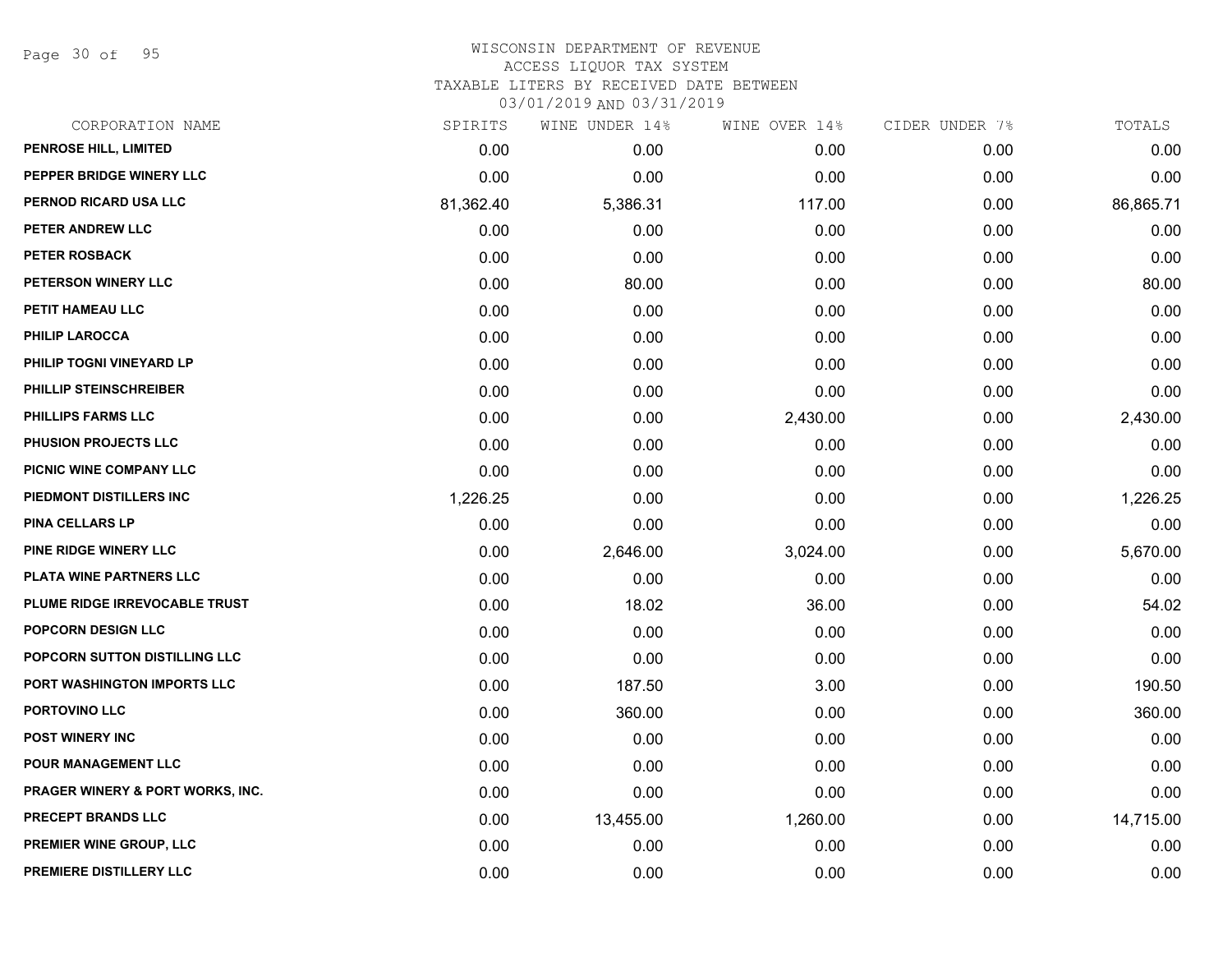Page 31 of 95

| CORPORATION NAME                  | SPIRITS   | WINE UNDER 14% | WINE OVER 14% | CIDER UNDER 7% | TOTALS    |
|-----------------------------------|-----------|----------------|---------------|----------------|-----------|
| <b>PREMIUM PORT WINES INC</b>     | 0.00      | 0.00           | 819.00        | 0.00           | 819.00    |
| <b>PRESQU'ILE WINERY</b>          | 0.00      | 0.00           | 0.00          | 0.00           | 0.00      |
| <b>PRESTIGE IMPORTS LLC</b>       | 0.00      | 0.00           | 0.00          | 0.00           | 0.00      |
| <b>PRESTIGE WINE IMPORTS CORP</b> | 0.00      | 12,870.00      | 18.00         | 0.00           | 12,888.00 |
| <b>PRICHARDS DISTILLERY INC</b>   | 0.00      | 0.00           | 0.00          | 0.00           | 0.00      |
| PRIDE MOUNTAIN VINEYARDS LLC      | 0.00      | 0.00           | 57.06         | 0.00           | 57.06     |
| PROLETARIAT WINE COMPANY, LLC     | 0.00      | 0.00           | 0.00          | 0.00           | 0.00      |
| <b>PRO-LIQUITECH LLC</b>          | 0.00      | 0.00           | 0.00          | 0.00           | 0.00      |
| PROOF ARTISAN DISTILLERS, LLC     | 0.00      | 0.00           | 0.00          | 0.00           | 0.00      |
| PROST BEVERAGE COMPANY LLC        | 0.00      | 0.00           | 0.00          | 0.00           | 0.00      |
| <b>PROXIMO SPIRITS INC</b>        | 97,270.50 | 0.00           | 0.00          | 0.00           | 97,270.50 |
| PUENTE-INTERNACIONAL INC          | 0.00      | 0.00           | 0.00          | 0.00           | 0.00      |
| PURPLE WINE COMPANY LLC           | 0.00      | 135.00         | 0.00          | 0.00           | 135.00    |
| <b>QUADY SOUTH WINERY LLC</b>     | 0.00      | 0.00           | 36.00         | 0.00           | 36.00     |
| <b>QUATERNA LLC</b>               | 0.00      | 324.00         | 0.00          | 0.00           | 324.00    |
| QUILCEDA CREEK VINTNERS INC       | 0.00      | 0.00           | 0.00          | 0.00           | 0.00      |
| <b>QUINTESSENTIAL LLC</b>         | 0.00      | 389.92         | 4.76          | 0.00           | 394.68    |
| <b>R &amp; G SCHATZ FARMS INC</b> | 0.00      | 318.77         | 192.04        | 0.00           | 510.81    |
| <b>R &amp; M BRANDS INC</b>       | 619.50    | 427.50         | 0.00          | 0.00           | 1,047.00  |
| <b>RH KEENAN CO</b>               | 0.00      | 0.00           | 0.00          | 0.00           | 0.00      |
| <b>RABBIT HOLE SPIRITS LLC</b>    | 0.00      | 0.00           | 0.00          | 0.00           | 0.00      |
| <b>RACINE WINE CO LLC</b>         | 0.00      | 45.00          | 0.00          | 0.00           | 45.00     |
| RADIO-COTEAU WINE CELLARS LLC     | 0.00      | 0.00           | 0.00          | 0.00           | 0.00      |
| <b>RAMEY WINE CELLARS INC</b>     | 0.00      | 63.00          | 22.50         | 0.00           | 85.50     |
| <b>RANSOM SPIRITS LLC</b>         | 0.00      | 0.00           | 0.00          | 0.00           | 0.00      |
| <b>RAYMOND SIGNORELLO</b>         | 0.00      | 0.00           | 0.00          | 0.00           | 0.00      |
| <b>RB WINE ASSOCIATES LLC</b>     | 0.00      | 0.00           | 0.00          | 0.00           | 0.00      |
| <b>RBZ VINEYARDS LLC</b>          | 0.00      | 252.00         | 0.00          | 0.00           | 252.00    |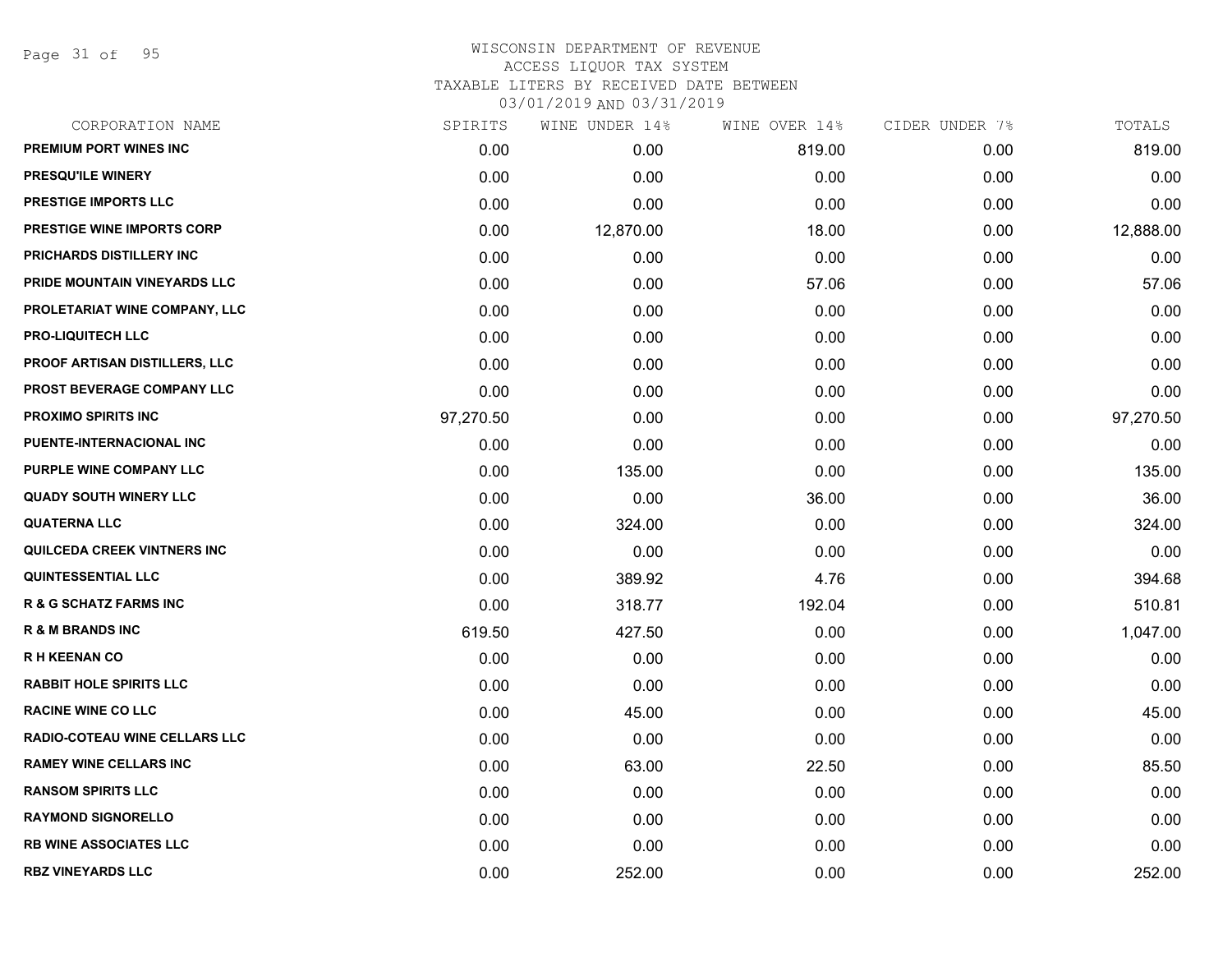Page 32 of 95

| CORPORATION NAME                                | SPIRITS  | WINE UNDER 14% | WINE OVER 14% | CIDER UNDER 7% | TOTALS   |
|-------------------------------------------------|----------|----------------|---------------|----------------|----------|
| <b>RED CAR WINE COMPANY LLC</b>                 | 0.00     | 0.00           | 0.00          | 0.00           | 0.00     |
| <b>RED NEWT CELLARS INC</b>                     | 0.00     | 0.00           | 0.00          | 0.00           | 0.00     |
| <b>RED TAIL RIDGE INC</b>                       | 0.00     | 504.00         | 0.00          | 0.00           | 504.00   |
| <b>REDEMPTION SPIRITS LLC</b>                   | 0.00     | 0.00           | 0.00          | 0.00           | 0.00     |
| <b>REDWOOD SPIRITS INC</b>                      | 0.00     | 0.00           | 0.00          | 0.00           | 0.00     |
| <b>REGAL WINE IMPORTS INC</b>                   | 0.00     | 0.00           | 0.00          | 0.00           | 0.00     |
| <b>REMY COINTREAU AMERIQUE USA</b>              | 2,815.80 | 0.00           | 0.00          | 0.00           | 2,815.80 |
| <b>REN ACQUISITION INC</b>                      | 0.00     | 0.00           | 0.00          | 0.00           | 0.00     |
| <b>RENO G FARINELLI &amp; JOSEF H SHEBL</b>     | 0.00     | 0.00           | 0.00          | 0.00           | 0.00     |
| <b>RENT A BBQ</b>                               | 0.00     | 0.00           | 0.00          | 0.00           | 0.00     |
| <b>RESERVA WINES LLC</b>                        | 0.00     | 0.00           | 0.00          | 0.00           | 0.00     |
| RESTLESS SPIRITS DISTILLING COMPANY LLC         | 0.00     | 0.00           | 0.00          | 0.00           | 0.00     |
| <b>REVELRY VINTNERS LLC</b>                     | 0.00     | 504.00         | 0.00          | 0.00           | 504.00   |
| <b>REYNOLDS CREATIVE PRODUCTS INC</b>           | 0.00     | 0.00           | 0.00          | 0.00           | 0.00     |
| <b>RGI BRANDS LLC</b>                           | 270.00   | 0.00           | 0.00          | 0.00           | 270.00   |
| <b>RHYS VINEYARDS LLC</b>                       | 0.00     | 0.00           | 0.00          | 0.00           | 0.00     |
| <b>RICHARD STELTZNER</b>                        | 0.00     | 0.00           | 0.00          | 0.00           | 0.00     |
| <b>RIDGE VINEYARDS INC</b>                      | 0.00     | 0.00           | 126.00        | 0.00           | 126.00   |
| <b>RIGHT BEE LLC</b>                            | 0.00     | 0.00           | 0.00          | 0.00           | 0.00     |
| <b>RO SALES &amp; DISTRIBUTION SERVICES INC</b> | 0.00     | 0.00           | 0.00          | 0.00           | 0.00     |
| <b>RO SALES &amp; DISTRIBUTION SERVICES INC</b> | 0.00     | 8,811.00       | 0.00          | 0.00           | 8,811.00 |
| <b>ROBERT A CUTTER</b>                          | 0.00     | 0.00           | 0.00          | 0.00           | 0.00     |
| <b>ROBERT DENNIS HAYES</b>                      | 0.00     | 0.00           | 0.00          | 0.00           | 0.00     |
| <b>ROBERT J GROSS</b>                           | 0.00     | 0.00           | 0.00          | 0.00           | 0.00     |
| <b>ROBERT L HUDSON</b>                          | 0.00     | 0.00           | 0.00          | 0.00           | 0.00     |
| <b>ROBERT YOUNG ESTATE WINERY LLC</b>           | 0.00     | 0.00           | 62.25         | 0.00           | 62.25    |
| <b>ROBERTS &amp; ROGERS LLC</b>                 | 0.00     | 0.00           | 0.00          | 0.00           | 0.00     |
| <b>ROCK SAKE LLC</b>                            | 0.00     | 0.00           | 0.00          | 0.00           | 0.00     |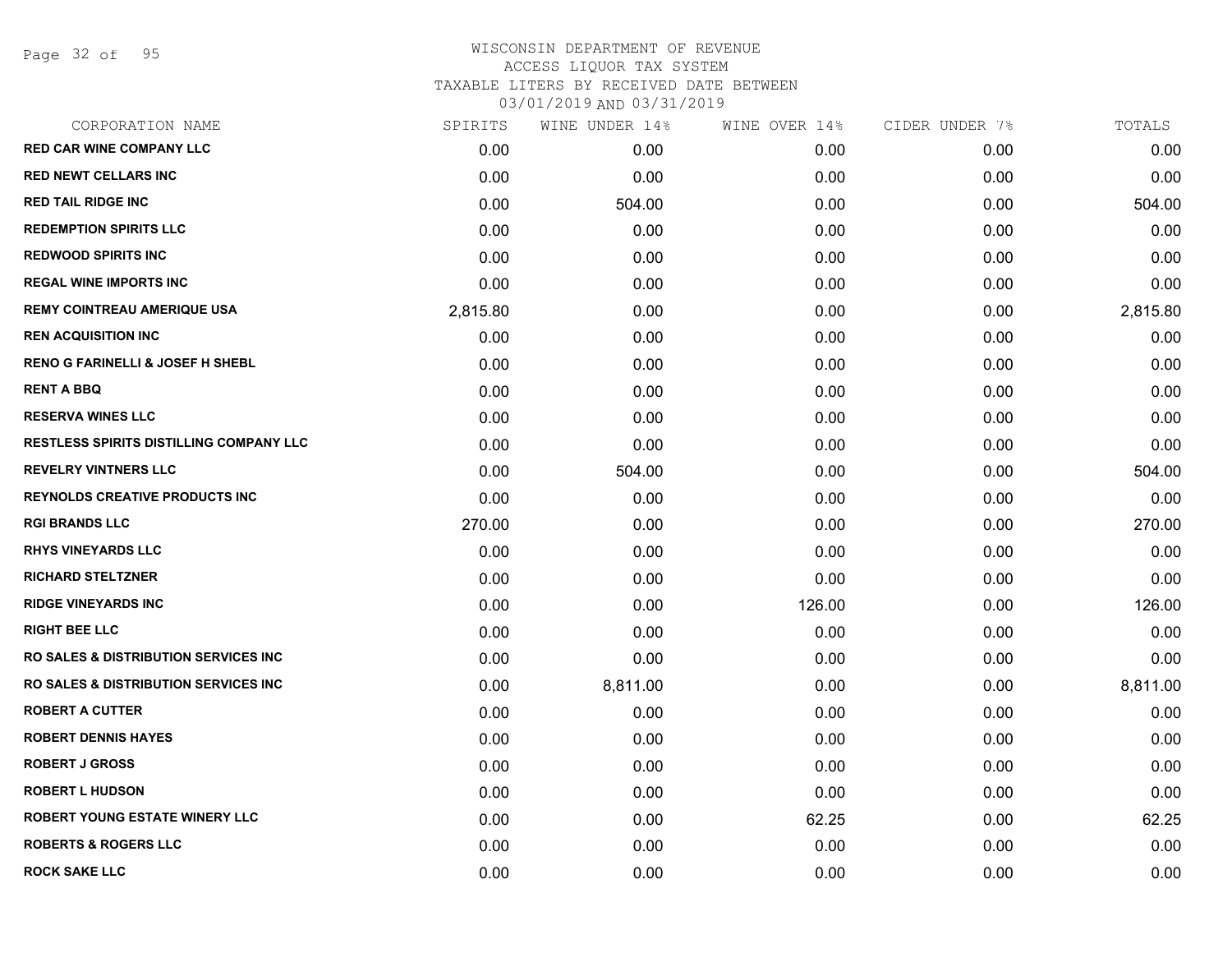Page 33 of 95

| CORPORATION NAME                             | SPIRITS | WINE UNDER 14% | WINE OVER 14% | CIDER UNDER 7% | TOTALS    |
|----------------------------------------------|---------|----------------|---------------|----------------|-----------|
| <b>ROCK WALL WINE COMPANY INC</b>            | 0.00    | 0.00           | 0.00          | 0.00           | 0.00      |
| <b>ROCKWOOD &amp; HINES IMPORTERS INC.</b>   | 0.00    | 0.00           | 0.00          | 0.00           | 0.00      |
| <b>ROMBAUER VINEYARDS INC</b>                | 0.00    | 0.00           | 94.50         | 0.00           | 94.50     |
| <b>RONALD J WICKER</b>                       | 0.00    | 0.00           | 0.00          | 0.00           | 0.00      |
| <b>RONALD T RUBIN</b>                        | 0.00    | 0.00           | 0.00          | 0.00           | 0.00      |
| <b>ROOTS RUN DEEP LLC</b>                    | 0.00    | 0.00           | 711.00        | 0.00           | 711.00    |
| <b>ROSE CITY DISTILLING CO.</b>              | 0.00    | 0.00           | 0.00          | 0.00           | 0.00      |
| <b>ROSE IMPORTING &amp; DISTRIBUTING LLC</b> | 0.00    | 651.00         | 0.00          | 0.00           | 651.00    |
| <b>ROSENTHAL WINE MERCHANT NY LTD</b>        | 0.00    | 0.00           | 0.00          | 0.00           | 0.00      |
| <b>ROSS PANGERE</b>                          | 0.00    | 0.00           | 0.00          | 0.00           | 0.00      |
| <b>ROTTA WINERY LLC</b>                      | 0.00    | 0.00           | 0.00          | 0.00           | 0.00      |
| <b>ROUND HILL CELLARS</b>                    | 0.00    | 882.00         | 1,008.00      | 0.00           | 1,890.00  |
| <b>ROUND POND ESTATE LLC</b>                 | 0.00    | 0.00           | 0.00          | 0.00           | 0.00      |
| <b>ROYAL WINE CORPORATION</b>                | 0.00    | 0.00           | 0.00          | 0.00           | 0.00      |
| <b>RUBISSOW FAMILY WINES LLC</b>             | 0.00    | 0.00           | 0.00          | 0.00           | 0.00      |
| <b>RUSH CREEK DISTILLING, LLC</b>            | 270.00  | 0.00           | 0.00          | 0.00           | 270.00    |
| <b>RUSSIAN STANDARD VODKA (USA) INC</b>      | 0.00    | 0.00           | 0.00          | 0.00           | 0.00      |
| <b>RWG USA LLC</b>                           | 0.00    | 0.00           | 0.00          | 0.00           | 0.00      |
| <b>SLJ GROUP INC</b>                         | 0.00    | 7,248.71       | 3,224.27      | 0.00           | 10,472.98 |
| <b>SAGAMORE WHISKEY LLC</b>                  | 0.00    | 0.00           | 0.00          | 0.00           | 0.00      |
| <b>SAKEONE CORPORATION</b>                   | 18.00   | 570.60         | 461.52        | 0.00           | 1,050.12  |
| <b>SALOON SPIRITS LLC</b>                    | 270.00  | 0.00           | 0.00          | 0.00           | 270.00    |
| <b>SALVESTRIN WINE CO LLC</b>                | 0.00    | 0.00           | 0.00          | 0.00           | 0.00      |
| <b>SAMUEL P BAXTER</b>                       | 0.00    | 0.00           | 0.00          | 0.00           | 0.00      |
| <b>SAN ANTONIO WINERY INC</b>                | 0.00    | 10,223.86      | 0.00          | 0.00           | 10,223.86 |
| <b>SAN FRANCISCO WINE EXCHANGE INC</b>       | 0.00    | 0.00           | 0.00          | 0.00           | 0.00      |
| SAN GABRIEL VALLEY WAREHOUSE & STORAGE INC   | 0.00    | 0.00           | 228.00        | 0.00           | 228.00    |
| <b>SAN JOAQUIN WINE COMPANY INC</b>          | 0.00    | 517.84         | 0.00          | 0.00           | 517.84    |
|                                              |         |                |               |                |           |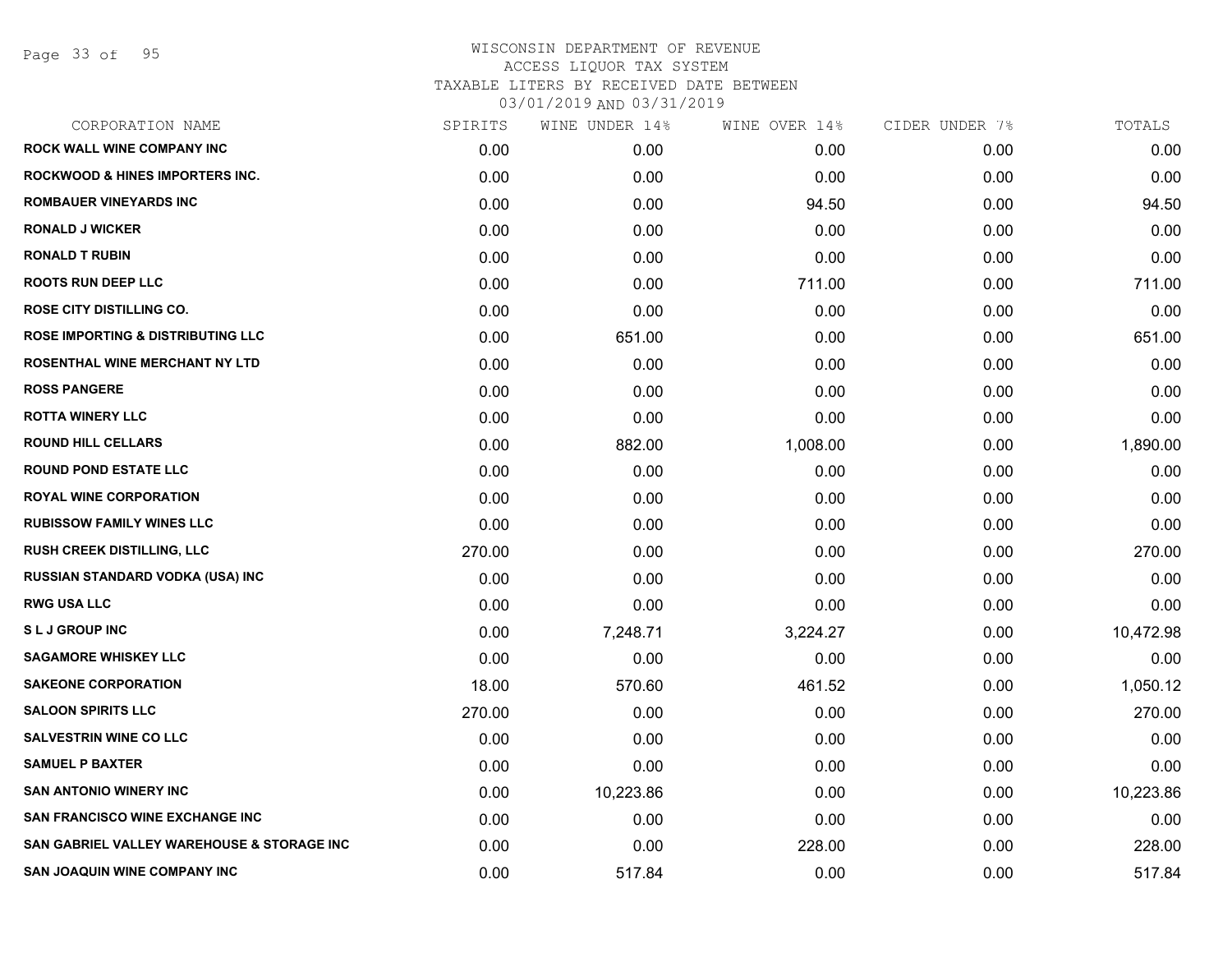Page 34 of 95

| CORPORATION NAME                            | SPIRITS    | WINE UNDER 14% | WINE OVER 14% | CIDER UNDER 7% | TOTALS     |
|---------------------------------------------|------------|----------------|---------------|----------------|------------|
| <b>SAN LUIS SPIRITS DISTILLING CO LLC</b>   | 2,086.50   | 0.00           | 0.00          | 0.00           | 2,086.50   |
| <b>SAN MARTINO IMPORTS INC</b>              | 0.00       | 0.00           | 0.00          | 0.00           | 0.00       |
| <b>SANGLIER SELECTIONS LLC</b>              | 0.00       | 441.00         | 0.00          | 0.00           | 441.00     |
| <b>SANS LIEGE INC</b>                       | 0.00       | 63.00          | 504.00        | 0.00           | 567.00     |
| <b>SANS WINE &amp; SPIRITS CO</b>           | 0.00       | 0.00           | 0.00          | 0.00           | 0.00       |
| <b>SANTA CROCE LLC</b>                      | 324.00     | 0.00           | 0.00          | 0.00           | 324.00     |
| <b>SANTA FE DISTILLERY LLC</b>              | 0.00       | 0.00           | 0.00          | 0.00           | 0.00       |
| SANTA MARGHERITA USA INC                    | 0.00       | 9.00           | 0.00          | 0.00           | 9.00       |
| <b>SANTA RITA USA CORPORATION</b>           | 0.00       | 252.00         | 0.00          | 0.00           | 252.00     |
| <b>SAPSUCKER FARMS LLC</b>                  | 0.00       | 0.00           | 0.00          | 0.00           | 0.00       |
| <b>SARMENTO'S IMPORTS &amp; EXPORTS INC</b> | 0.00       | 0.00           | 0.00          | 0.00           | 0.00       |
| SAVIAH ROSE WINERY LLC                      | 0.00       | 0.00           | 0.00          | 0.00           | 0.00       |
| <b>SAZERAC COMPANY INC</b>                  | 404,327.40 | 116.99         | 404.96        | 0.00           | 404,849.35 |
| <b>SAZERAC NORTH AMERICA INC</b>            | 353,707.80 | 8,078.24       | 0.00          | 0.00           | 361,786.04 |
| <b>SB WINE CO LLC</b>                       | 0.00       | 0.00           | 0.00          | 0.00           | 0.00       |
| <b>SBRAGIA FAMILY VINEYARDS LLC</b>         | 0.00       | 0.00           | 0.00          | 0.00           | 0.00       |
| <b>SCENIC ROOT WINEGROWERS LLC</b>          | 0.00       | 279.00         | 0.00          | 0.00           | 279.00     |
| <b>SCHEID VINEYARDS CALIFORNIA INC</b>      | 0.00       | 2,781.50       | 81.00         | 0.00           | 2,862.50   |
| <b>SCHILLING CIDER LLC</b>                  | 0.00       | 0.00           | 0.00          | 0.00           | 0.00       |
| <b>SCHUG WINERY LLC</b>                     | 0.00       | 126.00         | 0.00          | 0.00           | 126.00     |
| <b>SCHWEIGER VINEYARDS INC</b>              | 0.00       | 0.00           | 0.00          | 0.00           | 0.00       |
| <b>SCOPERTA IMPORTING CO INC</b>            | 0.00       | 2,835.00       | 18.00         | 0.00           | 2,853.00   |
| <b>SCOTT PAUL WINES OREGON LLC</b>          | 0.00       | 0.00           | 0.00          | 0.00           | 0.00       |
| <b>SEATTLE CIDER COMPANY LLC</b>            | 0.00       | 0.00           | 0.00          | 0.00           | 0.00       |
| <b>SEAVEY VINEYARD LP</b>                   | 0.00       | 0.00           | 0.00          | 0.00           | 0.00       |
| <b>SELBY ENTERPRISES INC</b>                | 0.00       | 0.00           | 0.00          | 0.00           | 0.00       |
| <b>SELECTIVE WINE ESTATES INC</b>           | 0.00       | 504.00         | 0.00          | 0.00           | 504.00     |
| <b>SERGEY CHISTOV</b>                       | 0.00       | 0.00           | 0.00          | 0.00           | 0.00       |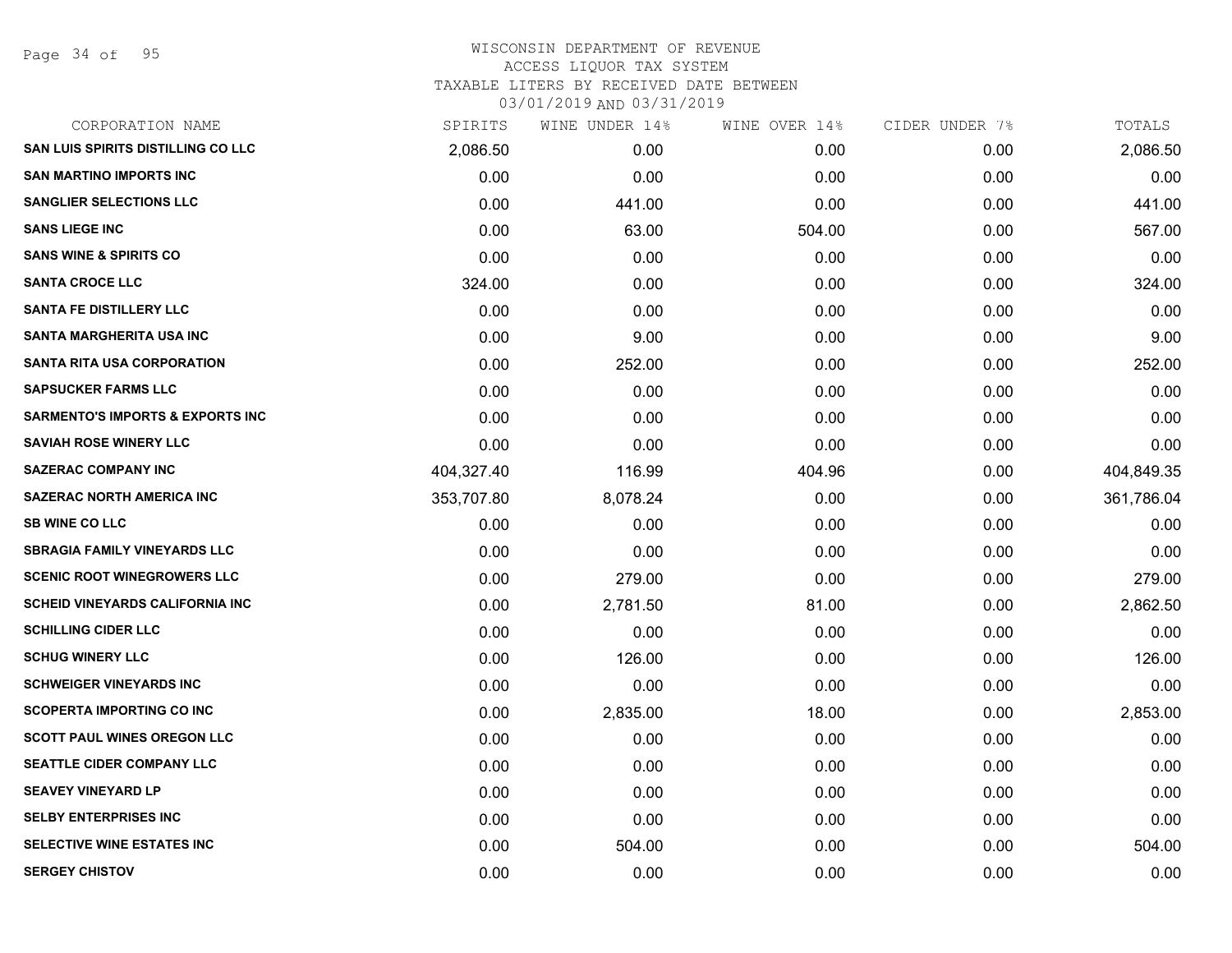Page 35 of 95

# WISCONSIN DEPARTMENT OF REVENUE ACCESS LIQUOR TAX SYSTEM TAXABLE LITERS BY RECEIVED DATE BETWEEN

| CORPORATION NAME                | SPIRITS  | WINE UNDER 14% | WINE OVER 14% | CIDER UNDER 7% | TOTALS   |
|---------------------------------|----------|----------------|---------------|----------------|----------|
| <b>SERRALLES USA LLC</b>        | 3,598.50 | 0.00           | 0.00          | 0.00           | 3,598.50 |
| <b>SHAFER VINEYARDS INC</b>     | 0.00     | 0.00           | 0.00          | 0.00           | 0.00     |
| <b>SHANNON RIDGE INC</b>        | 0.00     | 1,134.00       | 315.00        | 0.00           | 1,449.00 |
| <b>SHAW-ROSS HOLDING CO LLC</b> | 982.51   | 1,471.51       | 6,734.30      | 0.00           | 9,188.32 |
| SHEA WINE CELLARS LLC           | 0.00     | 0.00           | 0.00          | 0.00           | 0.00     |
| SHELTON-MACKENZIE WINE COMPANY  | 0.00     | 0.00           | 504.00        | 0.00           | 504.00   |
| <b>SHORTS BREWING COMPANY</b>   | 0.00     | 0.00           | 0.00          | 2,713.34       | 2,713.34 |
| SILVER OAK WINE CELLARS LLC     | 0.00     | 252.00         | 222.00        | 0.00           | 474.00   |
| SILVER TRIDENT WINERY LLC       | 0.00     | 0.00           | 81.00         | 0.00           | 81.00    |
| <b>SINSKEY VINEYARDS INC</b>    | 0.00     | 0.00           | 0.00          | 0.00           | 0.00     |
| <b>SKINNER-DAVENA LLC</b>       | 0.00     | 0.00           | 0.00          | 0.00           | 0.00     |
| <b>SLIM CHILLERS INC</b>        | 0.00     | 0.00           | 0.00          | 0.00           | 0.00     |
| <b>SLO DOWN WINES LLC</b>       | 0.00     | 0.00           | 0.00          | 0.00           | 0.00     |
| <b>SLURP LLC</b>                | 0.00     | 0.00           | 0.00          | 0.00           | 0.00     |
| <b>SMALL LOT IMPORTS INC</b>    | 0.00     | 0.00           | 0.00          | 0.00           | 0.00     |
| <b>SMALL VINES WINES INC</b>    | 0.00     | 0.00           | 0.00          | 0.00           | 0.00     |
| <b>SMART VENDING LLC</b>        | 0.00     | 0.00           | 0.00          | 0.00           | 0.00     |
| <b>SMT ACQUISITIONS LLC</b>     | 0.00     | 1,600.00       | 81.00         | 0.00           | 1,681.00 |
| <b>SOCIAL ENJOYMENTS LLC</b>    | 0.00     | 1,476.31       | 0.00          | 0.00           | 1,476.31 |
| SOGEVINUS FINE WINES USA INC    | 0.00     | 0.00           | 0.00          | 0.00           | 0.00     |
| <b>SOKOL BLOSSER LTD</b>        | 0.00     | 2,016.00       | 0.00          | 0.00           | 2,016.00 |
| <b>SOLBERG DISTILLING LLC</b>   | 0.00     | 0.00           | 0.00          | 0.00           | 0.00     |
| <b>SOLENA CELLARS LLC</b>       | 0.00     | 252.00         | 0.00          | 0.00           | 252.00   |
| SOMERSTON WINE COMPANY, LLC     | 0.00     | 0.00           | 0.00          | 0.00           | 0.00     |
| <b>SOURCE CODE BEVERAGE LLC</b> | 0.00     | 0.00           | 0.00          | 0.00           | 0.00     |
| <b>SOUTH BAY WINE GROUP LLC</b> | 0.00     | 873.00         | 0.00          | 0.00           | 873.00   |
| <b>SOUTHERN STARZ INC</b>       | 0.00     | 316.21         | 87.97         | 0.00           | 404.18   |
| SOUTHERN WINE GROUP LLC         | 0.00     | 391.50         | 243.00        | 0.00           | 634.50   |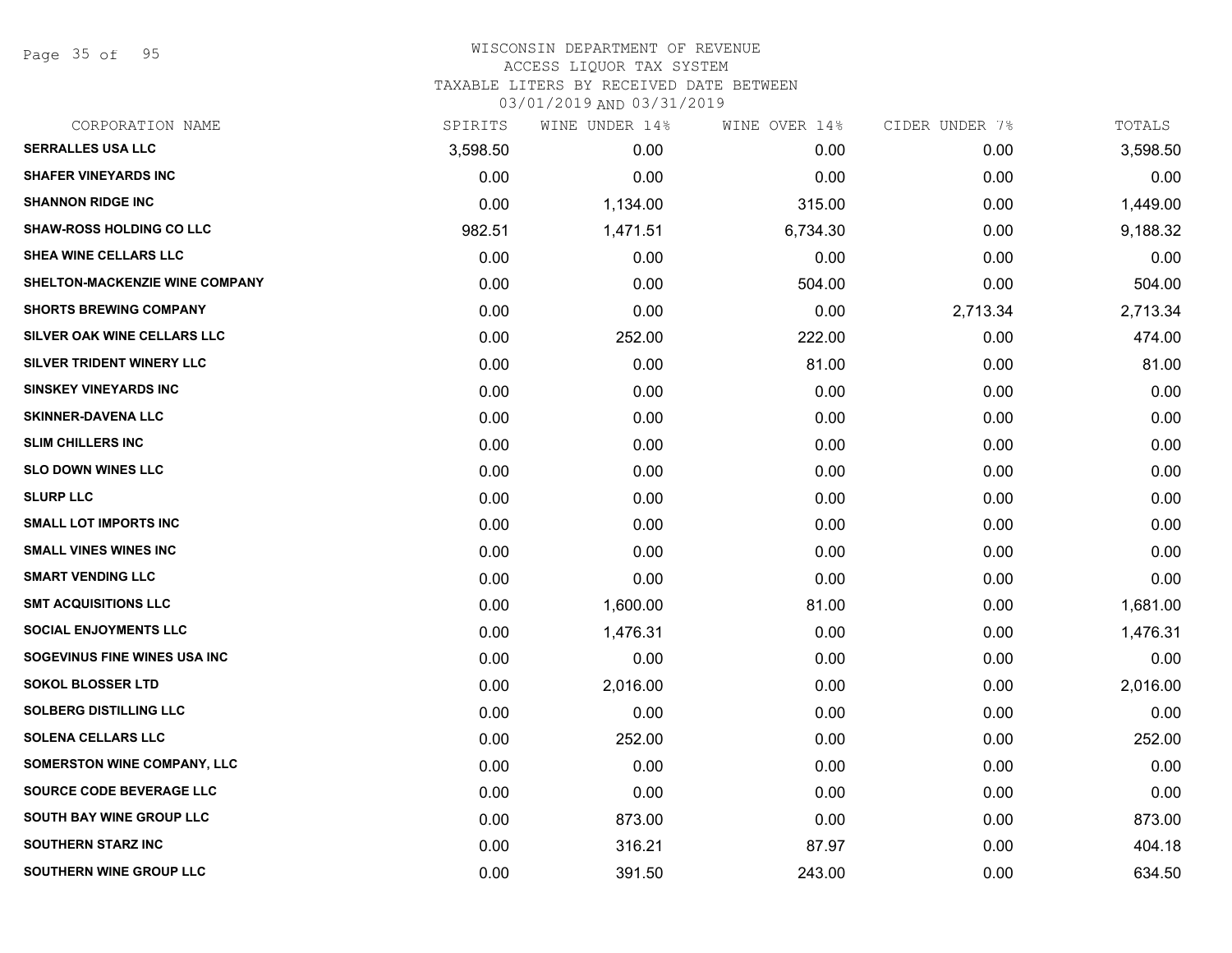Page 36 of 95

### WISCONSIN DEPARTMENT OF REVENUE ACCESS LIQUOR TAX SYSTEM

TAXABLE LITERS BY RECEIVED DATE BETWEEN

| CORPORATION NAME                        | SPIRITS  | WINE UNDER 14% | WINE OVER 14% | CIDER UNDER 7% | TOTALS    |
|-----------------------------------------|----------|----------------|---------------|----------------|-----------|
| <b>SOUTHWEST SPIRITS &amp; WINE LLC</b> | 2,097.00 | 0.00           | 0.00          | 0.00           | 2,097.00  |
| <b>SOVEREIGN BRANDS LLC</b>             | 288.00   | 540.00         | 0.00          | 0.00           | 828.00    |
| <b>SPA GIRL COCKTAILS LLC</b>           | 0.00     | 0.00           | 0.00          | 0.00           | 0.00      |
| <b>SPANN VINEYARDS INC</b>              | 0.00     | 0.00           | 0.00          | 0.00           | 0.00      |
| <b>SPARKLING OREGON LLC</b>             | 0.00     | 0.00           | 0.00          | 0.00           | 0.00      |
| <b>SPEAKEASY SPIRITS LLC</b>            | 0.00     | 0.00           | 0.00          | 0.00           | 0.00      |
| <b>SPENCER HOOPES</b>                   | 0.00     | 0.00           | 0.00          | 0.00           | 0.00      |
| <b>SPLINTER GROUP NAPA LLC</b>          | 18.00    | 0.00           | 0.00          | 0.00           | 18.00     |
| <b>SPOTTSWOODE WINERY INC</b>           | 0.00     | 0.00           | 54.00         | 0.00           | 54.00     |
| <b>SPRING MOUNTAIN VINEYARD INC</b>     | 0.00     | 0.00           | 0.00          | 0.00           | 0.00      |
| <b>SQUARE ONE ORGANIC SPIRITS LLC</b>   | 0.00     | 0.00           | 0.00          | 0.00           | 0.00      |
| <b>SQUARE ONE ORGANIC SPIRITS LLC</b>   | 0.00     | 0.00           | 0.00          | 0.00           | 0.00      |
| <b>SQZ BEVS LLC</b>                     | 0.00     | 0.00           | 0.00          | 0.00           | 0.00      |
| ST GEORGE SPIRITS INC                   | 424.50   | 0.00           | 0.00          | 0.00           | 424.50    |
| <b>ST HELENA ESTATE LLC</b>             | 0.00     | 0.00           | 0.00          | 0.00           | 0.00      |
| <b>ST INNOCENT LTD</b>                  | 0.00     | 0.00           | 0.00          | 0.00           | 0.00      |
| ST JULIAN WINE COMPANY INC              | 0.00     | 0.00           | 0.00          | 0.00           | 0.00      |
| ST KILLIAN IMPORTING CO INC             | 252.00   | 0.00           | 0.00          | 159.00         | 411.00    |
| <b>ST SUPERY INC</b>                    | 0.00     | 0.00           | 0.00          | 0.00           | 0.00      |
| <b>STACKED WINES LLC</b>                | 0.00     | 0.00           | 0.00          | 0.00           | 0.00      |
| <b>STAGLIN FAMILY VINEYARD LLC</b>      | 0.00     | 0.00           | 0.00          | 0.00           | 0.00      |
| STANLEY STAWSKI DIST CO INC             | 0.00     | 0.00           | 0.00          | 0.00           | 0.00      |
| <b>STARRY NIGHT WINERY LLC</b>          | 0.00     | 0.00           | 0.00          | 0.00           | 0.00      |
| STE MICHELLE WINE ESTATES LTD           | 99.00    | 83,934.00      | 13,266.00     | 0.00           | 97,299.00 |
| <b>STEELE WINES INC</b>                 | 0.00     | 0.00           | 0.00          | 0.00           | 0.00      |
| STELLAR IMPORTING COMPANY LLC           | 0.00     | 0.00           | 0.00          | 0.00           | 0.00      |
| <b>STEM CIDERS LLC</b>                  | 0.00     | 0.00           | 0.00          | 0.00           | 0.00      |
| <b>STEPHAN VINEYARD INC</b>             | 0.00     | 0.00           | 0.00          | 0.00           | 0.00      |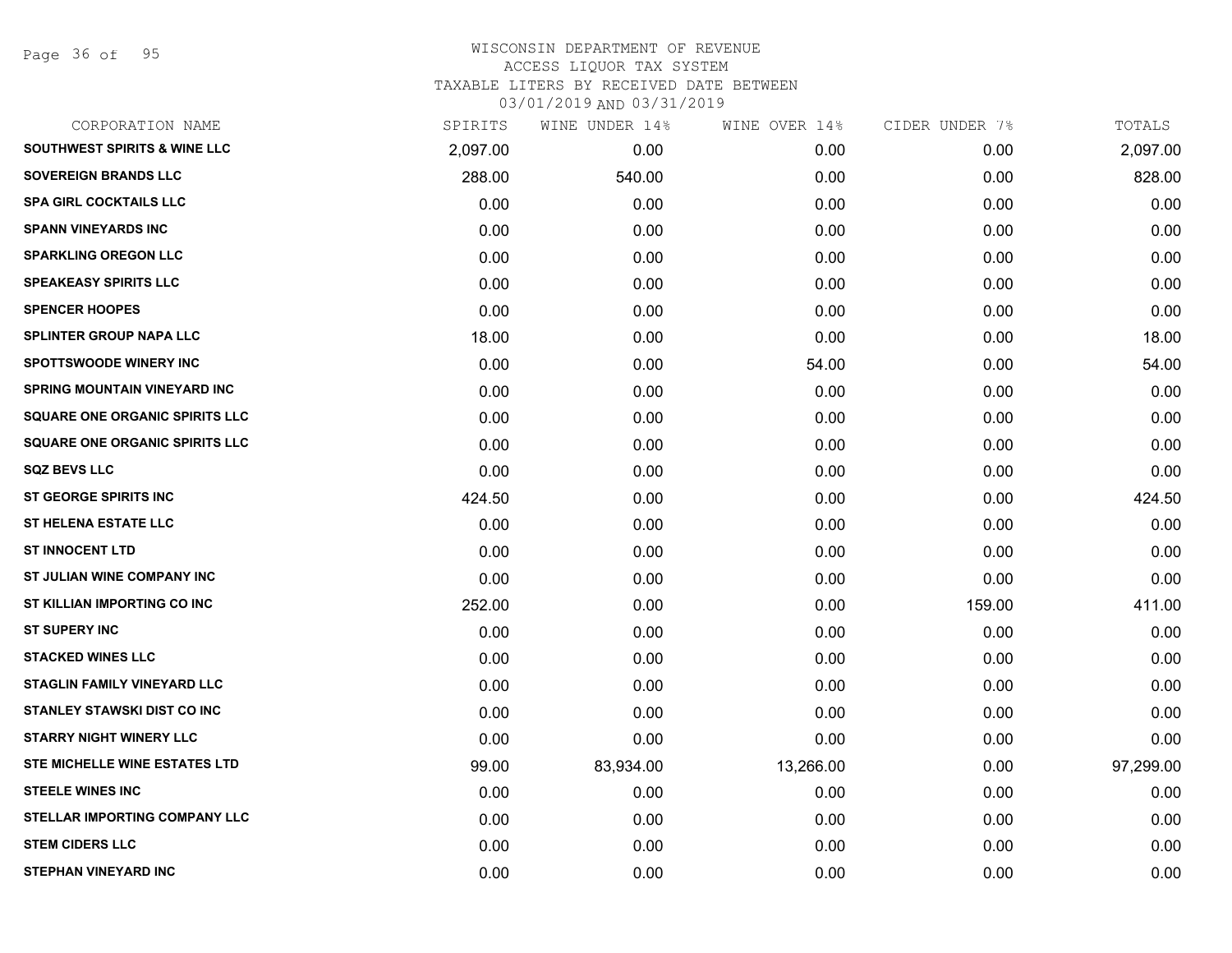Page 37 of 95

| CORPORATION NAME                             | SPIRITS   | WINE UNDER 14% | WINE OVER 14% | CIDER UNDER 7% | TOTALS     |
|----------------------------------------------|-----------|----------------|---------------|----------------|------------|
| <b>STEVE MILES SELECTIONS INC</b>            | 0.00      | 0.00           | 0.00          | 0.00           | 0.00       |
| <b>STEVEN EDMUNDS &amp; CORNELIA ST JOHN</b> | 0.00      | 189.00         | 0.00          | 0.00           | 189.00     |
| <b>STEWART CELLARS, LLC</b>                  | 0.00      | 0.00           | 4.50          | 0.00           | 4.50       |
| <b>STEZ &amp; BOWER</b>                      | 0.00      | 0.00           | 0.00          | 0.00           | 0.00       |
| <b>STOLI GROUP (USA) LLC</b>                 | 16,732.50 | 252.00         | 63.00         | 0.00           | 17,047.50  |
| <b>STOLLER IMPORTS INC</b>                   | 411.00    | 0.00           | 0.00          | 0.00           | 411.00     |
| <b>STOLLER VINEYARDS INC</b>                 | 0.00      | 126.00         | 0.00          | 0.00           | 126.00     |
| <b>STOLPMAN VINEYARDS LLC</b>                | 0.00      | 0.00           | 0.00          | 0.00           | 0.00       |
| <b>STONEBRAKER-SOLES INC</b>                 | 0.00      | 1,008.00       | 0.00          | 0.00           | 1,008.00   |
| <b>STONECUSHION INC</b>                      | 0.00      | 0.00           | 0.00          | 0.00           | 0.00       |
| <b>STUART BOSSOM</b>                         | 0.00      | 0.00           | 0.00          | 0.00           | 0.00       |
| SUGARLANDS DISTILLING COMPANY LLC            | 450.00    | 0.00           | 0.00          | 0.00           | 450.00     |
| <b>SURVILLE ENTERPRISES CORP</b>             | 180.00    | 4,338.00       | 0.00          | 0.00           | 4,518.00   |
| <b>SUTTER HOME WINERY INC</b>                | 288.00    | 248,692.69     | 3,006.00      | 0.00           | 251,986.69 |
| <b>SVP WINERY LLC</b>                        | 0.00      | 252.00         | 0.00          | 0.00           | 252.00     |
| <b>T ELENTENY HOLDINGS LLC</b>               | 0.00      | 759.00         | 0.00          | 0.00           | 759.00     |
| T. EDWARD WINES, LTD                         | 223.50    | 0.00           | 0.00          | 0.00           | 223.50     |
| <b>TAFT STREET INC</b>                       | 0.00      | 0.00           | 0.00          | 0.00           | 0.00       |
| <b>TAKARA SAKE USA INC</b>                   | 0.00      | 2,268.00       | 624.60        | 61.20          | 2,953.80   |
| <b>TALLEY VINEYARDS INC</b>                  | 0.00      | 63.00          | 0.00          | 0.00           | 63.00      |
| <b>TAMBER BEY VINEYARDS LLC</b>              | 0.00      | 0.00           | 0.00          | 0.00           | 0.00       |
| <b>TATOMER INC</b>                           | 0.00      | 0.00           | 0.00          | 0.00           | 0.00       |
| <b>TATTERSALL COMPANIES LLC</b>              | 188.99    | 0.00           | 0.00          | 0.00           | 188.99     |
| TEMPERANCE DISTILLING COMPANY                | 0.00      | 0.00           | 0.00          | 0.00           | 0.00       |
| <b>TEQUILAS PREMIUM, INC</b>                 | 0.00      | 0.00           | 0.00          | 0.00           | 0.00       |
| TERRA SANCTA TRADING COMPANY LLC             | 0.00      | 0.00           | 0.00          | 0.00           | 0.00       |
| <b>TERRANEO MERCHANTS INC</b>                | 24.00     | 9.00           | 0.00          | 0.00           | 33.00      |
| <b>TERRAVANT WINE COMPANY LLC</b>            | 0.00      | 1,512.00       | 0.00          | 0.00           | 1,512.00   |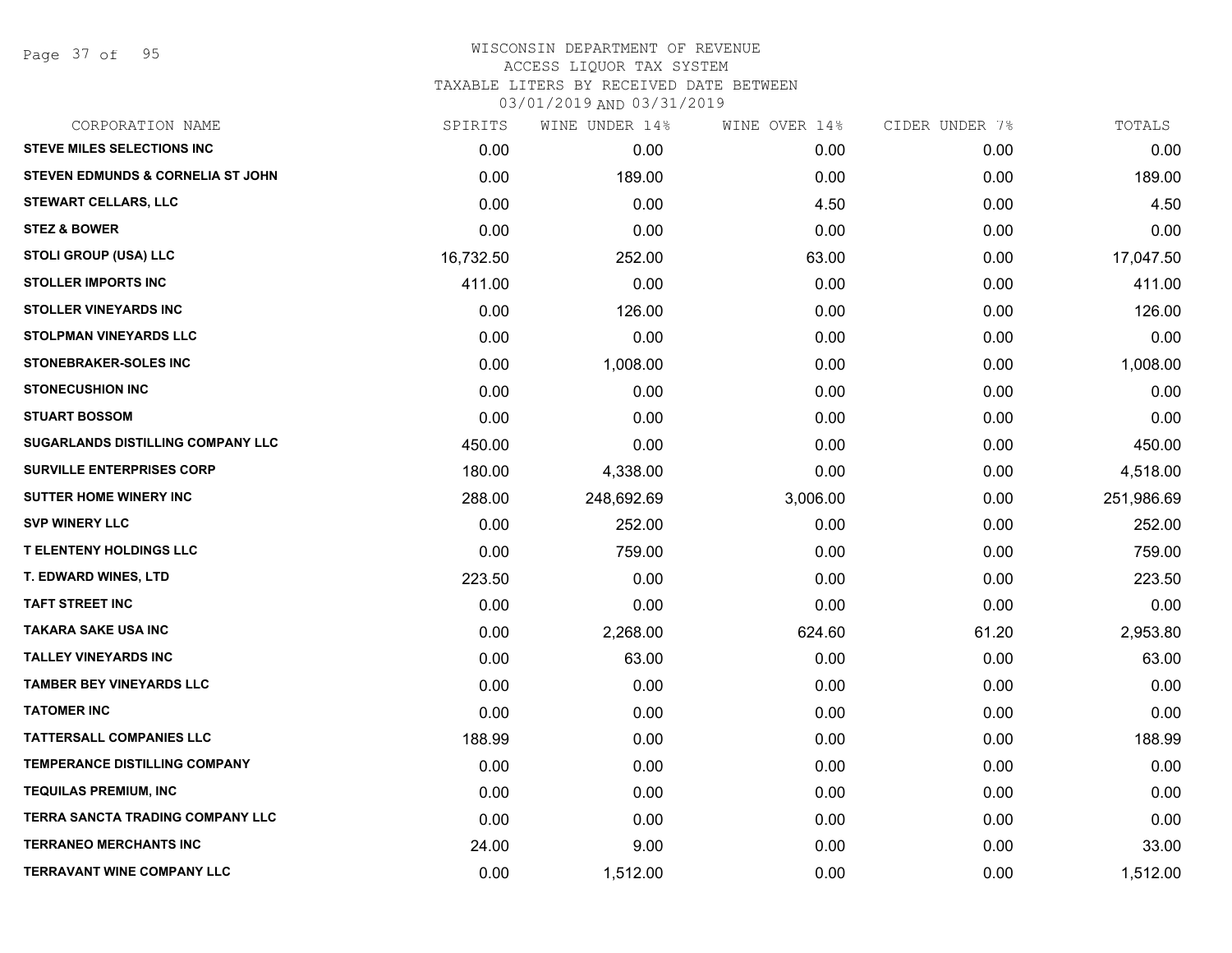Page 38 of 95

| CORPORATION NAME                     | SPIRITS  | WINE UNDER 14% | WINE OVER 14% | CIDER UNDER 7% | TOTALS     |
|--------------------------------------|----------|----------------|---------------|----------------|------------|
| <b>TERRESSENTIA CORPORATION</b>      | 0.00     | 0.00           | 0.00          | 0.00           | 0.00       |
| <b>TERRIZZI VINO INC</b>             | 0.00     | 0.00           | 0.00          | 0.00           | 0.00       |
| <b>TERROIR CSS, LLC</b>              | 0.00     | 0.00           | 0.00          | 0.00           | 0.00       |
| <b>TEXACELLO, LLC</b>                | 0.00     | 0.00           | 0.00          | 0.00           | 0.00       |
| <b>TGE LLC</b>                       | 0.00     | 0.00           | 0.00          | 0.00           | 0.00       |
| THE 11 WELLS SPIRITS COMPANY LLC     | 0.00     | 0.00           | 0.00          | 0.00           | 0.00       |
| THE AUSTRALIAN WINE CONNECTION INC   | 0.00     | 0.00           | 0.00          | 0.00           | 0.00       |
| THE BIALE ESTATE                     | 0.00     | 0.00           | 0.00          | 0.00           | 0.00       |
| THE BRANDER VINEYARD                 | 0.00     | 0.00           | 0.00          | 0.00           | 0.00       |
| THE COPPER CAN LLC                   | 0.00     | 0.00           | 0.00          | 0.00           | 0.00       |
| THE EDRINGTON GROUP USA LLC          | 7,169.25 | 0.00           | 0.00          | 0.00           | 7,169.25   |
| THE GIRLS IN THE VINEYARD            | 0.00     | 0.00           | 0.00          | 0.00           | 0.00       |
| THE HARVEST IMPORTING                | 0.00     | 0.00           | 0.00          | 0.00           | 0.00       |
| THE HESS COLLECTION WINERY           | 0.00     | 1,375.50       | 1,098.00      | 0.00           | 2,473.50   |
| THE INFINITE MONKEY THEOREM INC      | 0.00     | 0.00           | 0.00          | 0.00           | 0.00       |
| THE MEEKER VINEYARD                  | 0.00     | 2,640.00       | 15,196.00     | 0.00           | 17,836.00  |
| THE MORLET SELECTION INC             | 0.00     | 0.00           | 0.00          | 0.00           | 0.00       |
| THE MORNE WINE COMPANY               | 0.00     | 0.00           | 0.00          | 0.00           | 0.00       |
| THE OJAI VINEYARD INC                | 0.00     | 0.00           | 0.00          | 0.00           | 0.00       |
| THE R.S. LIPMAN COMPANY              | 0.00     | 45.00          | 0.00          | 0.00           | 45.00      |
| THE SILVERADO VINEYARDS              | 0.00     | 0.00           | 0.00          | 0.00           | 0.00       |
| THE SORTING TABLE LLC                | 0.00     | 1,245.00       | 126.00        | 0.00           | 1,371.00   |
| THE TRITON COLLECTION INC            | 0.00     | 0.00           | 0.00          | 0.00           | 0.00       |
| THE WINE GROUP INC                   | 0.00     | 846,543.57     | 30,819.00     | 0.00           | 877,362.57 |
| THE WINE SOURCE INC                  | 0.00     | 0.00           | 0.00          | 0.00           | 0.00       |
| THE WOODMAR GROUP LLC                | 0.00     | 945.00         | 63.00         | 0.00           | 1,008.00   |
| THIRD LEAF WINES LLC                 | 0.00     | 0.00           | 0.00          | 0.00           | 0.00       |
| THOMAS ALLEN VINEYARDS & WINERY, LLC | 0.00     | 0.00           | 0.00          | 0.00           | 0.00       |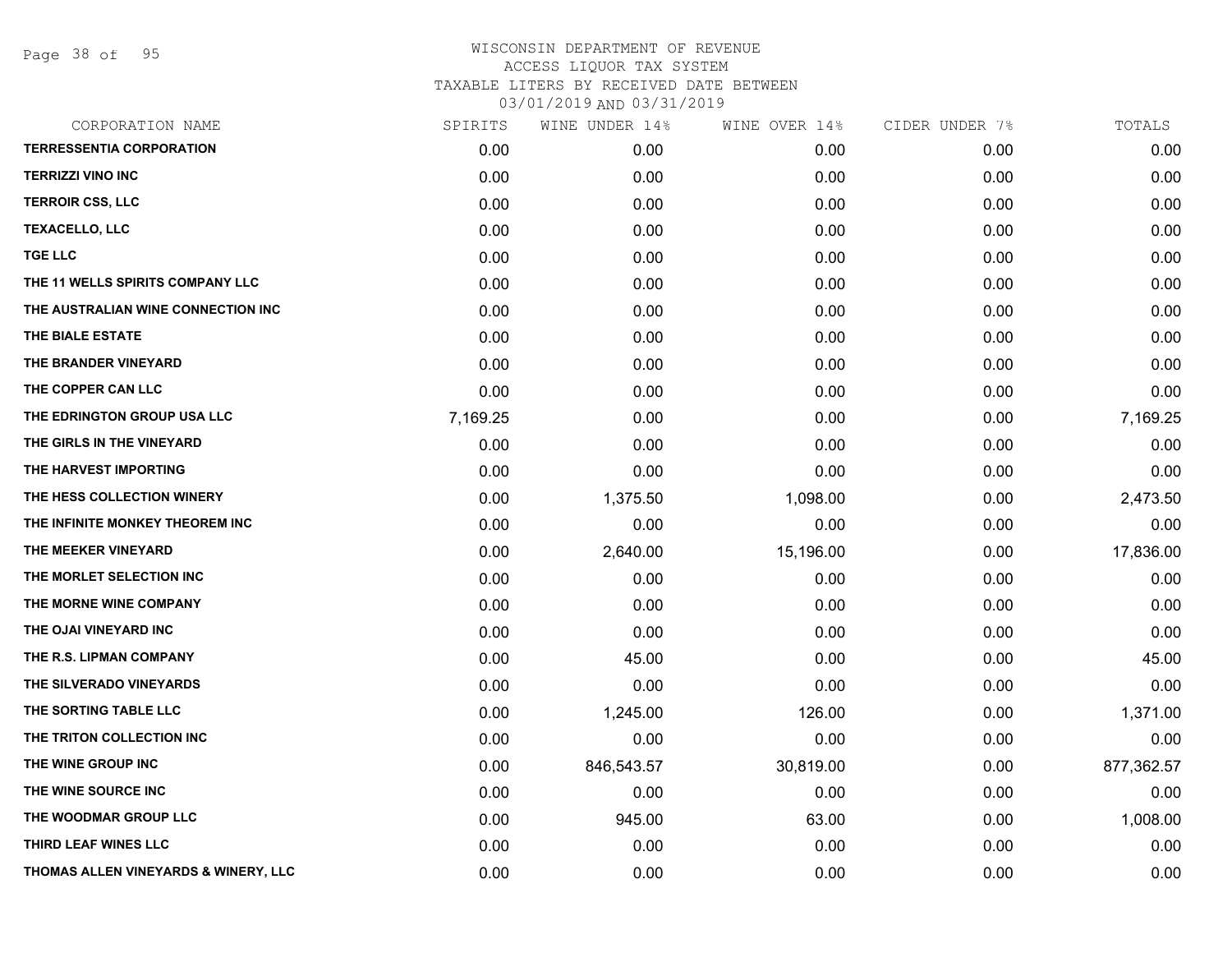Page 39 of 95

| CORPORATION NAME                       | SPIRITS | WINE UNDER 14% | WINE OVER 14% | CIDER UNDER 7% | TOTALS    |
|----------------------------------------|---------|----------------|---------------|----------------|-----------|
| <b>THOMAS WILLIAM INC</b>              | 0.00    | 0.00           | 0.00          | 0.00           | 0.00      |
| THREE FAT GUYS WINE LLC                | 0.00    | 0.00           | 0.00          | 0.00           | 0.00      |
| THREE RING PRODUCTIONS LLC             | 0.00    | 0.00           | 0.00          | 0.00           | 0.00      |
| <b>THURMAN J RODGERS</b>               | 0.00    | 0.00           | 0.00          | 0.00           | 0.00      |
| <b>TITUS &amp; TITUS</b>               | 0.00    | 0.00           | 0.00          | 0.00           | 0.00      |
| TMR WINE COMPANY LLC                   | 0.00    | 0.00           | 0.00          | 0.00           | 0.00      |
| TOAD HOLLOW VINEYARDS INC              | 0.00    | 0.00           | 0.00          | 0.00           | 0.00      |
| <b>TOBIN JAMES CELLARS</b>             | 0.00    | 0.00           | 189.35        | 0.00           | 189.35    |
| <b>TOBY BEALL</b>                      | 0.00    | 0.00           | 0.00          | 0.00           | 0.00      |
| <b>TOLLIVER RANCH BRANDS LLC</b>       | 0.00    | 0.00           | 495.00        | 0.00           | 495.00    |
| <b>TOM MEADOWCROFT</b>                 | 0.00    | 0.00           | 0.00          | 0.00           | 0.00      |
| <b>TREANA WINERY LLC</b>               | 0.00    | 1,008.00       | 693.00        | 0.00           | 1,701.00  |
| TREASURY WINE ESTATES AMERICAS COMPANY | 0.00    | 46,779.27      | 4,774.50      | 0.00           | 51,553.77 |
| <b>TREFETHEN VINEYARDS WINERY INC</b>  | 0.00    | 126.00         | 126.00        | 0.00           | 252.00    |
| <b>TREMAINE ATKINSON</b>               | 0.00    | 0.00           | 0.00          | 0.00           | 0.00      |
| <b>TRENTADUE WINERY LLC</b>            | 0.00    | 324.00         | 0.00          | 0.00           | 324.00    |
| <b>TREVOR J SHEEHAN</b>                | 0.00    | 0.00           | 0.00          | 0.00           | 0.00      |
| TRI VIN IMPORTS INC                    | 0.00    | 4,185.00       | 0.00          | 0.00           | 4,185.00  |
| <b>TRIM WINES LLC</b>                  | 0.00    | 0.00           | 0.00          | 0.00           | 0.00      |
| <b>TRINITAS CELLARS LLC</b>            | 0.00    | 0.00           | 0.00          | 0.00           | 0.00      |
| <b>TRIONE VINEYARDS LLC</b>            | 0.00    | 0.00           | 0.00          | 0.00           | 0.00      |
| <b>TRI-STAR MARKETING INC</b>          | 0.00    | 3,125.13       | 283.64        | 0.00           | 3,408.77  |
| <b>TRUJILLO WINES, LLC</b>             | 0.00    | 0.00           | 0.00          | 0.00           | 0.00      |
| <b>TRUVINO INC</b>                     | 0.00    | 1,017.00       | 0.00          | 0.00           | 1,017.00  |
| <b>TURLEY WINE CELLARS INC</b>         | 0.00    | 0.00           | 0.00          | 0.00           | 0.00      |
| <b>TURN KEY WINE BRANDS LLC</b>        | 0.00    | 0.00           | 0.00          | 0.00           | 0.00      |
| <b>TURNBULL WINE CELLARS</b>           | 0.00    | 0.00           | 0.00          | 0.00           | 0.00      |
| <b>TWIN PEAKS WINERY INC</b>           | 0.00    | 0.00           | 0.00          | 0.00           | 0.00      |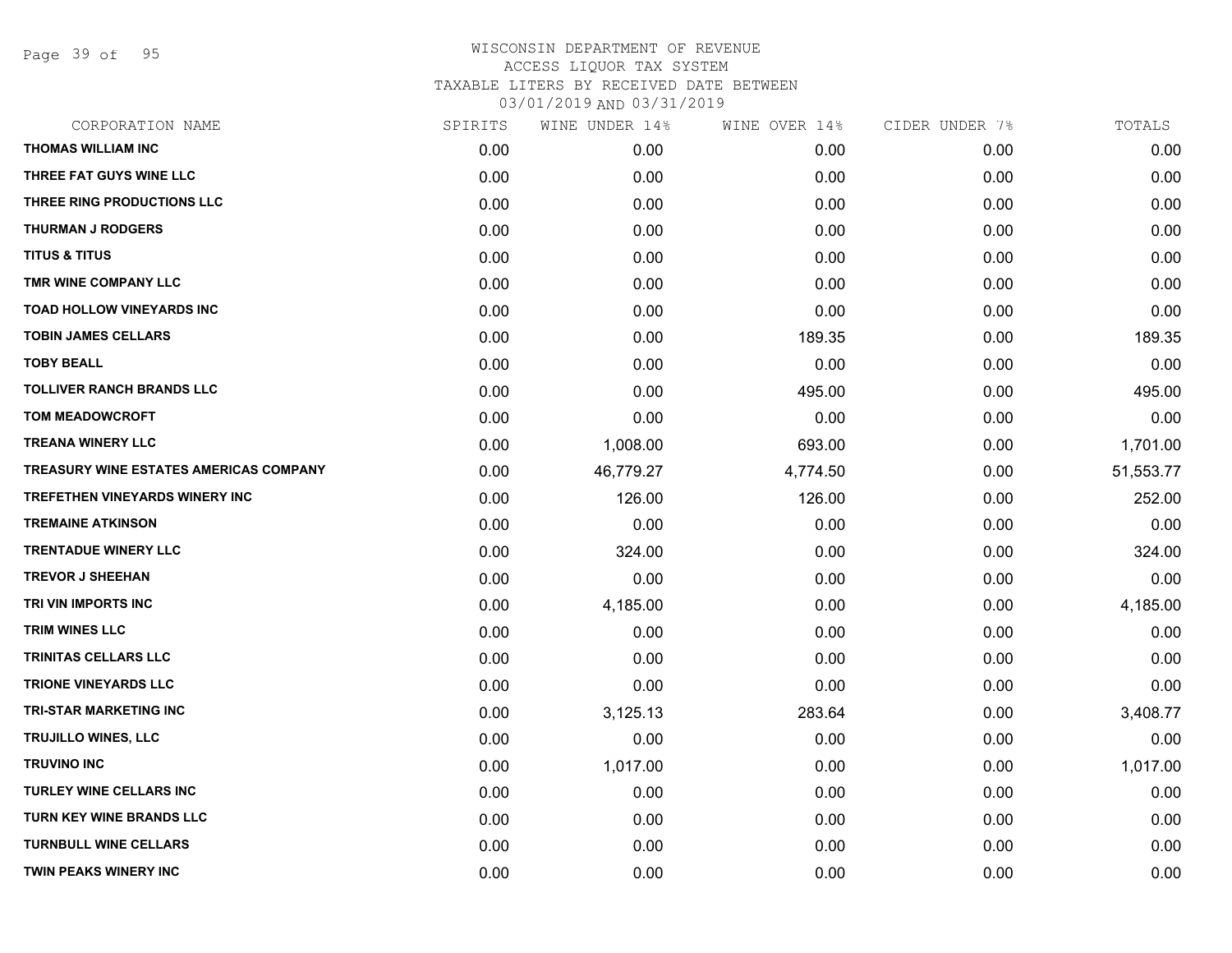Page 40 of 95

#### WISCONSIN DEPARTMENT OF REVENUE ACCESS LIQUOR TAX SYSTEM TAXABLE LITERS BY RECEIVED DATE BETWEEN

| CORPORATION NAME                            | SPIRITS    | WINE UNDER 14% | WINE OVER 14% | CIDER UNDER 7% | TOTALS     |
|---------------------------------------------|------------|----------------|---------------|----------------|------------|
| <b>TWO BROTHERS ARTISAN SPIRITS COMPANY</b> | 0.00       | 0.00           | 0.00          | 0.00           | 0.00       |
| <b>TWO SONS IMPORTS LLC</b>                 | 0.00       | 0.00           | 0.00          | 0.00           | 0.00       |
| <b>UMPQUA WINE WORKS LLC</b>                | 0.00       | 0.00           | 0.00          | 0.00           | 0.00       |
| <b>UN SOGNO LLC</b>                         | 0.00       | 0.00           | 0.00          | 0.00           | 0.00       |
| UNCLE JOHN'S FRUIT HOUSE WINERY LLC         | 0.00       | 0.00           | 0.00          | 0.00           | 0.00       |
| UNDERGROUND WINE PROJECT LLC                | 0.00       | 0.00           | 0.00          | 0.00           | 0.00       |
| <b>UNION WINE COMPANY</b>                   | 0.00       | 4,857.00       | 0.00          | 0.00           | 4,857.00   |
| UNITED SPIRITS INC                          | 0.00       | 0.00           | 0.00          | 0.00           | 0.00       |
| UNITED STATES DISTILLED PRODUCTS CO.        | 203,909.40 | 33,681.11      | 2,655.00      | 0.00           | 240,245.51 |
| UNTI WINE CO LLC                            | 0.00       | 0.00           | 0.00          | 0.00           | 0.00       |
| <b>UPCHURCH VINEYARD LLC</b>                | 0.00       | 0.00           | 0.00          | 0.00           | 0.00       |
| <b>USA WINE IMPORTS INC</b>                 | 0.00       | 570.00         | 0.00          | 0.00           | 570.00     |
| <b>USA WINE WEST LLC</b>                    | 837.30     | 2,655.00       | 252.00        | 0.00           | 3,744.30   |
| <b>UVE ENTERPRISES INC</b>                  | 9.00       | 1,606.50       | 175.50        | 0.00           | 1,791.00   |
| V&CLLC                                      | 0.00       | 0.00           | 0.00          | 0.00           | 0.00       |
| <b>V2 WINE GROUP LLC</b>                    | 0.00       | 706.50         | 162.00        | 0.00           | 868.50     |
| <b>VALCKENBERG INTERNATIONAL INC.</b>       | 0.00       | 567.00         | 0.00          | 0.00           | 567.00     |
| <b>VALIANT VINEYARDS INC</b>                | 0.00       | 0.00           | 0.00          | 0.00           | 0.00       |
| <b>VALOR WINE CO LLC</b>                    | 0.00       | 0.00           | 0.00          | 0.00           | 0.00       |
| VAN RUITEN FAMILY WINERY LLC                | 0.00       | 0.00           | 0.00          | 0.00           | 0.00       |
| <b>VANDER MILL LLC</b>                      | 0.00       | 0.00           | 0.00          | 3,629.58       | 3,629.58   |
| VELOCITY DISTRIBUTION COMPANY, LLC          | 0.00       | 0.00           | 0.00          | 0.00           | 0.00       |
| <b>VEN CAL RANCHES LLC</b>                  | 0.00       | 0.00           | 0.00          | 0.00           | 0.00       |
| <b>VENGE VINEYARDS INC</b>                  | 0.00       | 0.00           | 0.00          | 0.00           | 0.00       |
| <b>VERITY WINES LLC</b>                     | 0.00       | 0.00           | 0.00          | 0.00           | 0.00       |
| <b>VERMEIL WINE GROUP LLC</b>               | 0.00       | 0.00           | 0.00          | 0.00           | 0.00       |
| <b>VERMONT HARD CIDER COMPANY LLC</b>       | 0.00       | 0.00           | 0.00          | 12,592.00      | 12,592.00  |
| VI. SCO. INC                                | 0.00       | 0.00           | 576.00        | 0.00           | 576.00     |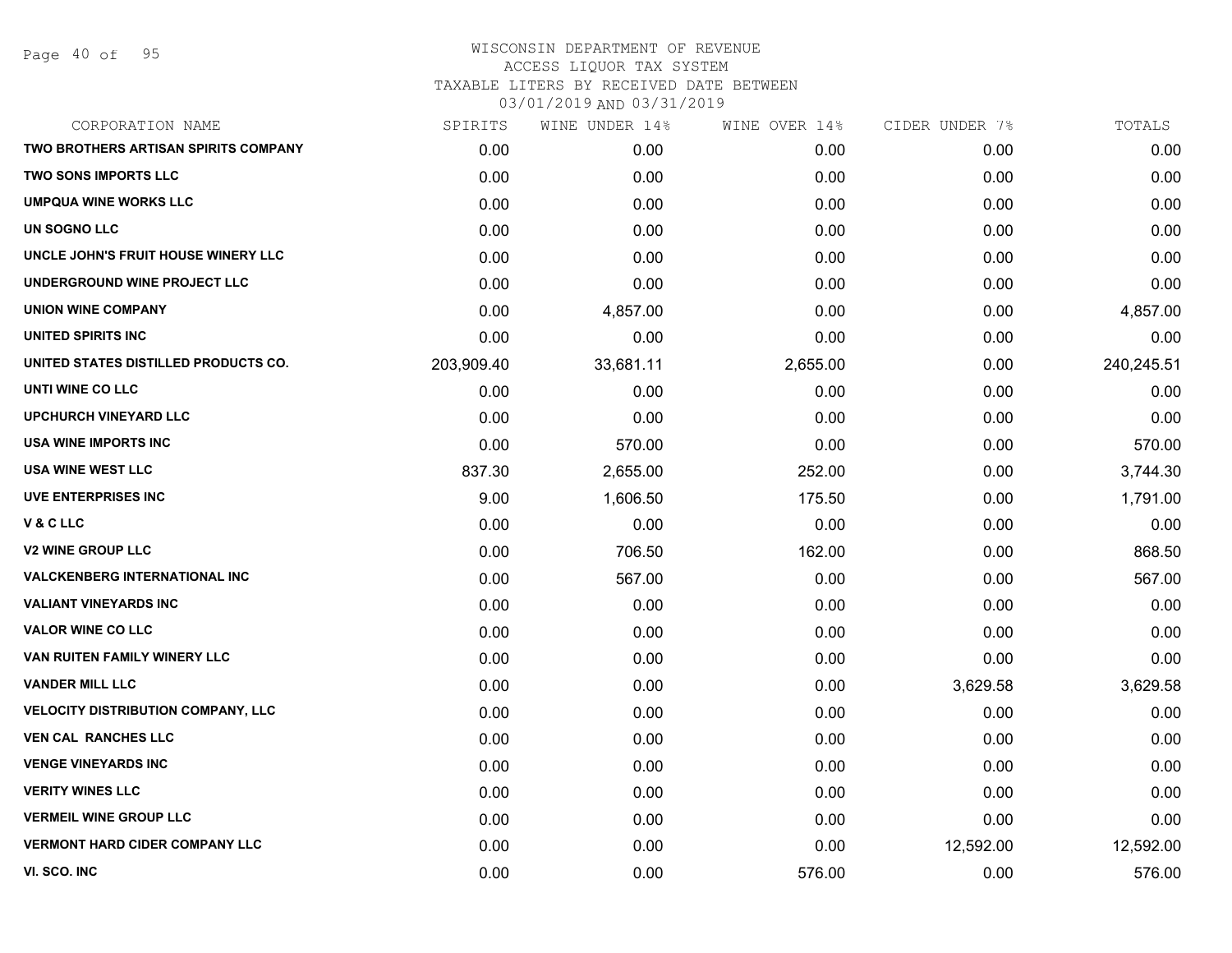Page 41 of 95

| CORPORATION NAME                  | SPIRITS | WINE UNDER 14% | WINE OVER 14% | CIDER UNDER 7% | TOTALS    |
|-----------------------------------|---------|----------------|---------------|----------------|-----------|
| <b>VIAS IMPORTS LTD</b>           | 0.00    | 0.00           | 0.00          | 0.00           | 0.00      |
| <b>VICENTE GANDIA USA INC</b>     | 0.00    | 0.00           | 0.00          | 0.00           | 0.00      |
| <b>VIEUX VINS INC</b>             | 0.00    | 270.00         | 754.50        | 0.00           | 1,024.50  |
| <b>VIGNAIOLI LTD</b>              | 0.00    | 0.00           | 0.00          | 0.00           | 0.00      |
| <b>VIKRE DISTILLERY LLC</b>       | 270.00  | 0.00           | 0.00          | 0.00           | 270.00    |
| <b>VILLA CREEK INC</b>            | 0.00    | 270.00         | 0.00          | 0.00           | 270.00    |
| <b>VILLA ENCINAL PARTNERS LP</b>  | 0.00    | 0.00           | 126.00        | 0.00           | 126.00    |
| <b>VILLA SAN JULIETTE INC</b>     | 0.00    | 0.00           | 0.00          | 0.00           | 0.00      |
| <b>VIN DE ZO LLC</b>              | 0.00    | 0.00           | 0.00          | 0.00           | 0.00      |
| <b>VIN DIVINO LTD</b>             | 0.00    | 0.00           | 0.00          | 0.00           | 0.00      |
| <b>VINA ROBLES INC</b>            | 0.00    | 0.00           | 0.00          | 0.00           | 0.00      |
| <b>VINAMERICAS INC</b>            | 0.00    | 252.00         | 0.00          | 0.00           | 252.00    |
| <b>VINCENZO PADULA</b>            | 0.00    | 0.00           | 0.00          | 0.00           | 0.00      |
| <b>VINE CLIFF WINERY INC</b>      | 0.00    | 0.00           | 0.00          | 0.00           | 0.00      |
| <b>VINE CONNECTIONS LLC</b>       | 9.00    | 2,835.00       | 831.60        | 0.00           | 3,675.60  |
| <b>VINEBURG LLC</b>               | 0.00    | 0.00           | 954.00        | 0.00           | 954.00    |
| <b>VINEYARD 29 LLC</b>            | 0.00    | 0.00           | 0.00          | 0.00           | 0.00      |
| <b>VINEYARD BRANDS LLC</b>        | 0.00    | 12,342.00      | 1,110.00      | 0.00           | 13,452.00 |
| VINO DEL SOL INC                  | 0.00    | 962.25         | 265.50        | 0.00           | 1,227.75  |
| <b>VINO LOGICS CORPORATION</b>    | 0.00    | 0.00           | 0.00          | 0.00           | 0.00      |
| <b>VINO.COM LLC</b>               | 0.00    | 1,008.00       | 207.00        | 1,065.00       | 2,280.00  |
| <b>VINOANDES LLC</b>              | 0.00    | 0.00           | 0.00          | 0.00           | 0.00      |
| <b>VINOVIA WINE GROUP INC</b>     | 0.00    | 0.00           | 0.00          | 0.00           | 0.00      |
| <b>VINTAGE '59 IMPORTS LLC</b>    | 0.00    | 0.00           | 0.00          | 0.00           | 0.00      |
| <b>VINTAGE POINT LLC</b>          | 0.00    | 45.00          | 0.00          | 0.00           | 45.00     |
| <b>VINTAGE WINE ESTATES, INC.</b> | 0.00    | 12,780.00      | 5,107.50      | 0.00           | 17,887.50 |
| <b>VINTURE WINE COMPANY LLC</b>   | 0.00    | 0.00           | 0.00          | 0.00           | 0.00      |
| <b>VINTUS LLC</b>                 | 0.00    | 0.00           | 0.00          | 0.00           | 0.00      |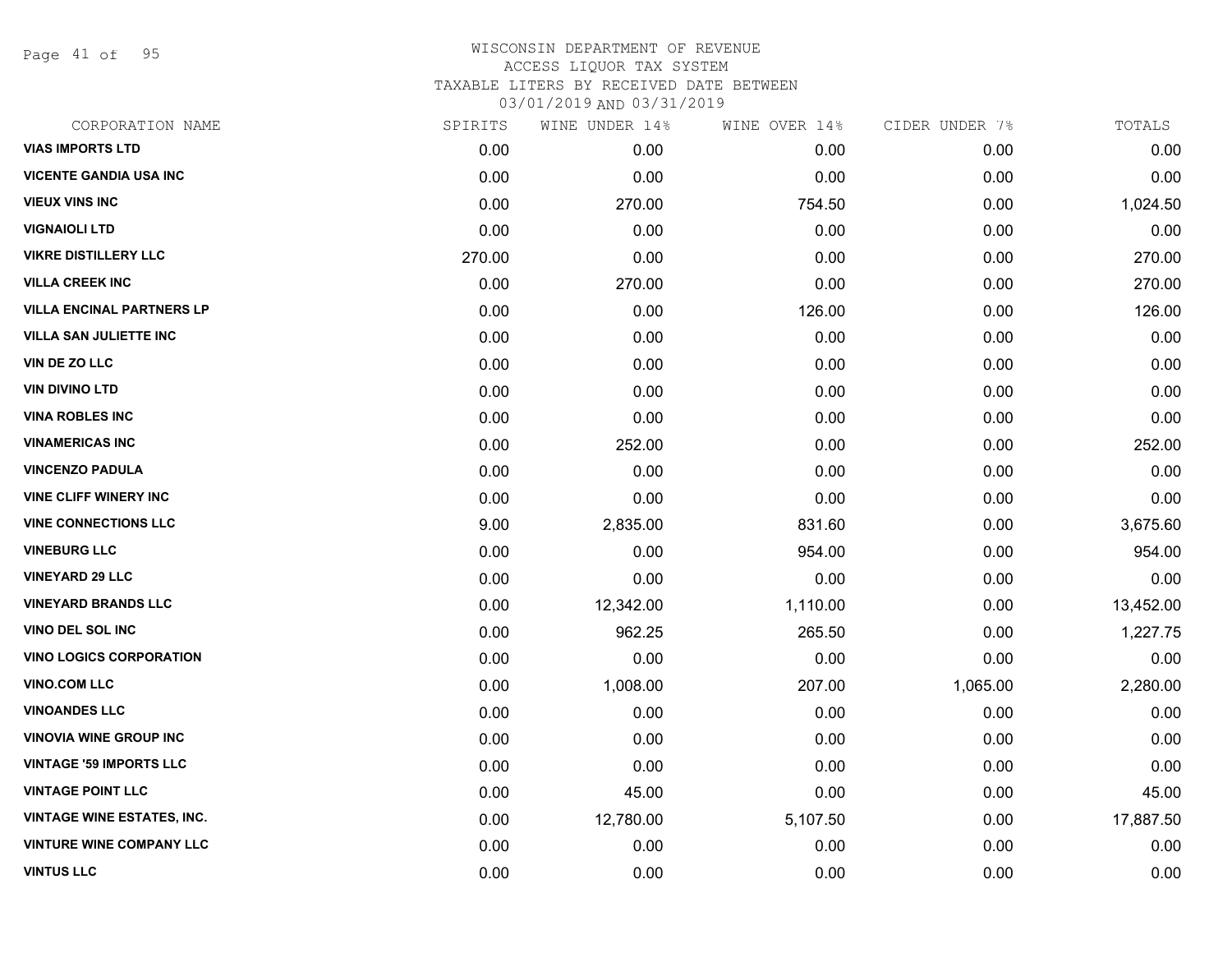Page 42 of 95

#### WISCONSIN DEPARTMENT OF REVENUE ACCESS LIQUOR TAX SYSTEM

TAXABLE LITERS BY RECEIVED DATE BETWEEN

| CORPORATION NAME                               | SPIRITS   | WINE UNDER 14% | WINE OVER 14% | CIDER UNDER 7% | TOTALS    |
|------------------------------------------------|-----------|----------------|---------------|----------------|-----------|
| <b>VISION WINE &amp; SPIRITS LLC</b>           | 0.00      | 549.00         | 0.00          | 0.00           | 549.00    |
| <b>VITANI SPIRITS LLC</b>                      | 0.00      | 0.00           | 0.00          | 0.00           | 0.00      |
| <b>VOTTO VINES IMPORTING INC</b>               | 0.00      | 0.00           | 0.00          | 0.00           | 0.00      |
| <b>W J DEUTSCH &amp; SONS LTD</b>              | 9,218.25  | 48,331.30      | 5,405.01      | 0.00           | 62,954.56 |
| <b>WAGNER WINE COMPANY LLC</b>                 | 0.00      | 504.00         | 5,607.00      | 0.00           | 6,111.00  |
| <b>WAGNER WINERY LLC</b>                       | 0.00      | 0.00           | 0.00          | 0.00           | 0.00      |
| <b>WALTER NOVOSEL</b>                          | 0.00      | 0.00           | 0.00          | 0.00           | 0.00      |
| <b>WEBSTER BARNES LLC</b>                      | 0.00      | 0.00           | 0.00          | 0.00           | 0.00      |
| <b>WEIBEL INCORPORATED</b>                     | 0.00      | 99.00          | 0.00          | 0.00           | 99.00     |
| <b>WEIN BAUER INC</b>                          | 0.00      | 7,978.22       | 6.00          | 0.00           | 7,984.22  |
| <b>WELL OILED WINE COMPANY LLC</b>             | 0.00      | 567.00         | 0.00          | 0.00           | 567.00    |
| <b>WEST COAST WINE PARTNERS LLC</b>            | 0.00      | 0.00           | 0.00          | 0.00           | 0.00      |
| <b>WESTERN SPIRITS BEVERAGE CO LLC</b>         | 4,813.50  | 0.00           | 0.00          | 0.00           | 4,813.50  |
| <b>WEYGANDT-METZLER IMPORTING LTD</b>          | 0.00      | 0.00           | 0.00          | 0.00           | 0.00      |
| <b>WHITE OAK VINEYARDS &amp; WINERY LLC</b>    | 0.00      | 0.00           | 0.00          | 0.00           | 0.00      |
| WHYTE AND MACKAY (AMERICAS) LIMITED LLC        | 0.00      | 0.00           | 0.00          | 0.00           | 0.00      |
| <b>WI INC</b>                                  | 0.00      | 675.00         | 0.00          | 0.00           | 675.00    |
| <b>WILD AGAVE IMPORTS LLC</b>                  | 0.00      | 0.00           | 0.00          | 0.00           | 0.00      |
| <b>WILLAMETTE VALLEY VINEYARDS INC</b>         | 0.00      | 122.05         | 0.00          | 0.00           | 122.05    |
| <b>WILLIAM GRANT &amp; SONS INC</b>            | 33,581.70 | 0.00           | 0.00          | 0.00           | 33,581.70 |
| <b>WILLIAM P KNUTTEL</b>                       | 0.00      | 0.00           | 0.00          | 0.00           | 0.00      |
| <b>WILLIAM PRICE III</b>                       | 0.00      | 0.00           | 0.00          | 0.00           | 0.00      |
| <b>WILLIAM T HOLLORAN</b>                      | 0.00      | 1,008.19       | 0.00          | 0.00           | 1,008.19  |
| <b>WILLIAM TIMOTHY EDWARDS</b>                 | 0.00      | 0.00           | 0.00          | 0.00           | 0.00      |
| <b>WILLIAM WOLF BRAND LLC</b>                  | 0.00      | 0.00           | 0.00          | 0.00           | 0.00      |
| <b>WILLIAM WOODRUFF</b>                        | 0.00      | 0.00           | 0.00          | 0.00           | 0.00      |
| <b>WILLIAMS &amp; SELYEM LLC</b>               | 0.00      | 0.00           | 0.00          | 0.00           | 0.00      |
| <b>WILSON CREEK WINERY &amp; VINEYARDS INC</b> | 0.00      | 0.00           | 0.00          | 0.00           | 0.00      |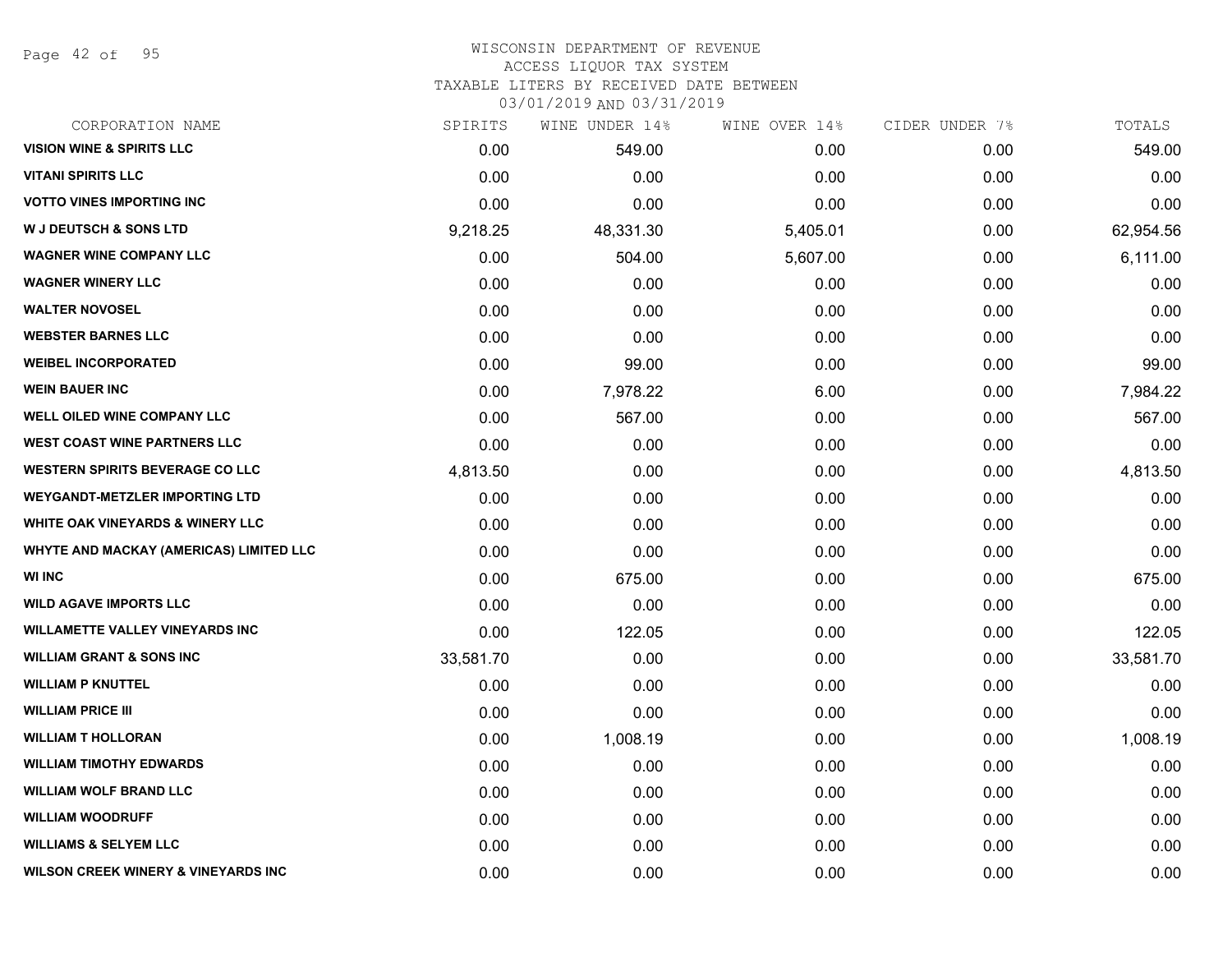Page 43 of 95

#### WISCONSIN DEPARTMENT OF REVENUE ACCESS LIQUOR TAX SYSTEM TAXABLE LITERS BY RECEIVED DATE BETWEEN

| CORPORATION NAME                          | SPIRITS | WINE UNDER 14% | WINE OVER 14% | CIDER UNDER 7% | TOTALS    |
|-------------------------------------------|---------|----------------|---------------|----------------|-----------|
| <b>WILSON DANIELS LLC</b>                 | 0.00    | 297.00         | 0.00          | 0.00           | 297.00    |
| <b>WINDY CITY DISTILLING INC</b>          | 0.00    | 0.00           | 0.00          | 0.00           | 0.00      |
| <b>WINE BRIDGE IMPORTS INC</b>            | 0.00    | 657.00         | 0.00          | 0.00           | 657.00    |
| WINE COUNTRY INTERNATIONAL INC            | 0.00    | 315.00         | 0.00          | 0.00           | 315.00    |
| <b>WINE CREEK LLC</b>                     | 0.00    | 0.00           | 0.00          | 0.00           | 0.00      |
| <b>WINE HOOLIGANS LLC</b>                 | 0.00    | 1,008.00       | 0.00          | 0.00           | 1,008.00  |
| <b>WINE WINE SITUATION LLC</b>            | 0.00    | 0.00           | 0.00          | 0.00           | 0.00      |
| <b>WINEPLAYGROUND.COM INC</b>             | 0.00    | 0.00           | 0.00          | 0.00           | 0.00      |
| <b>WINERIES &amp; SELECT PRODUCTS LLC</b> | 0.00    | 153.00         | 171.00        | 0.00           | 324.00    |
| <b>WINERY EXCHANGE, INC.</b>              | 0.00    | 34,470.00      | 1,008.00      | 0.00           | 35,478.00 |
| <b>WINES OF FRANCE INC</b>                | 0.00    | 189.00         | 0.00          | 0.00           | 189.00    |
| <b>WINES UNLIMITED INC</b>                | 0.00    | 1,020.00       | 0.00          | 0.00           | 1,020.00  |
| <b>WINESELLERS LTD</b>                    | 0.00    | 3,439.50       | 0.00          | 0.00           | 3,439.50  |
| <b>WINNESHIEK WILDBERRY WINERY LLC</b>    | 0.00    | 76.50          | 0.00          | 0.00           | 76.50     |
| <b>WISD LLC</b>                           | 0.00    | 0.00           | 0.00          | 0.00           | 0.00      |
| <b>WOLFFER ESTATE VINEYARDS INC</b>       | 0.00    | 0.00           | 0.00          | 0.00           | 0.00      |
| <b>WOODSON WINES LLC</b>                  | 0.00    | 0.00           | 0.00          | 0.00           | 0.00      |
| <b>WORLD TRAVELER IMPORTS LLC</b>         | 0.00    | 0.00           | 0.00          | 0.00           | 0.00      |
| <b>WORLDWIDE CELLARS INC</b>              | 0.00    | 1,345.50       | 63.00         | 0.00           | 1,408.50  |
| XXX DISTILLERY, LLC                       | 0.00    | 0.00           | 0.00          | 0.00           | 0.00      |
| YAEGAKI CORPORATION OF USA                | 0.00    | 837.00         | 183.60        | 0.00           | 1,020.60  |
| YELLOW ROSE DISTILLING LLC                | 0.00    | 0.00           | 0.00          | 0.00           | 0.00      |
| YORKVILLE CELLARS INC                     | 0.00    | 0.00           | 0.00          | 0.00           | 0.00      |
| YOUNTVILLE WINE IMPORTS LLC               | 0.00    | 0.00           | 0.00          | 0.00           | 0.00      |
| <b>ZACH HOLLINGSWORTH</b>                 | 0.00    | 0.00           | 0.00          | 0.00           | 0.00      |
| <b>ZD WINES LLC</b>                       | 0.00    | 0.00           | 0.00          | 0.00           | 0.00      |
| <b>ZEILER SPIRITS LLC</b>                 | 0.00    | 0.00           | 0.00          | 0.00           | 0.00      |
| <b>ZONIN USA INC</b>                      | 0.00    | 10,684.38      | 405.00        | 0.00           | 11,089.38 |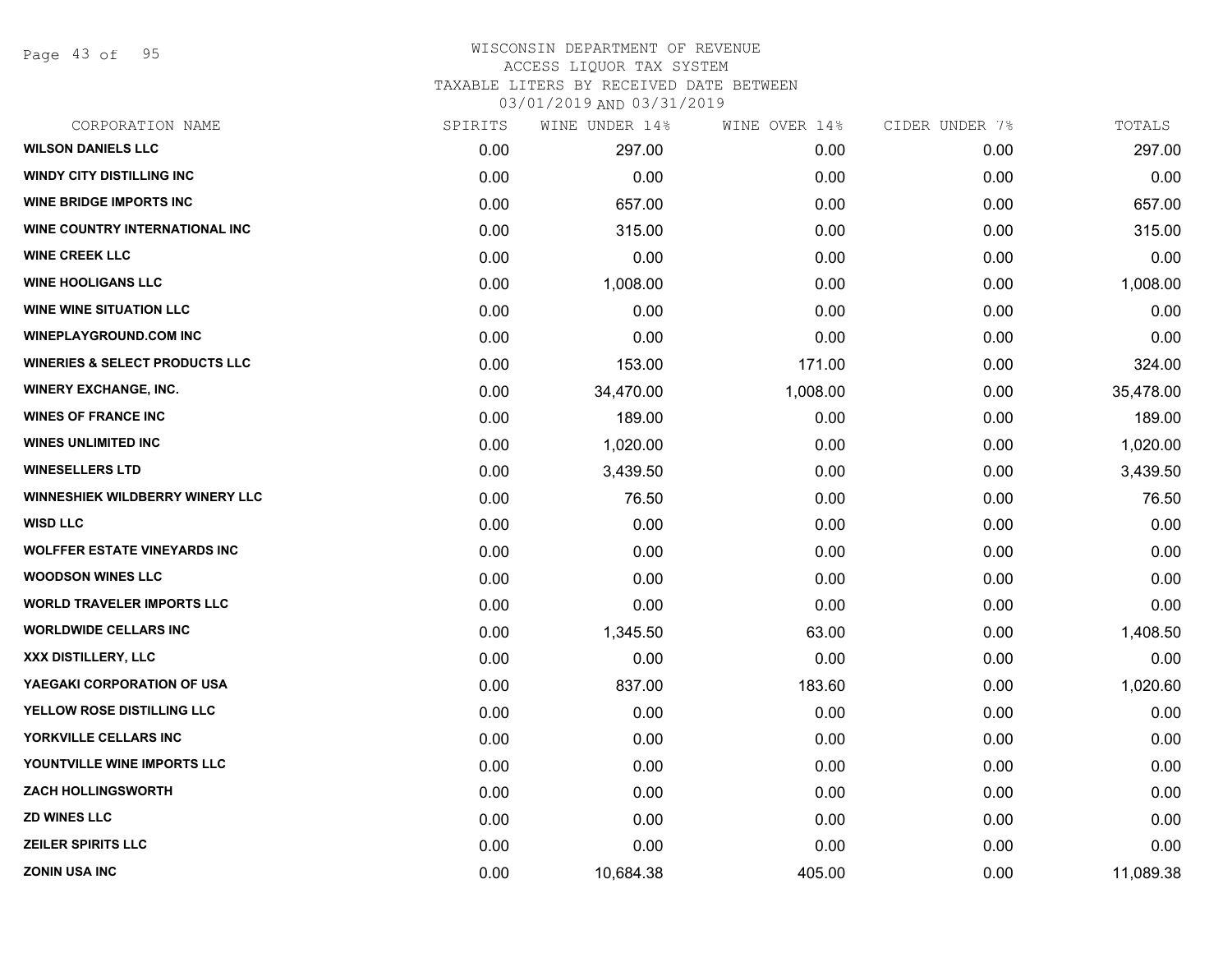Page 44 of 95

| CORPORATION NAME                  | SPIRITS      | WINE UNDER 14% | WINE OVER 14% | CIDER UNDER 7% | TOTALS       |
|-----------------------------------|--------------|----------------|---------------|----------------|--------------|
| <b>TOTAL LITERS FOR 3/31/2019</b> | 3,417,259.42 | 2,714,779.24   | 239,620.41    | -618,421.45    | 5,753,237.62 |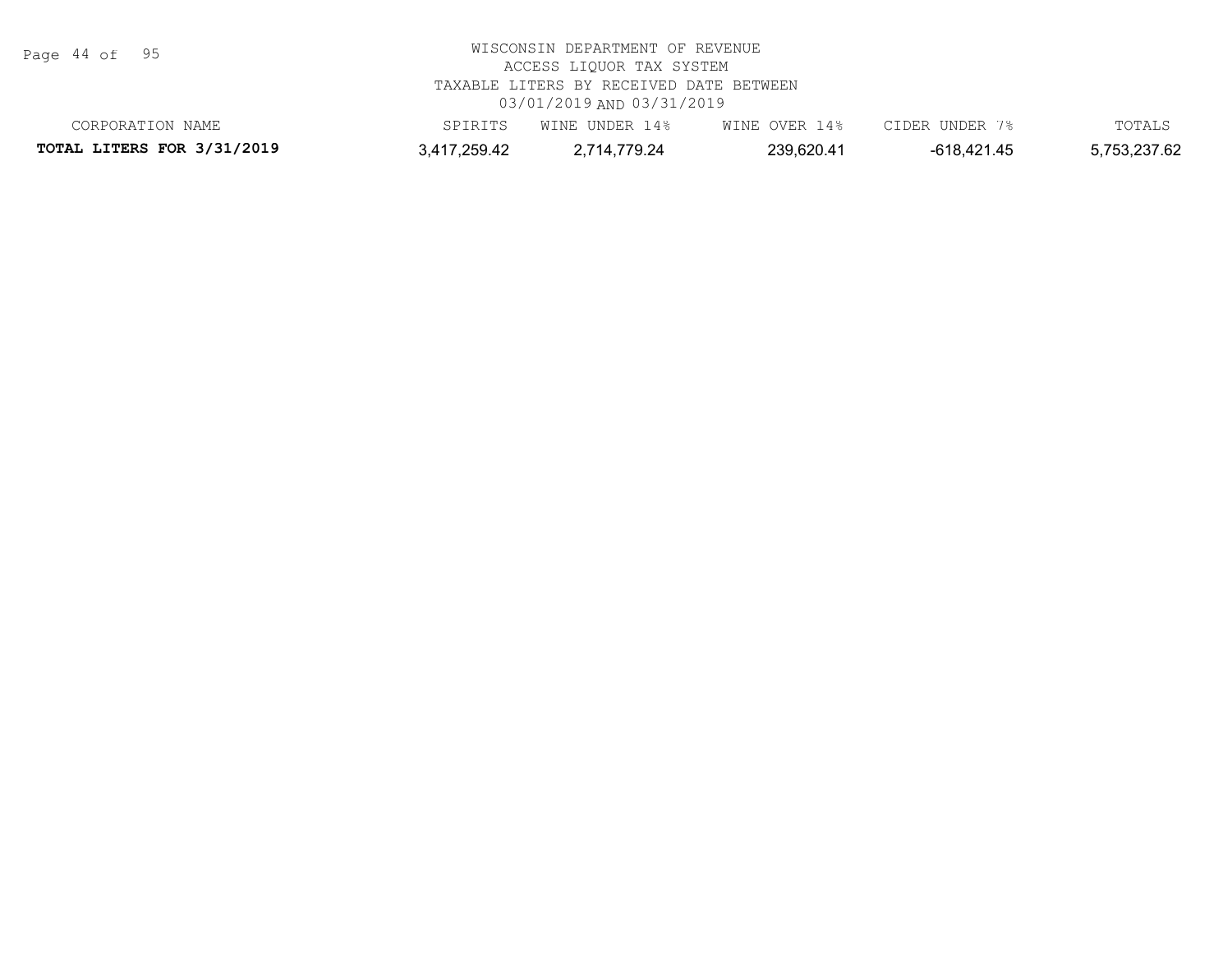Page 45 of 95

# WISCONSIN DEPARTMENT OF REVENUE ACCESS LIQUOR TAX SYSTEM TAXABLE LITERS BY RECEIVED DATE BETWEEN 03/01/2019 AND 03/31/2019

**IN STATE WHOLESALER (W) 1848 DISTRIBUTING COMPANY, LLC** 0.00 0.00 0.00 0.00 0.00 **ALLSTATE LIQUOR & WINE COMPANY, INC.** 0.00 0.00 0.00 0.00 0.00 **AVA WINE & SPIRITS LLC** 0.00 0.00 0.00 0.00 0.00 **BADGER DISTRIBUTING OF MILWAUKEE LLC BADGER ON CONCLUSION ON CONCLUSION ON CONCLUSION ON CONCLUSION ON CONCLUSION** CORPORATION NAME SPIRITS WINE UNDER 14% WINE OVER 14% CIDER UNDER 7% TOTALS

| <b>BADGER LIQUOR CO. INC.</b>                 | 225,921.15 | 78,660.90   | 16,059.00 | 0.00        | 320,641.05  |
|-----------------------------------------------|------------|-------------|-----------|-------------|-------------|
| <b>BADGER STATE WINERY COOPERATIVE</b>        | 0.00       | $-4,758.99$ | $-207.75$ | $-4,924.06$ | $-9,890.80$ |
| <b>BADGER WINE &amp; SPIRITS LLC</b>          | 0.00       | 0.00        | 0.00      | 0.00        | 0.00        |
| <b>BEECHWOOD DISTRIBUTORS, INC.</b>           | 0.00       | 0.00        | 0.00      | 0.00        | 0.00        |
| BEER CAPITOL DISTRIBUTING LLC                 | 0.00       | 0.00        | 0.00      | 0.00        | 0.00        |
| <b>BILJANA KLATT</b>                          | 0.00       | 0.00        | 0.00      | 0.00        | 0.00        |
| <b>BILL'S DISTRIBUTING, LTD.</b>              | 0.00       | 0.00        | 0.00      | 0.00        | 0.00        |
| <b>BRANT T NEHMER</b>                         | 0.00       | 0.00        | 0.00      | 0.00        | 0.00        |
| <b>BREAKTHRU BEVERAGE GROUP LLC</b>           | 0.00       | 0.00        | 0.00      | 0.00        | 0.00        |
| <b>BREAKTHRU BEVERAGE GROUP LLC</b>           | 0.00       | 7,443.06    | 0.00      | 0.00        | 7,443.06    |
| <b>BREAKTHRU BEVERAGE WISCONSIN NORTH LLC</b> | 0.00       | 0.00        | 0.00      | 0.00        | 0.00        |
| <b>C.J.W., INC.</b>                           | 0.00       | 0.00        | 0.00      | 0.00        | 0.00        |
| <b>CAPITOL-HUSTING COMPANY, INC.</b>          | 31,138.50  | 25,092.00   | 7,062.00  | 0.00        | 63,292.50   |
| <b>CATHRINE BENNETT</b>                       | 0.00       | 0.00        | 0.00      | 0.00        | 0.00        |
| <b>CHAS A BERNICK INC</b>                     | 0.00       | 0.00        | 0.00      | 0.00        | 0.00        |
| <b>CHROMATIC WINE COMPANY LLC</b>             | 0.00       | 0.00        | 0.00      | 0.00        | 0.00        |
| DE PERE LIQUOR CO LLC                         | 0.00       | 0.00        | 0.00      | 0.00        | 0.00        |
| <b>DEAN DISTRIBUTING, INC.</b>                | 0.00       | 0.00        | 0.00      | 0.00        | 0.00        |
| <b>DEAN DISTRIBUTING, INC.</b>                | 0.00       | 0.00        | 0.00      | 0.00        | 0.00        |
| <b>DEWITT CHURCH GOODS, INC.</b>              | 0.00       | 0.00        | 0.00      | 0.00        | 0.00        |
| <b>FABIANO BROTHERS - WISCONSIN LLC</b>       | 0.00       | 0.00        | 0.00      | 0.00        | 0.00        |
| <b>FAUSTO FIORAVANTI</b>                      | 0.00       | 0.00        | 0.00      | 0.00        | 0.00        |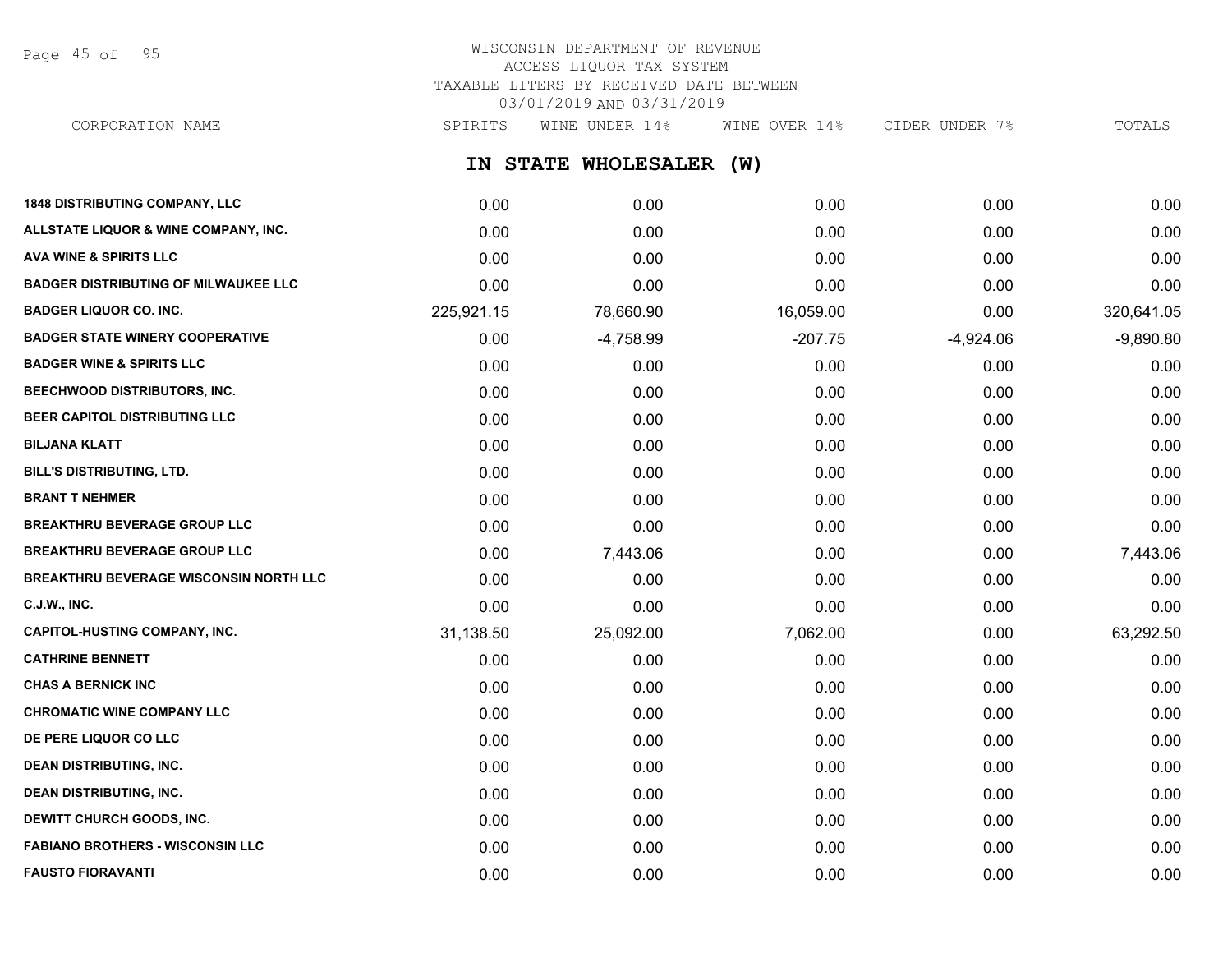Page 46 of 95

| CORPORATION NAME                                 | SPIRITS   | WINE UNDER 14% | WINE OVER 14% | CIDER UNDER 7% | TOTALS    |
|--------------------------------------------------|-----------|----------------|---------------|----------------|-----------|
| FLANIGAN DISTRIBUTING OF DOOR COUNTY, INC.       | 0.00      | 0.00           | 0.00          | 0.00           | 0.00      |
| <b>FOUR SEASONS BEER DISTRIBUTORS INC</b>        | 0.00      | 0.00           | 0.00          | 0.00           | 0.00      |
| <b>FRANK BEER DISTRIBUTORS, INC.</b>             | 0.00      | 0.00           | 0.00          | 0.00           | 0.00      |
| <b>FRANK J MIRENDA SR</b>                        | 0.00      | 0.00           | 0.00          | 0.00           | 0.00      |
| FRANK LIQUOR COMPANY, INC.                       | 29,625.23 | 0.00           | 0.00          | 0.00           | 29,625.23 |
| <b>FRANK LIQUORS OF LA CROSSE, INC.</b>          | 0.00      | 0.00           | 0.00          | 0.00           | 0.00      |
| <b>GASPARD INC</b>                               | 0.00      | 0.00           | 0.00          | 0.00           | 0.00      |
| <b>GENERAL BEER DISTRIBUTORS CO.</b>             | 0.00      | 0.00           | 0.00          | 0.00           | 0.00      |
| <b>GENERAL BEER DISTRIBUTORS CO. - MILWAUKEE</b> | 0.00      | 0.00           | 0.00          | 0.00           | 0.00      |
| <b>GENERAL BEER-NORTHEAST INC</b>                | 0.00      | 0.00           | 0.00          | 0.00           | 0.00      |
| <b>GENERAL BEER-NORTHEAST INC</b>                | 0.00      | 0.00           | 0.00          | 0.00           | 0.00      |
| <b>GENERAL BEER-NORTHWEST, INC.</b>              | 0.00      | 0.00           | 0.00          | 0.00           | 0.00      |
| <b>GENERAL BEER-NORTHWEST, INC.</b>              | 0.00      | 0.00           | 0.00          | 0.00           | 0.00      |
| <b>GENERAL BEVERAGE SALES CO.</b>                | 0.00      | 42,354.00      | 8,878.50      | 0.00           | 51,232.50 |
| <b>GENERAL BEVERAGE SALES CO. - OSHKOSH</b>      | 0.00      | 10,260.00      | 0.00          | 0.00           | 10,260.00 |
| <b>GENERAL BEVERAGE SALES CO.-MILWAUKEE</b>      | 11,898.00 | 69,957.00      | 0.00          | 0.00           | 81,855.00 |
| <b>GIUSEPPE GAGLIANELLO</b>                      | 0.00      | 0.00           | 0.00          | 0.00           | 0.00      |
| <b>GLORIA R RAGSDALE</b>                         | 0.00      | 0.00           | 0.00          | 0.00           | 0.00      |
| <b>HENDRICKS BEVERAGE, INC.</b>                  | 0.00      | 0.00           | 0.00          | 0.00           | 0.00      |
| <b>IRL, INCORPORATED</b>                         | 0.00      | 0.00           | 0.00          | 0.00           | 0.00      |
| JACQUES VIEAU, INC.                              | 0.00      | 0.00           | 0.00          | 0.00           | 0.00      |
| JANDRAIN RELIGIOUS SUPPLY, INC.                  | 0.00      | 0.00           | 0.00          | 0.00           | 0.00      |
| JANSEN INTERNATIONAL LLC                         | 0.00      | $-45.00$       | 0.00          | 0.00           | $-45.00$  |
| <b>JAW PROPERTIES LLC</b>                        | 0.00      | 0.00           | 0.00          | 0.00           | 0.00      |
| <b>JOHN J COLLETTI</b>                           | 0.00      | $-99.00$       | 162.00        | 0.00           | 63.00     |
| JOHNSON BROTHERS OF WISCONSIN INC                | 29.04     | 11,027.00      | $-165.00$     | 0.00           | 10,891.04 |
| <b>JONATHAN H STOLP</b>                          | 0.00      | 0.00           | 0.00          | 0.00           | 0.00      |
| <b>JONATHON LODUCA</b>                           | 0.00      | 0.00           | 0.00          | 0.00           | 0.00      |
|                                                  |           |                |               |                |           |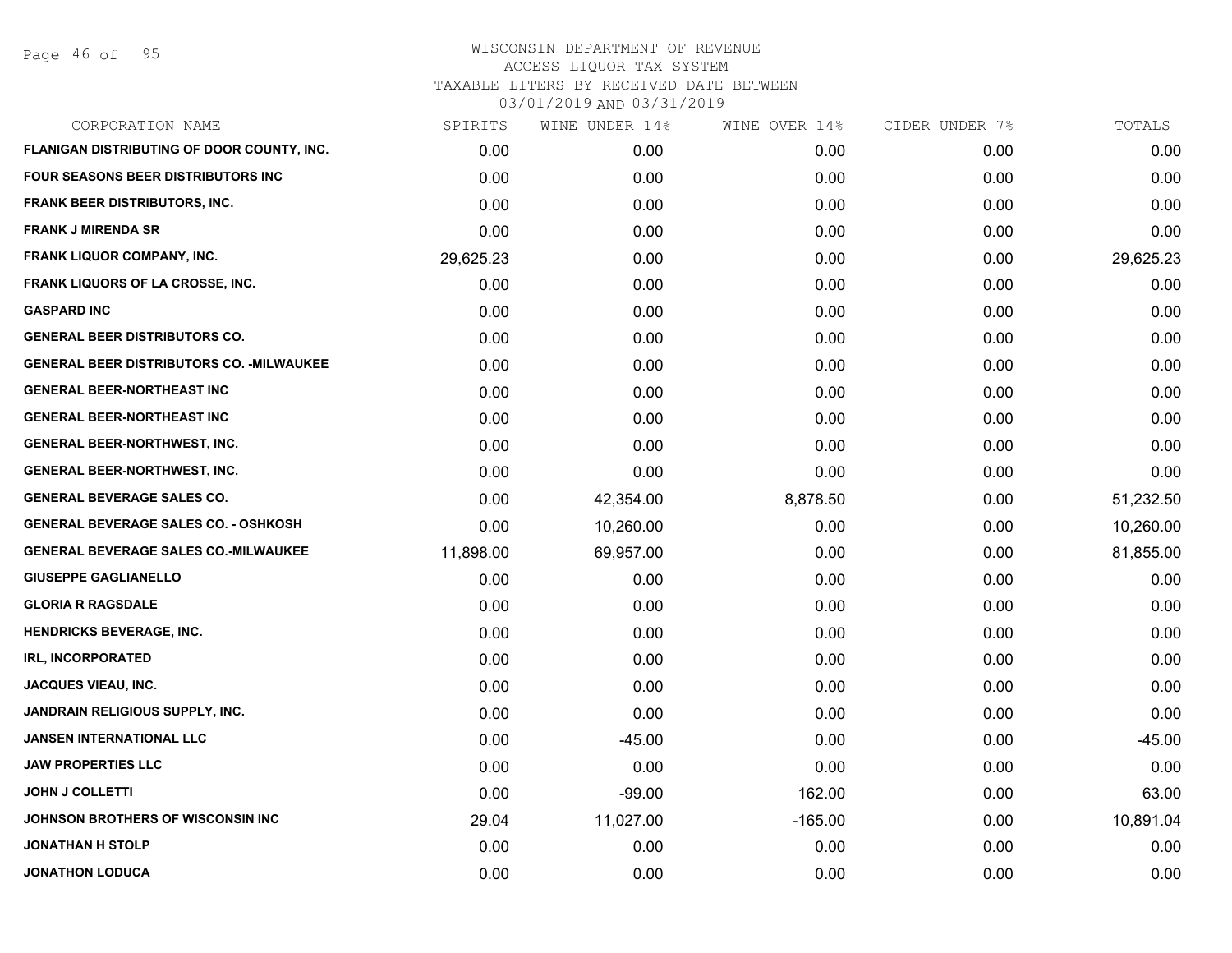Page 47 of 95

| CORPORATION NAME                        | SPIRITS   | WINE UNDER 14% | WINE OVER 14% | CIDER UNDER 7% | TOTALS      |
|-----------------------------------------|-----------|----------------|---------------|----------------|-------------|
| <b>JOSEPH A TRYGAR</b>                  | 0.00      | 0.00           | 0.00          | 0.00           | 0.00        |
| <b>JOYVINE LLC</b>                      | 0.00      | 0.00           | 0.00          | 0.00           | 0.00        |
| <b>KAY BEER DISTRIBUTING, INC.</b>      | 0.00      | 0.00           | 0.00          | 0.00           | 0.00        |
| <b>KRH ENTERPRISES, LLC</b>             | 0.00      | 0.00           | 0.00          | 0.00           | 0.00        |
| <b>LA CROSSE BEVERAGE LLC</b>           | 0.00      | 0.00           | 0.00          | 0.00           | 0.00        |
| <b>LARRY'S DISTRIBUTING CO., INC.</b>   | 0.00      | 0.00           | 0.00          | 0.00           | 0.00        |
| LEE BEVERAGE OF WISCONSIN LLC           | 0.00      | 0.00           | 0.00          | 0.00           | 0.00        |
| LEE BEVERAGE OF WISCONSIN LLC           | 0.00      | 0.00           | 0.00          | 0.00           | 0.00        |
| LEE BEVERAGE-CIDERS WINES & SPIRITS LLC | 0.00      | 0.00           | 0.00          | 0.00           | 0.00        |
| <b>L'EFT BANK WINE COMPANY LIMITED</b>  | 5,286.00  | 31,791.00      | 1,314.00      | 0.00           | 38,391.00   |
| LETRAH INTERNATIONAL CORPORATION        | 0.00      | 0.00           | 0.00          | 0.00           | 0.00        |
| LIB DIB, LLC                            | 0.00      | 0.00           | 0.00          | 0.00           | 0.00        |
| LO DUCA BROS., INC.                     | $-62.25$  | $-2,126.75$    | $-34.50$      | 0.00           | $-2,223.50$ |
| <b>LORI SCOTT</b>                       | 0.00      | 0.00           | 0.00          | 0.00           | 0.00        |
| <b>LOS ALTOS AGAVE DISTRIBUTOR INC</b>  | 0.00      | 0.00           | 0.00          | 0.00           | 0.00        |
| <b>LOVINO LLC</b>                       | 0.00      | 0.00           | 0.00          | 0.00           | 0.00        |
| <b>LYNDA MALMBERG</b>                   | 0.00      | 0.00           | 0.00          | 0.00           | 0.00        |
| <b>M SHIRAZ LLC</b>                     | 0.00      | 0.00           | 0.00          | 0.00           | 0.00        |
| <b>MICCA HUTCHINS</b>                   | 0.00      | 0.00           | 0.00          | 0.00           | 0.00        |
| <b>MICHAEL G ANSAY</b>                  | 0.00      | 209.00         | 0.00          | 594.64         | 803.64      |
| <b>MICHAEL LENTINO</b>                  | 0.00      | 0.00           | 0.00          | 0.00           | 0.00        |
| MIDWEST SALES & SERVICE, INC.           | 0.00      | 0.00           | 0.00          | 0.00           | 0.00        |
| <b>NOELKE DISTRIBUTORS, INC.</b>        | 0.00      | 0.00           | 0.00          | 0.00           | 0.00        |
| <b>NOUVEAU VENTURES LLC</b>             | $-24.15$  | 2,157.75       | 135.00        | 0.00           | 2,268.60    |
| OTT SCHWEITZER DISTRIBUTORSHIP, INC.    | 0.00      | 0.00           | 0.00          | 0.00           | 0.00        |
| PARK RIDGE DISTRIBUTING, INC.           | 0.00      | 0.00           | 0.00          | 0.00           | 0.00        |
| PEHLER DISTRIBUTING, INC.               | 0.00      | 0.00           | 0.00          | 0.00           | 0.00        |
| PHILLIPS DISTRIBUTING CORPORATION       | 10,323.60 | 0.00           | 0.00          | 0.00           | 10,323.60   |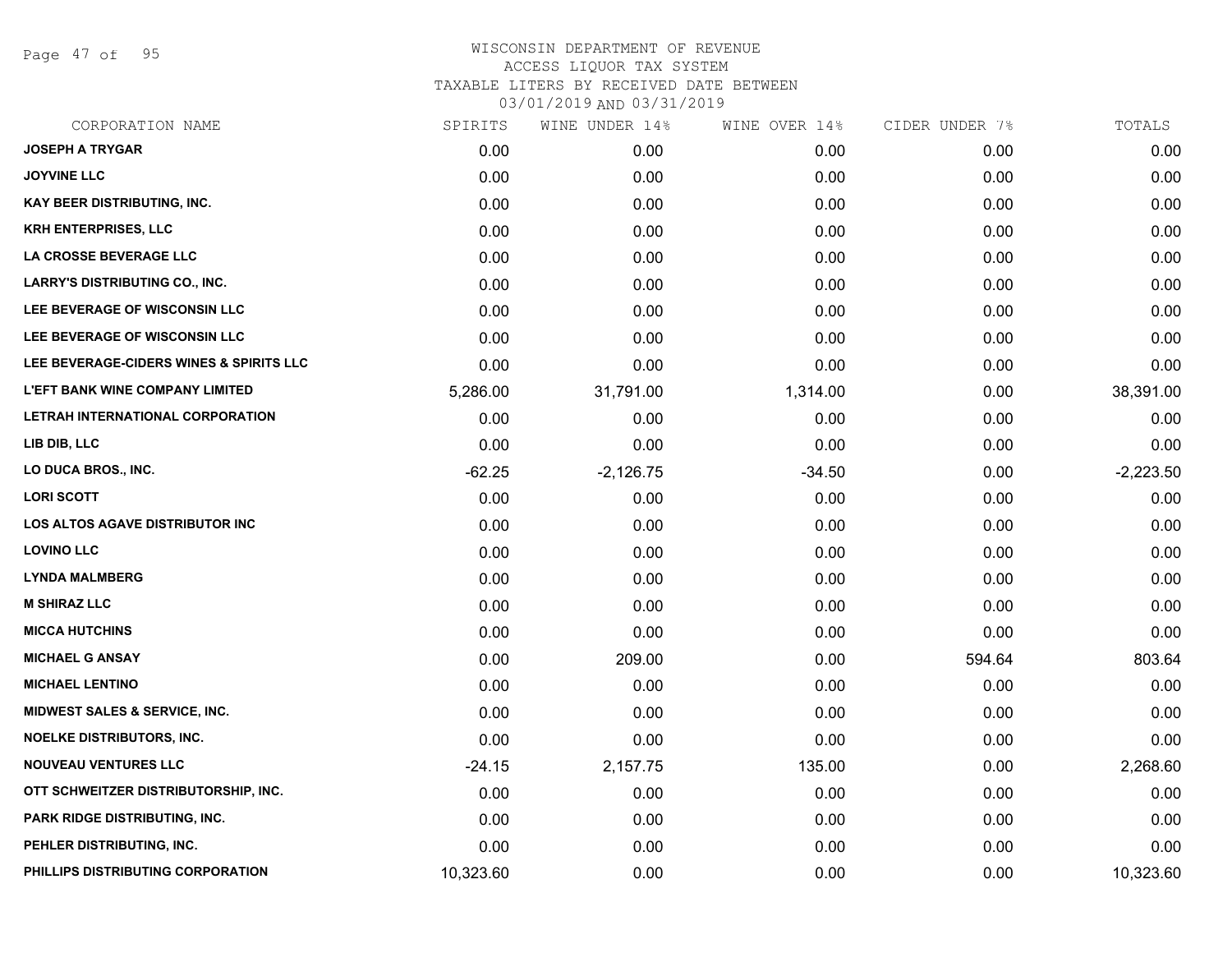Page 48 of 95

| CORPORATION NAME                        | SPIRITS   | WINE UNDER 14% | WINE OVER 14% | CIDER UNDER 7% | TOTALS      |
|-----------------------------------------|-----------|----------------|---------------|----------------|-------------|
| PHILLIPS WINE COMPANY                   | 0.00      | 0.00           | 0.00          | 0.00           | 0.00        |
| PURE WINE WISCONSIN INC                 | 0.00      | 0.00           | 0.00          | 0.00           | 0.00        |
| PURPLE FEET WINES, LLC                  | 0.00      | 0.00           | 0.00          | 0.00           | 0.00        |
| <b>PVD ENTERPRISES LLC</b>              | 0.00      | 0.00           | 0.00          | 0.00           | 0.00        |
| RATAS WHOLESALE LIQUOR COMPANY          | 0.00      | 0.00           | 0.00          | 0.00           | 0.00        |
| S. & S. DISTRIBUTING, INC.              | 0.00      | 0.00           | 0.00          | 0.00           | 0.00        |
| S. & S. DISTRIBUTING, INC.              | 0.00      | 0.00           | 0.00          | 0.00           | 0.00        |
| <b>SALIM M SHAMMO</b>                   | 0.00      | 0.00           | 0.00          | 0.00           | 0.00        |
| SARATOGA LIQUOR CO., INC.               | 10,932.00 | 0.00           | 0.00          | 0.00           | 10,932.00   |
| SMALL LOT WINE WI, INC.                 | 0.00      | $-2,825.25$    | $-36.00$      | 0.00           | $-2,861.25$ |
| <b>SP3 LLC</b>                          | 0.00      | 0.00           | 0.00          | 0.00           | 0.00        |
| <b>SUPERIOR BEVERAGES LLC</b>           | 0.00      | 0.00           | 0.00          | $-850.78$      | $-850.78$   |
| <b>THOMAS PROBST</b>                    | 0.00      | 0.00           | 0.00          | 0.00           | 0.00        |
| <b>TIMOTHY REILLY SR</b>                | 0.00      | 0.00           | 0.00          | 0.00           | 0.00        |
| TJ INTERNATIONAL LTD                    | 0.00      | 0.00           | 0.00          | 0.00           | 0.00        |
| <b>TORI-VERDI GROUP LLC</b>             | 0.00      | 0.00           | 0.00          | 0.00           | 0.00        |
| TRANSNATIONAL ENTERPRISES, INCORPORATED | 0.00      | 0.00           | 0.00          | 0.00           | 0.00        |
| TRIANGLE DISTRIBUTING COMPANY, INC.     | 0.00      | 0.00           | 0.00          | 0.00           | 0.00        |
| TRI-MART COMPANY LLC                    | 0.00      | 0.00           | 0.00          | 0.00           | 0.00        |
| <b>VINO VERITAS, LTD.</b>               | 0.00      | 661.50         | 0.00          | 0.00           | 661.50      |
| <b>WDI LLC</b>                          | 0.00      | 0.00           | 0.00          | 0.00           | 0.00        |
| <b>WDI LLC</b>                          | 0.00      | 0.00           | 0.00          | 0.00           | 0.00        |
| <b>WISCONSIN DISTRIBUTORS EAST LLC</b>  | 0.00      | 0.00           | 0.00          | 0.00           | 0.00        |
| <b>WISCONSIN DISTRIBUTORS NORTH LLC</b> | 0.00      | 0.00           | 0.00          | 0.00           | 0.00        |
| <b>WISCONSIN DISTRIBUTORS SOUTH LLC</b> | 0.00      | 0.00           | 0.00          | 0.00           | 0.00        |
| <b>WISCONSIN WINERY CO-OP</b>           | 0.00      | 0.00           | 0.00          | 0.00           | 0.00        |
| <b>WOODFIELD DISTRIBUTION LLC</b>       | 0.00      | 0.00           | 0.00          | 0.00           | 0.00        |
| ZASTROW THE BEER MAN, INC.              | 0.00      | 0.00           | 0.00          | 0.00           | 0.00        |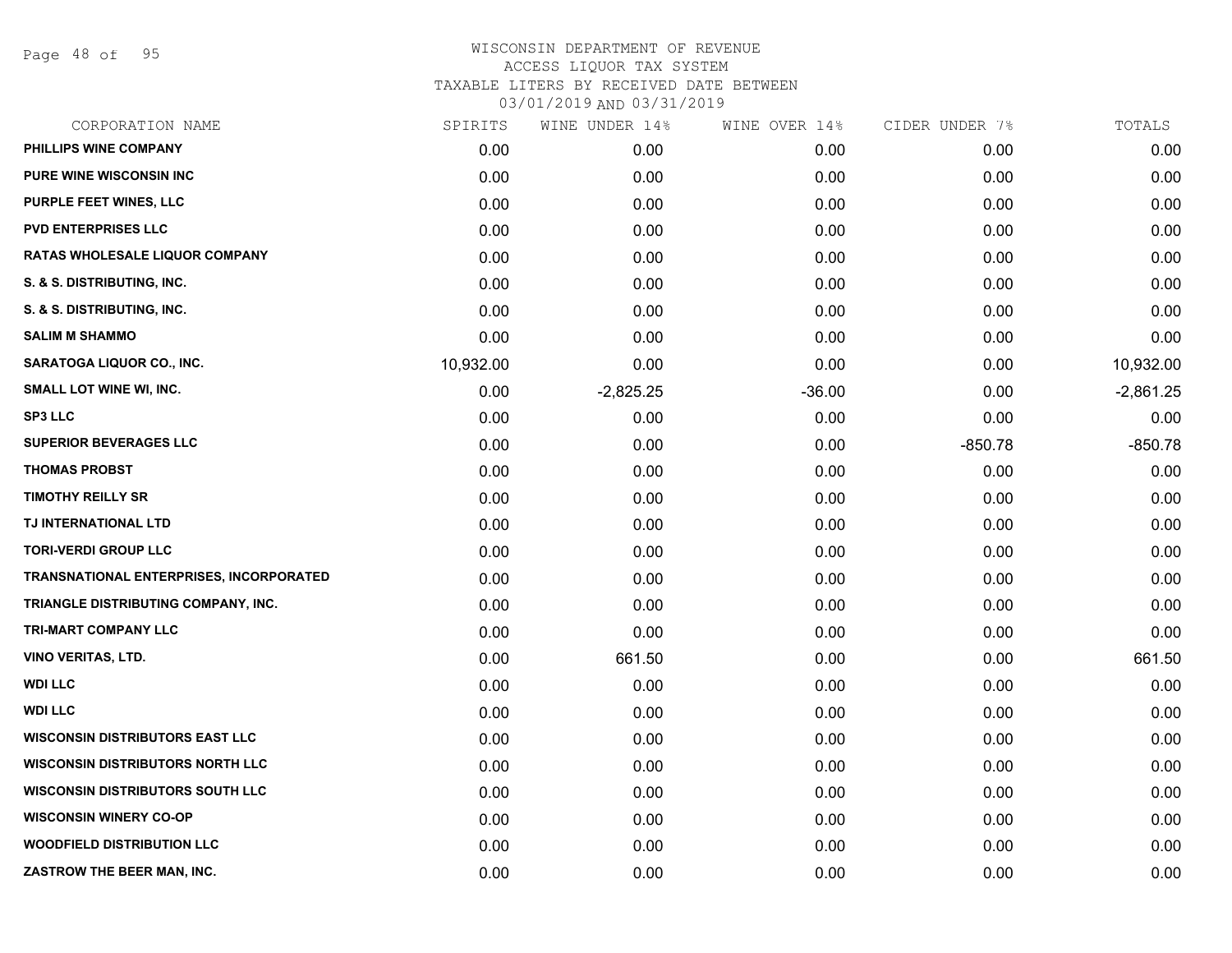Page 49 of 95

| CORPORATION NAME                  | SPIRITS    | WINE UNDER 1<br>14% | WINE OVER 1 | <b>UNDER</b><br>CIDER | TOTALS     |
|-----------------------------------|------------|---------------------|-------------|-----------------------|------------|
| <b>TOTAL LITERS FOR 3/31/2019</b> | 325.067.12 | 269.758.22          | 33,167.25   | 5,180.20              | 622,812.39 |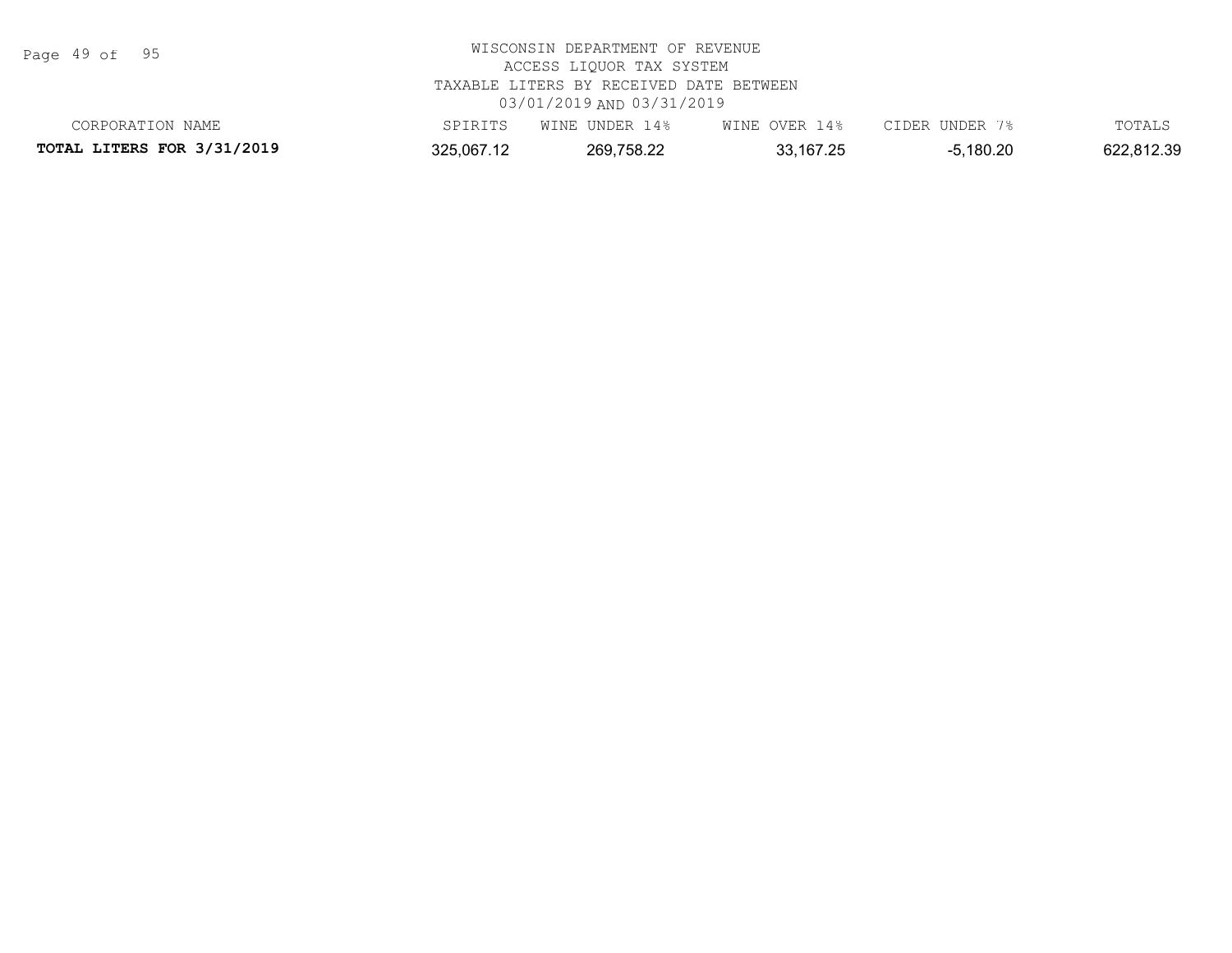Page 50 of 95

# WISCONSIN DEPARTMENT OF REVENUE ACCESS LIQUOR TAX SYSTEM TAXABLE LITERS BY RECEIVED DATE BETWEEN 03/01/2019 AND 03/31/2019

CORPORATION NAME SPIRITS WINE UNDER 14% WINE OVER 14% CIDER UNDER 7% TOTALS

**IN STATE MANUFACTURER (WM)**

| 45TH PARALLEL SPIRITS, LLC                       | 0.00     | 0.00   | 0.00 | 0.00      | 0.00      |
|--------------------------------------------------|----------|--------|------|-----------|-----------|
| <b>ACE ETHANOL, LLC</b>                          | 0.00     | 0.00   | 0.00 | 0.00      | 0.00      |
| <b>AEPPELTREOW INC</b>                           | 40.50    | 0.00   | 0.00 | 0.00      | 40.50     |
| <b>ANGRY SPIRITS DISTILLING LLC</b>              | 0.00     | 0.00   | 0.00 | 0.00      | 0.00      |
| <b>B &amp; E DISTILLERY INC.</b>                 | 0.00     | 0.00   | 0.00 | 0.00      | 0.00      |
| <b>BRIAN SAMMONS</b>                             | 200.25   | 0.00   | 0.00 | 0.00      | 200.25    |
| <b>C &amp; N CORPORATION</b>                     | 834.08   | 0.00   | 0.00 | 0.00      | 834.08    |
| <b>CENTRAL STANDARD LLC</b>                      | 0.00     | 0.00   | 0.00 | 0.00      | 0.00      |
| CENTRAL TIME DISTILLERY AND WINERY, INC.         | 352.52   | 0.00   | 0.00 | 0.00      | 352.52    |
| <b>CHIPPEWA RIVER DISTILLERY AND BREWERY LLC</b> | 661.16   | 0.00   | 0.00 | 0.00      | 661.16    |
| <b>CLOVER MEADOW LLC</b>                         | 0.00     | 0.00   | 0.00 | 0.00      | 0.00      |
| <b>COPPER CROW DISTILLERY LLC</b>                | 45.01    | 0.00   | 0.00 | 0.00      | 45.01     |
| DANCING GOAT DISTILLERY, LLC                     | 0.00     | 0.00   | 0.00 | 0.00      | 0.00      |
| <b>DENNIS E ERB</b>                              | 0.00     | 0.00   | 0.00 | 0.00      | 0.00      |
| DISTILLERY PARTNERS, LLC                         | 0.00     | 0.00   | 0.00 | 0.00      | 0.00      |
| DRIFTLESS GLEN DISTILLERY LLC                    | 999.36   | 0.00   | 0.00 | 0.00      | 999.36    |
| <b>EMCO CHEMICAL DISTRIBUTORS, INC.</b>          | 0.00     | 0.00   | 0.00 | 0.00      | 0.00      |
| <b>GLOBAL UNIVERSAL SRL</b>                      | 5,094.60 | 657.00 | 0.00 | 0.00      | 5,751.60  |
| <b>GRANT J VAN DRIEST</b>                        | 0.00     | 0.00   | 0.00 | 0.00      | 0.00      |
| <b>GREAT LAKES DISTILLERY LLC</b>                | 779.64   | 0.00   | 0.00 | 0.00      | 779.64    |
| <b>HENDRICKS FAMILY DISTILLERY LLC</b>           | 268.99   | 0.00   | 0.00 | 0.00      | 268.99    |
| HICKORY VIEW DISTILLERY LLC                      | 170.99   | 0.00   | 0.00 | 0.00      | 170.99    |
| <b>ISAAC SHOWAKI</b>                             | 0.00     | 0.00   | 0.00 | 10,624.63 | 10,624.63 |
| <b>JAMES PLOETZ</b>                              | 17.26    | 0.00   | 0.00 | 0.00      | 17.26     |
| <b>JKLM DISTILLING PARTNERS LLC</b>              | 0.00     | 0.00   | 0.00 | 0.00      | 0.00      |
| <b>JOSEPH RETZER III</b>                         | 378.01   | 0.00   | 0.00 | 0.00      | 378.01    |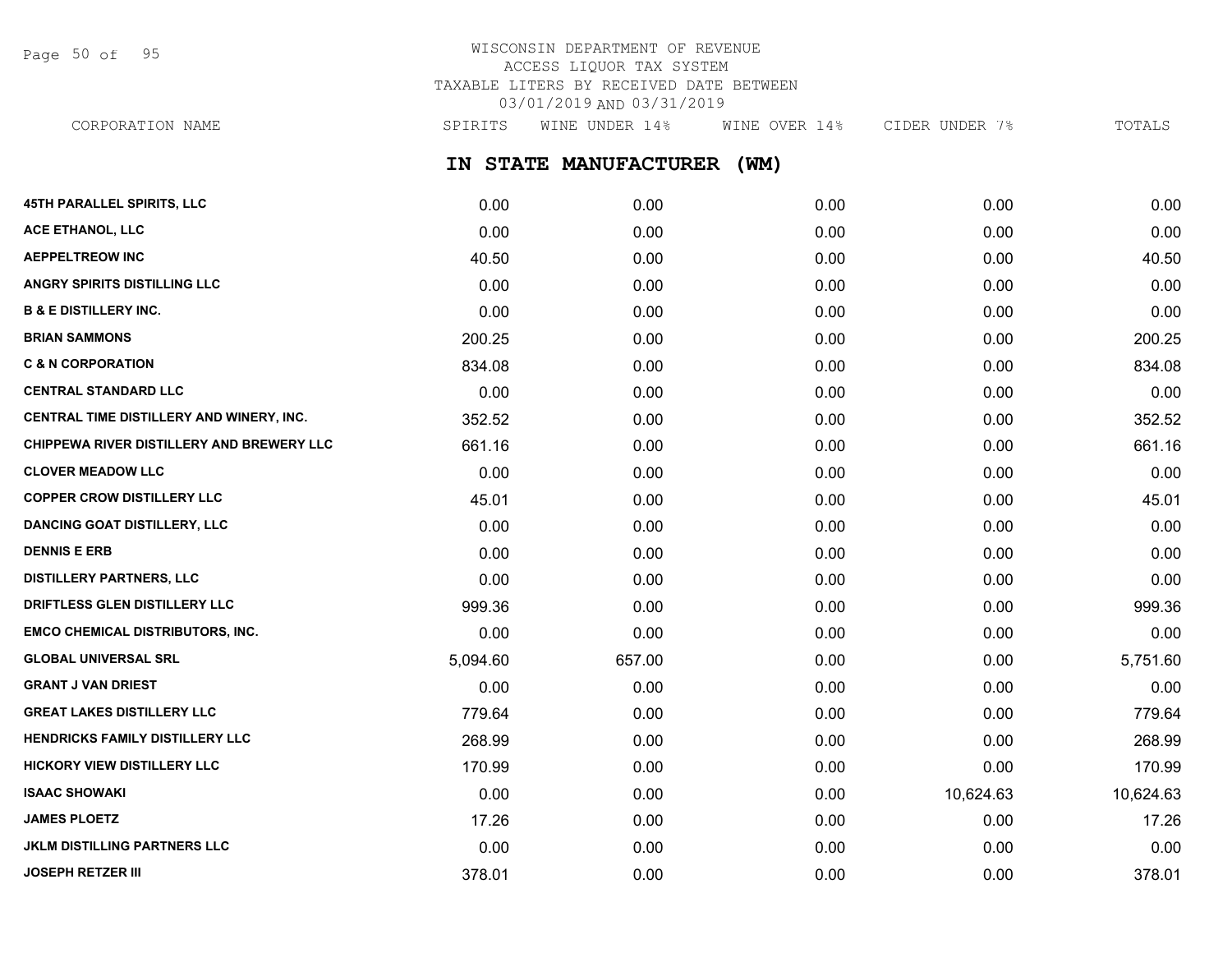Page 51 of 95

#### WISCONSIN DEPARTMENT OF REVENUE ACCESS LIQUOR TAX SYSTEM TAXABLE LITERS BY RECEIVED DATE BETWEEN

| CORPORATION NAME                             | SPIRITS   | WINE UNDER 14% | WINE OVER 14% | CIDER UNDER 7% | TOTALS    |
|----------------------------------------------|-----------|----------------|---------------|----------------|-----------|
| LA CROSSE DISTILLING COMPANY, LLC            | 875.26    | 0.00           | 0.00          | 0.00           | 875.26    |
| <b>MATTHEW RICK</b>                          | 376.50    | 1,299.00       | 227.99        | 0.00           | 1,903.49  |
| <b>MEISENBURG BREWING AND DISTILLING LLC</b> | 0.00      | 0.00           | 0.00          | 0.00           | 0.00      |
| <b>MILLERCOORS LLC</b>                       | 0.00      | 0.00           | 0.00          | 0.00           | 0.00      |
| <b>NATHAN G GREENAWALT</b>                   | 216.00    | 0.00           | 0.00          | 869.70         | 1,085.70  |
| <b>NORTHERN WATERS DISTILLERY LLC</b>        | 558.76    | 0.00           | 0.00          | 0.00           | 558.76    |
| <b>PABST HOLDINGS LLC</b>                    | 0.00      | 0.00           | 0.00          | 0.00           | 0.00      |
| PERLICK DISTILLERY, LLC                      | 405.04    | 0.00           | 0.00          | 0.00           | 405.04    |
| <b>RIVER BEND VINEYARD &amp; WINERY LLC</b>  | 0.00      | 0.00           | 0.00          | 0.00           | 0.00      |
| <b>SENSIENT FLAVORS LLC</b>                  | 0.00      | 0.00           | 0.00          | 0.00           | 0.00      |
| <b>ST CROIX SPIRITS LLC</b>                  | 0.00      | 0.00           | 0.00          | 0.00           | 0.00      |
| <b>STATE LINE DISTILLERY, LLC</b>            | 1,004.61  | 0.00           | 0.00          | 0.00           | 1,004.61  |
| <b>SUGAR RIVER DISTILLERY INC</b>            | 0.00      | 0.00           | 0.00          | 0.00           | 0.00      |
| THE NORTH WOODS DISTILLERY LLC               | 360.02    | 0.00           | 0.00          | 0.00           | 360.02    |
| <b>TWO TALL GUYS LLC</b>                     | 683.98    | 0.00           | 0.00          | 0.00           | 683.98    |
| <b>WHITE WINTER WINERY INC</b>               | 0.00      | 0.00           | 0.00          | 0.00           | 0.00      |
| <b>WOLLERSHEIM WINERY, INC.</b>              | 117.01    | 36.00          | 134.99        | 0.00           | 288.00    |
| YAHARA BAY DISTILLERS, INC.                  | 2,554.22  | 45.01          | 0.00          | 0.00           | 2,599.23  |
| TOTAL LITERS FOR 3/31/2019                   | 16,993.77 | 2,037.01       | 362.98        | 11,494.33      | 30,888.09 |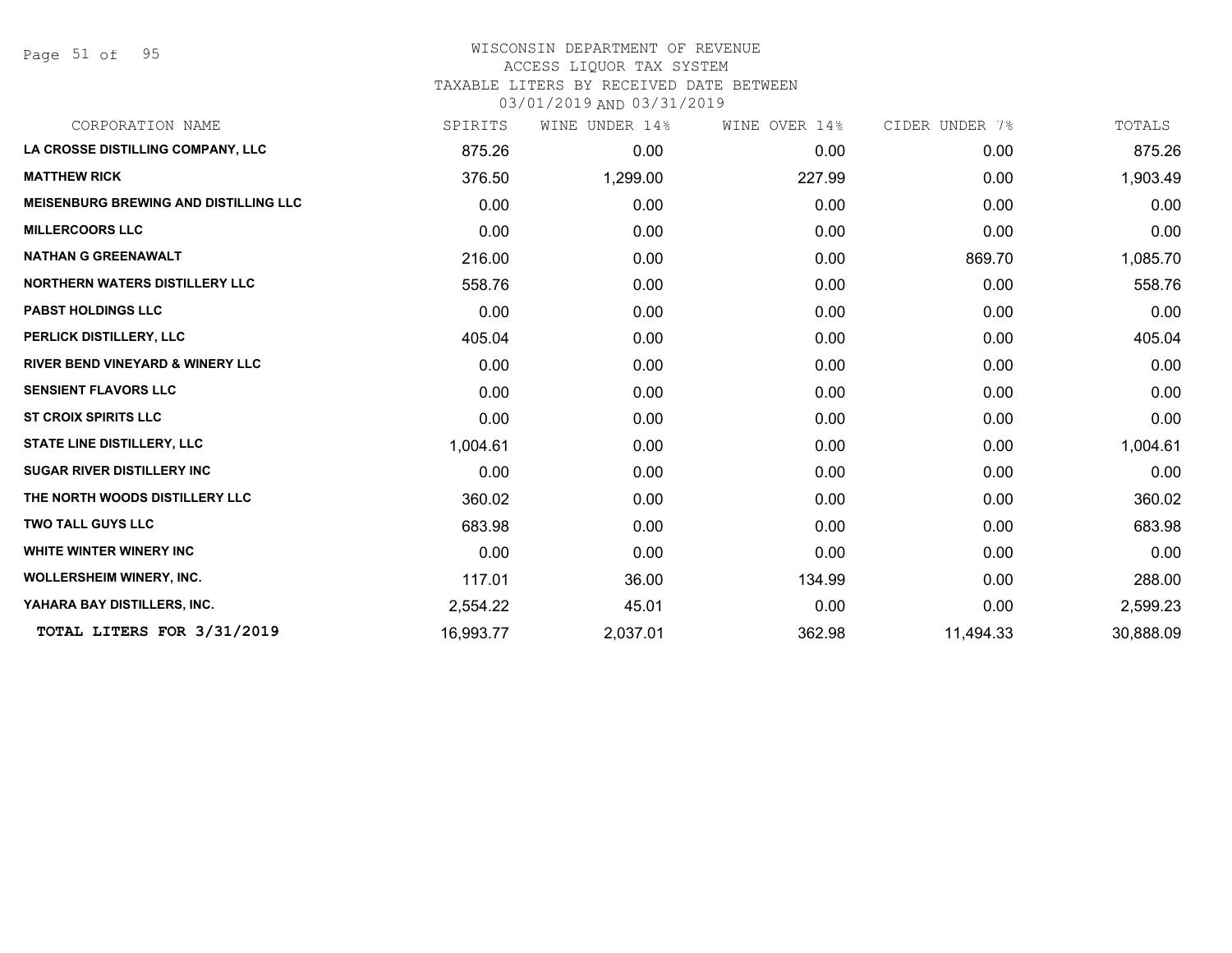Page 52 of 95

# WISCONSIN DEPARTMENT OF REVENUE ACCESS LIQUOR TAX SYSTEM TAXABLE LITERS BY RECEIVED DATE BETWEEN 03/01/2019 AND 03/31/2019

CORPORATION NAME SPIRITS WINE UNDER 14% WINE OVER 14% CIDER UNDER 7% TOTALS

## **IN STATE RECTIFIER (WR)**

| <b>45TH PARALLEL SPIRITS, LLC</b>            | 3,957.50   | 0.00  | 0.00 | 0.00 | 3,957.50   |
|----------------------------------------------|------------|-------|------|------|------------|
| <b>ARTYS</b>                                 | 3,039.68   | 0.00  | 0.00 | 0.00 | 3,039.68   |
| CITY BREWING COMPANY, LLC                    | 354,731.36 | 0.00  | 0.00 | 0.00 | 354,731.36 |
| <b>DANCING GOAT DISTILLERY, LLC</b>          | 72.00      | 0.00  | 0.00 | 0.00 | 72.00      |
| <b>DISTILLERY PARTNERS, LLC</b>              | 0.00       | 0.00  | 0.00 | 0.00 | 0.00       |
| <b>GALLOWAY COMPANY</b>                      | 0.00       | 0.00  | 0.00 | 0.00 | 0.00       |
| <b>GLOBAL UNIVERSAL SRL</b>                  | 0.00       | 0.00  | 0.00 | 0.00 | 0.00       |
| <b>GREAT LAKES DISTILLERY LLC</b>            | 0.00       | 0.00  | 0.00 | 0.00 | 0.00       |
| <b>HENRY FARMS PRAIRIE SPIRITS LLC</b>       | $-477.00$  | 0.00  | 0.00 | 0.00 | $-477.00$  |
| <b>KELLY M YOCOM</b>                         | 125.49     | 68.14 | 0.00 | 0.00 | 193.63     |
| <b>MEISENBURG BREWING AND DISTILLING LLC</b> | 0.00       | 0.00  | 0.00 | 0.00 | 0.00       |
| <b>MIDWEST CUSTOM BOTTLING LLC</b>           | 31,353.55  | 8.21  | 0.00 | 0.00 | 31,361.76  |
| <b>NATHAN G GREENAWALT</b>                   | 0.00       | 0.00  | 0.00 | 0.00 | 0.00       |
| YAHARA BAY DISTILLERS, INC.                  | 0.00       | 0.00  | 0.00 | 0.00 | 0.00       |
| YAHARA BAY DISTILLERS, INC.                  | 0.00       | 0.00  | 0.00 | 0.00 | 0.00       |
| TOTAL LITERS FOR 3/31/2019                   | 392,802.58 | 76.35 | 0.00 | 0.00 | 392,878.93 |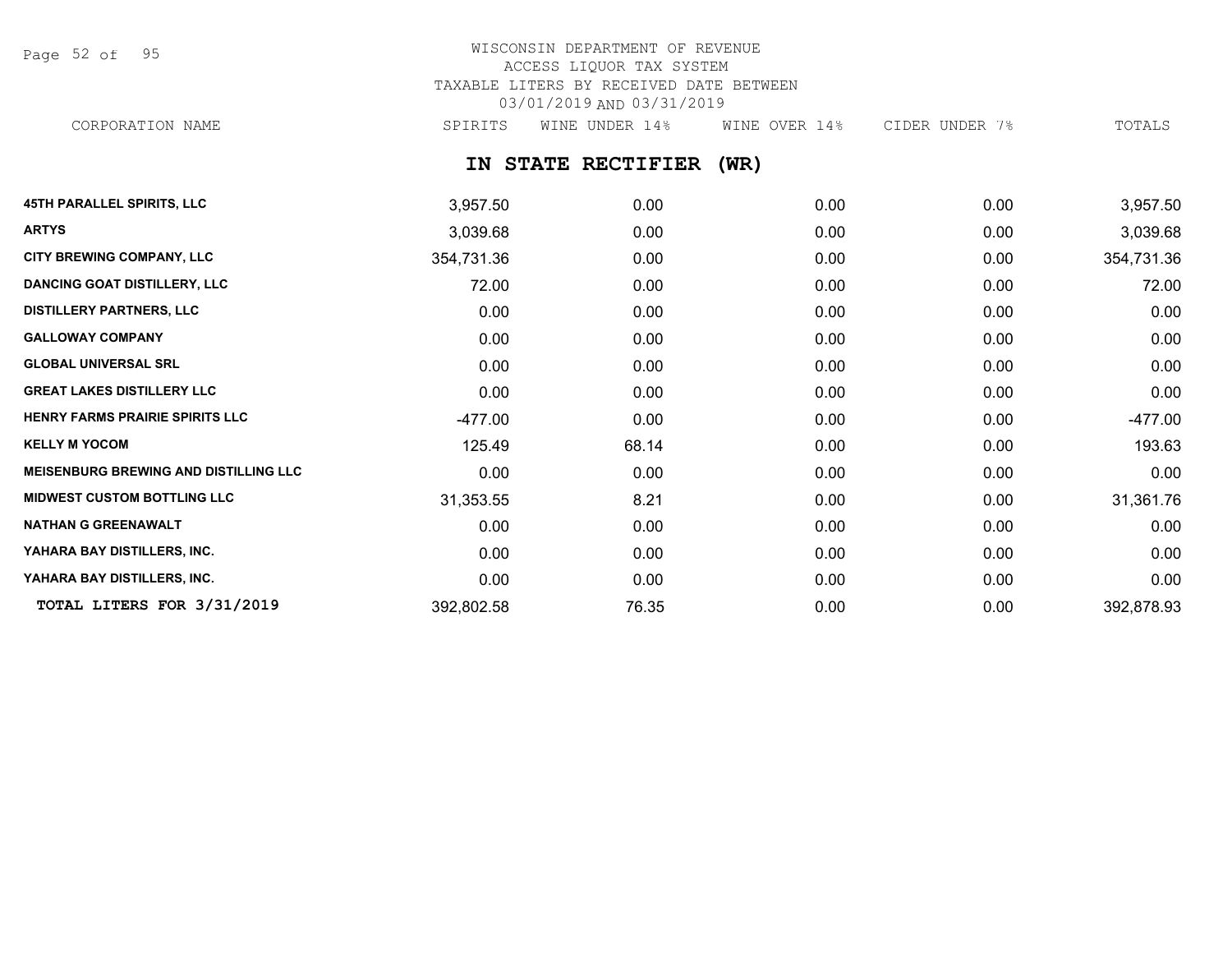Page 53 of 95

# WISCONSIN DEPARTMENT OF REVENUE ACCESS LIQUOR TAX SYSTEM TAXABLE LITERS BY RECEIVED DATE BETWEEN 03/01/2019 AND 03/31/2019

CORPORATION NAME SPIRITS WINE UNDER 14% WINE OVER 14% CIDER UNDER 7% TOTALS

**IN STATE WINERY (WWI)**

| <b>AEPPELTREOW INC</b>                            | 0.00 | 18.17     | 0.00   | 187.38 | 205.55    |
|---------------------------------------------------|------|-----------|--------|--------|-----------|
| <b>AMANDA STEFL</b>                               | 0.00 | 1,124.61  | 399.36 | 0.00   | 1,523.97  |
| <b>BADGER STATE BREWING COMPANY LLC</b>           | 0.00 | 0.00      | 0.00   | 0.00   | 0.00      |
| <b>BARABOO BLUFF WINERY, LLC</b>                  | 0.00 | 875.37    | 0.00   | 0.00   | 875.37    |
| <b>BAYFIELD WINERY, LTD.</b>                      | 0.00 | 378.01    | 0.00   | 0.00   | 378.01    |
| <b>BELLEVINEZ LLC</b>                             | 0.00 | 333.12    | 0.00   | 0.00   | 333.12    |
| <b>BLIND HORSE WINERY LLC</b>                     | 0.00 | 0.00      | 0.00   | 0.00   | 0.00      |
| <b>BOTHAM BRANDS LLC</b>                          | 0.00 | 2,876.90  | 0.00   | 0.00   | 2,876.90  |
| <b>BRADLEY L ALLEN</b>                            | 0.00 | 0.00      | 0.00   | 0.00   | 0.00      |
| <b>BRANCHES WINERY LLC</b>                        | 0.00 | 0.00      | 0.00   | 0.00   | 0.00      |
| <b>BRIAN C LOKRANTZ</b>                           | 0.00 | 0.00      | 0.00   | 0.00   | 0.00      |
| <b>BRIGADOON FARM &amp; WINERY LLC</b>            | 0.00 | 479.99    | 0.00   | 0.00   | 479.99    |
| <b>BRIX CIDER LLC</b>                             | 0.00 | 0.00      | 0.00   | 0.00   | 0.00      |
| <b>C &amp; N CORPORATION</b>                      | 0.00 | 36,120.77 | 36.00  | 0.00   | 36,156.77 |
| <b>CHATEAU ST CROIX WINERY &amp; VINEYARD LLC</b> | 0.00 | 338.98    | 0.75   | 0.00   | 339.73    |
| <b>CHERYL JOHNSON</b>                             | 0.00 | 0.00      | 0.00   | 0.00   | 0.00      |
| <b>CIDER HOUSE OF WISCONSIN LLC</b>               | 0.00 | 0.00      | 0.00   | 0.00   | 0.00      |
| <b>CLAY JAR HOLDINGS LLC</b>                      | 0.00 | 96.96     | 22.40  | 0.00   | 119.36    |
| <b>CLOVER MEADOW LLC</b>                          | 0.00 | 0.00      | 189.27 | 0.00   | 189.27    |
| <b>COLLEEN M BOS</b>                              | 0.00 | 1,197.55  | 0.00   | 0.00   | 1,197.55  |
| <b>CRAIG FLETCHER</b>                             | 0.00 | 0.00      | 0.00   | 0.00   | 0.00      |
| <b>DANIEL J KOEPKE</b>                            | 0.00 | 1,646.65  | 0.00   | 0.00   | 1,646.65  |
| <b>DANZINGER VINEYARDS LLC</b>                    | 0.00 | 0.00      | 0.00   | 0.00   | 0.00      |
| <b>DAVID F MAHER</b>                              | 0.00 | 0.00      | 0.00   | 0.00   | 0.00      |
| <b>DEAN L BAUMGARTEN</b>                          | 0.00 | 0.00      | 0.00   | 0.00   | 0.00      |
| <b>DIANA HOBSON</b>                               | 0.00 | 0.00      | 0.00   | 0.00   | 0.00      |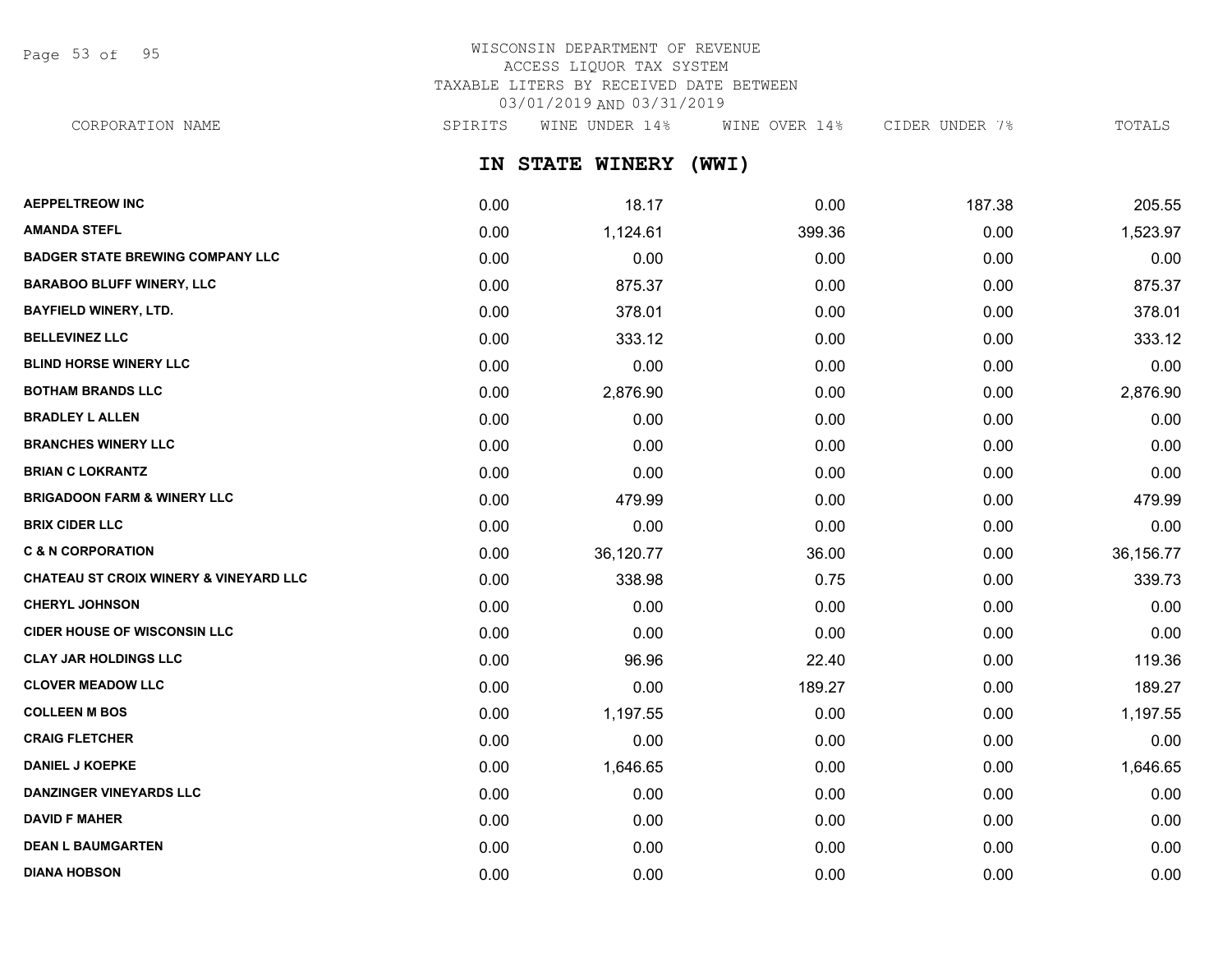Page 54 of 95

#### WISCONSIN DEPARTMENT OF REVENUE ACCESS LIQUOR TAX SYSTEM

TAXABLE LITERS BY RECEIVED DATE BETWEEN

| CORPORATION NAME                     | SPIRITS | WINE UNDER 14% | WINE OVER 14% | CIDER UNDER 7% | TOTALS   |
|--------------------------------------|---------|----------------|---------------|----------------|----------|
| DRUMLIN RIDGE WINERY LLC             | 0.00    | 999.35         | 0.00          | 0.00           | 999.35   |
| <b>EASTERN RIDGES VINEYARD, LLC</b>  | 0.00    | 0.00           | 0.00          | 0.00           | 0.00     |
| <b>EDWARD J RINK</b>                 | 0.00    | 64.50          | 69.01         | 0.00           | 133.51   |
| <b>ELISABETH W KLEIN</b>             | 0.00    | 0.00           | 0.00          | 0.00           | 0.00     |
| <b>FAWN CREEK WINERY LLC</b>         | 0.00    | 2,796.73       | 0.00          | 0.00           | 2,796.73 |
| <b>FERMENTING CELLARS LLC</b>        | 0.00    | 114.00         | 5.25          | 0.00           | 119.25   |
| FISHER KING WINERY, LLC              | 0.00    | 0.00           | 0.00          | 0.00           | 0.00     |
| <b>FRESAR INC</b>                    | 0.00    | 0.00           | 0.00          | 0.00           | 0.00     |
| FRUIT OF THE WOODS WINE CELLAR, INC. | 0.00    | 6,948.00       | 0.00          | 0.00           | 6,948.00 |
| <b>HALF KRAKT LLC</b>                | 0.00    | 0.00           | 0.00          | 0.00           | 0.00     |
| <b>HALF MOON HILL LLC</b>            | 0.00    | 33.05          | 0.00          | 16.92          | 49.97    |
| <b>HARALD TOMESCH</b>                | 0.00    | 0.00           | 0.00          | 0.00           | 0.00     |
| <b>HARBOR RIDGE WINERY INC.</b>      | 0.00    | 2,412.44       | 0.00          | 0.00           | 2,412.44 |
| <b>HAYWARD LAKES WINERY, LLC</b>     | 0.00    | 0.00           | 0.00          | 0.00           | 0.00     |
| <b>HERDIE BAISDEN</b>                | 0.00    | 0.00           | 0.00          | 0.00           | 0.00     |
| <b>ISLAND ORCHARD CIDER LLC</b>      | 0.00    | 0.00           | 0.00          | 4,227.68       | 4,227.68 |
| <b>JACKSON WINE LLC</b>              | 0.00    | 692.99         | 37.51         | 0.00           | 730.50   |
| <b>JAMES F HAUSER JR</b>             | 0.00    | 0.00           | 0.00          | 11.24          | 11.24    |
| <b>JAMES PLOETZ</b>                  | 0.00    | 348.33         | 6.02          | 0.00           | 354.35   |
| <b>JEFFERY BEMIS</b>                 | 0.00    | 927.42         | 0.00          | 0.00           | 927.42   |
| <b>JEFFREY L STOEGER</b>             | 0.00    | 0.00           | 0.00          | 0.00           | 0.00     |
| <b>JONATHAN DALE</b>                 | 0.00    | 0.00           | 0.00          | 0.00           | 0.00     |
| <b>JORNY'S END LLC</b>               | 0.00    | 435.32         | 0.00          | 0.00           | 435.32   |
| <b>JORNY'S END LLC</b>               | 0.00    | 1,337.91       | 0.00          | 0.00           | 1,337.91 |
| <b>JOSEPH CALLOW</b>                 | 0.00    | 6,007.34       | 0.00          | 253.62         | 6,260.96 |
| <b>JOSEPH STALLER</b>                | 0.00    | 0.00           | 0.00          | 0.00           | 0.00     |
| <b>JOSEPH WYNIMKO</b>                | 0.00    | 211.11         | 0.00          | 0.00           | 211.11   |
| <b>JULIE A ANDRZEJCZAK</b>           | 0.00    | 230.91         | 5.30          | 0.76           | 236.97   |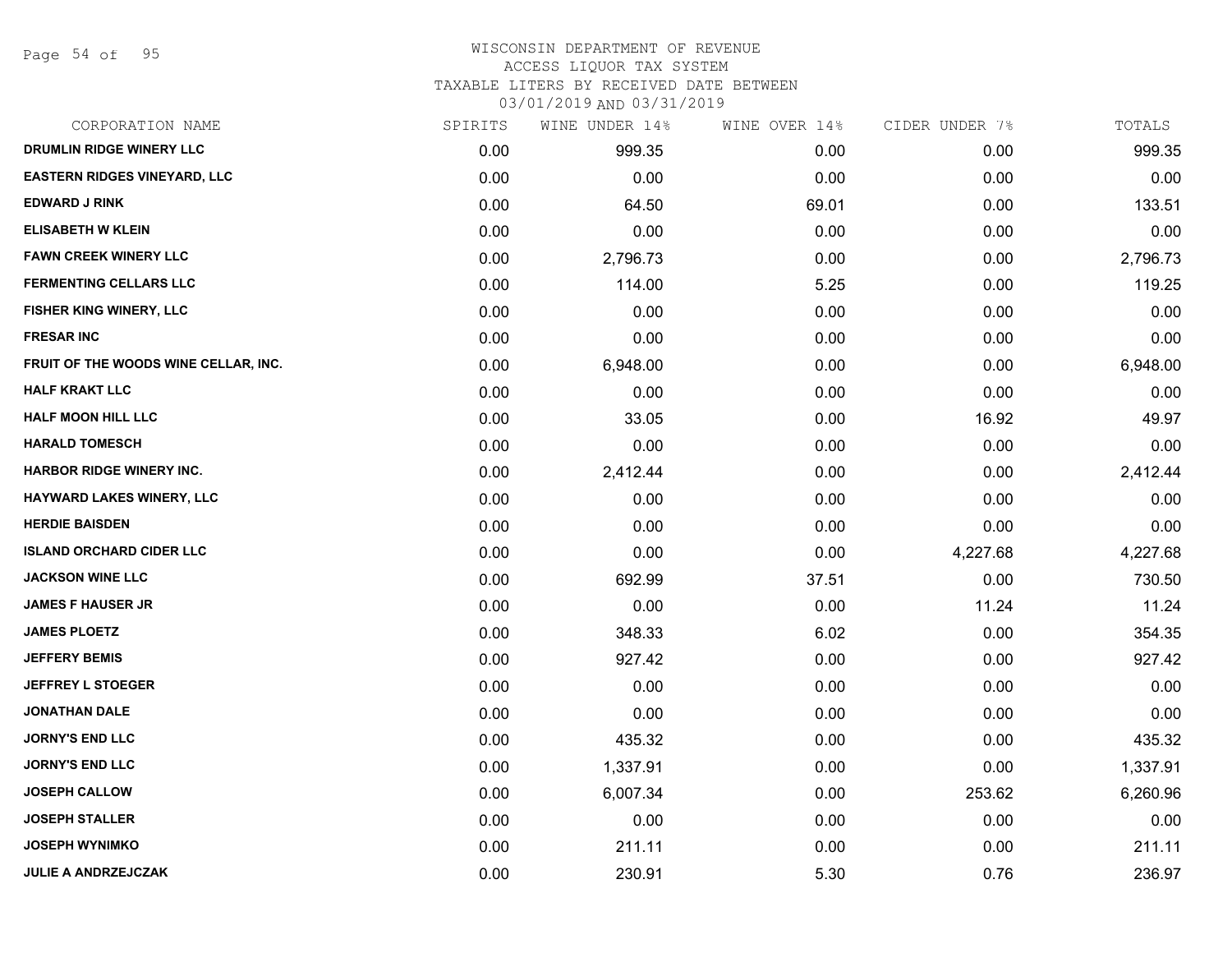Page 55 of 95

#### WISCONSIN DEPARTMENT OF REVENUE ACCESS LIQUOR TAX SYSTEM

TAXABLE LITERS BY RECEIVED DATE BETWEEN

| CORPORATION NAME                               | SPIRITS | WINE UNDER 14% | WINE OVER 14% | CIDER UNDER 7% | TOTALS    |
|------------------------------------------------|---------|----------------|---------------|----------------|-----------|
| <b>KEVIN BEHNKE</b>                            | 0.00    | 413.74         | 0.00          | 0.00           | 413.74    |
| <b>LAKE NOKOMIS CRANBERRIES INC</b>            | 0.00    | 0.00           | 0.00          | 0.00           | 0.00      |
| <b>LANDTA WINES LLC</b>                        | 0.00    | 499.67         | 0.00          | 0.00           | 499.67    |
| <b>LARSON &amp; LARSON</b>                     | 0.00    | 816.15         | 0.00          | 0.00           | 816.15    |
| LAUTENBACH'S ORCHARD COUNTRY INC               | 0.00    | 7,055.91       | 0.00          | 0.00           | 7,055.91  |
| <b>LEDGESTONE ESTATE LLC</b>                   | 0.00    | 0.00           | 0.00          | 0.00           | 0.00      |
| <b>LOST ISLAND WINE LLC</b>                    | 0.00    | 1,280.98       | 0.00          | 135.90         | 1,416.88  |
| <b>LUCKY DOG WINERY</b>                        | 0.00    | 0.00           | 0.00          | 0.00           | 0.00      |
| LUNCH CREEK VINEYARDS LLC                      | 0.00    | 0.00           | 0.00          | 0.00           | 0.00      |
| <b>MARION J WEGLARZ AND MARLYS A BOCK PTRS</b> | 0.00    | 0.00           | 0.00          | 0.00           | 0.00      |
| <b>MARTIN E SELL</b>                           | 0.00    | 42.01          | 0.76          | 0.00           | 42.77     |
| <b>MARY BELLAZZINI</b>                         | 0.00    | 0.00           | 0.00          | 0.00           | 0.00      |
| <b>MATENAER CORPORATION</b>                    | 0.00    | $-2.25$        | 0.00          | 0.00           | $-2.25$   |
| <b>MATTHEW RICK</b>                            | 0.00    | 0.00           | 0.00          | 0.00           | 0.00      |
| <b>MCILQUHAM LLC</b>                           | 0.00    | 1,800.00       | 0.00          | 0.00           | 1,800.00  |
| <b>MERSHONIAN CIDERY LLC</b>                   | 0.00    | 58.67          | 0.00          | 1,003.13       | 1,061.80  |
| <b>MILLERCOORS LLC</b>                         | 0.00    | 0.00           | 0.00          | 0.00           | 0.00      |
| <b>MILLERCOORS USA LLC</b>                     | 0.00    | 0.00           | 0.00          | 0.00           | 0.00      |
| <b>MOBCRAFT BEER INC</b>                       | 0.00    | 0.00           | 0.00          | 0.00           | 0.00      |
| <b>MOONDANCER LLC</b>                          | 0.00    | 0.00           | 0.00          | 0.00           | 0.00      |
| <b>MUNSON BRIDGE WINERY INC</b>                | 0.00    | 1,385.46       | 0.00          | 0.00           | 1,385.46  |
| <b>MUSETTA WINERY, LLC</b>                     | 0.00    | $-131.00$      | $-16.50$      | 0.00           | $-147.50$ |
| NORTHLEAF WINERY, LLC                          | 0.00    | 1,191.00       | 36.38         | 0.00           | 1,227.38  |
| <b>ODILON FORD WINERY INC</b>                  | 0.00    | 0.00           | 0.00          | 0.00           | 0.00      |
| ORGANIC ELIXIR WINERY INC                      | 0.00    | 0.00           | 0.00          | 0.00           | 0.00      |
| PARALLEL 44 VINEYARD & WINERY, INC.            | 0.00    | 2,118.38       | 0.00          | 0.00           | 2,118.38  |
| PARALLEL 44 VINEYARD & WINERY, INC.            | 0.00    | 225.00         | 0.00          | 0.00           | 225.00    |
| <b>PATRICK ARNDT</b>                           | 0.00    | 378.54         | 0.00          | 0.00           | 378.54    |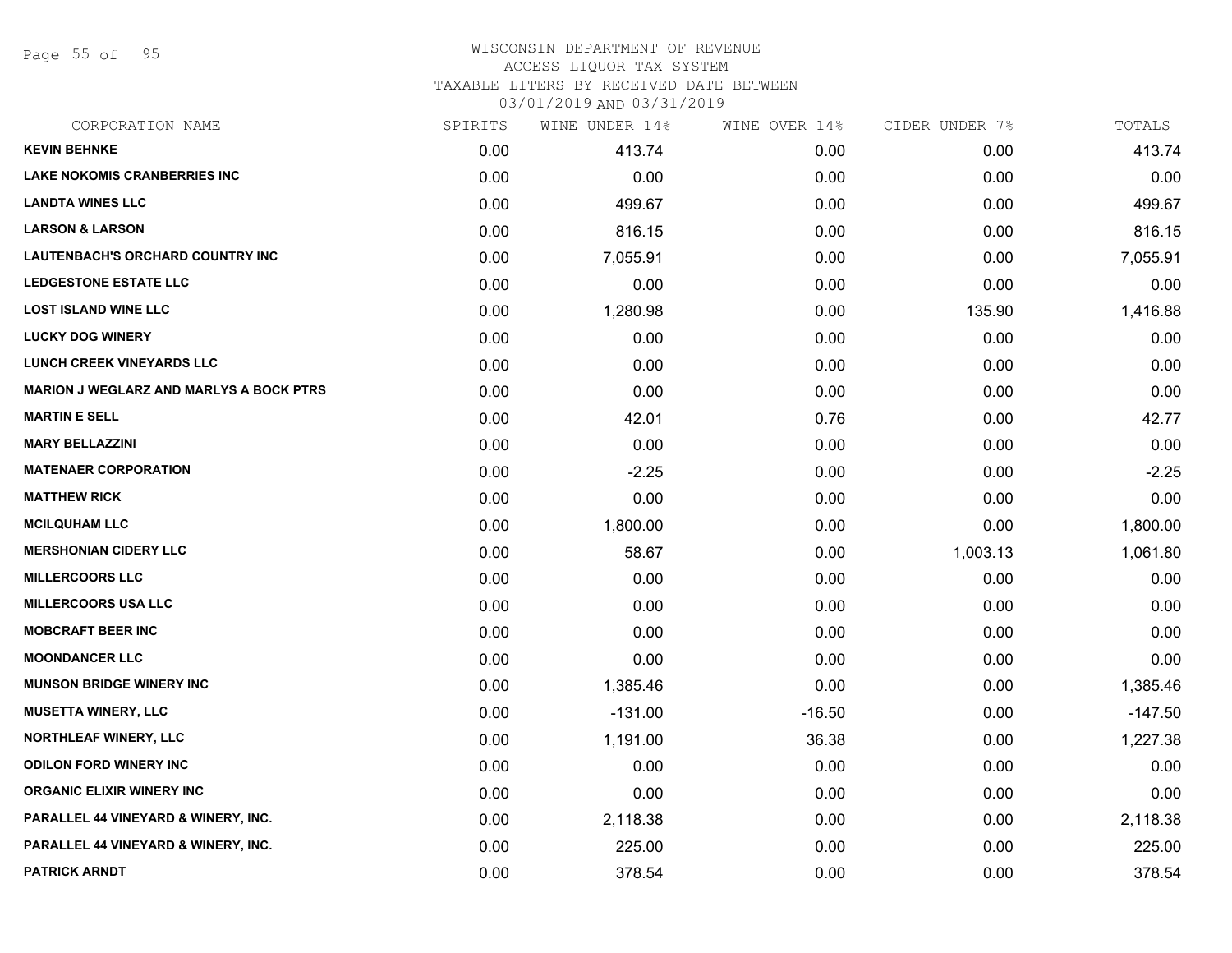Page 56 of 95

| CORPORATION NAME                            | SPIRITS | WINE UNDER 14% | WINE OVER 14% | CIDER UNDER 7% | TOTALS    |
|---------------------------------------------|---------|----------------|---------------|----------------|-----------|
| <b>PAUL D ASPER</b>                         | 0.00    | 0.00           | 0.00          | 0.00           | 0.00      |
| <b>PAUL G BLOMMEL</b>                       | 0.00    | 0.00           | 0.00          | 0.00           | 0.00      |
| <b>PAUL HAMMEN</b>                          | 0.00    | 0.00           | 0.00          | 0.00           | 0.00      |
| <b>PAUL J FRANZEN</b>                       | 0.00    | 0.00           | 535.48        | 0.00           | 535.48    |
| <b>PIEPERTK LLC</b>                         | 0.00    | 582.01         | 4.13          | 0.00           | 586.14    |
| <b>PRAIRIE HAWK WINERY INC</b>              | 0.00    | 49.44          | 0.00          | 0.00           | 49.44     |
| <b>RED OAK VINEYARD INC</b>                 | 0.00    | 0.00           | 0.00          | 0.00           | 0.00      |
| <b>RIVER BEND VINEYARD &amp; WINERY LLC</b> | 0.00    | 0.00           | 0.00          | 0.00           | 0.00      |
| <b>ROBERT BORUCKI</b>                       | 0.00    | 0.00           | 0.00          | 0.00           | 0.00      |
| <b>ROCK N WOOL WINERY LLC</b>               | 0.00    | 946.35         | 0.00          | 0.00           | 946.35    |
| <b>RUSHFORD MEADERY AND WINERY LLC</b>      | 0.00    | 0.00           | 0.00          | 0.00           | 0.00      |
| <b>RYAN PRELLWITZ</b>                       | 0.00    | 0.00           | 0.00          | 0.00           | 0.00      |
| SANDSTONE RIDGE VINEYARD & WINERY LLC       | 0.00    | 0.00           | 0.00          | 0.00           | 0.00      |
| <b>SEVEN HAWKS VINEYARDS LLC</b>            | 0.00    | 0.00           | 0.00          | 0.00           | 0.00      |
| <b>SEVEN HAWKS VINEYARDS LLC</b>            | 0.00    | 0.00           | 0.00          | 0.00           | 0.00      |
| <b>SHARON L PINGEL</b>                      | 0.00    | 0.00           | 0.00          | 0.00           | 0.00      |
| <b>SHERRY HARDIE</b>                        | 0.00    | 125.45         | 0.00          | 0.00           | 125.45    |
| <b>SIMON CREEK VINEYARD LLC</b>             | 0.00    | 1,512.08       | 156.00        | 0.00           | 1,668.08  |
| SINNIPEE VALLEY VINEYARD LLC                | 0.00    | 0.00           | 0.00          | 0.00           | 0.00      |
| <b>SPB LLC</b>                              | 0.00    | 0.00           | 0.00          | 40,600.35      | 40,600.35 |
| SPIRITS OF NORWAY VINEYARD LLC              | 0.00    | 282.00         | 0.00          | 0.00           | 282.00    |
| SPRECHER BREWING COMPANY, INC.              | 0.00    | 0.00           | 0.00          | 0.00           | 0.00      |
| <b>SPURGEON VINEYARDS &amp; WINERY LLC</b>  | 0.00    | 1,360.42       | 0.00          | 0.00           | 1,360.42  |
| <b>STEPHEN M KENNEDY</b>                    | 0.00    | 632.60         | 0.00          | 0.00           | 632.60    |
| <b>STEVEN DEBAKER</b>                       | 0.00    | 0.00           | 0.00          | 0.00           | 0.00      |
| STEVEN M & JUDITH A JACOBSON LLC            | 0.00    | 0.00           | 0.00          | 0.00           | 0.00      |
| <b>STILLMANK BREWING COMPANY</b>            | 0.00    | 0.00           | 0.00          | 2,975.51       | 2,975.51  |
| <b>STONES THROW WINERY INC</b>              | 0.00    | 0.00           | 283.91        | 0.00           | 283.91    |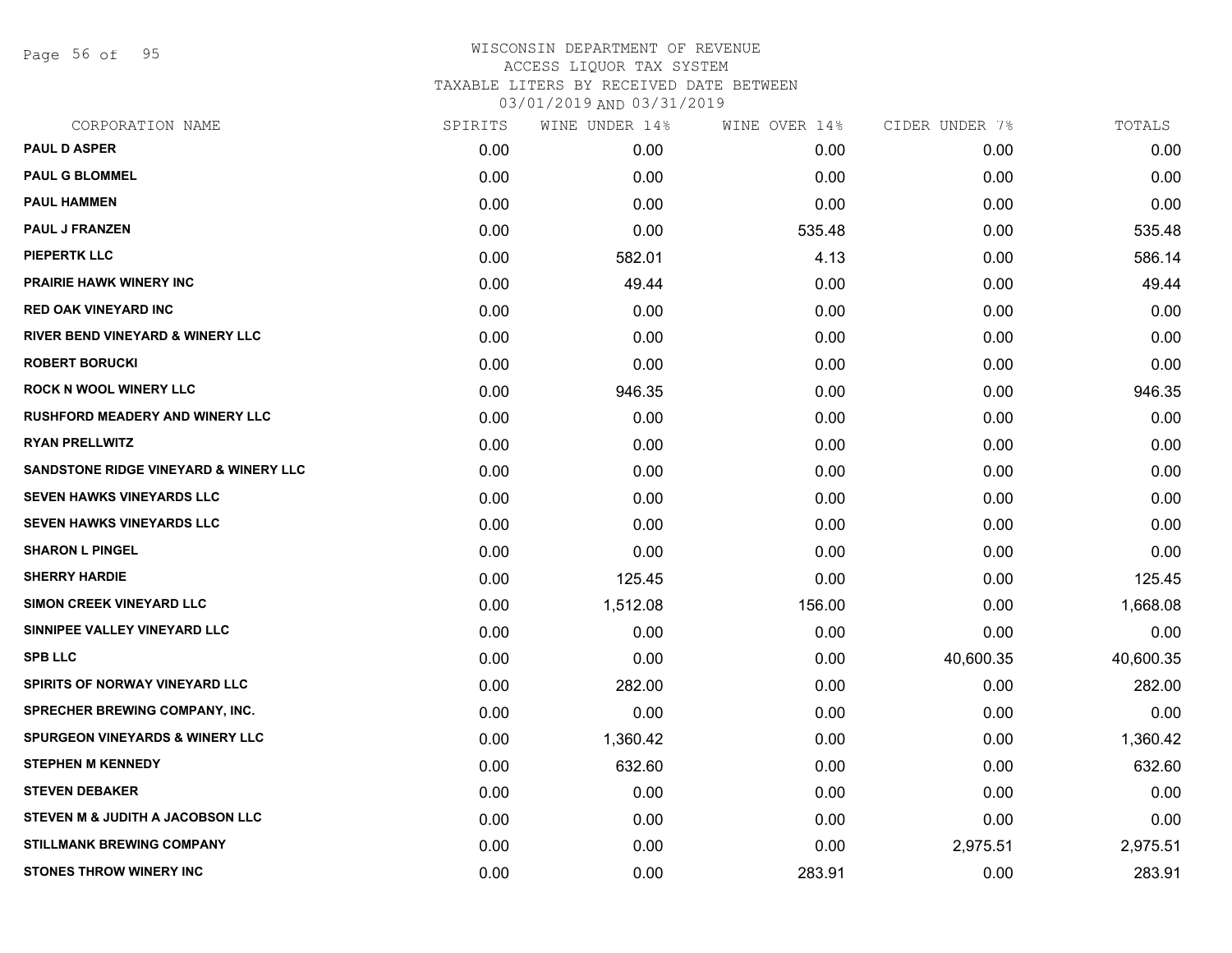## WISCONSIN DEPARTMENT OF REVENUE

#### ACCESS LIQUOR TAX SYSTEM

TAXABLE LITERS BY RECEIVED DATE BETWEEN

| CORPORATION NAME                                   | SPIRITS | WINE UNDER 14% | WINE OVER 14% | CIDER UNDER 7% | TOTALS    |
|----------------------------------------------------|---------|----------------|---------------|----------------|-----------|
| <b>SUNSET POINT WINERY LLC</b>                     | 0.00    | 760.05         | 12.13         | 0.00           | 772.18    |
| <b>TENBA RIDGE WINERY LLC</b>                      | 0.00    | 509.25         | 73.82         | 0.00           | 583.07    |
| THE RUM TREE, INC.                                 | 0.00    | 0.00           | 0.00          | 0.00           | 0.00      |
| THE WINE VINEYARD LLC                              | 0.00    | 1,871.99       | 0.00          | 0.00           | 1,871.99  |
| THE WOODLAND TRAIL BEVERAGE COMPANY, INC.          | 0.00    | 360.37         | 0.00          | 0.00           | 360.37    |
| <b>TIMOTHY D GUILD</b>                             | 0.00    | 4,674.36       | 0.00          | 0.00           | 4,674.36  |
| <b>TIMOTHY P MCDONALD</b>                          | 0.00    | 125.98         | 0.00          | 0.00           | 125.98    |
| <b>TODD KUEHL</b>                                  | 0.00    | 10,547.98      | 0.00          | 0.00           | 10,547.98 |
| <b>TOMMYS TOO HIGH WINES LLC</b>                   | 0.00    | 329.33         | 0.00          | 0.00           | 329.33    |
| <b>TROY LANDWEHR</b>                               | 0.00    | 273.00         | 24.75         | 0.00           | 297.75    |
| <b>TWO BROTHERS WINES LLC</b>                      | 0.00    | 1,466.69       | 0.00          | 0.00           | 1,466.69  |
| <b>UPSTREAM CIDER LLC</b>                          | 0.00    | 0.00           | 0.00          | 0.00           | 0.00      |
| VAN WYCHEN WINES INC.                              | 0.00    | 0.00           | 0.00          | 0.00           | 0.00      |
| <b>VERNON VINEYARDS LTD</b>                        | 0.00    | 408.82         | 0.00          | 0.00           | 408.82    |
| <b>VINES TO CELLAR, INC.</b>                       | 0.00    | 839.98         | 0.00          | 0.00           | 839.98    |
| <b>VON KLAUS WINERY LLC</b>                        | 0.00    | 282.66         | 9.01          | 0.00           | 291.67    |
| VON STIEHL WINERY LTD.                             | 0.00    | 0.00           | 0.00          | 0.00           | 0.00      |
| VON STIEHL WINERY LTD.                             | 0.00    | 7,908.84       | $-43.12$      | 0.00           | 7,865.72  |
| VON STIEHL WINERY LTD.                             | 0.00    | 0.00           | 0.00          | 0.00           | 0.00      |
| <b>WEST PRAIRIE WINERY LLC</b>                     | 0.00    | 6,369.77       | 0.00          | 0.00           | 6,369.77  |
| <b>WHISPERING BLUFFS VINEYARD &amp; WINERY LTD</b> | 0.00    | 256.50         | 4.50          | 0.00           | 261.00    |
| <b>WHISPERING WINDS WINERY LLC</b>                 | 0.00    | 264.98         | 0.00          | 0.00           | 264.98    |
| <b>WHITE BEAR SPIRITS LLC</b>                      | 0.00    | 42.00          | 0.00          | 0.00           | 42.00     |
| <b>WHITE WINTER WINERY INC.</b>                    | 0.00    | 1,563.75       | 0.00          | 0.00           | 1,563.75  |
| <b>WILD EPITOME LLC</b>                            | 0.00    | 0.00           | 0.00          | 0.00           | 0.00      |
| <b>WILD HARE LLC</b>                               | 0.00    | 0.00           | 0.00          | 0.00           | 0.00      |
| <b>WILLIAM F BLUHM</b>                             | 0.00    | 3,322.62       | 436.61        | 0.00           | 3,759.23  |
| <b>WINEMAKER'S DAUGHTER LLC</b>                    | 0.00    | 62.99          | 0.00          | 0.00           | 62.99     |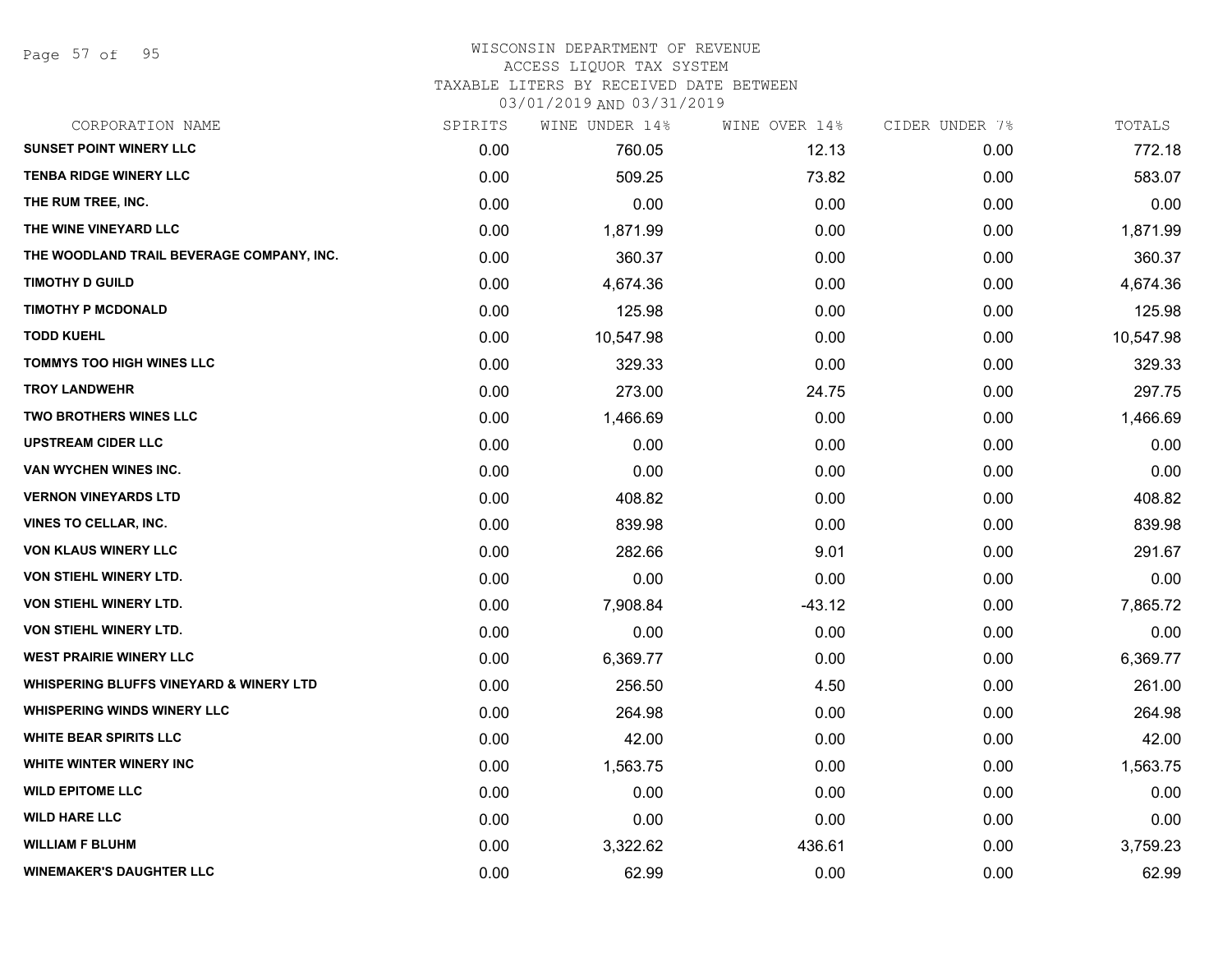Page 58 of 95

| CORPORATION NAME                | SPIRITS | WINE UNDER 14% | WINE OVER 14% | CIDER UNDER 7% | TOTALS     |
|---------------------------------|---------|----------------|---------------|----------------|------------|
| <b>WINESITTER BREWHOUSE LLC</b> | 0.00    | 0.00           | 0.00          | 0.00           | 0.00       |
| <b>WOLLERSHEIM WINERY, INC.</b> | 0.00    | 4.121.95       | $-4.50$       | 0.00           | 4,117.45   |
| <b>WOLLERSHEIM WINERY, INC.</b> | 0.00    | 18,316.63      | 483.73        | 0.00           | 18,800.36  |
| TOTAL LITERS FOR 3/31/2019      | 0.00    | 156,349.58     | 2,767.96      | 49.412.49      | 208,530.03 |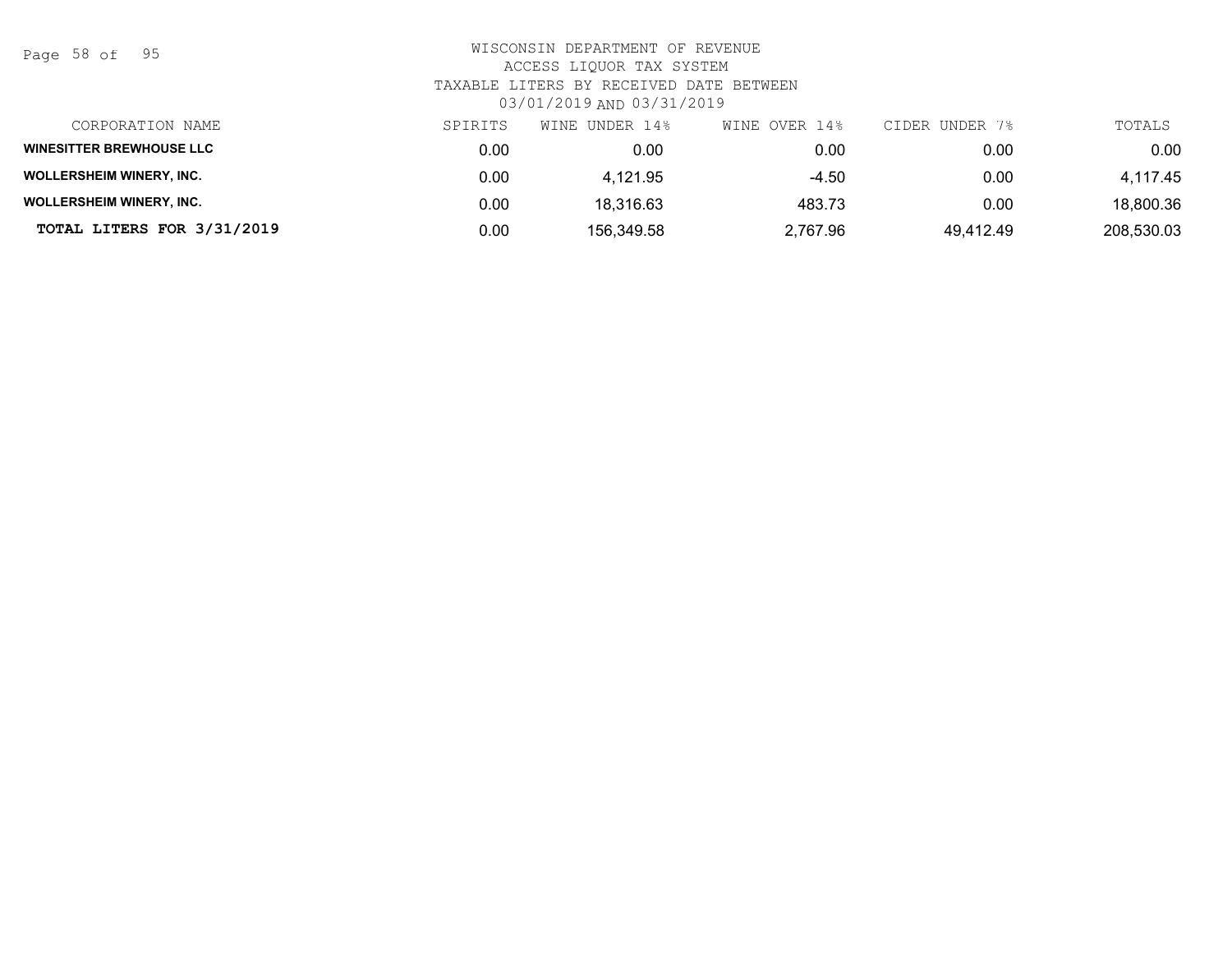Page 59 of 95

## WISCONSIN DEPARTMENT OF REVENUE ACCESS LIQUOR TAX SYSTEM TAXABLE LITERS BY RECEIVED DATE BETWEEN 03/01/2019 AND 03/31/2019

| CORPORATION NAME                          | SPIRITS | WINE UNDER 14%      |       | WINE OVER 14%<br>CIDER UNDER 7% |      |
|-------------------------------------------|---------|---------------------|-------|---------------------------------|------|
|                                           |         | WINE DIRECT SHIPPER | (WDS) |                                 |      |
| <b>1-800 WINESHOP.COM INC</b>             | 0.00    | 0.00                | 0.00  | 0.00                            | 0.00 |
| 2HAWK, LLC                                | 0.00    | 0.00                | 0.00  | 0.00                            | 0.00 |
| <b>7 &amp; 8 LLC</b>                      | 0.00    | 0.00                | 0.00  | 0.00                            | 0.00 |
| A DONKEY AND GOAT LLC                     | 0.00    | 0.00                | 0.00  | 0.00                            | 0.00 |
| A TO Z WINEWORKS LLC                      | 0.00    | 0.00                | 0.00  | 0.00                            | 0.00 |
| A W DIRECT LLC                            | 0.00    | 0.00                | 0.00  | 0.00                            | 0.00 |
| <b>ABACELA VINEYARDS &amp; WINERY INC</b> | 0.00    | 0.00                | 0.00  | 0.00                            | 0.00 |
| <b>ABREU VINEYARDS INC</b>                | 0.00    | 0.00                | 0.00  | 0.00                            | 0.00 |
| AC VIN CO LLC                             | 0.00    | 0.00                | 0.00  | 0.00                            | 0.00 |
| <b>ACCOLADE WINES NORTH AMERICA INC.</b>  | 0.00    | 0.00                | 0.00  | 0.00                            | 0.00 |
| <b>ACORN ALEGRIA WINERY</b>               | 0.00    | 0.00                | 0.00  | 0.00                            | 0.00 |
| <b>ADAM H LEE</b>                         | 0.00    | 0.00                | 0.00  | 0.00                            | 0.00 |

**ADAMS WINERY LLC** 0.00 0.00 0.00 0.00 0.00 **ADELAIDA CELLARS INC** 0.00 0.00 0.00 0.00 0.00

**ADELSHEIM VINEYARD LLC** 0.00 0.00 0.00 0.00 0.00

**ADLER DEUTSCH VINEYARD LLC** 0.00 0.00 0.00 0.00 0.00 **AH WINES INC** 0.00 0.00 0.00 0.00 0.00 **AKA WINES LLC** 0.00 0.00 0.00 0.00 0.00

| <b>ALEJANDRO BULGHERONI ESTATE LLC</b> | 0.00 | 0.00 | 0.00 | 0.00 | 0.00 |
|----------------------------------------|------|------|------|------|------|
| ALEXANDER P OXMAN                      | 0.00 | 0.00 | 0.00 | 0.00 | 0.00 |
| ALEXANDRIA NICOLE CELLARS LLC          | 0.00 | 0.00 | 0.00 | 0.00 | 0.00 |
| ALOFT WINES LLC                        | 0.00 | 0.00 | 0.00 | 0.00 | 0.00 |
| ALPHA & OMEGA WINERY LLC               | 0.00 | 0.00 | 0.00 | 0.00 | 0.00 |
| ALTAMURA WINERY INC                    | 0.00 | 0.00 | 0.00 | 0.00 | 0.00 |
| <b>ALVAREZ VINEYARDS LLC</b>           | 0.00 | 2.25 | 1.50 | 0.00 | 3.75 |
|                                        |      |      |      |      |      |

**AMANDA STEFL** 0.00 0.00 0.00 0.00 0.00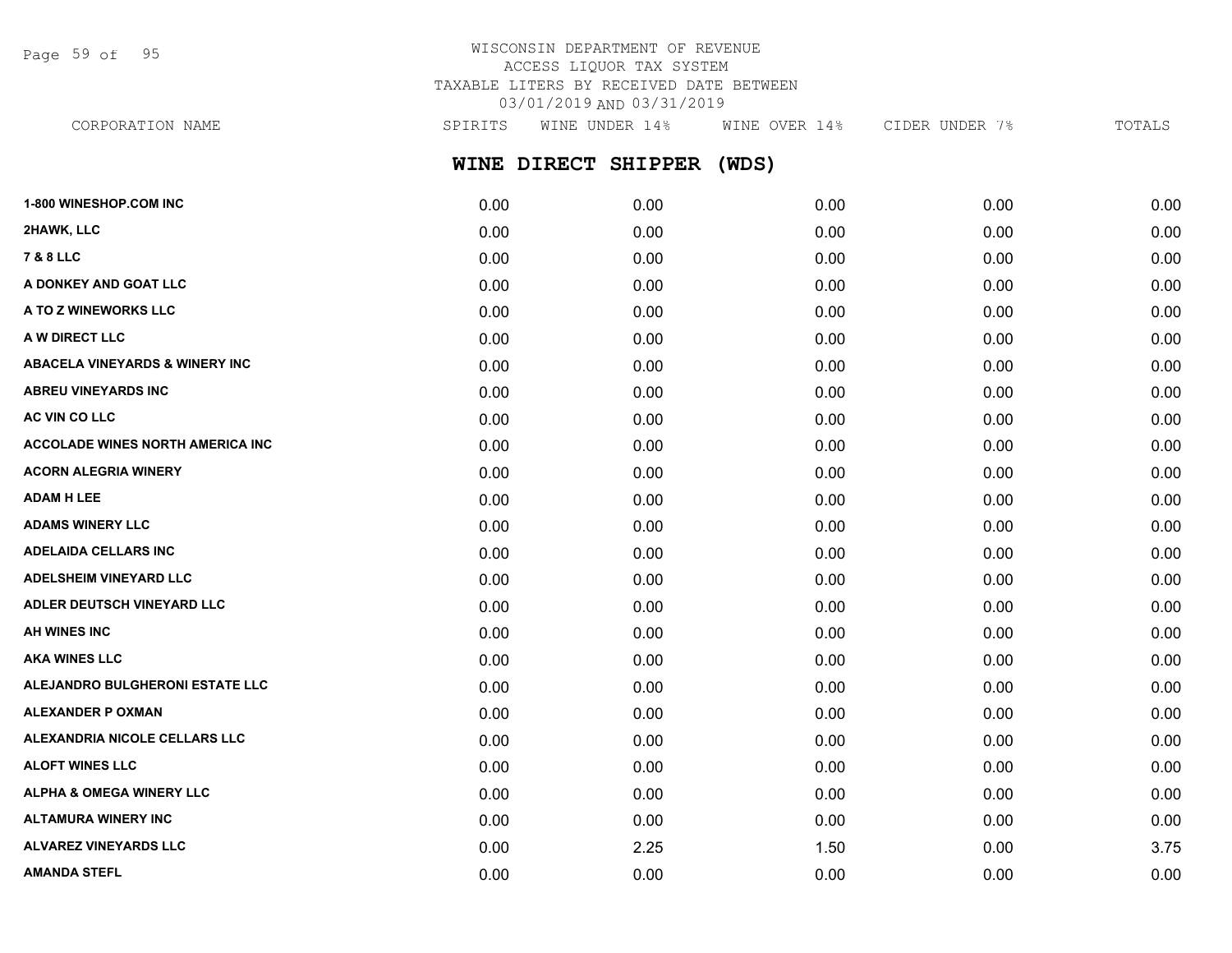Page 60 of 95

| CORPORATION NAME                            | SPIRITS | WINE UNDER 14% | WINE OVER 14% | CIDER UNDER 7% | TOTALS |
|---------------------------------------------|---------|----------------|---------------|----------------|--------|
| <b>AMAPOLA CREEK VINEYARDS &amp; WINERY</b> | 0.00    | 0.00           | 0.00          | 0.00           | 0.00   |
| <b>AMAVI CELLARS LLC</b>                    | 0.00    | 0.00           | 0.00          | 0.00           | 0.00   |
| <b>AMERICAN WINE TRADE INC</b>              | 0.00    | 0.00           | 0.00          | 0.00           | 0.00   |
| <b>AMICI CELLARS INC</b>                    | 0.00    | 0.00           | 0.00          | 0.00           | 0.00   |
| <b>AMIZETTA VINEYARDS WINERY LLC</b>        | 0.00    | 0.00           | 0.00          | 0.00           | 0.00   |
| <b>AMPELOS CELLARS INC</b>                  | 0.00    | 0.00           | 0.00          | 0.00           | 0.00   |
| <b>AMUSE BOUCHE LLC</b>                     | 0.00    | 0.00           | 0.00          | 0.00           | 0.00   |
| <b>ANCIENT PEAK INC</b>                     | 0.00    | 0.00           | 0.00          | 0.00           | 0.00   |
| ANDERSONS CONN VALLEY WINERY INC            | 0.00    | 0.00           | 0.00          | 0.00           | 0.00   |
| <b>ANDREW J CARINI</b>                      | 0.00    | 0.00           | 0.00          | 0.00           | 0.00   |
| <b>ANDREW TOW</b>                           | 0.00    | 0.00           | 0.00          | 0.00           | 0.00   |
| <b>ANIMOLP</b>                              | 0.00    | 0.00           | 0.00          | 0.00           | 0.00   |
| <b>ANOMALY VINEYARDS LLC</b>                | 0.00    | 0.00           | 0.00          | 0.00           | 0.00   |
| <b>ANTHILL FARMS LLC</b>                    | 0.00    | 0.00           | 0.00          | 0.00           | 0.00   |
| <b>ANTHONY M TRUCHARD</b>                   | 0.00    | 0.00           | 0.00          | 0.00           | 0.00   |
| <b>ANTHONY ROAD WINE CO INC</b>             | 0.00    | 0.00           | 0.00          | 0.00           | 0.00   |
| <b>APPELLATION TRADING COMPANY LLC</b>      | 0.00    | 0.00           | 0.00          | 0.00           | 0.00   |
| <b>AQUA PUMPKIN INC</b>                     | 0.00    | 0.00           | 0.00          | 0.00           | 0.00   |
| <b>ARC WINERY LLC</b>                       | 0.00    | 0.00           | 0.00          | 0.00           | 0.00   |
| <b>ARCHANGEL INVESTMENTS LLC</b>            | 0.00    | 0.00           | 0.00          | 0.00           | 0.00   |
| <b>ARETE WINES LLC</b>                      | 0.00    | 0.00           | 0.00          | 0.00           | 0.00   |
| <b>ARIETTA INC</b>                          | 0.00    | 0.00           | 0.00          | 0.00           | 0.00   |
| <b>ARISTA WINES LLC</b>                     | 0.00    | 0.00           | 0.00          | 0.00           | 0.00   |
| <b>ARIZONA STRONGHOLD VINEYARDS LLC</b>     | 0.00    | 0.00           | 0.00          | 0.00           | 0.00   |
| <b>ARKENSTONE VINEYARDS LLC</b>             | 0.00    | 0.00           | 0.00          | 0.00           | 0.00   |
| <b>ARMIDA WINERY INC</b>                    | 0.00    | 0.00           | 0.00          | 0.00           | 0.00   |
| <b>ARMSTRONG VINEYARDS INC</b>              | 0.00    | 0.00           | 0.00          | 0.00           | 0.00   |
| <b>ARRINGTON VINEYARDS LLC</b>              | 0.00    | 0.00           | 0.00          | 0.00           | 0.00   |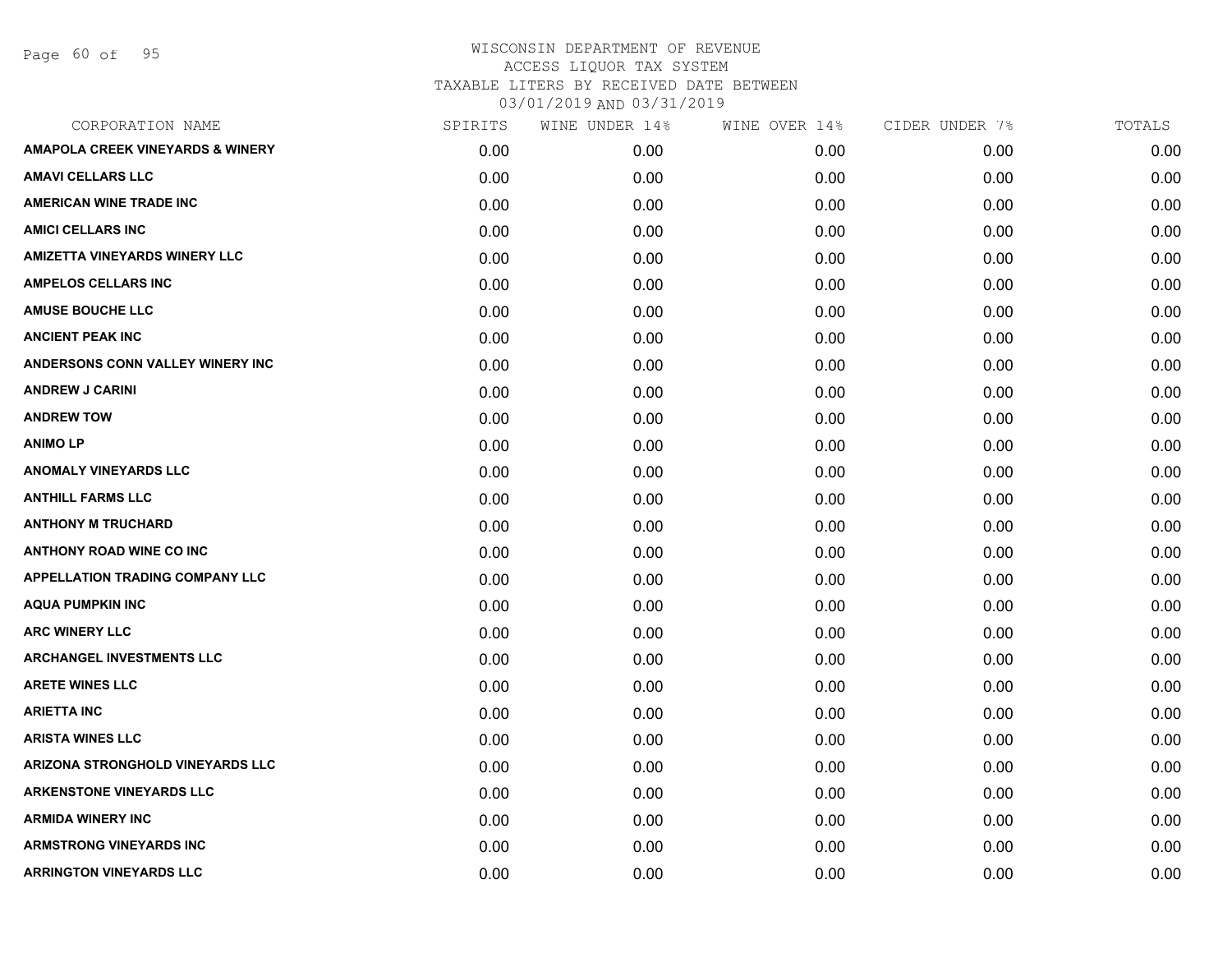Page 61 of 95

| CORPORATION NAME                       | SPIRITS | WINE UNDER 14% | WINE OVER 14% | CIDER UNDER 7% | TOTALS |
|----------------------------------------|---------|----------------|---------------|----------------|--------|
| <b>ARTISTE MANAGEMENT CO LLC</b>       | 0.00    | 0.00           | 0.00          | 0.00           | 0.00   |
| AU BON CLIMAT LLC                      | 0.00    | 0.00           | 0.00          | 0.00           | 0.00   |
| <b>AUBERT WINEGROWING INC</b>          | 0.00    | 0.00           | 0.00          | 0.00           | 0.00   |
| <b>AUGUST BRIGGS JR INC</b>            | 0.00    | 0.00           | 0.00          | 0.00           | 0.00   |
| <b>AUSTIN NICHOLS &amp; CO INC</b>     | 0.00    | 0.00           | 0.00          | 0.00           | 0.00   |
| <b>AVV WINERY CO LLC</b>               | 0.00    | 0.00           | 0.00          | 0.00           | 0.00   |
| <b>B &amp; B ORGANICS, LLC</b>         | 0.00    | 0.00           | 0.00          | 0.00           | 0.00   |
| <b>B WISE VINEYARDS LLC</b>            | 0.00    | 0.00           | 0.00          | 0.00           | 0.00   |
| <b>BADGER MOUNTAIN INC</b>             | 0.00    | 0.00           | 0.00          | 0.00           | 0.00   |
| <b>BALBOA WINERY LLC</b>               | 0.00    | 0.00           | 0.00          | 0.00           | 0.00   |
| <b>BALLENTINE VINEYARDS INC</b>        | 0.00    | 0.00           | 0.00          | 0.00           | 0.00   |
| <b>BALTIMORE BEND VINEYARD LLC</b>     | 0.00    | 0.00           | 0.00          | 0.00           | 0.00   |
| <b>BANSHEE WINES LLC</b>               | 0.00    | 0.00           | 0.00          | 0.00           | 0.00   |
| <b>BARABOO BLUFF WINERY, LLC</b>       | 0.00    | 0.00           | 0.00          | 0.00           | 0.00   |
| <b>BARGETTOS SANTA CRUZ WINERY INC</b> | 0.00    | 0.00           | 0.00          | 0.00           | 0.00   |
| <b>BARLOW VINEYARDS LLC</b>            | 0.00    | 0.00           | 0.00          | 0.00           | 0.00   |
| <b>BARNARD GRIFFIN INC</b>             | 0.00    | 0.00           | 0.00          | 0.00           | 0.00   |
| <b>BARNETT VINEYARDS LP</b>            | 0.00    | 0.00           | 0.00          | 0.00           | 0.00   |
| <b>BATTLE FAMILY VINEYARDS LLC</b>     | 0.00    | 0.00           | 0.00          | 0.00           | 0.00   |
| <b>BAW INC</b>                         | 0.00    | 0.00           | 0.00          | 0.00           | 0.00   |
| <b>BAYFIELD WINERY, LTD.</b>           | 0.00    | 0.00           | 0.00          | 0.00           | 0.00   |
| <b>BEAUX FRERES LLC</b>                | 0.00    | 0.00           | 0.00          | 0.00           | 0.00   |
| <b>BECKER FARMS INC</b>                | 0.00    | 0.00           | 0.00          | 0.00           | 0.00   |
| <b>BEDELL NORTH FORK LLC</b>           | 0.00    | 0.00           | 0.00          | 0.00           | 0.00   |
| <b>BEDROCK WINE COMPANY LP</b>         | 0.00    | 0.00           | 0.00          | 0.00           | 0.00   |
| <b>BEHRENS AND DRINKWARD</b>           | 0.00    | 0.00           | 0.00          | 0.00           | 0.00   |
| <b>BEL VINO LLC</b>                    | 0.00    | 0.00           | 0.00          | 0.00           | 0.00   |
| <b>BELLAVINI WINERY</b>                | 0.00    | 0.00           | 0.00          | 0.00           | 0.00   |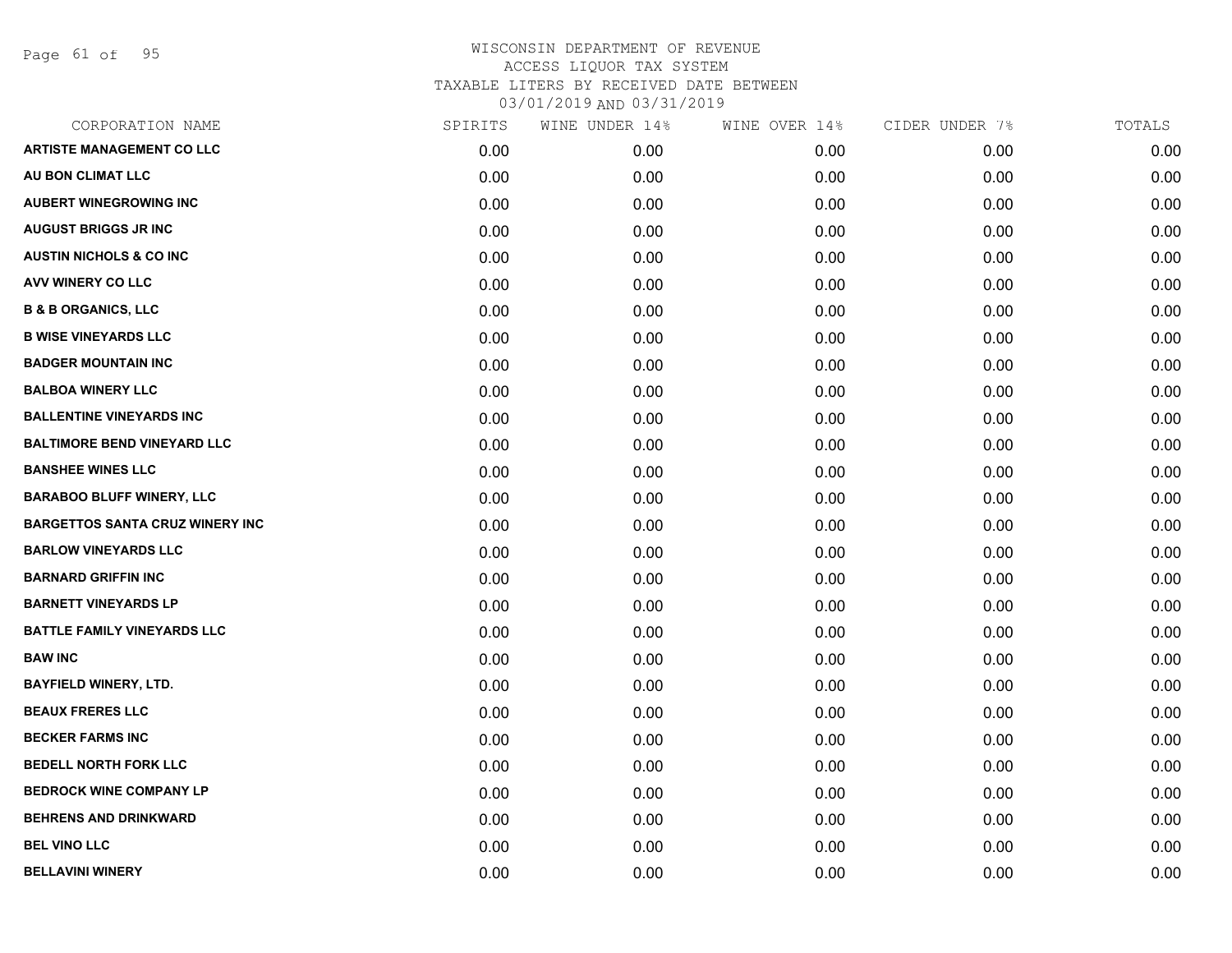Page 62 of 95

| CORPORATION NAME                                | SPIRITS | WINE UNDER 14% | WINE OVER 14% | CIDER UNDER 7% | TOTALS |
|-------------------------------------------------|---------|----------------|---------------|----------------|--------|
| <b>BELLEVINEZ LLC</b>                           | 0.00    | 0.00           | 0.00          | 0.00           | 0.00   |
| <b>BENESSERE VINEYARDS LTD</b>                  | 0.00    | 0.00           | 0.00          | 0.00           | 0.00   |
| <b>BENNETT LANE WINERY LLC</b>                  | 0.00    | 0.00           | 0.00          | 0.00           | 0.00   |
| <b>BENOVIA WINERY LLC</b>                       | 0.00    | 0.00           | 0.00          | 0.00           | 0.00   |
| BENT CREEK WINERY LLC                           | 0.00    | 0.00           | 0.00          | 0.00           | 0.00   |
| <b>BERGSTROM WINES LLC</b>                      | 0.00    | 0.00           | 0.00          | 0.00           | 0.00   |
| <b>BERNARDUS LLC</b>                            | 0.00    | 0.00           | 0.00          | 0.00           | 0.00   |
| BETHEL HEIGHTS VINEYARD INC                     | 0.00    | 0.00           | 0.00          | 0.00           | 0.00   |
| BETTER BRANDS INTERNATIONAL                     | 0.00    | 0.00           | 0.00          | 0.00           | 0.00   |
| <b>BETZ CELLARS LLC</b>                         | 0.00    | 0.00           | 0.00          | 0.00           | 0.00   |
| BIEN NACIDO VINEYARDS OF RANCHO TEPUSQUET<br>LP | 0.00    | 0.00           | 0.00          | 0.00           | 0.00   |
| <b>BIG TABLE FARM, INC</b>                      | 0.00    | 0.00           | 0.00          | 0.00           | 0.00   |
| <b>BILTMORE ESTATE WINE COMPANY</b>             | 0.00    | 0.00           | 0.00          | 0.00           | 0.00   |
| <b>BLACK CAT VINEYARD LLC</b>                   | 0.00    | 0.00           | 0.00          | 0.00           | 0.00   |
| <b>BLACK MESA WINERY LLC</b>                    | 0.00    | 0.00           | 0.00          | 0.00           | 0.00   |
| <b>BLACKBIRD VINEYARDS LLC</b>                  | 0.00    | 0.00           | 0.00          | 0.00           | 0.00   |
| <b>BLANKIET ESTATE LLC</b>                      | 0.00    | 0.00           | 0.00          | 0.00           | 0.00   |
| <b>BLIND HORSE WINERY LLC</b>                   | 0.00    | 0.00           | 0.00          | 0.00           | 0.00   |
| BLUE MOUNTAIN CIDER COMPANY LLC                 | 0.00    | 0.00           | 0.00          | 0.00           | 0.00   |
| <b>BLUE SKY VINTNERS LLC</b>                    | 0.00    | 0.00           | 0.00          | 0.00           | 0.00   |
| <b>BNA WINE GROUP LLC</b>                       | 0.00    | 0.00           | 0.00          | 0.00           | 0.00   |
| <b>BOARS VIEW LLC</b>                           | 0.00    | 0.00           | 0.00          | 0.00           | 0.00   |
| <b>BOEDECKER CELLARS, LLC</b>                   | 0.00    | 0.00           | 0.00          | 0.00           | 0.00   |
| <b>BOEGER WINERY INC</b>                        | 0.00    | 0.00           | 0.00          | 0.00           | 0.00   |
| <b>BOGLE VINEYARDS INC</b>                      | 0.00    | 0.00           | 0.00          | 0.00           | 0.00   |
| <b>BONNY DOON WINERY INC</b>                    | 0.00    | 0.00           | 0.00          | 0.00           | 0.00   |
| <b>BOOKWALTER WINERY LLC</b>                    | 0.00    | 0.00           | 0.00          | 0.00           | 0.00   |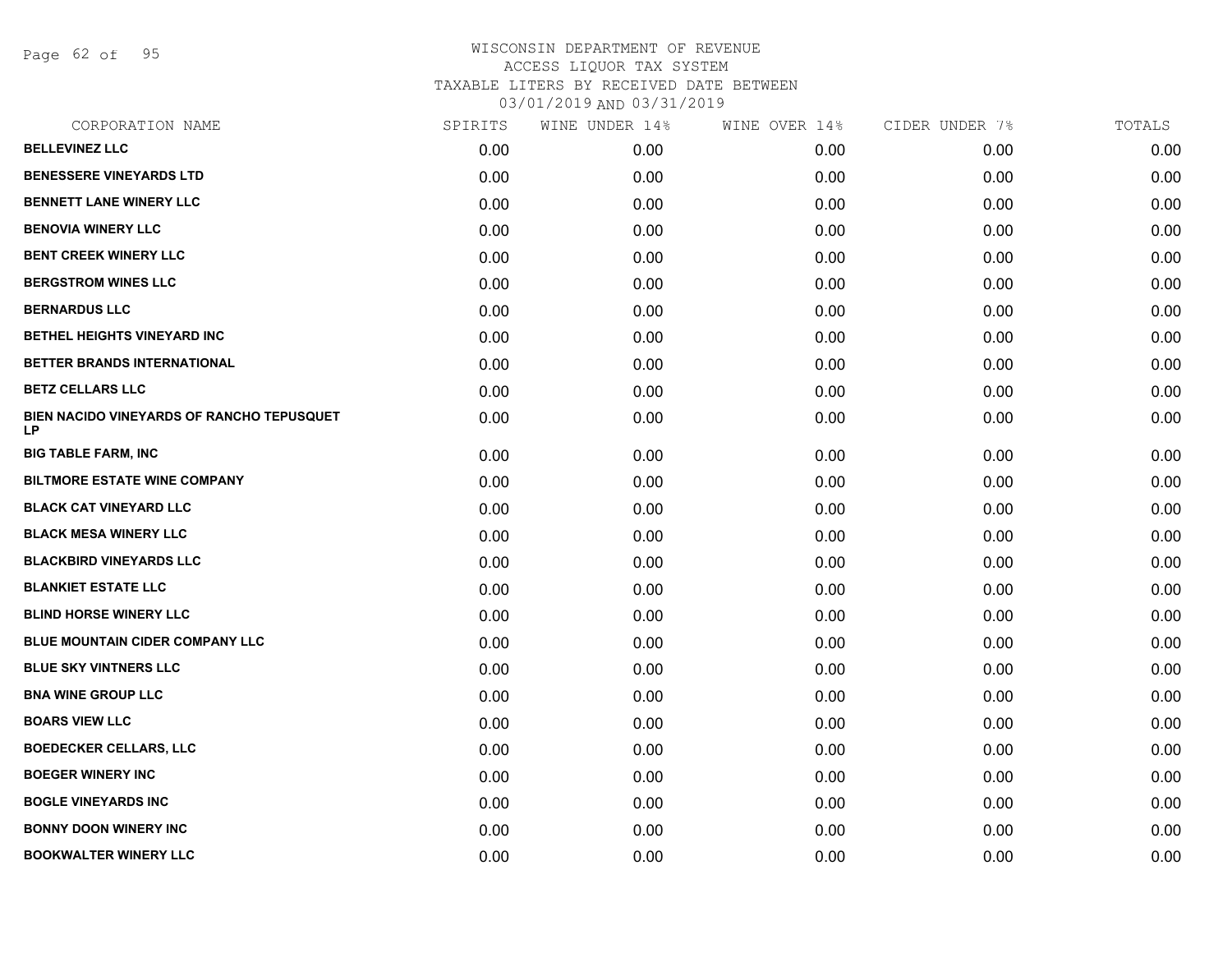Page 63 of 95

| CORPORATION NAME                       | SPIRITS | WINE UNDER 14% | WINE OVER 14% | CIDER UNDER 7% | TOTALS |
|----------------------------------------|---------|----------------|---------------|----------------|--------|
| <b>BOTHAM BRANDS LLC</b>               | 0.00    | 0.00           | 0.00          | 0.00           | 0.00   |
| <b>BOUCHAINE VINEYARDS INC</b>         | 0.00    | 0.00           | 0.00          | 0.00           | 0.00   |
| <b>BOUNDARY BREAKS LLC</b>             | 0.00    | 0.00           | 0.00          | 0.00           | 0.00   |
| BOWERS HARBOR VINEYARDS AND WINERY INC | 0.00    | 0.00           | 0.00          | 0.00           | 0.00   |
| <b>BRADLEY L ALLEN</b>                 | 0.00    | 0.00           | 0.00          | 0.00           | 0.00   |
| <b>BRANCHES WINERY LLC</b>             | 0.00    | 0.00           | 0.00          | 0.00           | 0.00   |
| <b>BRASSFIELD ESTATE WINERY LLC</b>    | 0.00    | 0.00           | 0.00          | 0.00           | 0.00   |
| <b>BRECON ESTATE INC</b>               | 0.00    | 0.00           | 0.00          | 0.00           | 0.00   |
| <b>BRESSLER VINEYARDS LLC</b>          | 0.00    | 0.00           | 0.00          | 0.00           | 0.00   |
| <b>BRET LOPEZ</b>                      | 0.00    | 0.00           | 0.00          | 0.00           | 0.00   |
| <b>BRIAN C LOKRANTZ</b>                | 0.00    | 0.00           | 0.00          | 0.00           | 0.00   |
| <b>BRIAN CARTER CELLARS LLC</b>        | 0.00    | 0.00           | 0.00          | 0.00           | 0.00   |
| <b>BRIAN M HEATH</b>                   | 0.00    | 0.00           | 0.00          | 0.00           | 0.00   |
| <b>BRIDGEVIEW VINEYARDS INC</b>        | 0.00    | 0.00           | 0.00          | 0.00           | 0.00   |
| <b>BRIGADOON FARM &amp; WINERY LLC</b> | 0.00    | 0.00           | 0.00          | 0.00           | 0.00   |
| <b>BRIGHT CELLARS INC</b>              | 0.00    | 0.00           | 0.00          | 0.00           | 0.00   |
| <b>BRONCO WINE COMPANY</b>             | 0.00    | 0.00           | 0.00          | 0.00           | 0.00   |
| <b>BROWN COUNTY WINE COMPANY, INC.</b> | 0.00    | 0.00           | 0.00          | 0.00           | 0.00   |
| <b>BROWN ESTATE VINEYARDS LLC</b>      | 0.00    | 0.00           | 0.00          | 0.00           | 0.00   |
| <b>BRUTOCAO CELLARS LP</b>             | 0.00    | 0.00           | 0.00          | 0.00           | 0.00   |
| <b>BRYANT VINEYARDS INC</b>            | 0.00    | 0.00           | 0.00          | 0.00           | 0.00   |
| <b>BUCKLER FAMILY VINEYARDS LLC</b>    | 0.00    | 0.00           | 0.00          | 0.00           | 0.00   |
| <b>BULLY HILL VINEYARDS INC</b>        | 0.00    | 0.00           | 0.00          | 0.00           | 0.00   |
| <b>BURGESS CELLARS INC</b>             | 0.00    | 0.00           | 0.00          | 0.00           | 0.00   |
| <b>BURRELL SCHOOL VINEYARDS INC</b>    | 0.00    | 0.00           | 0.00          | 0.00           | 0.00   |
| <b>BUTTONWOOD FARM WINERY INC</b>      | 0.00    | 0.00           | 0.00          | 0.00           | 0.00   |
| <b>C &amp; C WINE SERVICES INC</b>     | 0.00    | 0.00           | 0.00          | 0.00           | 0.00   |
| <b>C &amp; N CORPORATION</b>           | 0.00    | 0.00           | 0.00          | 0.00           | 0.00   |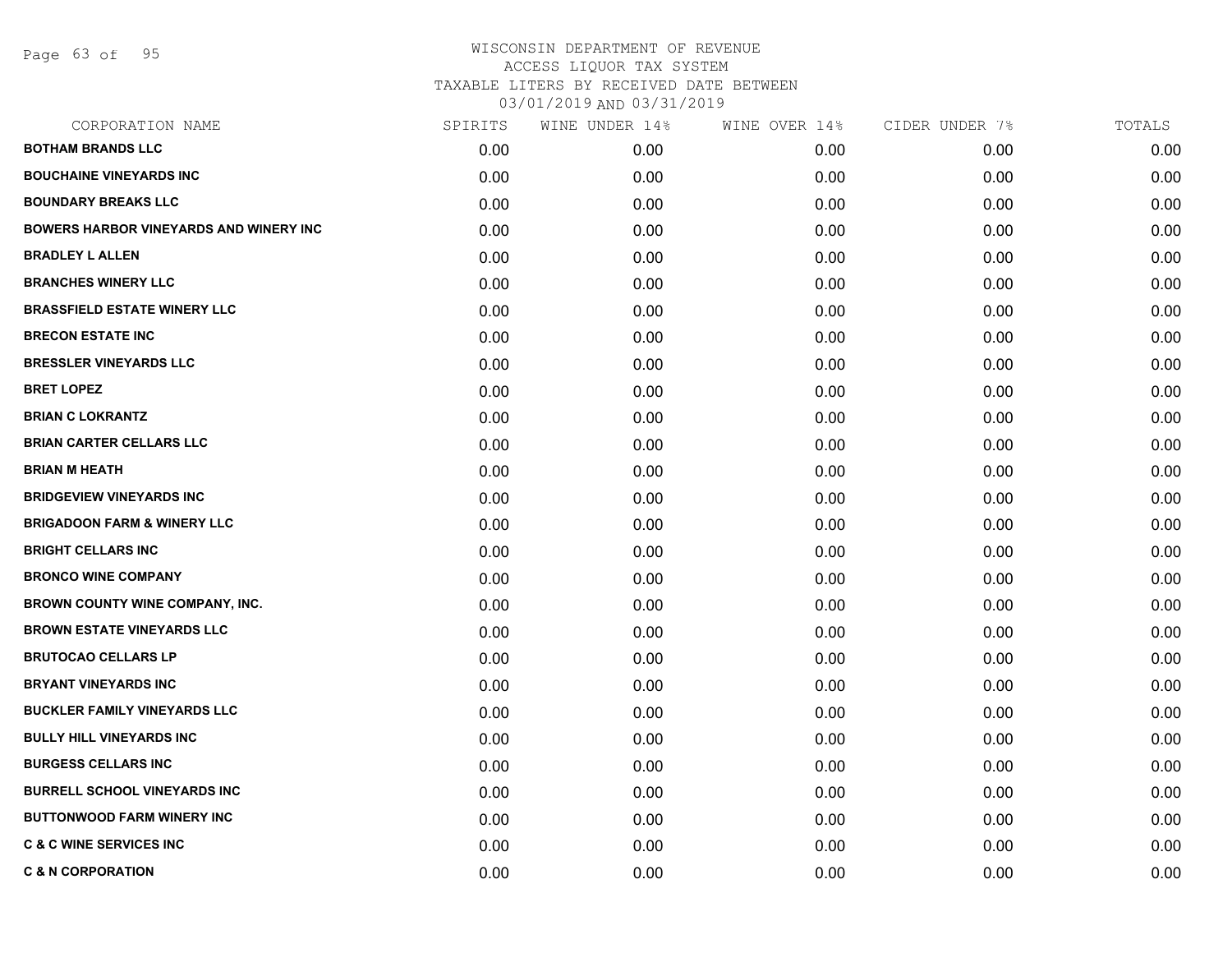Page 64 of 95

| CORPORATION NAME                             | SPIRITS | WINE UNDER 14% | WINE OVER 14% | CIDER UNDER 7% | TOTALS |
|----------------------------------------------|---------|----------------|---------------|----------------|--------|
| <b>C G DI ARIE VINEYARD &amp; WINERY LLC</b> | 0.00    | 0.00           | 0.00          | 0.00           | 0.00   |
| <b>C MONDAVI &amp; SONS</b>                  | 0.00    | 0.00           | 0.00          | 0.00           | 0.00   |
| <b>CADA LLC</b>                              | 0.00    | 0.00           | 0.00          | 0.00           | 0.00   |
| <b>CAIN CELLARS INC</b>                      | 0.00    | 0.00           | 0.00          | 0.00           | 0.00   |
| <b>CAKEBREAD CELLARS</b>                     | 0.00    | 0.00           | 0.00          | 0.00           | 0.00   |
| <b>CALCAREOUS VINEYARD LLC</b>               | 0.00    | 0.00           | 0.00          | 0.00           | 0.00   |
| <b>CALDWELL WINERY LLC</b>                   | 0.00    | 0.00           | 0.00          | 0.00           | 0.00   |
| <b>CALLAWAY TEMECULA LP</b>                  | 0.00    | 0.00           | 0.00          | 0.00           | 0.00   |
| <b>CANA'S FEAST WINERY LLC</b>               | 0.00    | 0.00           | 0.00          | 0.00           | 0.00   |
| <b>CARACCIOLI CELLARS INC</b>                | 0.00    | 0.00           | 0.00          | 0.00           | 0.00   |
| <b>CARL THOMA</b>                            | 0.00    | 0.00           | 0.00          | 0.00           | 0.00   |
| <b>CARLISLE WINERY &amp; VINEYARDS LLC</b>   | 0.00    | 0.00           | 0.00          | 0.00           | 0.00   |
| <b>CARLSON VINEYARDS INC</b>                 | 0.00    | 0.00           | 0.00          | 0.00           | 0.00   |
| <b>CARNEROS WINE COMPANY INC</b>             | 0.00    | 0.00           | 0.00          | 0.00           | 0.00   |
| <b>CASTORO CELLARS</b>                       | 0.00    | 0.00           | 0.00          | 0.00           | 0.00   |
| <b>CATHERINE ELIZABETH INC</b>               | 0.00    | 0.00           | 0.00          | 0.00           | 0.00   |
| <b>CAYMUS VINEYARDS INC</b>                  | 0.00    | 0.00           | 131.25        | 0.00           | 131.25 |
| <b>CECIL A ZERBA</b>                         | 0.00    | 0.00           | 0.00          | 0.00           | 0.00   |
| <b>CEDAR KNOLL VINEYARDS INC</b>             | 0.00    | 0.00           | 0.00          | 0.00           | 0.00   |
| <b>CEJA VINEYARDS INC</b>                    | 0.00    | 0.00           | 0.00          | 0.00           | 0.00   |
| <b>CELLAR RAT CELLARS LLC</b>                | 0.00    | 0.00           | 0.00          | 0.00           | 0.00   |
| <b>CHACEWATER LLC</b>                        | 0.00    | 0.00           | 0.00          | 0.00           | 0.00   |
| <b>CHAPPELLET WINERY INC</b>                 | 0.00    | 0.00           | 0.00          | 0.00           | 0.00   |
| <b>CHARLES &amp; MARTHA BARRA</b>            | 0.00    | 0.00           | 0.00          | 0.00           | 0.00   |
| <b>CHARLES REININGER LLC</b>                 | 0.00    | 0.00           | 0.00          | 0.00           | 0.00   |
| <b>CHATEAU BIANCA INC</b>                    | 0.00    | 0.00           | 0.00          | 0.00           | 0.00   |
| <b>CHATEAU DIANA LLC</b>                     | 0.00    | 0.00           | 0.00          | 0.00           | 0.00   |
| <b>CHATEAU GRAND TRAVERSE LTD</b>            | 0.00    | 0.00           | 0.00          | 0.00           | 0.00   |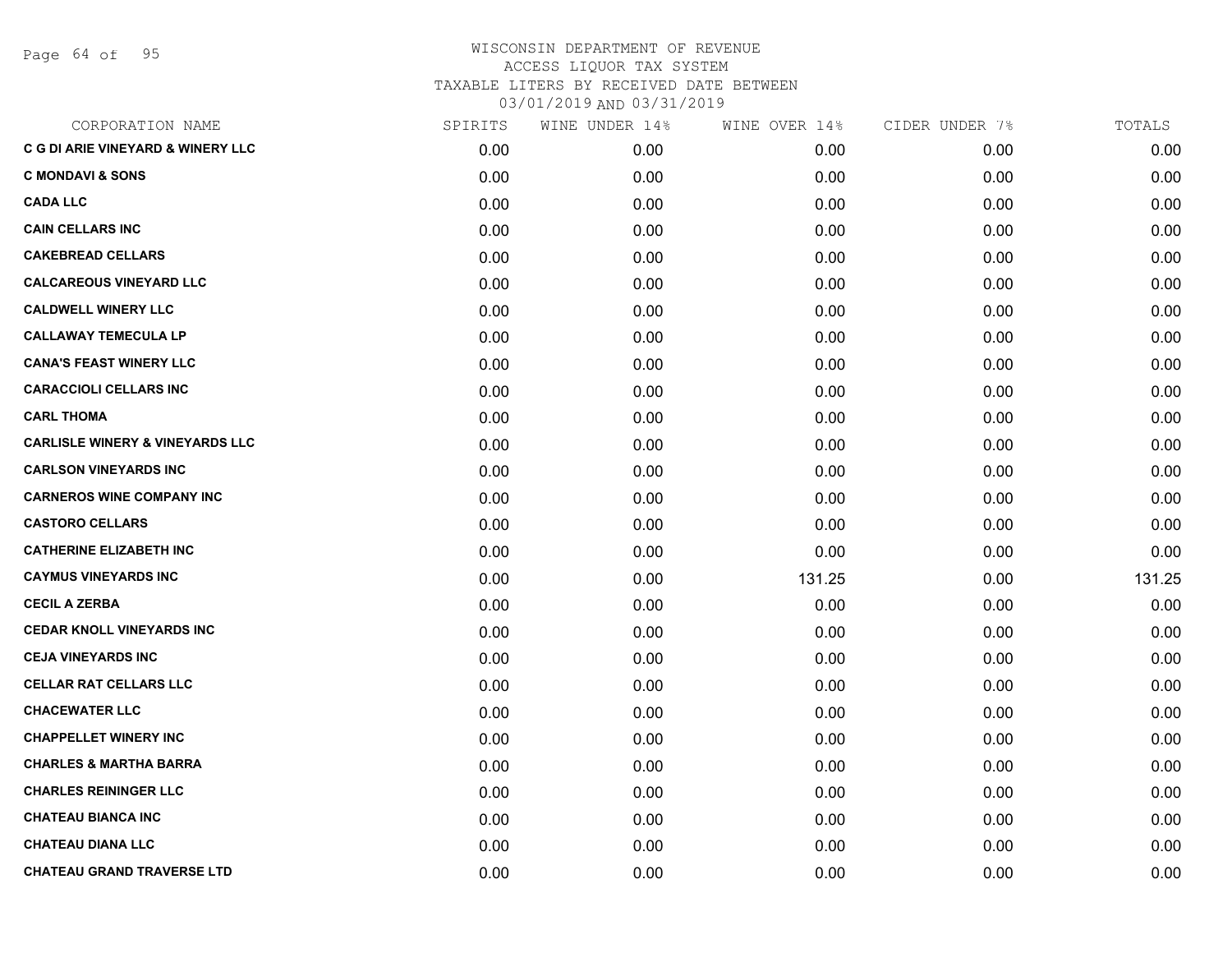Page 65 of 95

| CORPORATION NAME                                  | SPIRITS | WINE UNDER 14% | WINE OVER 14% | CIDER UNDER 7% | TOTALS |
|---------------------------------------------------|---------|----------------|---------------|----------------|--------|
| <b>CHATEAU MARGENE INC</b>                        | 0.00    | 0.00           | 0.00          | 0.00           | 0.00   |
| <b>CHATEAU MORRISETTE INC</b>                     | 0.00    | 0.00           | 0.00          | 0.00           | 0.00   |
| <b>CHATEAU OPERATIONS, LTD.</b>                   | 0.00    | 0.00           | 0.00          | 0.00           | 0.00   |
| <b>CHATEAU POTELLE HOLDINGS LLC</b>               | 0.00    | 0.00           | 0.00          | 0.00           | 0.00   |
| <b>CHATEAU ST CROIX WINERY &amp; VINEYARD LLC</b> | 0.00    | 0.00           | 0.00          | 0.00           | 0.00   |
| <b>CHERRY HILL LLC</b>                            | 0.00    | 0.00           | 0.00          | 0.00           | 0.00   |
| <b>CHIARELLO FAMILY VINEYARDS LLC</b>             | 0.00    | 0.00           | 0.00          | 0.00           | 0.00   |
| <b>CHIMNEY ROCK WINERY LLC</b>                    | 0.00    | 0.00           | 0.00          | 0.00           | 0.00   |
| <b>CHRISTOPHE BARON</b>                           | 0.00    | 0.00           | 0.00          | 0.00           | 0.00   |
| <b>CHRISTOPHER FIGGINS</b>                        | 0.00    | 0.00           | 0.00          | 0.00           | 0.00   |
| <b>CIDER HOUSE OF WISCONSIN LLC</b>               | 0.00    | 0.00           | 0.00          | 0.00           | 0.00   |
| <b>CINNABAR WINERY LLC</b>                        | 0.00    | 0.00           | 0.00          | 0.00           | 0.00   |
| <b>CIPCO INC.</b>                                 | 0.00    | 0.00           | 0.00          | 0.00           | 0.00   |
| <b>CLAY JAR HOLDINGS LLC</b>                      | 0.00    | 0.00           | 0.00          | 0.00           | 0.00   |
| <b>CLEARWATER CANYON CELLARS LLC</b>              | 0.00    | 0.00           | 0.00          | 0.00           | 0.00   |
| <b>CLIF BAR FAMILY WINERY &amp; FARM LLC</b>      | 0.00    | 0.00           | 0.00          | 0.00           | 0.00   |
| <b>CLINE CELLARS INC</b>                          | 0.00    | 0.00           | 0.00          | 0.00           | 0.00   |
| <b>CLOS DU VAL WINE CO LTD</b>                    | 0.00    | 0.00           | 0.00          | 0.00           | 0.00   |
| <b>CLOS LACHANCE WINES LLC</b>                    | 0.00    | 0.00           | 0.00          | 0.00           | 0.00   |
| <b>COCKERELL WINE CONSULTING LLC</b>              | 0.00    | 0.00           | 0.00          | 0.00           | 0.00   |
| <b>CODORNIU NAPA INC</b>                          | 0.00    | 0.00           | 0.00          | 0.00           | 0.00   |
| <b>COELHO WINERY INC</b>                          | 0.00    | 0.00           | 0.00          | 0.00           | 0.00   |
| <b>COL SOLARE, LLP</b>                            | 0.00    | 0.00           | 0.00          | 0.00           | 0.00   |
| <b>COLGIN PARTNERS LLC</b>                        | 0.00    | 0.00           | 0.00          | 0.00           | 0.00   |
| <b>COLLEEN M BOS</b>                              | 0.00    | 0.00           | 0.00          | 0.00           | 0.00   |
| <b>COLUMBIA RIVER WINERY INC</b>                  | 0.00    | 0.00           | 0.00          | 0.00           | 0.00   |
| <b>CONSTELLATION BRANDS U.S. OPERATIONS</b>       | 0.00    | 0.00           | 0.00          | 0.00           | 0.00   |
| <b>CONUNDRUM WINERY LLC</b>                       | 0.00    | 13.50          | 6.00          | 0.00           | 19.50  |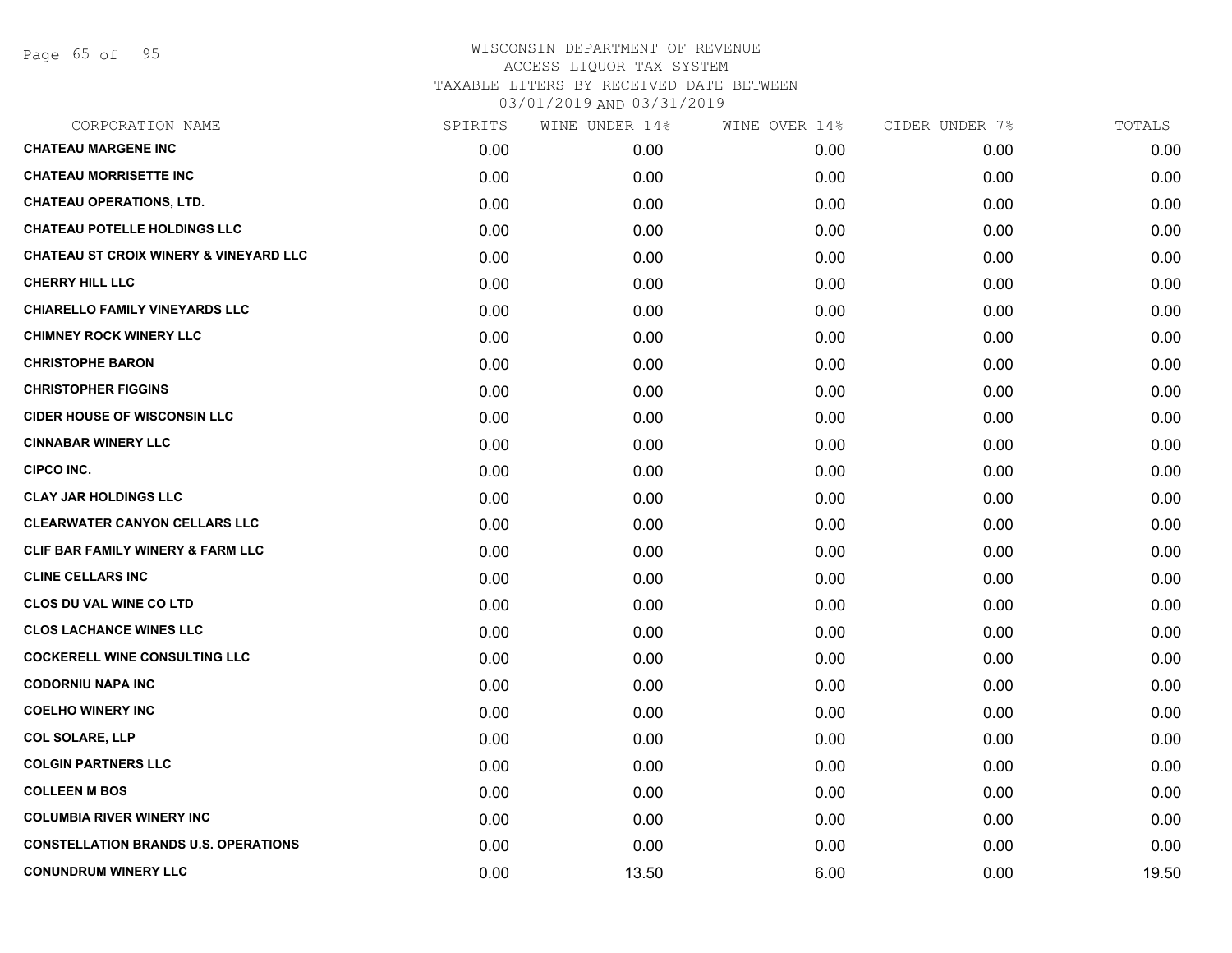Page 66 of 95

| CORPORATION NAME                       | SPIRITS | WINE UNDER 14% | WINE OVER 14% | CIDER UNDER 7% | TOTALS |
|----------------------------------------|---------|----------------|---------------|----------------|--------|
| <b>CONWAY VINEYARDS INC</b>            | 0.00    | 0.00           | 0.00          | 0.00           | 0.00   |
| <b>COOL HAND VINEYARDS LLC</b>         | 0.00    | 0.00           | 0.00          | 0.00           | 0.00   |
| <b>COPPER CANE LLC</b>                 | 0.00    | 0.00           | 0.00          | 0.00           | 0.00   |
| <b>CORISON WINERY INC</b>              | 0.00    | 0.00           | 0.00          | 0.00           | 0.00   |
| <b>CORNERSTONE CELLARS LLC</b>         | 0.00    | 0.00           | 0.00          | 0.00           | 0.00   |
| <b>CORY J MICHAL</b>                   | 0.00    | 0.00           | 0.00          | 0.00           | 0.00   |
| <b>COURAGEOUS INC</b>                  | 0.00    | 0.00           | 0.00          | 0.00           | 0.00   |
| <b>CRAIG FLETCHER</b>                  | 0.00    | 0.00           | 0.00          | 0.00           | 0.00   |
| <b>CRAIG S HANDLY</b>                  | 0.00    | 0.00           | 0.00          | 0.00           | 0.00   |
| <b>CREATIVE WINE CONCEPTS INC</b>      | 0.00    | 0.00           | 0.00          | 0.00           | 0.00   |
| <b>CREW WINE COMPANY LLC</b>           | 0.00    | 0.00           | 0.00          | 0.00           | 0.00   |
| <b>CRIMSON WINE GROUP LTD</b>          | 0.00    | 0.00           | 0.00          | 0.00           | 0.00   |
| <b>CRISTOM VINEYARDS INC</b>           | 0.00    | 0.00           | 0.00          | 0.00           | 0.00   |
| <b>CROCKER &amp; STARR WINE CO LLC</b> | 0.00    | 0.00           | 0.00          | 0.00           | 0.00   |
| <b>CROFT LLC</b>                       | 0.00    | 0.00           | 0.00          | 0.00           | 0.00   |
| <b>CROWN POINT WINERY LLC</b>          | 0.00    | 0.00           | 0.00          | 0.00           | 0.00   |
| <b>CULTIVATE WINES LLC</b>             | 0.00    | 0.00           | 0.00          | 0.00           | 0.00   |
| <b>CUNAT PREMIUM VINEYARDS LLC</b>     | 0.00    | 0.00           | 0.00          | 0.00           | 0.00   |
| <b>CUSHMAN WINERY CORPORATION</b>      | 0.00    | 0.00           | 0.00          | 0.00           | 0.00   |
| <b>CUVAISON INC</b>                    | 0.00    | 0.00           | 0.00          | 0.00           | 0.00   |
| <b>CWC WINERY LLC</b>                  | 0.00    | 0.00           | 0.00          | 0.00           | 0.00   |
| <b>D &amp; J F CELLARS INC</b>         | 0.00    | 0.00           | 0.00          | 0.00           | 0.00   |
| <b>D MYERS LLC</b>                     | 0.00    | 0.00           | 0.00          | 0.00           | 0.00   |
| <b>DANA ESTATES INC</b>                | 0.00    | 0.00           | 0.00          | 0.00           | 0.00   |
| <b>DANICA PATRICK</b>                  | 0.00    | 0.00           | 0.00          | 0.00           | 0.00   |
| <b>DANIEL J KOEPKE</b>                 | 0.00    | 0.00           | 0.00          | 0.00           | 0.00   |
| DANZA DEL SOL WINERY INC               | 0.00    | 0.00           | 0.00          | 0.00           | 0.00   |
| <b>DANZINGER VINEYARDS LLC</b>         | 0.00    | 0.00           | 0.00          | 0.00           | 0.00   |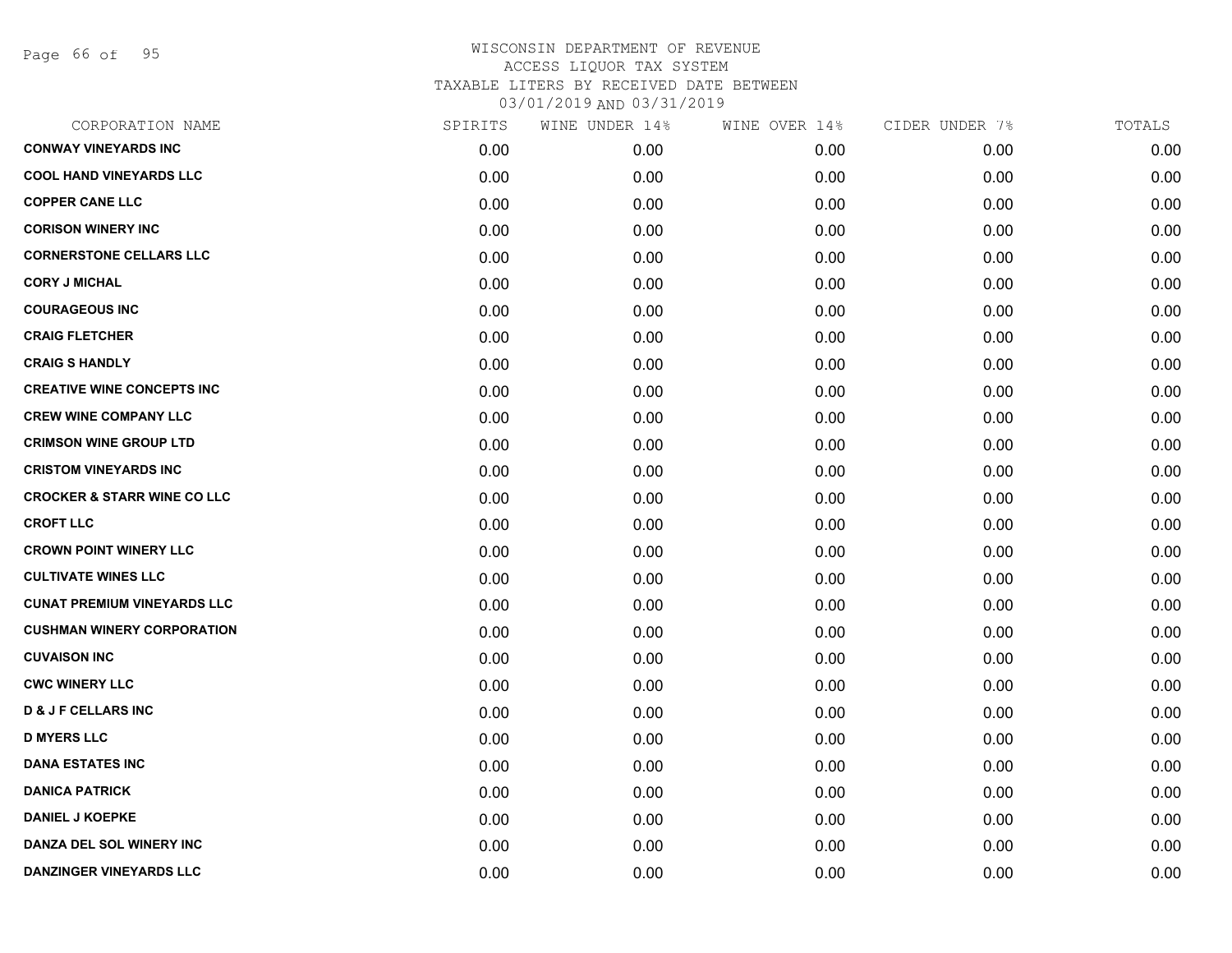Page 67 of 95

| CORPORATION NAME                                              | SPIRITS | WINE UNDER 14% | WINE OVER 14% | CIDER UNDER 7% | TOTALS |
|---------------------------------------------------------------|---------|----------------|---------------|----------------|--------|
| <b>DAOU VINEYARDS LLC</b>                                     | 0.00    | 0.00           | 0.00          | 0.00           | 0.00   |
| <b>DARIOUSH KHALEDI WINERY LLC</b>                            | 0.00    | 0.00           | 0.00          | 0.00           | 0.00   |
| <b>DAVID BRUCE WINERY INC</b>                                 | 0.00    | 0.00           | 0.00          | 0.00           | 0.00   |
| <b>DAVID COFFARO</b>                                          | 0.00    | 0.00           | 0.00          | 0.00           | 0.00   |
| <b>DAVID F MAHER</b>                                          | 0.00    | 0.00           | 0.00          | 0.00           | 0.00   |
| <b>DAVID J MATTHEWS</b>                                       | 0.00    | 0.00           | 0.00          | 0.00           | 0.00   |
| <b>DAVID JAMES LLC</b>                                        | 0.00    | 0.00           | 0.00          | 0.00           | 0.00   |
| <b>DAVIDS PINOT VINEYARDS INC</b>                             | 0.00    | 0.00           | 0.00          | 0.00           | 0.00   |
| <b>DAVIS ESTATES LLC</b>                                      | 0.00    | 0.00           | 0.00          | 0.00           | 0.00   |
| <b>DAWN'S DREAM LLC</b>                                       | 0.00    | 0.00           | 0.00          | 0.00           | 0.00   |
| DE LA MONTANYA WINERY INC                                     | 0.00    | 0.00           | 0.00          | 0.00           | 0.00   |
| DEERFIELD RANCH WINERY LLC                                    | 0.00    | 0.00           | 0.00          | 0.00           | 0.00   |
| DEL DOTTO VINEYARDS INC                                       | 0.00    | 0.00           | 0.00          | 0.00           | 0.00   |
| <b>DELICATO VINEYARDS INC</b>                                 | 0.00    | 0.00           | 0.00          | 0.00           | 0.00   |
| <b>DELILLE CELLARS LLC</b>                                    | 0.00    | 0.00           | 0.00          | 0.00           | 0.00   |
| <b>DENNER WINERY INC</b>                                      | 0.00    | 0.00           | 0.00          | 0.00           | 0.00   |
| <b>DENNIS R ONEIL</b>                                         | 0.00    | 0.00           | 0.00          | 0.00           | 0.00   |
| DH GUSTAFSON FAMILY VINEYARDS LLC                             | 0.00    | 0.00           | 0.00          | 0.00           | 0.00   |
| <b>DIAMOND MOUNTAIN VINEYARD</b>                              | 0.00    | 0.00           | 0.00          | 0.00           | 0.00   |
| <b>DIANA HOBSON</b>                                           | 0.00    | 0.00           | 0.00          | 0.00           | 0.00   |
| <b>DOMAINE CARNEROS LTD</b>                                   | 0.00    | 0.00           | 0.00          | 0.00           | 0.00   |
| <b>DOMAINE CHANDON INC</b>                                    | 0.00    | 0.00           | 0.00          | 0.00           | 0.00   |
| <b>DOMAINE DE MARIA SOTER LLC</b>                             | 0.00    | 0.00           | 0.00          | 0.00           | 0.00   |
| <b>DOMAINE DROUHIN OREGON LLC</b>                             | 0.00    | 0.00           | 0.00          | 0.00           | 0.00   |
| <b>DOMAINE SERENE VINEYARDS &amp; WINERY INC</b>              | 0.00    | 0.00           | 0.00          | 0.00           | 0.00   |
| <b>DOMINICK CHIRICHILLO</b>                                   | 0.00    | 0.00           | 0.00          | 0.00           | 0.00   |
| DON SEBASTIANI & SONS INTERNATIONAL WINE<br><b>NEGOCIANTS</b> | 0.00    | 0.00           | 0.00          | 0.00           | 0.00   |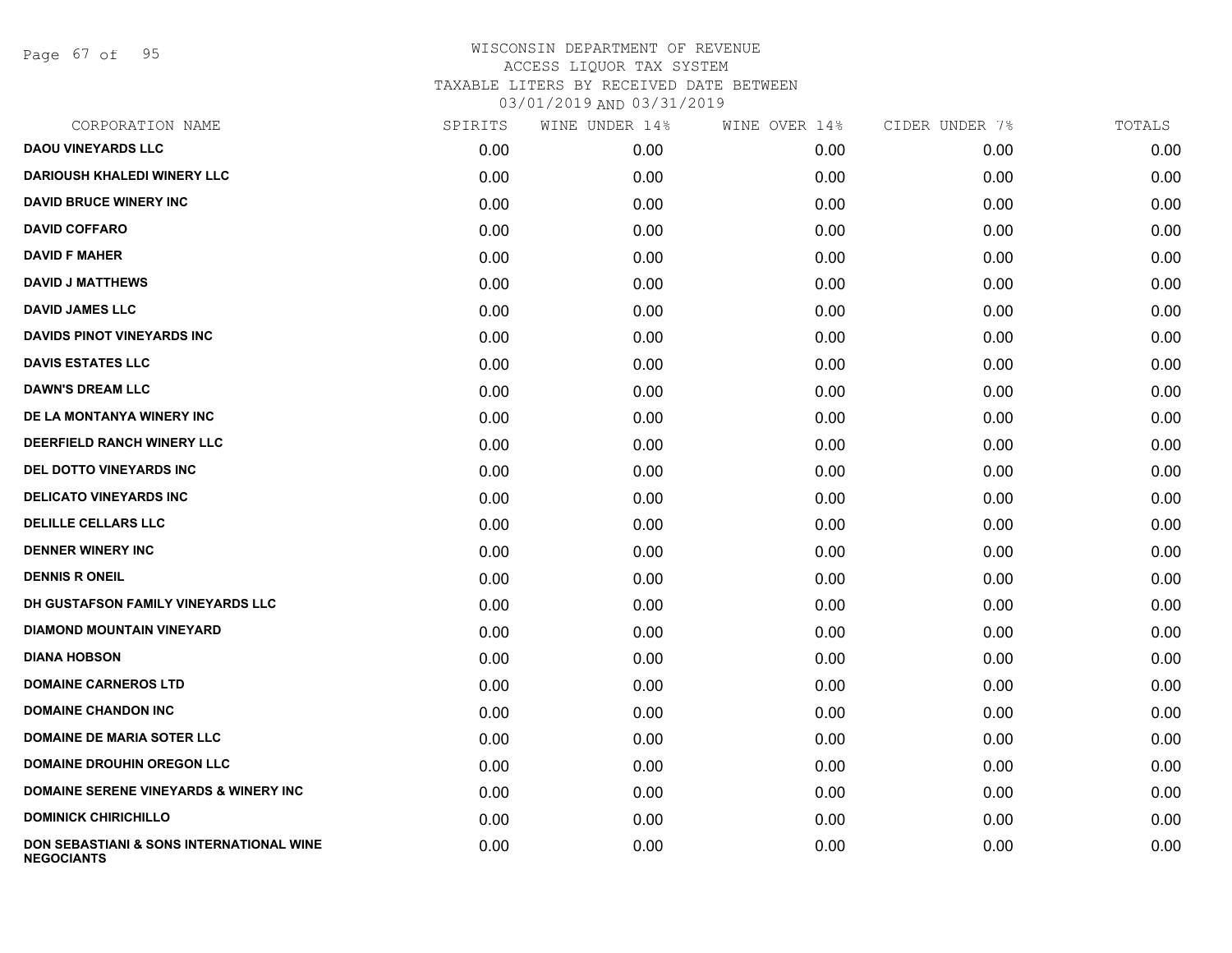Page 68 of 95

| CORPORATION NAME                   | SPIRITS | WINE UNDER 14% | WINE OVER 14% | CIDER UNDER 7% | TOTALS |
|------------------------------------|---------|----------------|---------------|----------------|--------|
| <b>DONALD PHILLIPS HILL JR</b>     | 0.00    | 0.00           | 0.00          | 0.00           | 0.00   |
| DONATI FAMILY VINEYARD INC         | 0.00    | 0.00           | 0.00          | 0.00           | 0.00   |
| DONELAN FAMILY WINE CELLARS LLC    | 0.00    | 0.00           | 0.00          | 0.00           | 0.00   |
| <b>DOROTHY PANELLA</b>             | 0.00    | 0.00           | 0.00          | 0.00           | 0.00   |
| <b>DOSSEY VINEYARDS LLC</b>        | 0.00    | 0.00           | 0.00          | 0.00           | 0.00   |
| DOUBLE CANYON VINEYARDS LLC        | 0.00    | 0.00           | 0.00          | 0.00           | 0.00   |
| DRAKE MAKES WINE, INC.             | 0.00    | 0.00           | 0.00          | 0.00           | 0.00   |
| DRUMLIN RIDGE WINERY LLC           | 0.00    | 0.00           | 0.00          | 0.00           | 0.00   |
| DRY CREEK VINEYARD INC             | 0.00    | 0.00           | 0.00          | 0.00           | 0.00   |
| <b>DSC INVESTORS INC</b>           | 0.00    | 0.00           | 0.00          | 0.00           | 0.00   |
| <b>DUCKHORN WINE COMPANY</b>       | 0.00    | 0.00           | 0.00          | 0.00           | 0.00   |
| <b>DUMOL WINERY LLC</b>            | 0.00    | 0.00           | 0.00          | 0.00           | 0.00   |
| <b>DUNHAM CELLARS LLC</b>          | 0.00    | 0.00           | 0.00          | 0.00           | 0.00   |
| <b>DUNN VINEYARDS LLC</b>          | 0.00    | 0.00           | 0.00          | 0.00           | 0.00   |
| <b>DUPLIN WINE CELLARS INC</b>     | 0.00    | 0.00           | 0.00          | 0.00           | 0.00   |
| DUTTON GOLDFIELD WINERY LLC        | 0.00    | 0.00           | 0.00          | 0.00           | 0.00   |
| <b>E &amp; J GALLO WINERY</b>      | 0.00    | 0.00           | 0.00          | 0.00           | 0.00   |
| <b>E STRING CELLARS LLC</b>        | 0.00    | 0.00           | 0.00          | 0.00           | 0.00   |
| <b>EAGLES LANDING WINERY LLC</b>   | 0.00    | 0.00           | 0.00          | 0.00           | 0.00   |
| <b>EARL E BROWN &amp; SONS INC</b> | 0.00    | 0.00           | 0.00          | 0.00           | 0.00   |
| <b>EBERLE WINERY LP</b>            | 0.00    | 0.00           | 0.00          | 0.00           | 0.00   |
| EDEN ICE CIDER COMPANY INC.        | 0.00    | 0.00           | 0.00          | 0.00           | 0.00   |
| <b>EDWARD J RINK</b>               | 0.00    | 0.00           | 0.00          | 0.00           | 0.00   |
| EHREN JORDAN WINE CELLARS LLC      | 0.00    | 0.00           | 0.00          | 0.00           | 0.00   |
| <b>EILEEN BRYS</b>                 | 0.00    | 0.00           | 0.00          | 0.00           | 0.00   |
| <b>ELEGANCE PROPERTIES LLC</b>     | 0.00    | 0.00           | 0.00          | 0.00           | 0.00   |
| <b>ELISABETH W KLEIN</b>           | 0.00    | 0.00           | 0.00          | 0.00           | 0.00   |
| ELK COVE VINEYARDS INC             | 0.00    | 0.00           | 0.00          | 0.00           | 0.00   |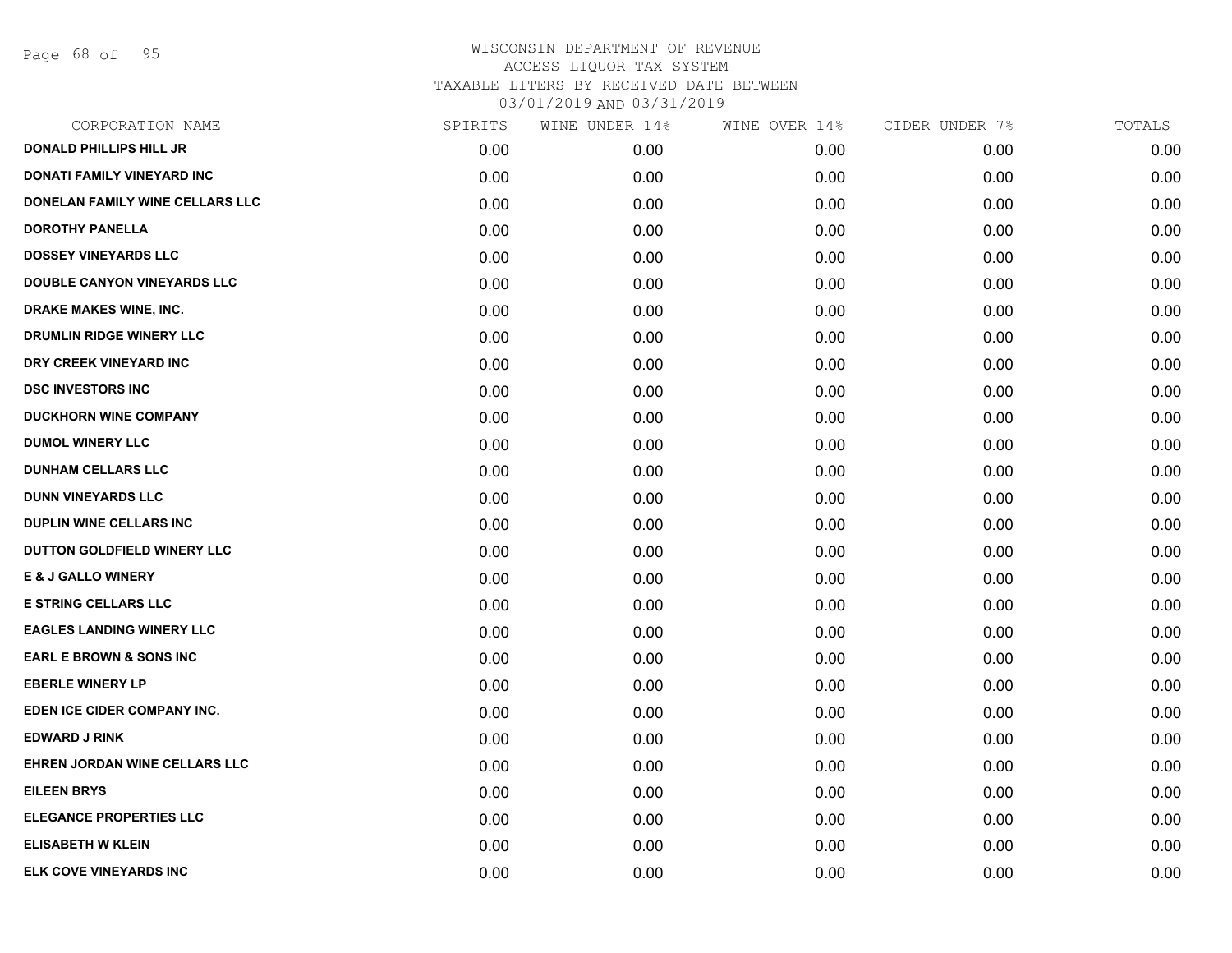Page 69 of 95

| CORPORATION NAME                         | SPIRITS | WINE UNDER 14% | WINE OVER 14% | CIDER UNDER 7% | TOTALS |
|------------------------------------------|---------|----------------|---------------|----------------|--------|
| <b>ELV-OREGON LLC</b>                    | 0.00    | 0.00           | 0.00          | 0.00           | 0.00   |
| <b>ELYSE WINERY LLC</b>                  | 0.00    | 0.00           | 0.00          | 0.00           | 0.00   |
| <b>EMILIO GUGLIELMO WINERY INC</b>       | 0.00    | 0.00           | 0.00          | 0.00           | 0.00   |
| <b>ERIC TRUMP WINE MANUFACTURING LLC</b> | 0.00    | 0.00           | 0.00          | 0.00           | 0.00   |
| <b>ERNEST VINEYARDS LLC</b>              | 0.00    | 0.00           | 0.00          | 0.00           | 0.00   |
| <b>ESCALERA-BOULET LLC</b>               | 0.00    | 0.00           | 0.00          | 0.00           | 0.00   |
| <b>F KORBEL &amp; BROS INC</b>           | 0.00    | 0.00           | 0.00          | 0.00           | 0.00   |
| <b>FAETHM INC</b>                        | 0.00    | 0.00           | 0.00          | 0.00           | 0.00   |
| <b>FANTESCA LLC</b>                      | 0.00    | 0.00           | 0.00          | 0.00           | 0.00   |
| <b>FAT BOYS INC</b>                      | 0.00    | 0.00           | 0.00          | 0.00           | 0.00   |
| <b>FAWN CREEK WINERY LLC</b>             | 0.00    | 0.00           | 0.00          | 0.00           | 0.00   |
| <b>FAZELI VINEYARDS, LLC</b>             | 0.00    | 0.00           | 0.00          | 0.00           | 0.00   |
| <b>FENESTRA WINERY INC</b>               | 0.00    | 0.00           | 0.00          | 0.00           | 0.00   |
| FENN VALLEY VINEYARDS, INC.              | 0.00    | 0.00           | 0.00          | 0.00           | 0.00   |
| <b>FERMENTING CELLARS LLC</b>            | 0.00    | 0.00           | 0.00          | 0.00           | 0.00   |
| FERRARI CARANO VINEYARDS & WINERY LLC    | 0.00    | 0.00           | 0.00          | 0.00           | 0.00   |
| <b>FETZER VINEYARDS</b>                  | 0.00    | 0.00           | 0.00          | 0.00           | 0.00   |
| <b>FICKLIN VINEYARDS INC</b>             | 0.00    | 0.00           | 0.00          | 0.00           | 0.00   |
| <b>FIDDLEHEAD CELLARS LP</b>             | 0.00    | 0.00           | 0.00          | 0.00           | 0.00   |
| <b>FIDELITAS WINES LLC</b>               | 0.00    | 0.00           | 0.00          | 0.00           | 0.00   |
| <b>FIESTA VINEYARD &amp; WINERY LLC</b>  | 0.00    | 0.00           | 0.00          | 0.00           | 0.00   |
| <b>FINKELSTEIN VINEYARDS INC</b>         | 0.00    | 0.00           | 0.00          | 0.00           | 0.00   |
| <b>FIRESTEED CORPORATION</b>             | 0.00    | 0.00           | 0.00          | 0.00           | 0.00   |
| FISHER KING WINERY, LLC                  | 0.00    | 0.00           | 0.00          | 0.00           | 0.00   |
| <b>FISHER VINEYARDS</b>                  | 0.00    | 0.00           | 0.00          | 0.00           | 0.00   |
| <b>FITVINE LLC</b>                       | 0.00    | 0.00           | 0.00          | 0.00           | 0.00   |
| <b>FIVE VINES LLC</b>                    | 0.00    | 0.00           | 0.00          | 0.00           | 0.00   |
| <b>FLORA SPRINGS WINE COMPANY</b>        | 0.00    | 0.00           | 0.00          | 0.00           | 0.00   |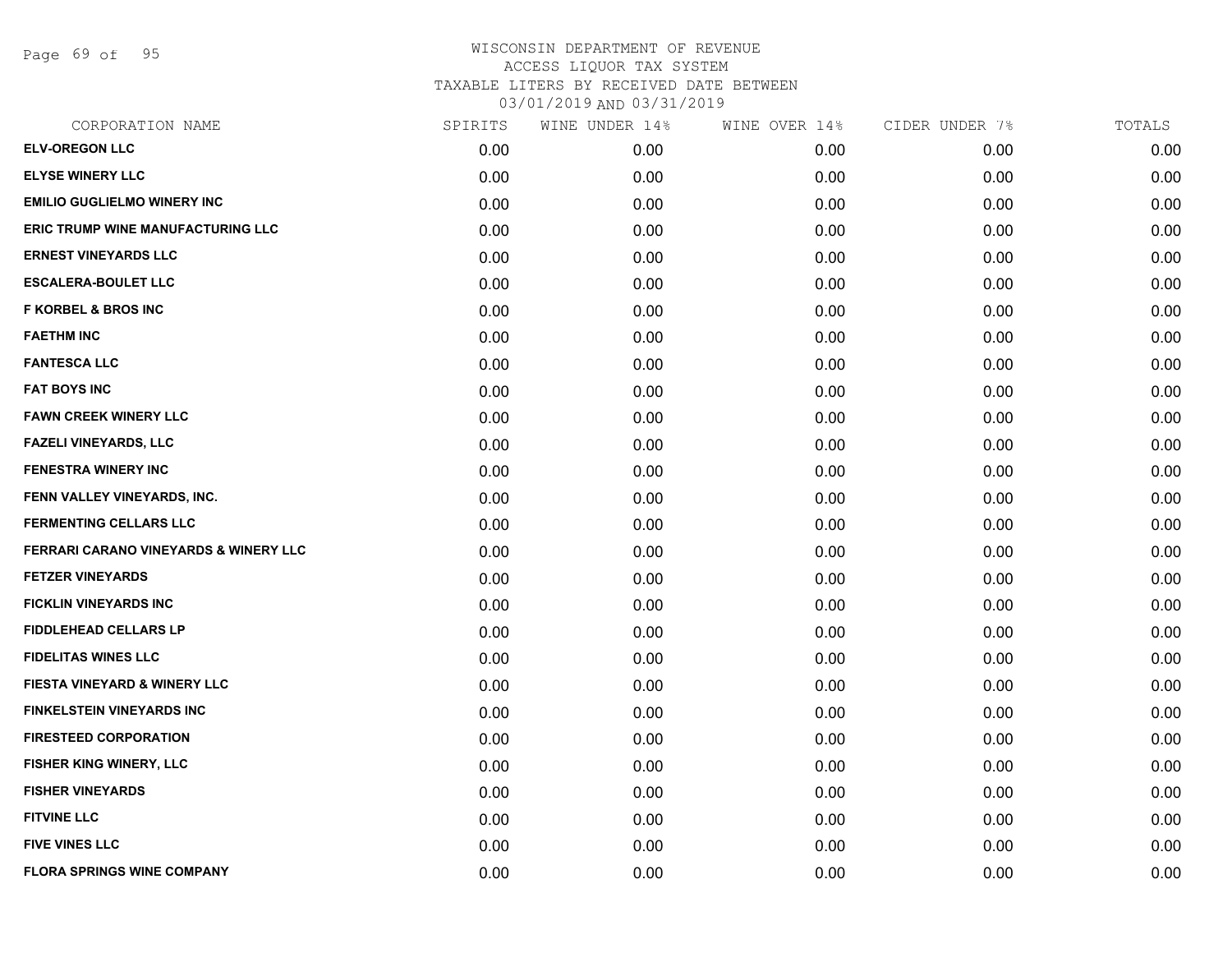| CORPORATION NAME                               | SPIRITS | WINE UNDER 14% | WINE OVER 14% | CIDER UNDER 7% | TOTALS |
|------------------------------------------------|---------|----------------|---------------|----------------|--------|
| FLOWERS VINEYARD AND WINERY, LLC               | 0.00    | 0.00           | 0.00          | 0.00           | 0.00   |
| <b>FLYING B VINEYARD LP</b>                    | 0.00    | 0.00           | 0.00          | 0.00           | 0.00   |
| FN CELLARS LLC                                 | 0.00    | 0.00           | 0.00          | 0.00           | 0.00   |
| <b>FOLEY ESTATES VINEYARD &amp; WINERY LLC</b> | 0.00    | 0.00           | 0.00          | 0.00           | 0.00   |
| <b>FOLEY FAMILY WINES INC</b>                  | 0.00    | 0.00           | 0.00          | 0.00           | 0.00   |
| <b>FOLIO WINE COMPANY LLC</b>                  | 0.00    | 0.00           | 0.00          | 0.00           | 0.00   |
| <b>FONTANELLA WINES LLC</b>                    | 0.00    | 0.00           | 0.00          | 0.00           | 0.00   |
| <b>FORT ROSS VINEYARD &amp; WINERY LLC</b>     | 0.00    | 0.00           | 0.00          | 0.00           | 0.00   |
| <b>FOUR BEARS WINERY LLC</b>                   | 0.00    | 0.00           | 0.00          | 0.00           | 0.00   |
| FOUR DAUGHTERS VINEYARD AND WINERY LLC         | 0.00    | 0.00           | 0.00          | 0.00           | 0.00   |
| <b>FOXEN VINEYARD INC</b>                      | 0.00    | 0.00           | 0.00          | 0.00           | 0.00   |
| <b>FRANCIS COPPOLA WINERY LLC</b>              | 0.00    | 0.00           | 0.00          | 0.00           | 0.00   |
| <b>FRANCISCAN VINEYARDS INC</b>                | 0.00    | 0.00           | 0.00          | 0.00           | 0.00   |
| <b>FRANK FAMILY VINEYARDS LLC</b>              | 0.00    | 0.00           | 0.00          | 0.00           | 0.00   |
| <b>FRED C SCHERRER</b>                         | 0.00    | 0.00           | 0.00          | 0.00           | 0.00   |
| <b>FREIXENET SONOMA CAVES INC</b>              | 0.00    | 0.00           | 0.00          | 0.00           | 0.00   |
| <b>FREY FAMILY WINERY LLC</b>                  | 0.00    | 0.00           | 0.00          | 0.00           | 0.00   |
| <b>FREY VINEYARDS LTD</b>                      | 0.00    | 0.00           | 0.00          | 0.00           | 0.00   |
| <b>FROGS LEAP WINERY</b>                       | 0.00    | 0.00           | 0.00          | 0.00           | 0.00   |
| <b>FROGTOWN CELLARS LLP</b>                    | 0.00    | 0.00           | 0.00          | 0.00           | 0.00   |
| FRUIT OF THE WOODS WINE CELLAR, INC.           | 0.00    | 0.00           | 0.00          | 0.00           | 0.00   |
| <b>FULCRUM WINES LLC</b>                       | 0.00    | 0.00           | 0.00          | 0.00           | 0.00   |
| <b>FULKERSON WINE CELLARS LLC</b>              | 0.00    | 0.00           | 0.00          | 0.00           | 0.00   |
| <b>FULLERTON WINES, INC</b>                    | 0.00    | 0.00           | 0.00          | 0.00           | 0.00   |
| <b>FURTHERMORE LLC</b>                         | 0.00    | 0.00           | 0.00          | 0.00           | 0.00   |
| <b>G GRAHAM WINES INC</b>                      | 0.00    | 0.00           | 0.00          | 0.00           | 0.00   |
| <b>GALANTE FAMILY WINERY INC</b>               | 0.00    | 0.00           | 0.00          | 0.00           | 0.00   |
| <b>GALENA CELLARS INC</b>                      | 0.00    | 0.00           | 0.00          | 0.00           | 0.00   |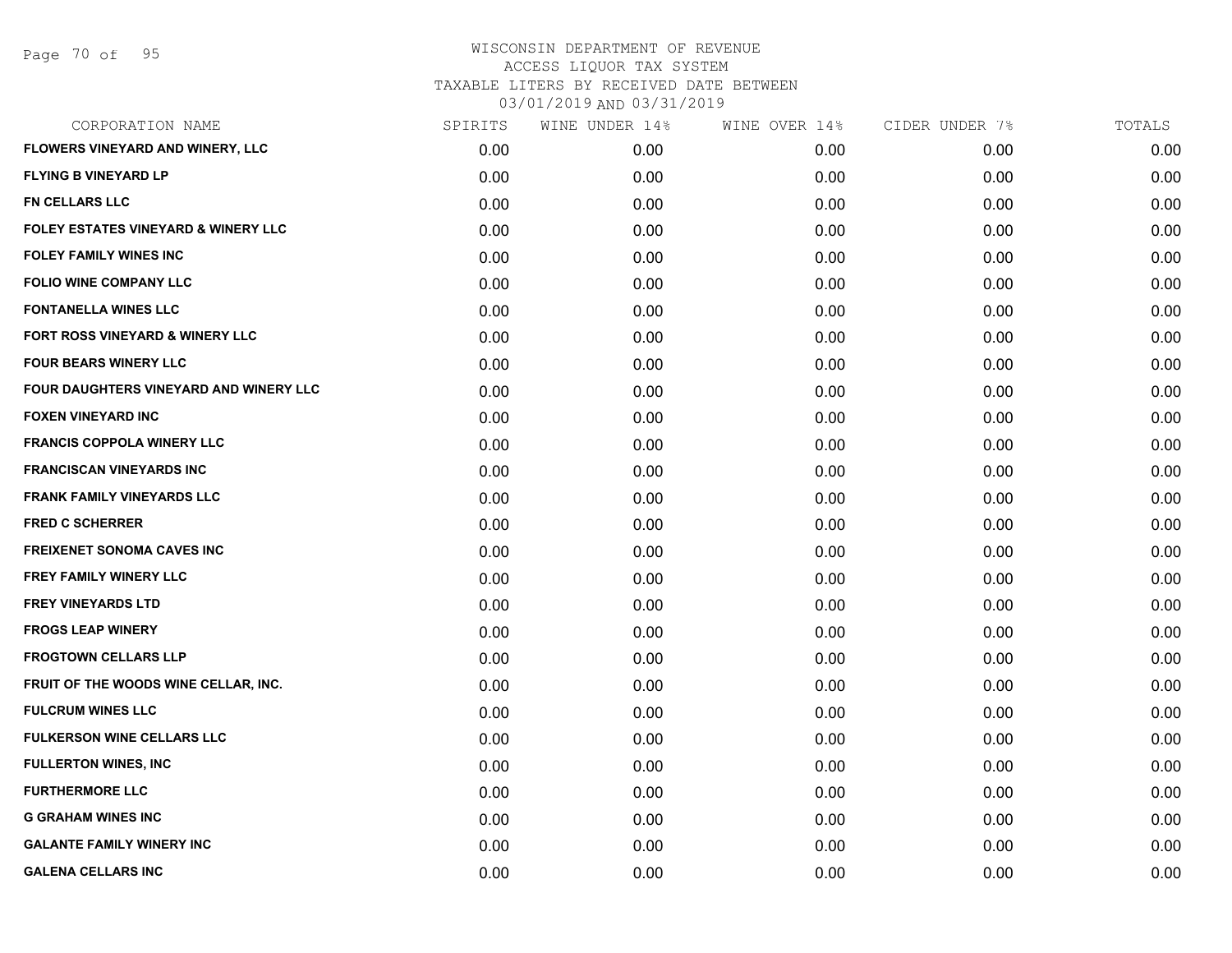Page 71 of 95

# WISCONSIN DEPARTMENT OF REVENUE ACCESS LIQUOR TAX SYSTEM

TAXABLE LITERS BY RECEIVED DATE BETWEEN

| CORPORATION NAME                                    | SPIRITS | WINE UNDER 14% | WINE OVER 14% | CIDER UNDER 7% | TOTALS |
|-----------------------------------------------------|---------|----------------|---------------|----------------|--------|
| <b>GALLICA WINES LLC</b>                            | 0.00    | 0.00           | 0.00          | 0.00           | 0.00   |
| <b>GAMBLE FAMILY VINEYARDS LLC</b>                  | 0.00    | 0.00           | 0.00          | 0.00           | 0.00   |
| <b>GANDONA INC</b>                                  | 0.00    | 0.00           | 0.00          | 0.00           | 0.00   |
| <b>GARGIULO VINEYARD LLC</b>                        | 0.00    | 0.00           | 0.00          | 0.00           | 0.00   |
| <b>GARROD TRUST</b>                                 | 0.00    | 0.00           | 0.00          | 0.00           | 0.00   |
| <b>GARVIN HEIGHTS VINEYARDS, LLC</b>                | 0.00    | 0.00           | 0.00          | 0.00           | 0.00   |
| <b>GEARY MARKET INVESTMENT COMPANY LTD</b>          | 0.00    | 0.00           | 0.00          | 0.00           | 0.00   |
| <b>GEMSTONE VINEYARDS LLC</b>                       | 0.00    | 0.00           | 0.00          | 0.00           | 0.00   |
| <b>GENERATIONS OF SONOMA LLC</b>                    | 0.00    | 0.00           | 0.00          | 0.00           | 0.00   |
| <b>GENESEO PARTNERS LP</b>                          | 0.00    | 0.00           | 0.00          | 0.00           | 0.00   |
| <b>GEORGE O HENDRY</b>                              | 0.00    | 0.00           | 0.00          | 0.00           | 0.00   |
| <b>GERBER, GERBER &amp; GERBER DISCLAIMER TRUST</b> | 0.00    | 0.00           | 0.00          | 0.00           | 0.00   |
| <b>GERHARD REISACHER</b>                            | 0.00    | 0.00           | 0.00          | 0.00           | 0.00   |
| <b>GF WINES LLC</b>                                 | 0.00    | 0.00           | 0.00          | 0.00           | 0.00   |
| <b>GHOST HILL CELLARS LLC</b>                       | 0.00    | 0.00           | 0.00          | 0.00           | 0.00   |
| <b>GIFT SERVICES INC</b>                            | 0.00    | 0.00           | 0.00          | 0.00           | 0.00   |
| <b>GLOBAL UNIVERSAL SRL</b>                         | 0.00    | 0.00           | 0.00          | 0.00           | 0.00   |
| <b>GOLDIN INVESTMENT II INC</b>                     | 0.00    | 0.00           | 0.00          | 0.00           | 0.00   |
| <b>GOLDRIDGEPINOT.COM LLC</b>                       | 0.00    | 0.00           | 0.00          | 0.00           | 0.00   |
| <b>GOOD FOUNDATIONS INC</b>                         | 0.00    | 0.00           | 0.00          | 0.00           | 0.00   |
| <b>GOOSE EGG, LLC</b>                               | 0.00    | 0.00           | 0.00          | 0.00           | 0.00   |
| <b>GOOSE RIDGE LLC</b>                              | 0.00    | 0.00           | 0.00          | 0.00           | 0.00   |
| <b>GRAPE VISIONS LLC</b>                            | 0.00    | 0.00           | 0.00          | 0.00           | 0.00   |
| <b>GRAPESEED WINE FUND LLC</b>                      | 0.00    | 0.00           | 0.00          | 0.00           | 0.00   |
| <b>GRASSINI FAMILY VINEYARDS LLC</b>                | 0.00    | 0.00           | 0.00          | 0.00           | 0.00   |
| <b>GREEN FAMILY WINERY LLC</b>                      | 0.00    | 0.00           | 0.00          | 0.00           | 0.00   |
| <b>GREG SANDERS</b>                                 | 0.00    | 0.00           | 0.00          | 0.00           | 0.00   |
| <b>GRGICH HILLS CELLAR</b>                          | 0.00    | 0.00           | 0.00          | 0.00           | 0.00   |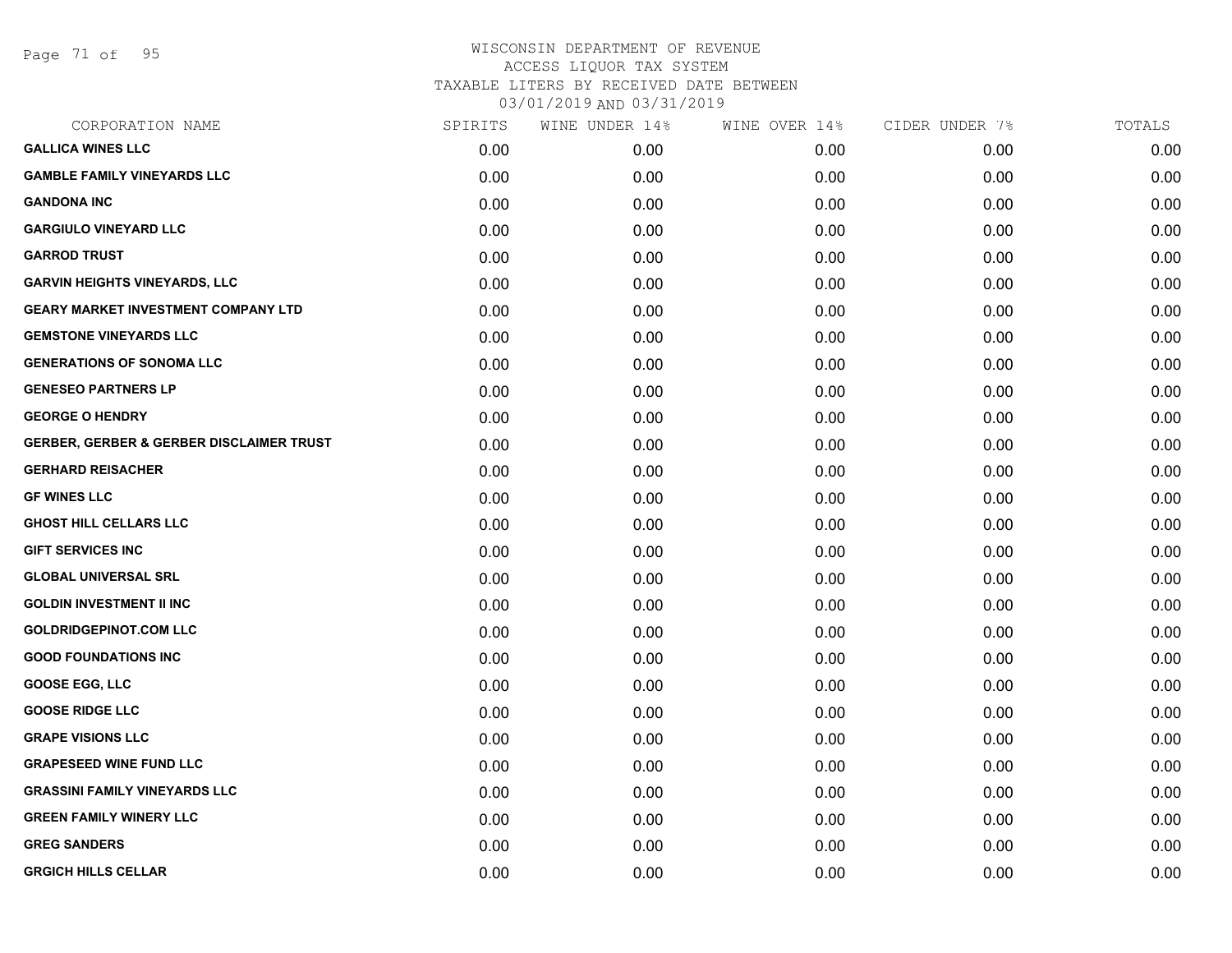Page 72 of 95

| CORPORATION NAME                           | SPIRITS | WINE UNDER 14% | WINE OVER 14% | CIDER UNDER 7% | TOTALS |
|--------------------------------------------|---------|----------------|---------------|----------------|--------|
| <b>GRIEB OPTIMAL WINECRAFTING LLC</b>      | 0.00    | 0.00           | 0.00          | 0.00           | 0.00   |
| <b>GROTH VINEYARDS &amp; WINERY LLC</b>    | 0.00    | 0.00           | 0.00          | 0.00           | 0.00   |
| <b>GULLETT &amp; GULLETT</b>               | 0.00    | 0.00           | 0.00          | 0.00           | 0.00   |
| H DE V LLC                                 | 0.00    | 0.00           | 0.00          | 0.00           | 0.00   |
| <b>HAFNER VINEYARD LLC</b>                 | 0.00    | 0.00           | 0.00          | 0.00           | 0.00   |
| <b>HAGAFEN CELLARS INC</b>                 | 0.00    | 0.00           | 0.00          | 0.00           | 0.00   |
| <b>HAHN ESTATE</b>                         | 0.00    | 0.00           | 0.00          | 0.00           | 0.00   |
| <b>HALF KRAKT LLC</b>                      | 0.00    | 0.00           | 0.00          | 0.00           | 0.00   |
| <b>HALF MOON HILL LLC</b>                  | 0.00    | 0.00           | 0.00          | 0.00           | 0.00   |
| <b>HALL WINES LLC</b>                      | 0.00    | 0.00           | 0.00          | 0.00           | 0.00   |
| <b>HALTER WINERY LLC</b>                   | 0.00    | 0.00           | 0.00          | 0.00           | 0.00   |
| <b>HAMEL FAMILY WINES LLC</b>              | 0.00    | 0.00           | 0.00          | 0.00           | 0.00   |
| <b>HAMMLER WINE CORP</b>                   | 0.00    | 0.00           | 0.00          | 0.00           | 0.00   |
| <b>HANDLEY CELLARS LIMITED PARTNERSHIP</b> | 0.00    | 0.00           | 0.00          | 0.00           | 0.00   |
| <b>HANNA WINERY INC</b>                    | 0.00    | 0.00           | 0.00          | 0.00           | 0.00   |
| <b>HARALD TOMESCH</b>                      | 0.00    | 0.00           | 0.00          | 0.00           | 0.00   |
| <b>HARBOR RIDGE WINERY INC.</b>            | 0.00    | 0.00           | 0.00          | 0.00           | 0.00   |
| <b>HARLAN ESTATE WINERY INC</b>            | 0.00    | 0.00           | 0.00          | 0.00           | 0.00   |
| <b>HARMELL CELLARS LLC</b>                 | 0.00    | 0.00           | 0.00          | 0.00           | 0.00   |
| <b>HARRIS &amp; HARRIS</b>                 | 0.00    | 0.00           | 0.00          | 0.00           | 0.00   |
| <b>HARRY &amp; DAVID HOLDINGS INC</b>      | 0.00    | 0.00           | 0.00          | 0.00           | 0.00   |
| <b>HARTWELL VINEYARDS LLC</b>              | 0.00    | 0.00           | 0.00          | 0.00           | 0.00   |
| <b>HAWK AND HORSE VINEYARDS LLC</b>        | 0.00    | 0.00           | 0.00          | 0.00           | 0.00   |
| <b>HAWKES LLC</b>                          | 0.00    | 0.00           | 0.00          | 0.00           | 0.00   |
| <b>HAZLITT 1852 VINEYARDS INC</b>          | 0.00    | 0.00           | 0.00          | 0.00           | 0.00   |
| <b>HDD LLC</b>                             | 0.00    | 0.00           | 0.00          | 0.00           | 0.00   |
| <b>HEITZ WINE CELLARS</b>                  | 0.00    | 0.00           | 0.00          | 0.00           | 0.00   |
| HEMISPHERE WINE COMPANY INC                | 0.00    | 0.00           | 0.00          | 0.00           | 0.00   |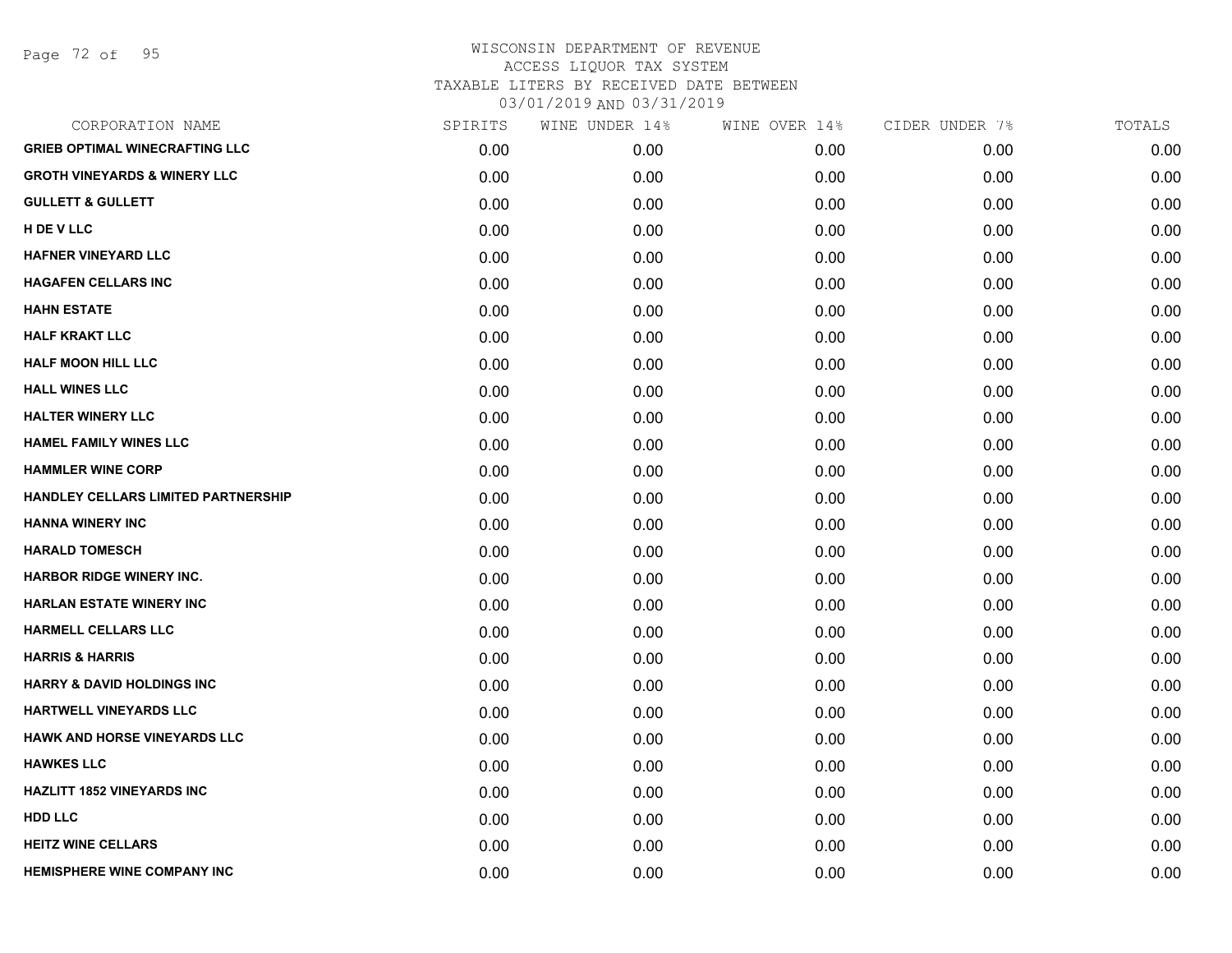Page 73 of 95

| CORPORATION NAME                                    | SPIRITS | WINE UNDER 14% | WINE OVER 14% | CIDER UNDER 7% | TOTALS |
|-----------------------------------------------------|---------|----------------|---------------|----------------|--------|
| <b>HEMISPHERES LLC</b>                              | 0.00    | 0.00           | 0.00          | 0.00           | 0.00   |
| <b>HERB LAMB VINEYARDS, LLC</b>                     | 0.00    | 0.00           | 0.00          | 0.00           | 0.00   |
| <b>HERDIE BAISDEN</b>                               | 0.00    | 0.00           | 0.00          | 0.00           | 0.00   |
| <b>HERON HILL VINEYARDS INC</b>                     | 0.00    | 0.00           | 0.00          | 0.00           | 0.00   |
| <b>HERRERA &amp; HERRERA</b>                        | 0.00    | 0.00           | 0.00          | 0.00           | 0.00   |
| <b>HESTAN VINEYARDS LLC</b>                         | 0.00    | 0.00           | 0.00          | 0.00           | 0.00   |
| <b>HIDDEN RIDGE VINEYARD LLC</b>                    | 0.00    | 0.00           | 0.00          | 0.00           | 0.00   |
| <b>HILL ESTATES INC</b>                             | 0.00    | 0.00           | 0.00          | 0.00           | 0.00   |
| <b>HIRSCH WINERY LLC</b>                            | 0.00    | 0.00           | 0.00          | 0.00           | 0.00   |
| <b>HOLLYS HILL VINEYARDS LLC</b>                    | 0.00    | 0.00           | 0.00          | 0.00           | 0.00   |
| <b>HONIG VINEYARD AND WINERY LLC</b>                | 0.00    | 0.00           | 0.00          | 0.00           | 0.00   |
| <b>HOPE WINE LLC</b>                                | 0.00    | 0.00           | 0.00          | 0.00           | 0.00   |
| <b>HOUDINI INC</b>                                  | 0.00    | 0.00           | 0.00          | 0.00           | 0.00   |
| <b>HOURGLASS WINE COMPANY INC</b>                   | 0.00    | 0.00           | 0.00          | 0.00           | 0.00   |
| <b>HUA YUAN</b>                                     | 0.00    | 0.00           | 0.00          | 0.00           | 0.00   |
| <b>HUNEEUS VINTNERS LLC</b>                         | 0.00    | 0.00           | 0.00          | 0.00           | 0.00   |
| HUNT COUNTRY VINEYARDS LLC                          | 0.00    | 0.00           | 0.00          | 0.00           | 0.00   |
| <b>HUSCH VINEYARDS INC</b>                          | 0.00    | 0.00           | 0.00          | 0.00           | 0.00   |
| <b>INCEPTION WINES LLC</b>                          | 0.00    | 0.00           | 0.00          | 0.00           | 0.00   |
| <b>INMAN FAMILY WINES LLC</b>                       | 0.00    | 0.00           | 0.00          | 0.00           | 0.00   |
| <b>INVESTOR'S OF AMERICA LP</b>                     | 0.00    | 0.00           | 0.00          | 0.00           | 0.00   |
| <b>IRON HORSE VINEYARDS LP</b>                      | 0.00    | 0.00           | 0.00          | 0.00           | 0.00   |
| <b>ISENHOWER CELLARS LLC</b>                        | 0.00    | 0.00           | 0.00          | 0.00           | 0.00   |
| <b>ISLAND ORCHARD CIDER LLC</b>                     | 0.00    | 0.00           | 0.00          | 0.00           | 0.00   |
| <b>ISR VINEYARDS ASSOCIATION</b>                    | 0.00    | 0.00           | 0.00          | 0.00           | 0.00   |
| <b>J BLAIR PENCE, TRUSTEE OF PENCE FAMILY TRUST</b> | 0.00    | 0.00           | 0.00          | 0.00           | 0.00   |
| <b>J CELLARS INVESTMENTS LLC</b>                    | 0.00    | 0.00           | 0.00          | 0.00           | 0.00   |
| <b>J LOHR WINERY CORP</b>                           | 0.00    | 0.00           | 0.00          | 0.00           | 0.00   |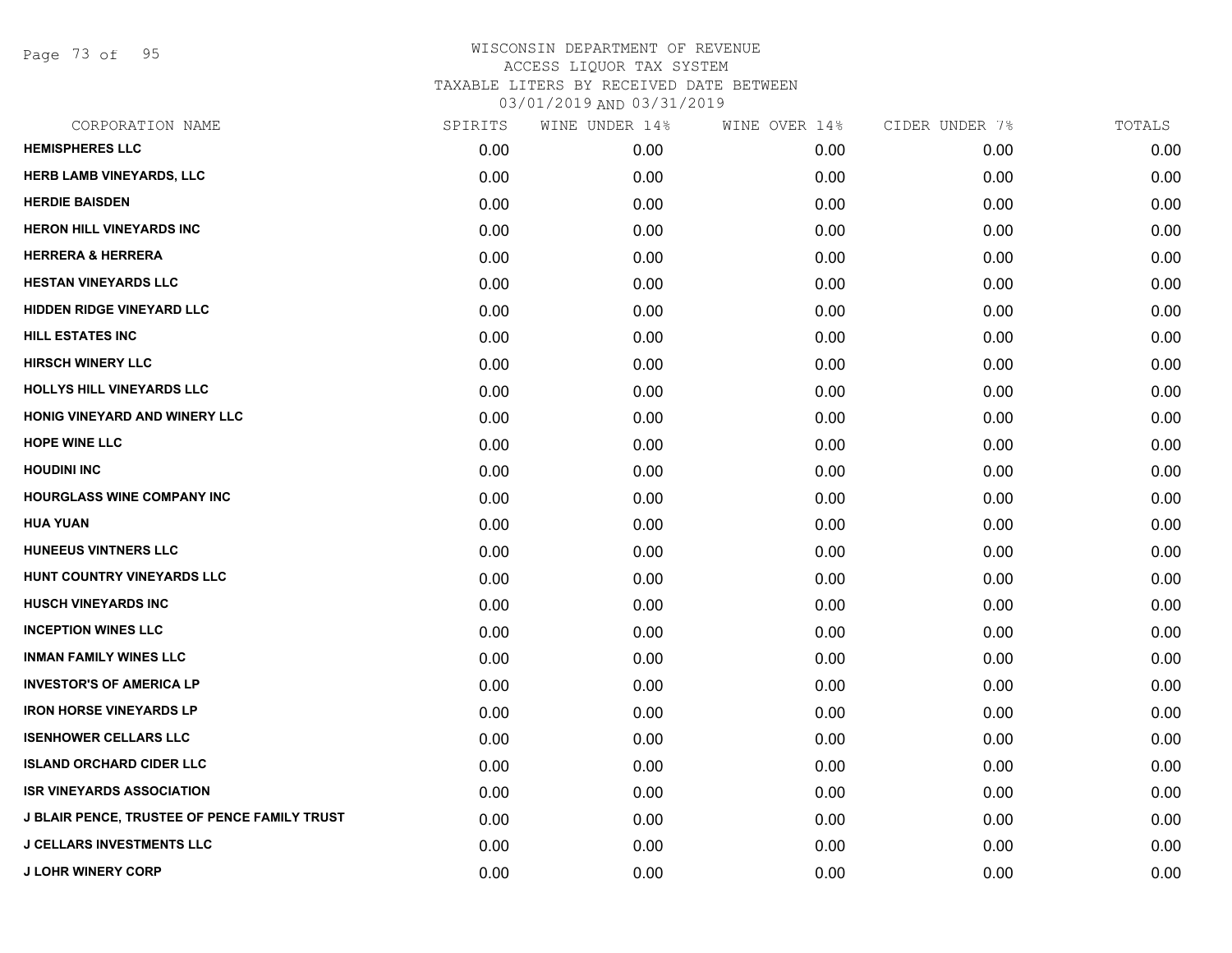Page 74 of 95

| CORPORATION NAME                      | SPIRITS | WINE UNDER 14% | WINE OVER 14% | CIDER UNDER 7% | TOTALS |
|---------------------------------------|---------|----------------|---------------|----------------|--------|
| <b>J PEDRONCELLI WINERY</b>           | 0.00    | 0.00           | 0.00          | 0.00           | 0.00   |
| <b>J RICKARDS WINERY LLC</b>          | 0.00    | 0.00           | 0.00          | 0.00           | 0.00   |
| <b>J WILLETT COMPANIES</b>            | 0.00    | 0.00           | 0.00          | 0.00           | 0.00   |
| <b>J.W. THOMAS LLC</b>                | 0.00    | 0.00           | 0.00          | 0.00           | 0.00   |
| <b>J3 WINE PARTNERS LLC</b>           | 0.00    | 0.00           | 0.00          | 0.00           | 0.00   |
| JACK JOHN INVESTMENTS INC             | 0.00    | 0.00           | 0.00          | 0.00           | 0.00   |
| <b>JACKSON FAMILY WINES INC</b>       | 0.00    | 0.00           | 0.00          | 0.00           | 0.00   |
| <b>JACKSON WINE LLC</b>               | 0.00    | 0.00           | 0.00          | 0.00           | 0.00   |
| <b>JACKSON WINERY &amp; VINEYARDS</b> | 0.00    | 0.00           | 0.00          | 0.00           | 0.00   |
| <b>JACUZZI FAMILY VINEYARDS LLC</b>   | 0.00    | 0.00           | 0.00          | 0.00           | 0.00   |
| <b>JAM CELLARS INC</b>                | 0.00    | 0.00           | 0.00          | 0.00           | 0.00   |
| <b>JAMES L LAMBERT</b>                | 0.00    | 0.00           | 0.00          | 0.00           | 0.00   |
| <b>JAMES P PROSSER</b>                | 0.00    | 0.00           | 0.00          | 0.00           | 0.00   |
| <b>JB GEORGE LLC</b>                  | 0.00    | 0.00           | 0.00          | 0.00           | 0.00   |
| <b>JC CELLARS INC</b>                 | 0.00    | 0.00           | 0.00          | 0.00           | 0.00   |
| <b>JEFFERY BEMIS</b>                  | 0.00    | 0.00           | 0.00          | 0.00           | 0.00   |
| <b>JEFFERY M GORDON</b>               | 0.00    | 0.00           | 0.00          | 0.00           | 0.00   |
| JEFFREY L STOEGER                     | 0.00    | 0.00           | 0.00          | 0.00           | 0.00   |
| <b>JENNIFER L JACKSON-HARTFORD</b>    | 0.00    | 0.00           | 0.00          | 0.00           | 0.00   |
| <b>JESSUP CELLARS HOLDING CO LLC</b>  | 0.00    | 0.00           | 0.00          | 0.00           | 0.00   |
| <b>JM CELLARS COMPANY</b>             | 0.00    | 0.00           | 0.00          | 0.00           | 0.00   |
| <b>J-NH WINE GROUP LLC</b>            | 0.00    | 0.00           | 0.00          | 0.00           | 0.00   |
| JOHN ANTHONY VINEYARDS LLC            | 0.00    | 0.00           | 0.00          | 0.00           | 0.00   |
| <b>JOHN E NICOLOZAKES</b>             | 0.00    | 0.00           | 0.00          | 0.00           | 0.00   |
| <b>JONATHAN DALE</b>                  | 0.00    | 0.00           | 0.00          | 0.00           | 0.00   |
| JONES FAMILY WINERY LLC               | 0.00    | 0.00           | 0.00          | 0.00           | 0.00   |
| <b>JORNY'S END LLC</b>                | 0.00    | 0.00           | 0.00          | 0.00           | 0.00   |
| JOSEPH ALEXANDER VILLICANA II         | 0.00    | 0.00           | 0.00          | 0.00           | 0.00   |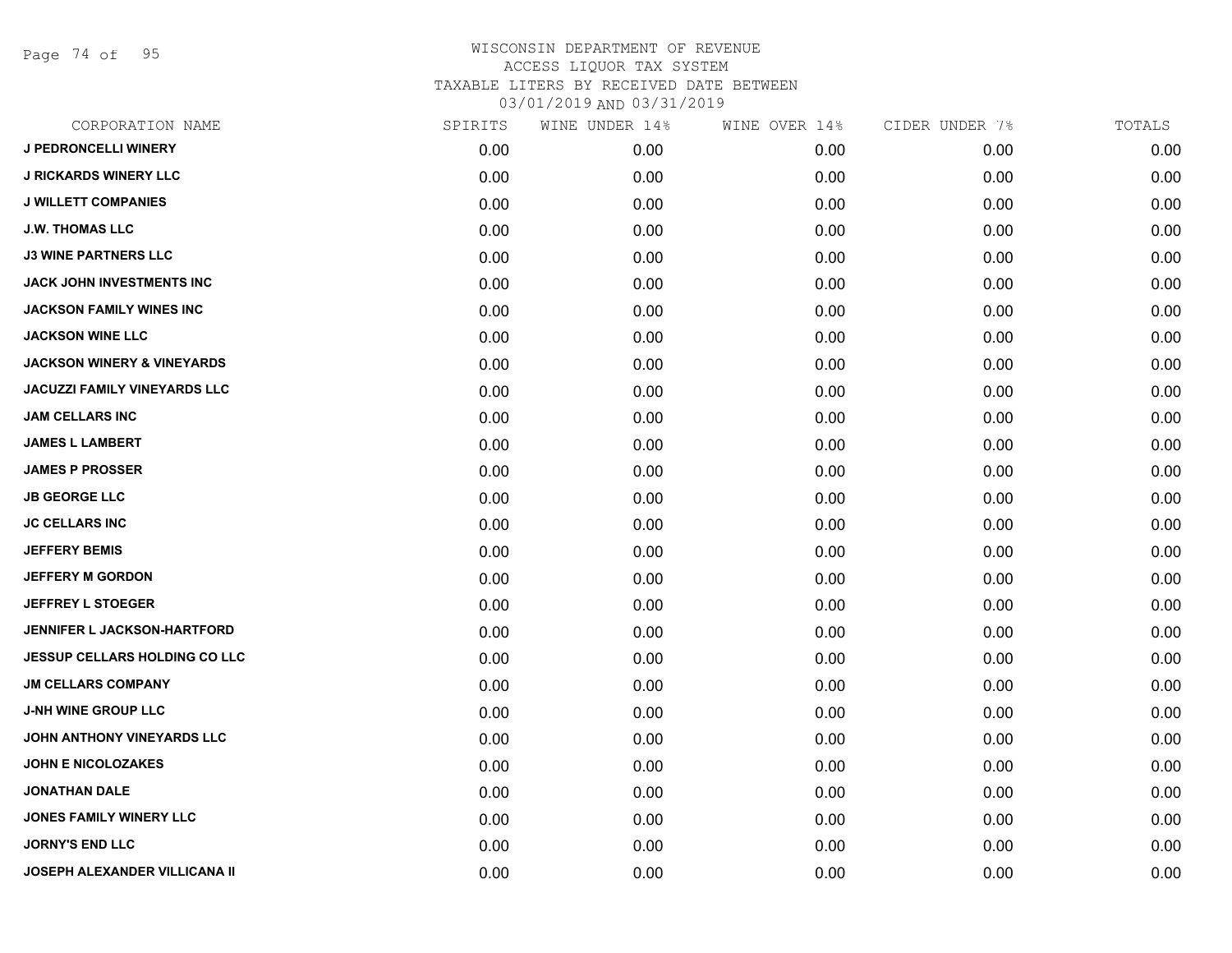Page 75 of 95

| CORPORATION NAME                         | SPIRITS | WINE UNDER 14% | WINE OVER 14% | CIDER UNDER 7% | TOTALS |
|------------------------------------------|---------|----------------|---------------|----------------|--------|
| <b>JOSEPH CALLOW</b>                     | 0.00    | 0.00           | 0.00          | 0.00           | 0.00   |
| <b>JOSEPH PHELPS VINEYARDS LLC</b>       | 0.00    | 0.00           | 0.00          | 0.00           | 0.00   |
| <b>JOSEPH STALLER</b>                    | 0.00    | 0.00           | 0.00          | 0.00           | 0.00   |
| <b>JOSEPH WYNIMKO</b>                    | 0.00    | 0.00           | 0.00          | 0.00           | 0.00   |
| <b>JOYCE VINEYARDS LLC</b>               | 0.00    | 0.00           | 0.00          | 0.00           | 0.00   |
| JULIE A ANDRZEJCZAK                      | 0.00    | 0.00           | 0.00          | 0.00           | 0.00   |
| <b>JUSTIN VINEYARDS &amp; WINERY LLC</b> | 0.00    | 0.00           | 0.00          | 0.00           | 0.00   |
| <b>JVW CORPORATION</b>                   | 0.00    | 0.00           | 0.00          | 0.00           | 0.00   |
| <b>K VINTNERS LLC</b>                    | 0.00    | 0.00           | 0.00          | 0.00           | 0.00   |
| <b>KACHINA CELLARS LLC</b>               | 0.00    | 0.00           | 0.00          | 0.00           | 0.00   |
| <b>KAMEN WINES LLC</b>                   | 0.00    | 0.00           | 0.00          | 0.00           | 0.00   |
| <b>KANGARU ENTERPRISES LLC</b>           | 0.00    | 0.00           | 0.00          | 0.00           | 0.00   |
| <b>KB WINES LLC</b>                      | 0.00    | 0.00           | 0.00          | 0.00           | 0.00   |
| <b>KEEVER VINEYARDS LLC</b>              | 0.00    | 0.00           | 0.00          | 0.00           | 0.00   |
| <b>KEN BROWN WINES LLC</b>               | 0.00    | 0.00           | 0.00          | 0.00           | 0.00   |
| <b>KENEFICK RANCHES WINERY LLC</b>       | 0.00    | 0.00           | 0.00          | 0.00           | 0.00   |
| <b>KENT HUMPHREY</b>                     | 0.00    | 0.00           | 0.00          | 0.00           | 0.00   |
| KENWARD FAMILY VINEYARDS, LLC            | 0.00    | 0.00           | 0.00          | 0.00           | 0.00   |
| <b>KENZO ESTATE INC</b>                  | 0.00    | 0.00           | 0.00          | 0.00           | 0.00   |
| <b>KERWIN ESTATE LLC</b>                 | 0.00    | 0.00           | 0.00          | 0.00           | 0.00   |
| <b>KESTREL PROPERTIES LLC</b>            | 0.00    | 0.00           | 0.00          | 0.00           | 0.00   |
| <b>KEVIN BEHNKE</b>                      | 0.00    | 0.00           | 0.00          | 0.00           | 0.00   |
| <b>KEVIN C MILLER</b>                    | 0.00    | 0.00           | 0.00          | 0.00           | 0.00   |
| <b>KING ESTATE WINERY LP</b>             | 0.00    | 0.00           | 0.00          | 0.00           | 0.00   |
| KISMET WINE, INC.                        | 0.00    | 0.00           | 0.00          | 0.00           | 0.00   |
| KISTLER VINEYARDS, LLC                   | 0.00    | 0.00           | 0.00          | 0.00           | 0.00   |
| <b>KLEIN FOODS INC</b>                   | 0.00    | 0.00           | 0.00          | 0.00           | 0.00   |
| <b>KNIGHTS BRIDGE WINERY LLC</b>         | 0.00    | 0.00           | 0.00          | 0.00           | 0.00   |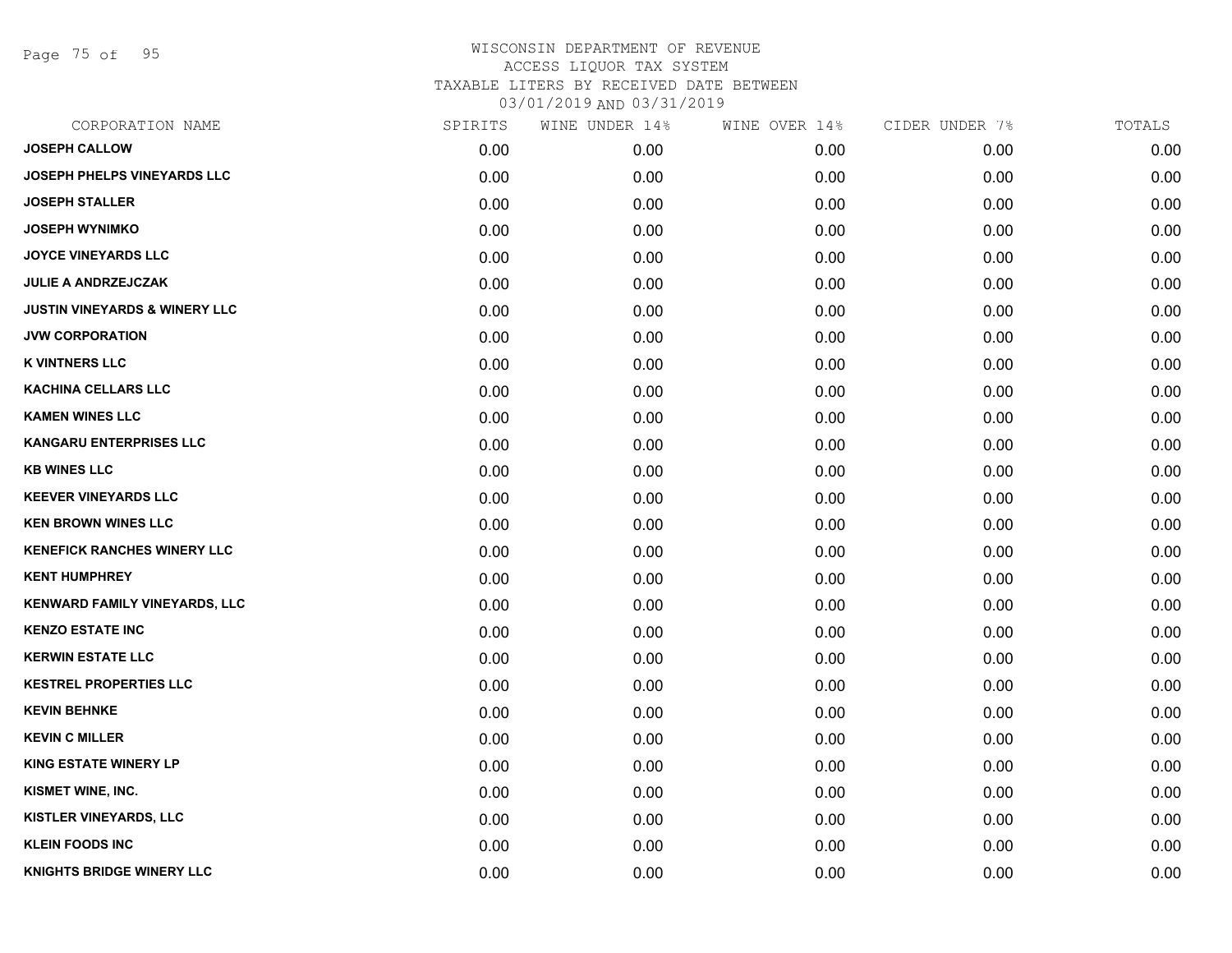Page 76 of 95

| CORPORATION NAME                                  | SPIRITS | WINE UNDER 14% | WINE OVER 14% | CIDER UNDER 7% | TOTALS |
|---------------------------------------------------|---------|----------------|---------------|----------------|--------|
| <b>KOEHLER WINERY LLC</b>                         | 0.00    | 0.00           | 0.00          | 0.00           | 0.00   |
| <b>KONSTANTIN D FRANK &amp; SONS</b>              | 0.00    | 0.00           | 0.00          | 0.00           | 0.00   |
| <b>KOPRI INC</b>                                  | 0.00    | 0.00           | 0.00          | 0.00           | 0.00   |
| <b>KRUPP BROTHERS LLC</b>                         | 0.00    | 0.00           | 0.00          | 0.00           | 0.00   |
| <b>KSSM LLC</b>                                   | 0.00    | 0.00           | 0.00          | 0.00           | 0.00   |
| <b>KT WINECO LLC</b>                              | 0.00    | 0.00           | 0.00          | 0.00           | 0.00   |
| <b>KULETO VILLA LLC</b>                           | 0.00    | 0.00           | 0.00          | 0.00           | 0.00   |
| <b>KUNDE ENTERPRISES INC</b>                      | 0.00    | 0.00           | 0.00          | 0.00           | 0.00   |
| <b>L C WINE</b>                                   | 0.00    | 0.00           | 0.00          | 0.00           | 0.00   |
| L FOPPIANO WINE CO INC                            | 0.00    | 0.00           | 0.00          | 0.00           | 0.00   |
| <b>L18 HOLDINGS, INC.</b>                         | 0.00    | 0.00           | 0.00          | 0.00           | 0.00   |
| <b>LADERA WINERY LLC</b>                          | 0.00    | 0.00           | 0.00          | 0.00           | 0.00   |
| <b>LAETITIA VINEYARD &amp; WINERY INC</b>         | 0.00    | 0.00           | 0.00          | 0.00           | 0.00   |
| <b>LAGUNA OAKS VINEYARD &amp; WINERY INC</b>      | 0.00    | 0.00           | 0.00          | 0.00           | 0.00   |
| <b>LAIL VINEYARDS LLC</b>                         | 0.00    | 0.00           | 0.00          | 0.00           | 0.00   |
| <b>LAIRD FAMILY ESTATE LLC</b>                    | 0.00    | 0.00           | 0.00          | 0.00           | 0.00   |
| <b>LAKE NOKOMIS CRANBERRIES INC</b>               | 0.00    | 0.00           | 0.00          | 0.00           | 0.00   |
| <b>LAMBERT BRIDGE WINERY INC</b>                  | 0.00    | 0.00           | 0.00          | 0.00           | 0.00   |
| <b>LANCASTER ESTATE VINEYARD &amp; WINERY LLC</b> | 0.00    | 0.00           | 0.00          | 0.00           | 0.00   |
| <b>LANGE WINERY LLC</b>                           | 0.00    | 0.00           | 0.00          | 0.00           | 0.00   |
| <b>LANGETWINS WINE CO INC</b>                     | 0.00    | 0.00           | 0.00          | 0.00           | 0.00   |
| <b>LANGTRY VINEYARD &amp; WINERY, LLC</b>         | 0.00    | 0.00           | 0.00          | 0.00           | 0.00   |
| <b>LARKMEAD VINEYARDS INC</b>                     | 0.00    | 0.00           | 0.00          | 0.00           | 0.00   |
| <b>LARSON &amp; LARSON</b>                        | 0.00    | 0.00           | 0.00          | 0.00           | 0.00   |
| <b>LARSON FAMILY WINERY INC</b>                   | 0.00    | 0.00           | 0.00          | 0.00           | 0.00   |
| <b>LASSETER FAMILY WINERY LLC</b>                 | 0.00    | 0.00           | 0.00          | 0.00           | 0.00   |
| <b>LATAH CREEK WINE CELLARS LTD</b>               | 0.00    | 0.00           | 0.00          | 0.00           | 0.00   |
| <b>LATITUDE BEVERAGE COMPANY</b>                  | 0.00    | 0.00           | 0.00          | 0.00           | 0.00   |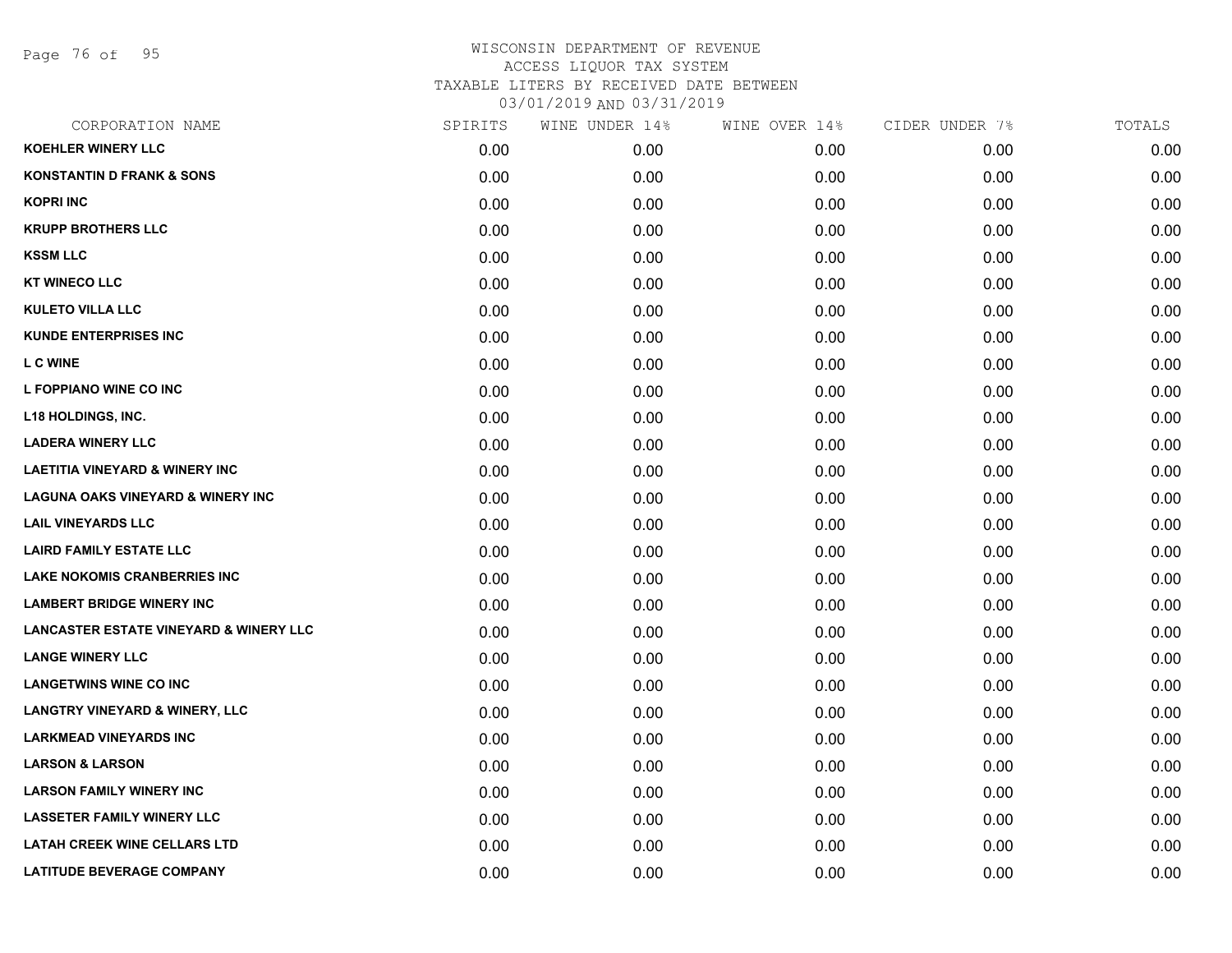Page 77 of 95

| CORPORATION NAME                        | SPIRITS | WINE UNDER 14% | WINE OVER 14% | CIDER UNDER 7% | TOTALS |
|-----------------------------------------|---------|----------------|---------------|----------------|--------|
| <b>LAURO GUERRA</b>                     | 0.00    | 0.00           | 0.00          | 0.00           | 0.00   |
| <b>LAUTENBACH'S ORCHARD COUNTRY INC</b> | 0.00    | 0.00           | 0.00          | 0.00           | 0.00   |
| <b>LAVA SPRINGS INC</b>                 | 0.00    | 0.00           | 0.00          | 0.00           | 0.00   |
| <b>LAW ESTATE WINES</b>                 | 0.00    | 0.00           | 0.00          | 0.00           | 0.00   |
| <b>LAWER FAMILY WINERY INC</b>          | 0.00    | 0.00           | 0.00          | 0.00           | 0.00   |
| LE CEP II INC                           | 0.00    | 0.00           | 0.00          | 0.00           | 0.00   |
| <b>LEAL VINEYARDS INC</b>               | 0.00    | 0.00           | 0.00          | 0.00           | 0.00   |
| <b>LEDGESTONE ESTATE LLC</b>            | 0.00    | 0.00           | 0.00          | 0.00           | 0.00   |
| LEELANAU WINE CELLARS, LTD.             | 0.00    | 0.00           | 0.00          | 0.00           | 0.00   |
| LEFT COAST CELLARS LLC                  | 0.00    | 0.00           | 0.00          | 0.00           | 0.00   |
| <b>LEMELSON WINERY LLC</b>              | 0.00    | 0.00           | 0.00          | 0.00           | 0.00   |
| <b>LEONARDINI FAMILY WINERY LLC</b>     | 0.00    | 0.00           | 0.00          | 0.00           | 0.00   |
| <b>LEONESSE CELLARS LLC</b>             | 0.00    | 0.00           | 0.00          | 0.00           | 0.00   |
| <b>LEONETTI CELLAR LLC</b>              | 0.00    | 0.00           | 0.00          | 0.00           | 0.00   |
| LIFE IS SHORT! LLC                      | 0.00    | 0.00           | 0.00          | 0.00           | 0.00   |
| <b>LIMERICK LANE CELLARS INC</b>        | 0.00    | 0.00           | 0.00          | 0.00           | 0.00   |
| <b>LION NATHAN USA INC</b>              | 0.00    | 0.00           | 0.00          | 0.00           | 0.00   |
| <b>LIONS PEAK</b>                       | 0.00    | 0.00           | 0.00          | 0.00           | 0.00   |
| <b>LLOYD CELLARS INC</b>                | 0.00    | 0.00           | 0.00          | 0.00           | 0.00   |
| <b>LLOYD W DAVIS</b>                    | 0.00    | 0.00           | 0.00          | 0.00           | 0.00   |
| <b>LOBO WINES LLC</b>                   | 0.00    | 0.00           | 0.00          | 0.00           | 0.00   |
| <b>LONG MEADOW RANCH WINERY INC</b>     | 0.00    | 0.00           | 0.00          | 0.00           | 0.00   |
| <b>LONG SHADOWS VINTNERS LLC</b>        | 0.00    | 0.00           | 0.00          | 0.00           | 0.00   |
| <b>LONGBOARD VINEYARDS LLC</b>          | 0.00    | 0.00           | 0.00          | 0.00           | 0.00   |
| <b>LONGORIA &amp; LONGORIA</b>          | 0.00    | 0.00           | 0.00          | 0.00           | 0.00   |
| <b>LORIMAR WINERY INC</b>               | 0.00    | 0.00           | 0.00          | 0.00           | 0.00   |
| <b>LOST ISLAND WINE LLC</b>             | 0.00    | 0.00           | 0.00          | 0.00           | 0.00   |
| <b>LOUIDAR LLC</b>                      | 0.00    | 0.00           | 0.00          | 0.00           | 0.00   |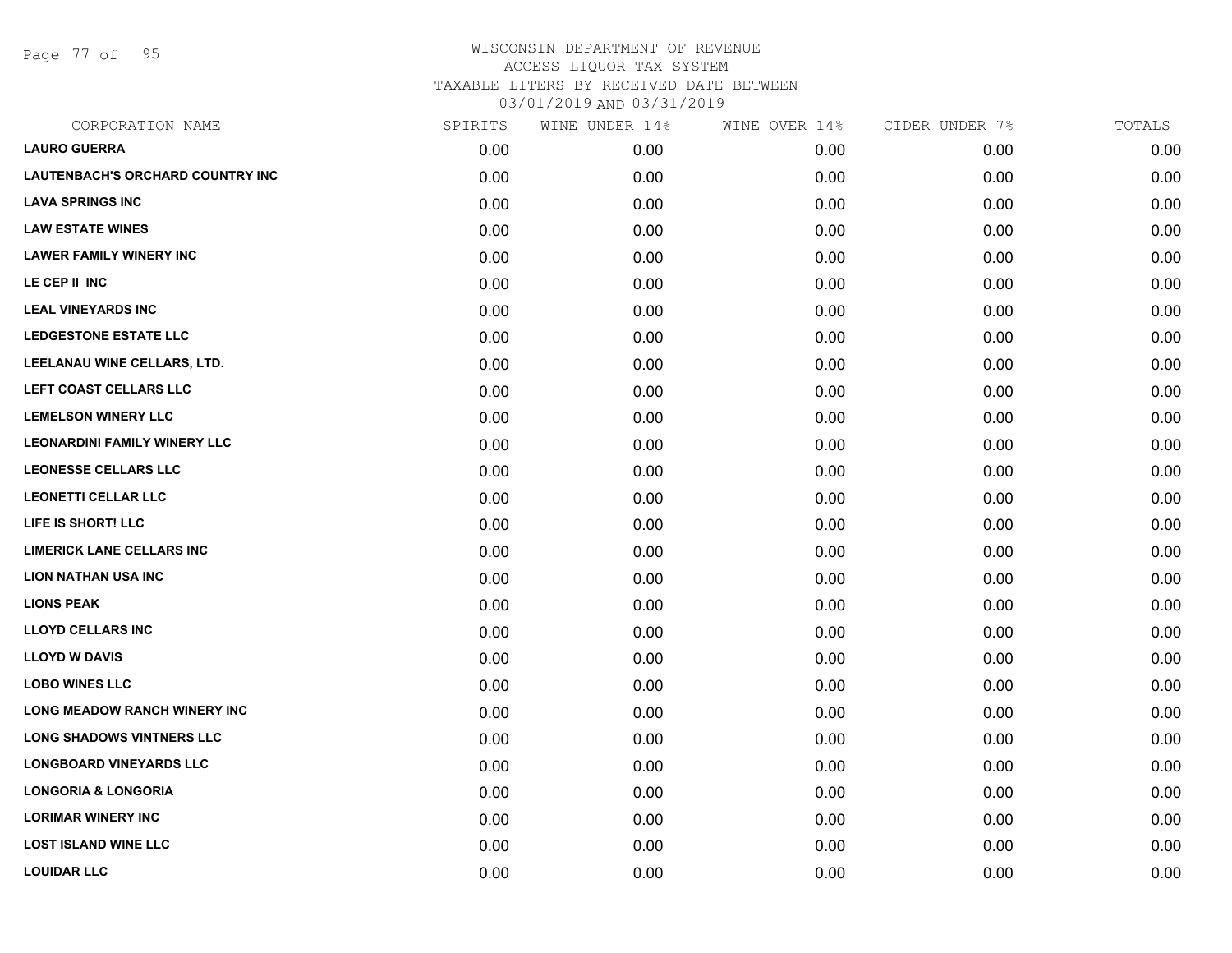Page 78 of 95

| CORPORATION NAME                               | SPIRITS | WINE UNDER 14% | WINE OVER 14% | CIDER UNDER 7% | TOTALS |
|------------------------------------------------|---------|----------------|---------------|----------------|--------|
| <b>LOWDEN SCHOOLHOUSE CORPORATION</b>          | 0.00    | 0.00           | 0.00          | 0.00           | 0.00   |
| <b>LUCAS &amp; LEWELLEN VINEYARDS INC</b>      | 0.00    | 0.00           | 0.00          | 0.00           | 0.00   |
| <b>LUNA VINEYARDS INC</b>                      | 0.00    | 0.00           | 0.00          | 0.00           | 0.00   |
| <b>LYNFRED WINERY INC</b>                      | 0.00    | 0.00           | 0.00          | 0.00           | 0.00   |
| <b>LYNMAR WINERY LLC</b>                       | 0.00    | 0.00           | 0.00          | 0.00           | 0.00   |
| <b>M &amp; J MONDAVI FAMILY LLC</b>            | 0.00    | 0.00           | 0.00          | 0.00           | 0.00   |
| M.A.C. WINES, LLC                              | 0.00    | 0.00           | 0.00          | 0.00           | 0.00   |
| <b>MADRIGAL FAMILY WINERY LLC</b>              | 0.00    | 0.00           | 0.00          | 0.00           | 0.00   |
| <b>MADRONA VINEYARDS LP</b>                    | 0.00    | 0.00           | 0.00          | 0.00           | 0.00   |
| <b>MAKK WINE LLC</b>                           | 0.00    | 0.00           | 0.00          | 0.00           | 0.00   |
| <b>MANO'S INC</b>                              | 0.00    | 0.00           | 0.00          | 0.00           | 0.00   |
| <b>MARGERUM WINE COMPANY INC</b>               | 0.00    | 0.00           | 0.00          | 0.00           | 0.00   |
| <b>MARIETTA CELLARS INC</b>                    | 0.00    | 0.00           | 0.00          | 0.00           | 0.00   |
| <b>MARION J WEGLARZ AND MARLYS A BOCK PTRS</b> | 0.00    | 0.00           | 0.00          | 0.00           | 0.00   |
| <b>MARK HEROLD</b>                             | 0.00    | 0.00           | 0.00          | 0.00           | 0.00   |
| <b>MARKHAM VINEYARDS</b>                       | 0.00    | 0.00           | 0.00          | 0.00           | 0.00   |
| <b>MARTIN E SELL</b>                           | 0.00    | 0.00           | 0.00          | 0.00           | 0.00   |
| <b>MARTIN RAY WINERY INC</b>                   | 0.00    | 0.00           | 0.00          | 0.00           | 0.00   |
| <b>MARTINELLI WINERY INC</b>                   | 0.00    | 0.00           | 0.00          | 0.00           | 0.00   |
| <b>MARYANN MCNALLY</b>                         | 0.00    | 0.00           | 0.00          | 0.00           | 0.00   |
| <b>MATHY WINERY LLC</b>                        | 0.00    | 0.00           | 0.00          | 0.00           | 0.00   |
| <b>MATT PREIS</b>                              | 0.00    | 0.00           | 0.00          | 0.00           | 0.00   |
| <b>MATTHEW RICK</b>                            | 0.00    | 0.00           | 0.00          | 0.00           | 0.00   |
| <b>MATTHIAS A PIPPIG &amp; JAMIE M KINSER</b>  | 0.00    | 0.00           | 0.00          | 0.00           | 0.00   |
| <b>MAUI WINE LTD</b>                           | 0.00    | 0.00           | 0.00          | 0.00           | 0.00   |
| <b>MAURITSON FAMILY WINERY</b>                 | 0.00    | 0.00           | 0.00          | 0.00           | 0.00   |
| <b>MAYACAMAS VINEYARDS INC</b>                 | 0.00    | 0.00           | 0.00          | 0.00           | 0.00   |
| <b>MAYNARD J KEENAN</b>                        | 0.00    | 0.00           | 0.00          | 0.00           | 0.00   |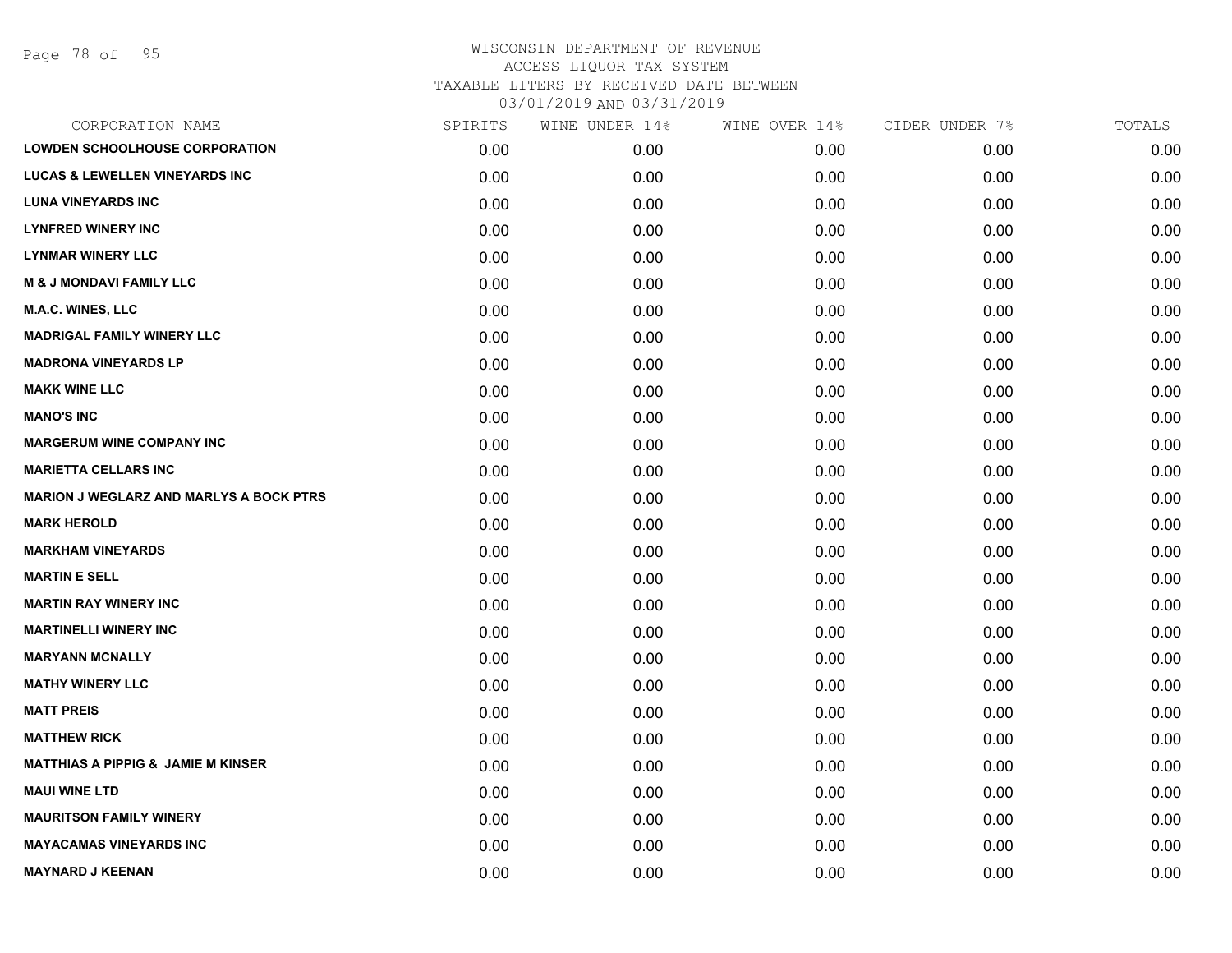Page 79 of 95

| CORPORATION NAME                            | SPIRITS | WINE UNDER 14% | WINE OVER 14% | CIDER UNDER 7% | TOTALS |
|---------------------------------------------|---------|----------------|---------------|----------------|--------|
| <b>MCILQUHAM LLC</b>                        | 0.00    | 0.00           | 0.00          | 0.00           | 0.00   |
| <b>MCKAHN FAMILY CELLARS, LLC</b>           | 0.00    | 0.00           | 0.00          | 0.00           | 0.00   |
| <b>MCMENAMINS INC</b>                       | 0.00    | 0.00           | 0.00          | 0.00           | 0.00   |
| <b>MCNAB RIDGE WINERY LLC</b>               | 0.00    | 0.00           | 0.00          | 0.00           | 0.00   |
| <b>MELROSE CELLARS LLC</b>                  | 0.00    | 0.00           | 0.00          | 0.00           | 0.00   |
| <b>MELVILLE VINEYARDS SOUTH LLC</b>         | 0.00    | 0.00           | 0.00          | 0.00           | 0.00   |
| <b>MENDOCINO WINE GROUP LLC</b>             | 0.00    | 0.00           | 0.00          | 0.00           | 0.00   |
| <b>MER ET SOLEIL LLC</b>                    | 0.00    | 0.00           | 0.75          | 0.00           | 0.75   |
| <b>MERCER WINE ESTATES LLC</b>              | 0.00    | 0.00           | 0.00          | 0.00           | 0.00   |
| <b>MEREDITH VINEYARD ESTATE INC</b>         | 0.00    | 0.00           | 0.00          | 0.00           | 0.00   |
| <b>MERRYVALE VINEYARDS LLC</b>              | 0.00    | 0.00           | 0.00          | 0.00           | 0.00   |
| <b>MERSHONIAN CIDERY LLC</b>                | 0.00    | 0.00           | 0.00          | 0.00           | 0.00   |
| <b>MESSINA HOF WINE CELLARS INC</b>         | 0.00    | 0.00           | 0.00          | 0.00           | 0.00   |
| <b>METAMORPHOSIS WINES LLC</b>              | 0.00    | 0.00           | 0.00          | 0.00           | 0.00   |
| <b>METEOR VINEYARD LLC</b>                  | 0.00    | 0.00           | 0.00          | 0.00           | 0.00   |
| <b>METROPOLITAN WINES LLC</b>               | 0.00    | 0.00           | 0.00          | 0.00           | 0.00   |
| <b>METTLER WINES LLC</b>                    | 0.00    | 0.00           | 0.00          | 0.00           | 0.00   |
| <b>MEV CORPORATION</b>                      | 0.00    | 0.00           | 0.00          | 0.00           | 0.00   |
| <b>MEYER CELLARS LLC</b>                    | 0.00    | 0.00           | 0.00          | 0.00           | 0.00   |
| <b>MICHEAL DASHE</b>                        | 0.00    | 0.00           | 0.00          | 0.00           | 0.00   |
| <b>MIDDLETON FAMILY WINES LLC</b>           | 0.00    | 0.00           | 0.00          | 0.00           | 0.00   |
| <b>MIDNIGHT CELLARS INC</b>                 | 0.00    | 0.00           | 0.00          | 0.00           | 0.00   |
| MILBRANDT FAMILY WINES LLC                  | 0.00    | 0.00           | 0.00          | 0.00           | 0.00   |
| <b>MILDARA BLASS INC</b>                    | 0.00    | 0.00           | 0.00          | 0.00           | 0.00   |
| <b>MILL CREEK VINEYARDS</b>                 | 0.00    | 0.00           | 0.00          | 0.00           | 0.00   |
| <b>MILLBROOK WINERY INC</b>                 | 0.00    | 0.00           | 0.00          | 0.00           | 0.00   |
| <b>MINER FAMILY WINERY LLC</b>              | 0.00    | 0.00           | 0.00          | 0.00           | 0.00   |
| <b>MINNESOTAS FINEST FERMENTED PRODUCTS</b> | 0.00    | 0.00           | 0.00          | 0.00           | 0.00   |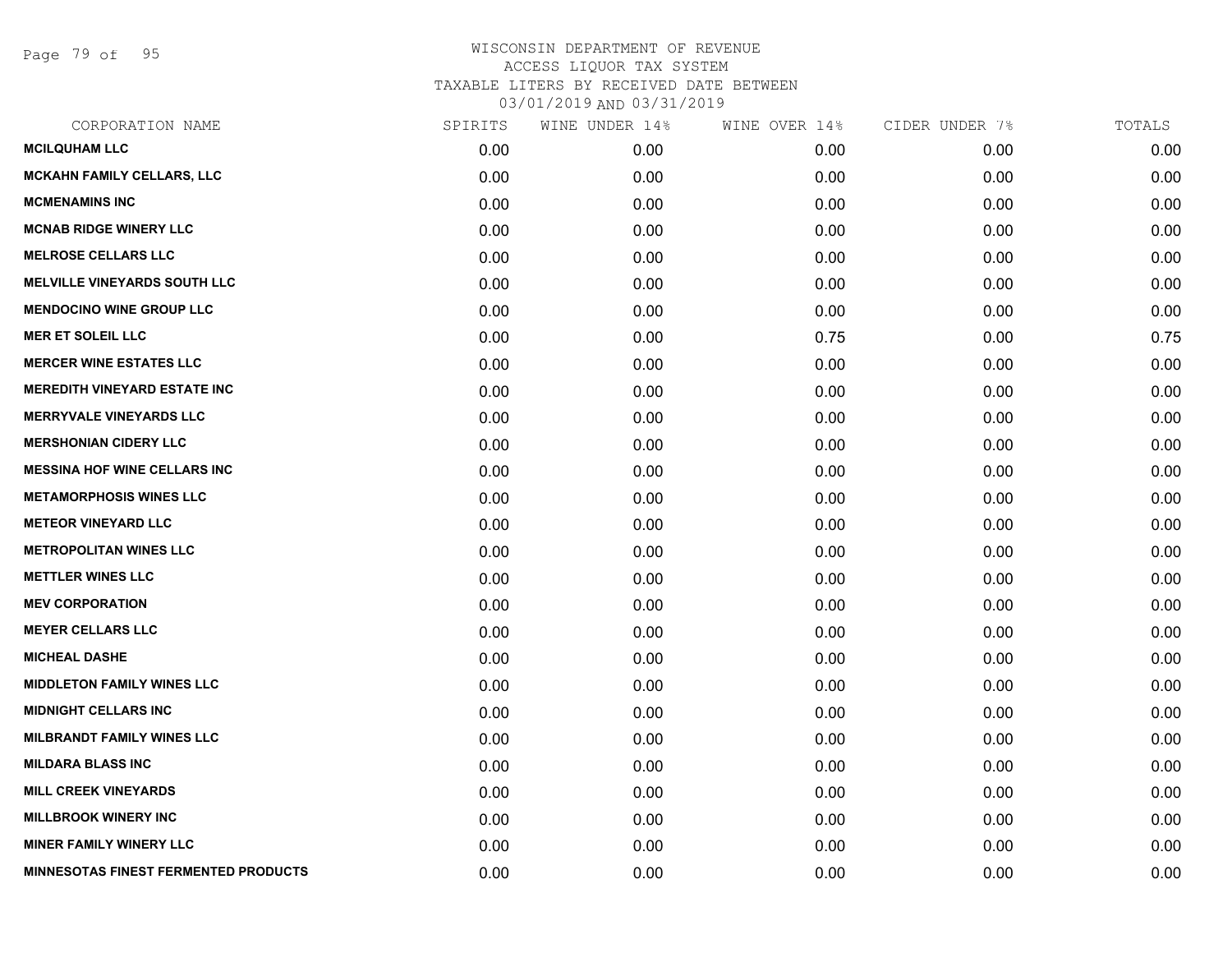Page 80 of 95

| CORPORATION NAME                                  | SPIRITS | WINE UNDER 14% | WINE OVER 14% | CIDER UNDER 7% | TOTALS |
|---------------------------------------------------|---------|----------------|---------------|----------------|--------|
| <b>MIRA WINERY LLC</b>                            | 0.00    | 0.00           | 0.00          | 0.00           | 0.00   |
| <b>MIRAMONT ESTATE VINEYARDS &amp; WINERY INC</b> | 0.00    | 0.00           | 0.00          | 0.00           | 0.00   |
| <b>MIRASOL WINE LLC</b>                           | 0.00    | 0.00           | 0.00          | 0.00           | 0.00   |
| <b>MODERN DEVELOPMENT COMPANY</b>                 | 0.00    | 0.00           | 0.00          | 0.00           | 0.00   |
| <b>MOLLY AIDA INC</b>                             | 0.00    | 0.00           | 0.00          | 0.00           | 0.00   |
| <b>MOLLYDOOKER INTERNATIONAL LLC</b>              | 0.00    | 0.00           | 0.00          | 0.00           | 0.00   |
| <b>MONTICELLO CELLARS INC</b>                     | 0.00    | 0.00           | 0.00          | 0.00           | 0.00   |
| <b>MONTINORE VINEYARDS LIMITED</b>                | 0.00    | 0.00           | 0.00          | 0.00           | 0.00   |
| <b>MORCHELLA WINE CELLARS LLC</b>                 | 0.00    | 0.00           | 0.00          | 0.00           | 0.00   |
| <b>MOSHIN VINEYARDS INC</b>                       | 0.00    | 0.00           | 0.00          | 0.00           | 0.00   |
| <b>MULLIGAN &amp; MULLIGAN</b>                    | 0.00    | 0.00           | 0.00          | 0.00           | 0.00   |
| <b>MUNCH &amp; FOX</b>                            | 0.00    | 0.00           | 0.00          | 0.00           | 0.00   |
| <b>MUNSON BRIDGE WINERY INC</b>                   | 0.00    | 0.00           | 0.00          | 0.00           | 0.00   |
| <b>MUSETTA WINERY, LLC</b>                        | 0.00    | 0.00           | 0.00          | 0.00           | 0.00   |
| <b>NCWGINC</b>                                    | 0.00    | 0.00           | 0.00          | 0.00           | 0.00   |
| <b>NABOR WINES LLC</b>                            | 0.00    | 0.00           | 0.00          | 0.00           | 0.00   |
| <b>NAKED WINES LLC</b>                            | 0.00    | 0.00           | 0.00          | 0.00           | 0.00   |
| <b>NAKEDWINES.COM INC</b>                         | 0.00    | 0.00           | 0.00          | 0.00           | 0.00   |
| <b>NAPA WINE CELLAR, INC.</b>                     | 0.00    | 0.00           | 0.00          | 0.00           | 0.00   |
| <b>NAPA WINERY GROUP, LLC</b>                     | 0.00    | 0.00           | 0.00          | 0.00           | 0.00   |
| <b>NAVARRE CELLARS LTD</b>                        | 0.00    | 0.00           | 0.00          | 0.00           | 0.00   |
| <b>NAVARRO VINEYARDS, LLC</b>                     | 0.00    | 0.00           | 0.00          | 0.00           | 0.00   |
| <b>NEFF CELLARS LLC</b>                           | 0.00    | 0.00           | 0.00          | 0.00           | 0.00   |
| <b>NEVADA WINE CELLARS INC</b>                    | 0.00    | 0.00           | 0.00          | 0.00           | 0.00   |
| <b>NEW VAVIN INC</b>                              | 0.00    | 0.00           | 0.00          | 0.00           | 0.00   |
| <b>NEWTON VINEYARD LLC</b>                        | 0.00    | 0.00           | 0.00          | 0.00           | 0.00   |
| <b>NICALI, LLC</b>                                | 0.00    | 0.00           | 0.00          | 0.00           | 0.00   |
| <b>NICHOLSON RANCH LLC</b>                        | 0.00    | 0.00           | 0.00          | 0.00           | 0.00   |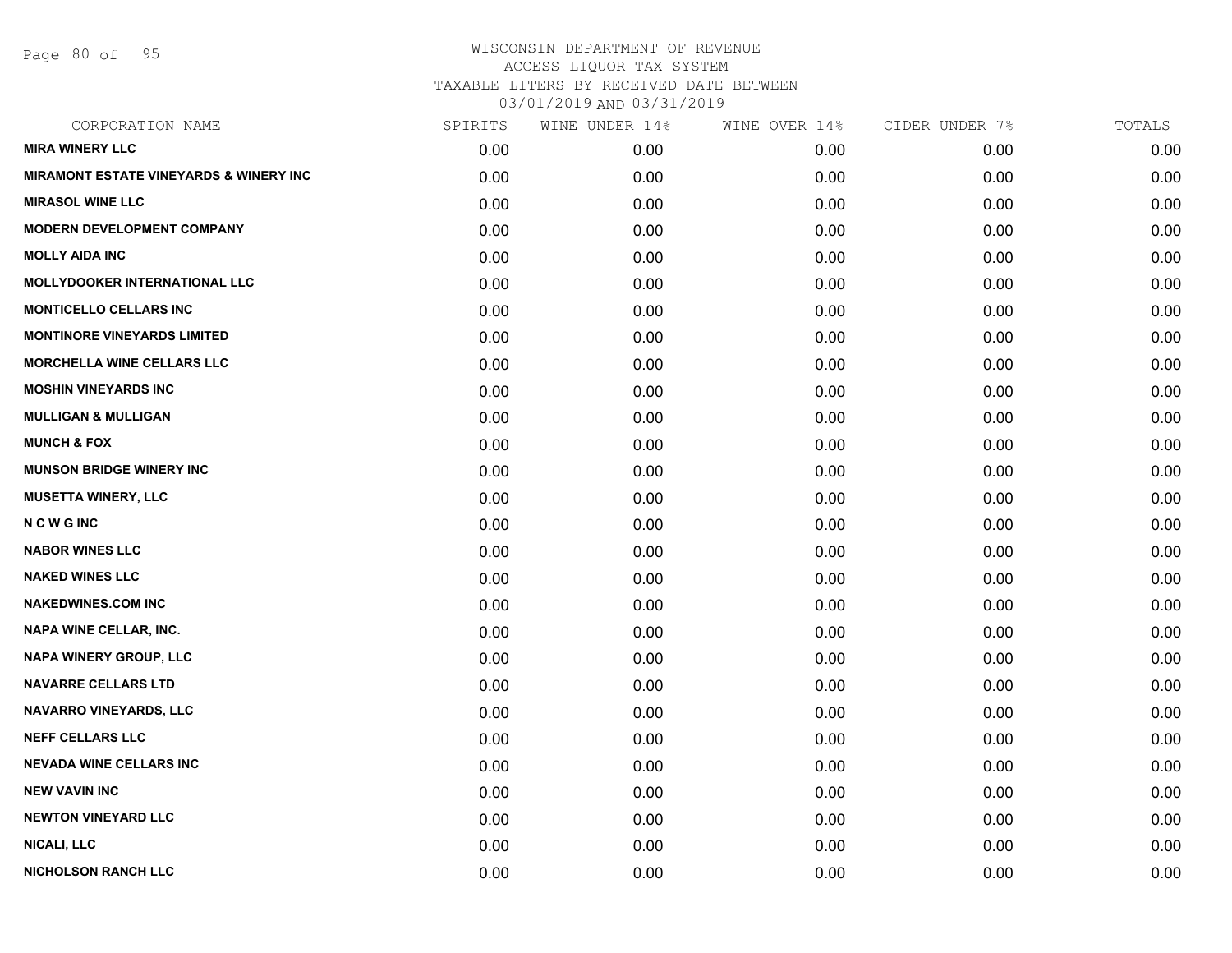Page 81 of 95

| CORPORATION NAME                    | SPIRITS | WINE UNDER 14% | WINE OVER 14% | CIDER UNDER 7% | TOTALS |
|-------------------------------------|---------|----------------|---------------|----------------|--------|
| NIEBAUM-COPPOLA ESTATE WINERY LP    | 0.00    | 0.00           | 0.00          | 0.00           | 0.00   |
| <b>NINER WINE ESTATES LLC</b>       | 0.00    | 0.00           | 0.00          | 0.00           | 0.00   |
| <b>NO. 12 CIDER HOUSE LLC</b>       | 0.00    | 0.00           | 0.00          | 0.00           | 0.00   |
| <b>NORMAN LEE WILLIAMS</b>          | 0.00    | 0.00           | 0.00          | 0.00           | 0.00   |
| <b>NORTHLEAF WINERY, LLC</b>        | 0.00    | 0.00           | 0.00          | 0.00           | 0.00   |
| <b>NOVA WINES, INC.</b>             | 0.00    | 0.00           | 0.00          | 0.00           | 0.00   |
| <b>NV AWG LTD</b>                   | 0.00    | 0.00           | 0.00          | 0.00           | 0.00   |
| <b>NW WINE COMPANY LLC</b>          | 0.00    | 0.00           | 0.00          | 0.00           | 0.00   |
| OAK RIDGE WINERY LLC                | 0.00    | 0.00           | 0.00          | 0.00           | 0.00   |
| <b>OAKVILLE HILLS CELLARS INC</b>   | 0.00    | 0.00           | 0.00          | 0.00           | 0.00   |
| <b>OAKVILLE RANCH WINERY INC</b>    | 0.00    | 0.00           | 0.00          | 0.00           | 0.00   |
| <b>OAT HILL CORPORATION</b>         | 0.00    | 0.00           | 0.00          | 0.00           | 0.00   |
| OBLOQUY, INC.                       | 0.00    | 0.00           | 0.00          | 0.00           | 0.00   |
| <b>OBRIEN FAMILY VINEYARD LLC</b>   | 0.00    | 0.00           | 0.00          | 0.00           | 0.00   |
| <b>ODILON FORD WINERY INC</b>       | 0.00    | 0.00           | 0.00          | 0.00           | 0.00   |
| <b>OGB PARTNERS LLC</b>             | 0.00    | 0.00           | 0.00          | 0.00           | 0.00   |
| <b>OGILVIE MERWIN VENTURES, LLC</b> | 0.00    | 0.00           | 0.00          | 0.00           | 0.00   |
| OLD VINE WINE PARTNERS LLC          | 0.00    | 0.00           | 0.00          | 0.00           | 0.00   |
| <b>OLIVER WINE COMPANY INC</b>      | 0.00    | 0.00           | 0.00          | 0.00           | 0.00   |
| ON Q WINES, LLC                     | 0.00    | 0.00           | 0.00          | 0.00           | 0.00   |
| O'NEILL BEVERAGES CO LLC            | 0.00    | 0.00           | 0.00          | 0.00           | 0.00   |
| OPAL WEST WINES, LLC                | 0.00    | 0.00           | 0.00          | 0.00           | 0.00   |
| <b>OPOLO WINES LP</b>               | 0.00    | 0.00           | 0.00          | 0.00           | 0.00   |
| <b>OPUS ONE WINERY LLC</b>          | 0.00    | 0.00           | 0.00          | 0.00           | 0.00   |
| ORCA PROPERTIES LLC                 | 0.00    | 0.00           | 0.00          | 0.00           | 0.00   |
| <b>ORFILA VINEYARDS INC</b>         | 0.00    | 0.00           | 0.00          | 0.00           | 0.00   |
| <b>ORGANIC ELIXIR WINERY INC</b>    | 0.00    | 0.00           | 0.00          | 0.00           | 0.00   |
| <b>O'SHAUGHNESSY DEL OSO LLC</b>    | 0.00    | 0.00           | 0.00          | 0.00           | 0.00   |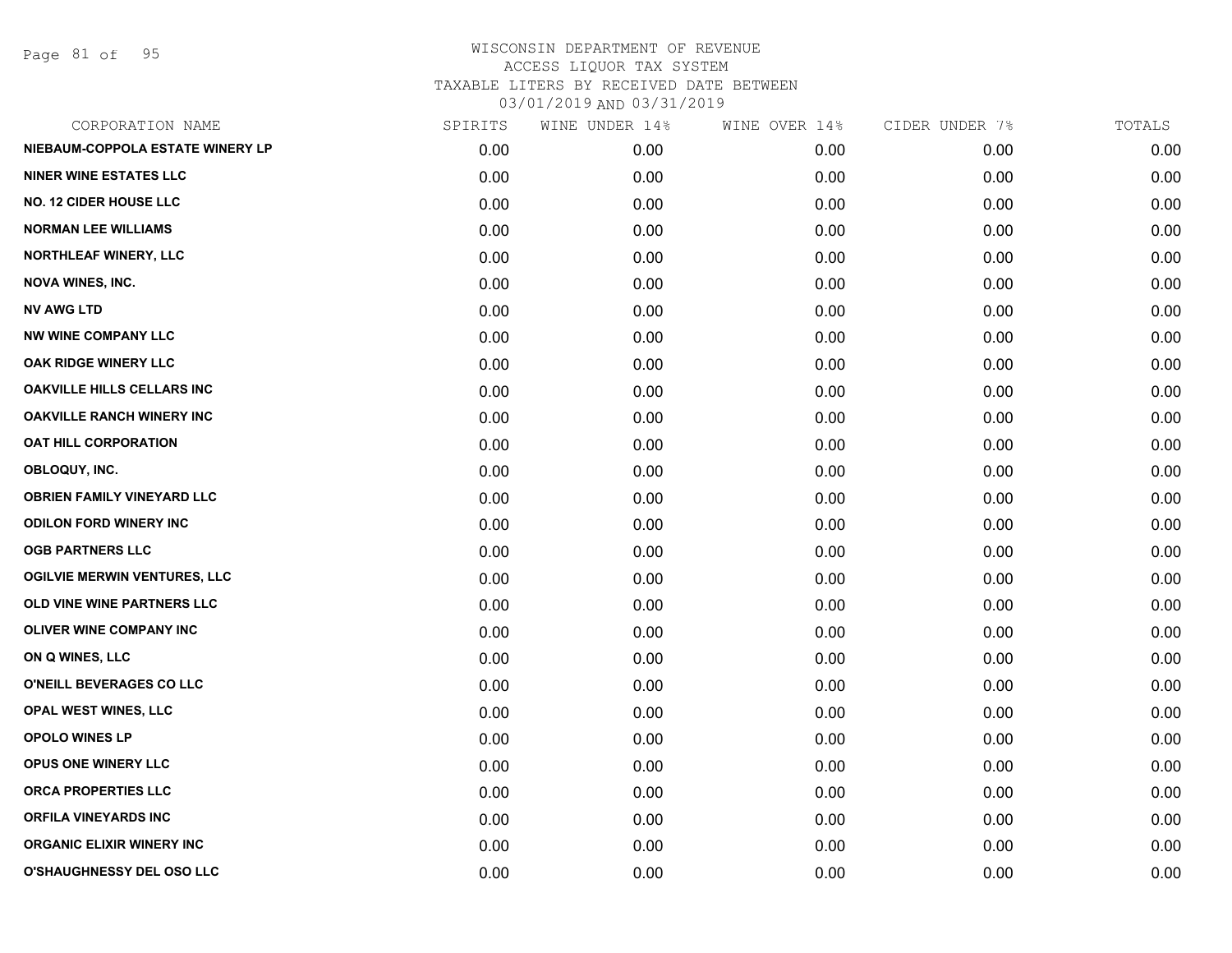Page 82 of 95

| CORPORATION NAME                     | SPIRITS | WINE UNDER 14% | WINE OVER 14% | CIDER UNDER 7% | TOTALS |
|--------------------------------------|---------|----------------|---------------|----------------|--------|
| <b>OWEN ROE LLC</b>                  | 0.00    | 0.00           | 0.00          | 0.00           | 0.00   |
| <b>PAHLMEYER LLC</b>                 | 0.00    | 0.00           | 0.00          | 0.00           | 0.00   |
| PALI WINE COMPANY LP                 | 0.00    | 0.00           | 0.00          | 0.00           | 0.00   |
| PALOMA VINEYARD LLC                  | 0.00    | 0.00           | 0.00          | 0.00           | 0.00   |
| PARAGON VINEYARD CO INC              | 0.00    | 0.00           | 0.00          | 0.00           | 0.00   |
| PARALLEL 44 VINEYARD & WINERY, INC.  | 0.00    | 0.00           | 0.00          | 0.00           | 0.00   |
| <b>PARKER STATION INC</b>            | 0.00    | 0.00           | 0.00          | 0.00           | 0.00   |
| <b>PARMESON FAMILY LLC</b>           | 0.00    | 0.00           | 0.00          | 0.00           | 0.00   |
| PARSONAGE CELLARS INC                | 0.00    | 0.00           | 0.00          | 0.00           | 0.00   |
| <b>PASSAGGIO WINES LLC</b>           | 0.00    | 0.00           | 0.00          | 0.00           | 0.00   |
| PATEL WINERY LLC                     | 0.00    | 0.00           | 0.00          | 0.00           | 0.00   |
| <b>PATRICIA A HOOVER</b>             | 0.00    | 0.00           | 0.00          | 0.00           | 0.00   |
| <b>PATRICK ARNDT</b>                 | 0.00    | 0.00           | 0.00          | 0.00           | 0.00   |
| <b>PAUL D ASPER</b>                  | 0.00    | 0.00           | 0.00          | 0.00           | 0.00   |
| <b>PAUL G BLOMMEL</b>                | 0.00    | 0.00           | 0.00          | 0.00           | 0.00   |
| PAUL HOBBS WINERY LP                 | 0.00    | 0.00           | 0.00          | 0.00           | 0.00   |
| <b>PAUL J FRANZEN</b>                | 0.00    | 0.00           | 0.00          | 0.00           | 0.00   |
| <b>PAVI WINES LLC</b>                | 0.00    | 0.00           | 0.00          | 0.00           | 0.00   |
| PCJ, INC.                            | 0.00    | 0.00           | 0.00          | 0.00           | 0.00   |
| PEACHY CANYON WINERY                 | 0.00    | 0.00           | 0.00          | 0.00           | 0.00   |
| PEAR VALLEY VINEYARD, INC.           | 0.00    | 0.00           | 0.00          | 0.00           | 0.00   |
| PEAY VINEYARDS LLC                   | 0.00    | 0.00           | 0.00          | 0.00           | 0.00   |
| PEJU FAMILY OPERATING PARTNERSHIP LP | 0.00    | 0.00           | 0.00          | 0.00           | 0.00   |
| PELLEGRINI RANCHES INC               | 0.00    | 0.00           | 0.00          | 0.00           | 0.00   |
| PENROSE HILL, LIMITED                | 0.00    | 0.00           | 0.00          | 0.00           | 0.00   |
| PEPPER BRIDGE WINERY LLC             | 0.00    | 0.00           | 0.00          | 0.00           | 0.00   |
| PERNOD RICARD KENWOOD HOLDING LLC    | 0.00    | 0.00           | 0.00          | 0.00           | 0.00   |
| PERNOD RICARD USA LLC                | 0.00    | 0.00           | 0.00          | 0.00           | 0.00   |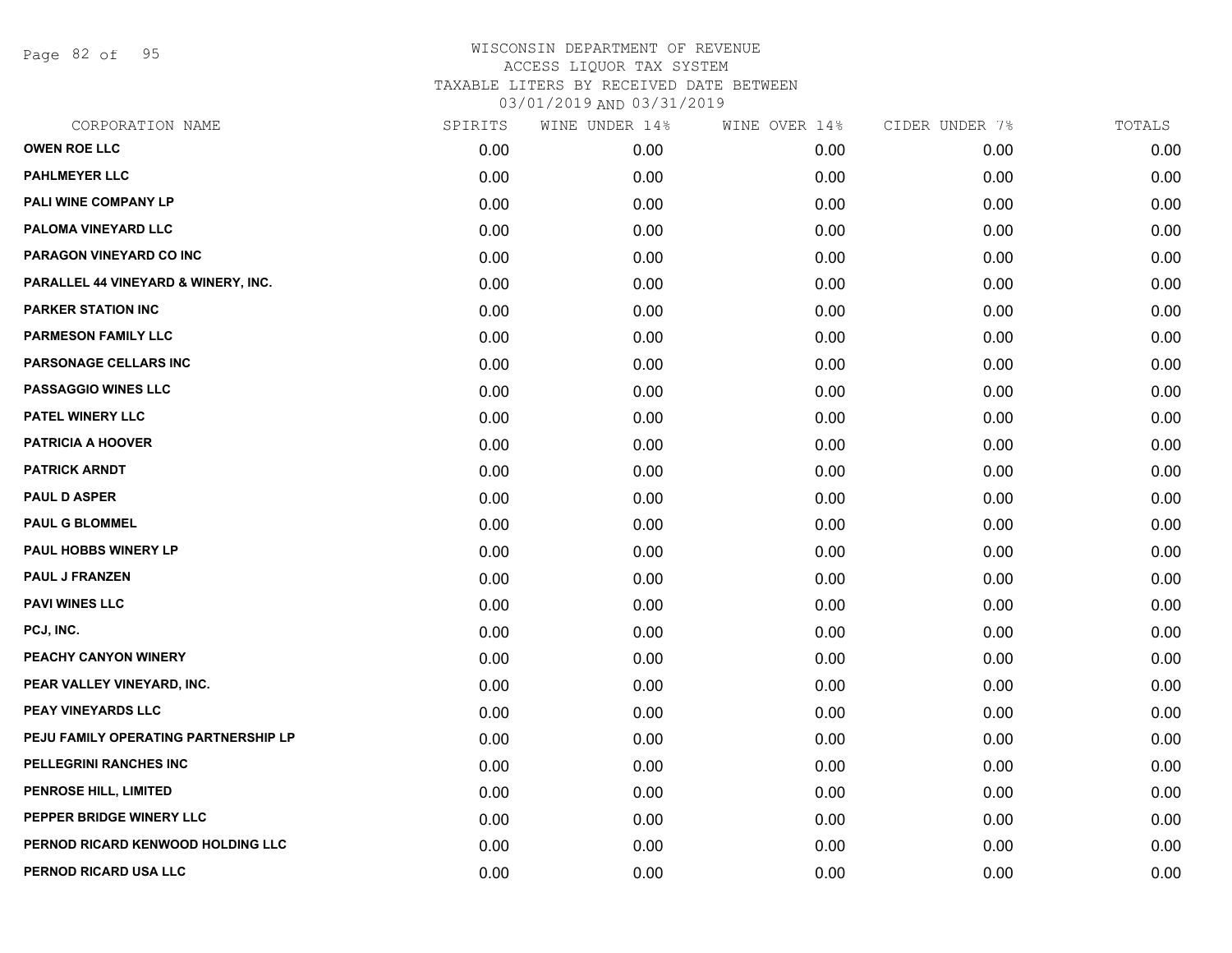Page 83 of 95

| CORPORATION NAME                     | SPIRITS | WINE UNDER 14% | WINE OVER 14% | CIDER UNDER 7% | TOTALS |
|--------------------------------------|---------|----------------|---------------|----------------|--------|
| <b>PERVINO INC</b>                   | 0.00    | 0.00           | 0.00          | 0.00           | 0.00   |
| PETER FRANUS WINE COMPANY INC        | 0.00    | 0.00           | 0.00          | 0.00           | 0.00   |
| PETER MICHAEL WINERY                 | 0.00    | 0.00           | 0.00          | 0.00           | 0.00   |
| PETRONI VINEYARDS LLC                | 0.00    | 0.00           | 0.00          | 0.00           | 0.00   |
| PHILIP TOGNI VINEYARD LP             | 0.00    | 0.00           | 0.00          | 0.00           | 0.00   |
| PHILLIPS FARMS LLC                   | 0.00    | 0.00           | 0.00          | 0.00           | 0.00   |
| <b>PIEPERTK LLC</b>                  | 0.00    | 0.00           | 0.00          | 0.00           | 0.00   |
| <b>PINA CELLARS LP</b>               | 0.00    | 0.00           | 0.00          | 0.00           | 0.00   |
| PINE RIDGE WINERY LLC                | 0.00    | 0.00           | 0.00          | 0.00           | 0.00   |
| PJK WINERY LLC                       | 0.00    | 0.00           | 0.00          | 0.00           | 0.00   |
| PONZI VINEYARDS, LLC                 | 0.00    | 0.00           | 0.00          | 0.00           | 0.00   |
| POPE VALLEY WINERY LLC               | 0.00    | 0.00           | 0.00          | 0.00           | 0.00   |
| PORTER FAMILY VINEYARDS LLC          | 0.00    | 0.00           | 0.00          | 0.00           | 0.00   |
| <b>POTT WINE</b>                     | 0.00    | 0.00           | 0.00          | 0.00           | 0.00   |
| PRAGER WINERY & PORT WORKS, INC.     | 0.00    | 0.00           | 0.00          | 0.00           | 0.00   |
| <b>PRAIRIE BERRY LLC</b>             | 0.00    | 0.00           | 0.00          | 0.00           | 0.00   |
| PRAIRIE HAWK WINERY INC              | 0.00    | 0.00           | 0.00          | 0.00           | 0.00   |
| PRECEPT BRANDS LLC                   | 0.00    | 0.00           | 0.00          | 0.00           | 0.00   |
| PREMIUM VINTNERS LLC                 | 0.00    | 0.00           | 0.00          | 0.00           | 0.00   |
| PRESQU'ILE WINERY                    | 0.00    | 0.00           | 0.00          | 0.00           | 0.00   |
| PRIDE MOUNTAIN VINEYARDS LLC         | 0.00    | 0.00           | 0.00          | 0.00           | 0.00   |
| PRINCE MICHEL LLC                    | 0.00    | 0.00           | 0.00          | 0.00           | 0.00   |
| <b>PROMONTORY LLC</b>                | 0.00    | 0.00           | 0.00          | 0.00           | 0.00   |
| <b>PWG LLC</b>                       | 0.00    | 0.00           | 0.00          | 0.00           | 0.00   |
| <b>QUADY SOUTH WINERY LLC</b>        | 0.00    | 0.00           | 0.00          | 0.00           | 0.00   |
| QUILCEDA CREEK VINTNERS INC          | 0.00    | 0.00           | 0.00          | 0.00           | 0.00   |
| <b>QUIXOTE WINERY, LLC</b>           | 0.00    | 0.00           | 0.00          | 0.00           | 0.00   |
| <b>RADIO-COTEAU WINE CELLARS LLC</b> | 0.00    | 0.00           | 0.00          | 0.00           | 0.00   |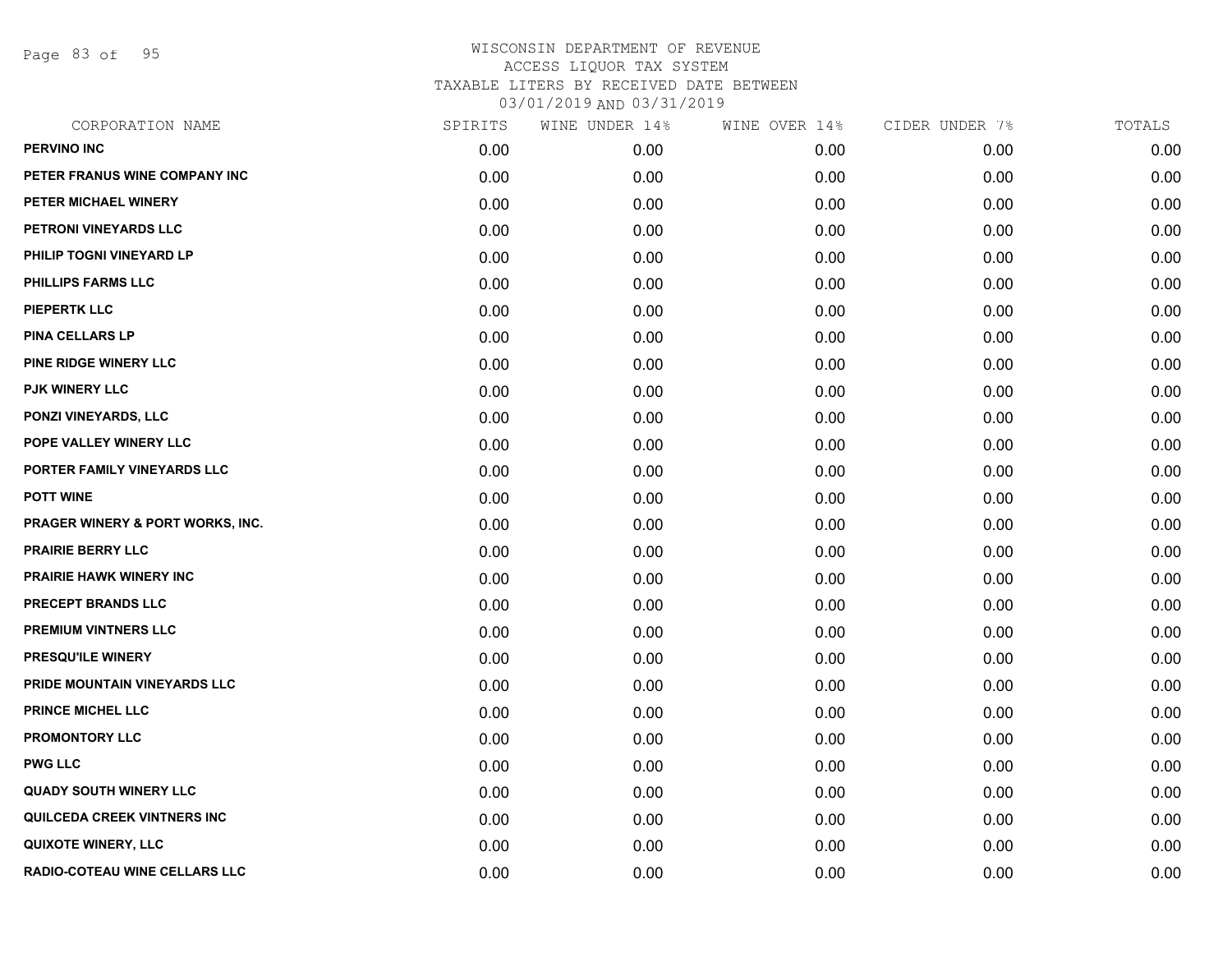Page 84 of 95

| CORPORATION NAME                            | SPIRITS | WINE UNDER 14% | WINE OVER 14% | CIDER UNDER 7% | TOTALS |
|---------------------------------------------|---------|----------------|---------------|----------------|--------|
| <b>RAMAZZOTTI WINES LLC</b>                 | 0.00    | 0.00           | 0.00          | 0.00           | 0.00   |
| <b>RAMEY WINE CELLARS INC</b>               | 0.00    | 0.00           | 0.00          | 0.00           | 0.00   |
| <b>RAPTOR RIDGE WINERY LLC</b>              | 0.00    | 0.00           | 0.00          | 0.00           | 0.00   |
| <b>RASA VINEYARDS, LLC</b>                  | 0.00    | 0.00           | 0.00          | 0.00           | 0.00   |
| <b>RAYMOND SIGNORELLO</b>                   | 0.00    | 0.00           | 0.00          | 0.00           | 0.00   |
| <b>RAYMOND VINEYARD &amp; CELLAR INC</b>    | 0.00    | 0.00           | 0.00          | 0.00           | 0.00   |
| <b>RB WINE ASSOCIATES LLC</b>               | 0.00    | 0.00           | 0.00          | 0.00           | 0.00   |
| <b>RBZ VINEYARDS LLC</b>                    | 0.00    | 0.00           | 0.00          | 0.00           | 0.00   |
| <b>RED CAR WINE COMPANY LLC</b>             | 0.00    | 0.00           | 0.00          | 0.00           | 0.00   |
| <b>RED MARE WINES LLC</b>                   | 0.00    | 0.00           | 0.00          | 0.00           | 0.00   |
| <b>RED OAK VINEYARD INC</b>                 | 0.00    | 0.00           | 0.00          | 0.00           | 0.00   |
| <b>REGUSCI WINERY INC</b>                   | 0.00    | 0.00           | 0.00          | 0.00           | 0.00   |
| <b>REN ACQUISITION INC</b>                  | 0.00    | 0.00           | 0.00          | 0.00           | 0.00   |
| <b>REVANA FAMILY PARTNERS LP</b>            | 0.00    | 0.00           | 0.00          | 0.00           | 0.00   |
| <b>REVANA FAMILY PARTNERS LP</b>            | 0.00    | 0.00           | 0.00          | 0.00           | 0.00   |
| <b>REVELRY VINTNERS LLC</b>                 | 0.00    | 0.00           | 0.00          | 0.00           | 0.00   |
| <b>REYNOLDS CREATIVE PRODUCTS INC</b>       | 0.00    | 0.00           | 0.00          | 0.00           | 0.00   |
| <b>RHYS VINEYARDS LLC</b>                   | 0.00    | 0.00           | 0.00          | 0.00           | 0.00   |
| <b>RICHARD E LIBBY</b>                      | 0.00    | 0.00           | 0.00          | 0.00           | 0.00   |
| <b>RICHARD FORTUNE</b>                      | 0.00    | 0.00           | 0.00          | 0.00           | 0.00   |
| <b>RIDGE VINEYARDS INC</b>                  | 0.00    | 0.00           | 0.00          | 0.00           | 0.00   |
| <b>RIGHT BEE LLC</b>                        | 0.00    | 0.00           | 0.00          | 0.00           | 0.00   |
| <b>RIGHT SIDE LLC</b>                       | 0.00    | 0.00           | 0.00          | 0.00           | 0.00   |
| <b>RIVER BEND VINEYARD &amp; WINERY LLC</b> | 0.00    | 0.00           | 0.00          | 0.00           | 0.00   |
| <b>RIVER VALLEY VINEYARD INC</b>            | 0.00    | 0.00           | 0.00          | 0.00           | 0.00   |
| <b>RIVERBENCH LLC</b>                       | 0.00    | 0.00           | 0.00          | 0.00           | 0.00   |
| <b>ROBERT CRAIG WINERY LP</b>               | 0.00    | 0.00           | 0.00          | 0.00           | 0.00   |
| <b>ROBERT FOLEY LLC</b>                     | 0.00    | 0.00           | 0.00          | 0.00           | 0.00   |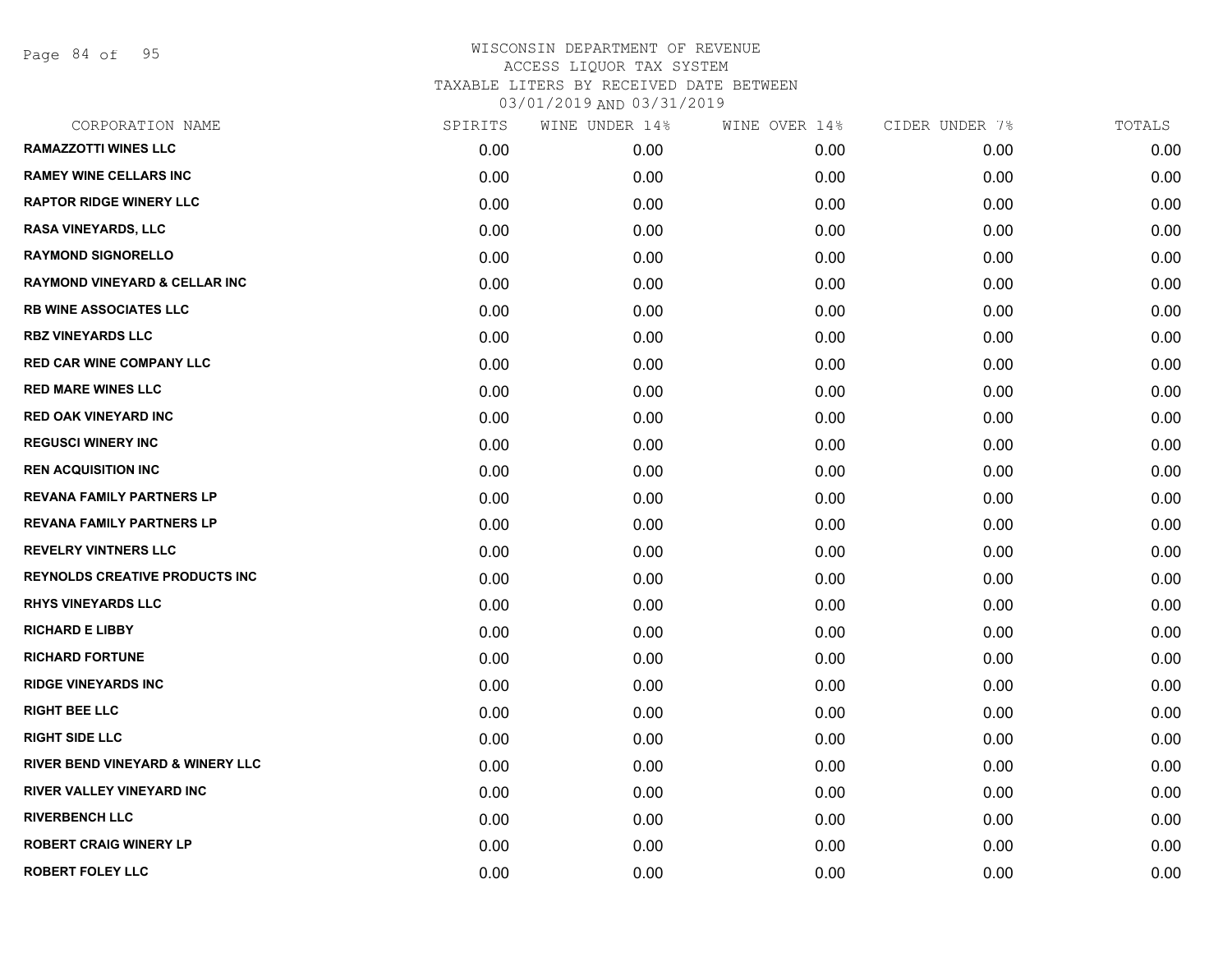Page 85 of 95

| CORPORATION NAME                       | SPIRITS | WINE UNDER 14% | WINE OVER 14% | CIDER UNDER 7% | TOTALS |
|----------------------------------------|---------|----------------|---------------|----------------|--------|
| <b>ROBERT J BRAKESMAN</b>              | 0.00    | 0.00           | 0.00          | 0.00           | 0.00   |
| <b>ROBERT MUELLER CELLARS</b>          | 0.00    | 0.00           | 0.00          | 0.00           | 0.00   |
| ROBERT YOUNG ESTATE WINERY LLC         | 0.00    | 0.00           | 0.00          | 0.00           | 0.00   |
| <b>ROBIN PFEIFFER</b>                  | 0.00    | 0.00           | 0.00          | 0.00           | 0.00   |
| <b>ROBLAR LLC</b>                      | 0.00    | 0.00           | 0.00          | 0.00           | 0.00   |
| <b>ROCCA FAMILY VINEYARDS INC</b>      | 0.00    | 0.00           | 0.00          | 0.00           | 0.00   |
| <b>ROCHE WINERY LLC</b>                | 0.00    | 0.00           | 0.00          | 0.00           | 0.00   |
| <b>ROCK N WOOL WINERY LLC</b>          | 0.00    | 0.00           | 0.00          | 0.00           | 0.00   |
| ROCK WALL WINE COMPANY INC             | 0.00    | 0.00           | 0.00          | 0.00           | 0.00   |
| <b>ROEDERER ESTATE INC</b>             | 0.00    | 0.00           | 0.00          | 0.00           | 0.00   |
| <b>ROMBAUER VINEYARDS INC</b>          | 0.00    | 0.00           | 0.00          | 0.00           | 0.00   |
| <b>RONALD L FENOLIO</b>                | 0.00    | 0.00           | 0.00          | 0.00           | 0.00   |
| <b>RONALD T RUBIN</b>                  | 0.00    | 0.00           | 0.00          | 0.00           | 0.00   |
| <b>ROUND HILL CELLARS</b>              | 0.00    | 0.00           | 0.00          | 0.00           | 0.00   |
| <b>ROUND POND ESTATE LLC</b>           | 0.00    | 0.00           | 0.00          | 0.00           | 0.00   |
| <b>ROWLEY ESTATES LLC</b>              | 0.00    | 0.00           | 0.00          | 0.00           | 0.00   |
| <b>RRJ REAL PROPERTIES LLC</b>         | 0.00    | 0.00           | 0.00          | 0.00           | 0.00   |
| <b>RSB VINEYARDS LLC</b>               | 0.00    | 0.00           | 0.00          | 0.00           | 0.00   |
| <b>RUDD WINES INC</b>                  | 0.00    | 0.00           | 0.00          | 0.00           | 0.00   |
| <b>RUDIUS WINES, LLC</b>               | 0.00    | 0.00           | 0.00          | 0.00           | 0.00   |
| <b>RUSHFORD MEADERY AND WINERY LLC</b> | 0.00    | 0.00           | 0.00          | 0.00           | 0.00   |
| RUTHERFORD HILL WINERY LLC             | 0.00    | 0.00           | 0.00          | 0.00           | 0.00   |
| <b>RYAN PRELLWITZ</b>                  | 0.00    | 0.00           | 0.00          | 0.00           | 0.00   |
| <b>SLJ GROUP INC</b>                   | 0.00    | 0.00           | 0.00          | 0.00           | 0.00   |
| <b>SAINTSBURY LLC</b>                  | 0.00    | 0.00           | 0.00          | 0.00           | 0.00   |
| <b>SAMUEL P BAXTER</b>                 | 0.00    | 0.00           | 0.00          | 0.00           | 0.00   |
| <b>SANDHI VINTNERS LLC</b>             | 0.00    | 0.00           | 0.00          | 0.00           | 0.00   |
| <b>SANDPOINT WINES</b>                 | 0.00    | 0.00           | 0.00          | 0.00           | 0.00   |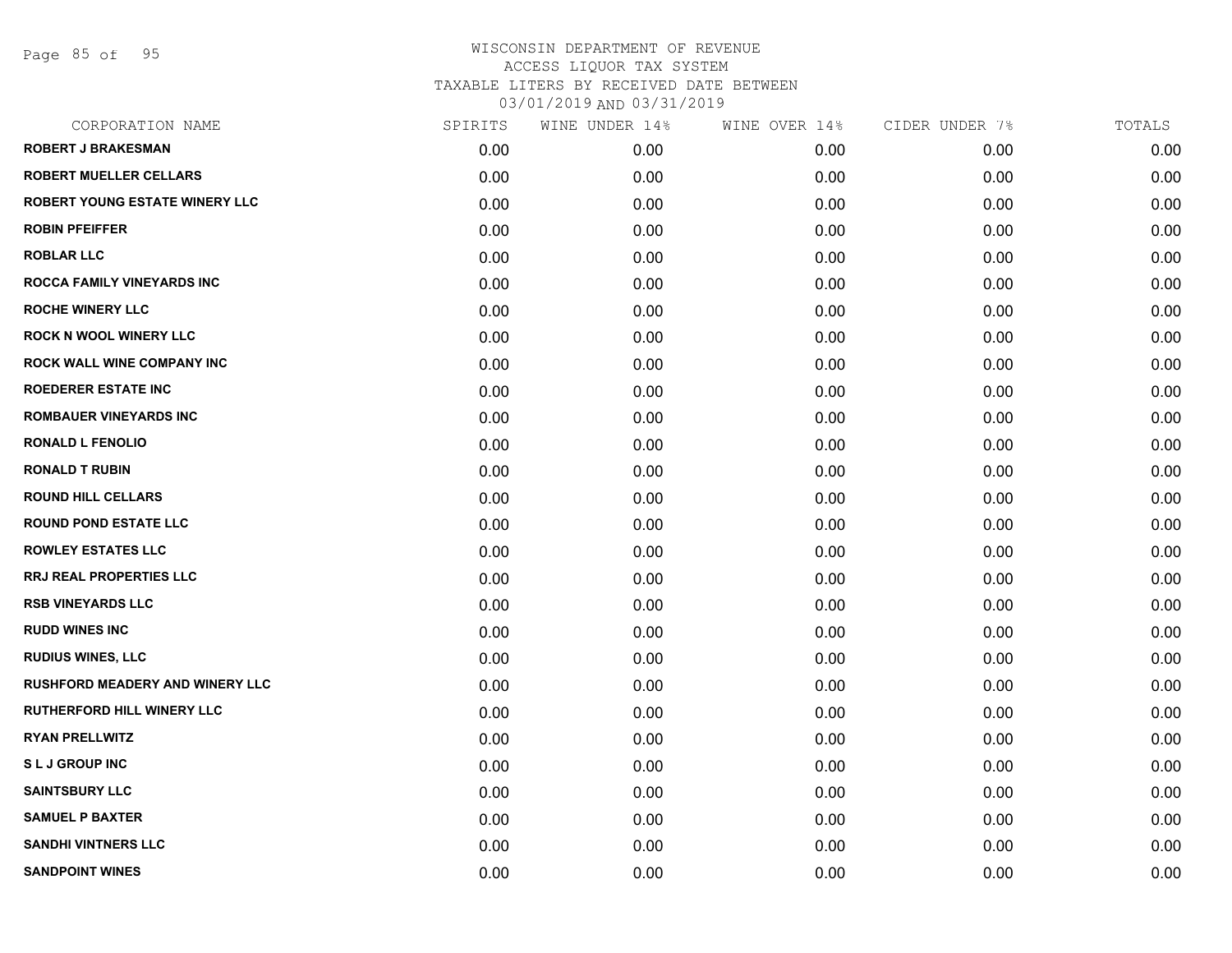| CORPORATION NAME                              | SPIRITS | WINE UNDER 14% | WINE OVER 14% | CIDER UNDER 7% | TOTALS |
|-----------------------------------------------|---------|----------------|---------------|----------------|--------|
| <b>SANFORD WINERY COMPANY LP</b>              | 0.00    | 0.00           | 0.00          | 0.00           | 0.00   |
| <b>SARAH J SHADONIX</b>                       | 0.00    | 0.00           | 0.00          | 0.00           | 0.00   |
| <b>SAUCELITO CANYON LP</b>                    | 0.00    | 0.00           | 0.00          | 0.00           | 0.00   |
| SAVANNAH CHANELLE VINEYARDS INC               | 0.00    | 0.00           | 0.00          | 0.00           | 0.00   |
| <b>SAVIAH ROSE WINERY LLC</b>                 | 0.00    | 0.00           | 0.00          | 0.00           | 0.00   |
| <b>SAXUM VINEYARDS INC</b>                    | 0.00    | 0.00           | 0.00          | 0.00           | 0.00   |
| <b>SBRAGIA FAMILY VINEYARDS LLC</b>           | 0.00    | 0.00           | 0.00          | 0.00           | 0.00   |
| <b>SCHEID VINEYARDS CALIFORNIA INC</b>        | 0.00    | 0.00           | 0.00          | 0.00           | 0.00   |
| <b>SCHLOSSADLER INC</b>                       | 0.00    | 0.00           | 0.00          | 0.00           | 0.00   |
| <b>SCHRADER CELLARS LLC</b>                   | 0.00    | 0.00           | 0.00          | 0.00           | 0.00   |
| <b>SCHRAMSBERG VINEYARDS CO INC</b>           | 0.00    | 0.00           | 0.00          | 0.00           | 0.00   |
| <b>SCHUG WINERY LLC</b>                       | 0.00    | 0.00           | 0.00          | 0.00           | 0.00   |
| <b>SCHWEIGER VINEYARDS INC</b>                | 0.00    | 0.00           | 0.00          | 0.00           | 0.00   |
| <b>SCREAMING EAGLE LLC</b>                    | 0.00    | 0.00           | 0.00          | 0.00           | 0.00   |
| <b>SEAVER VINEYARDS LLC</b>                   | 0.00    | 0.00           | 0.00          | 0.00           | 0.00   |
| <b>SEAVEY VINEYARD LP</b>                     | 0.00    | 0.00           | 0.00          | 0.00           | 0.00   |
| <b>SEBASTOPOL VINEYARDS &amp; WINERY CORP</b> | 0.00    | 0.00           | 0.00          | 0.00           | 0.00   |
| <b>SELBY ENTERPRISES INC</b>                  | 0.00    | 0.00           | 0.00          | 0.00           | 0.00   |
| <b>SEQUOIA GROVE VINEYARDS LP</b>             | 0.00    | 0.00           | 0.00          | 0.00           | 0.00   |
| <b>SEVEN STONES WINERY LLC</b>                | 0.00    | 0.00           | 0.00          | 0.00           | 0.00   |
| <b>SHADY LADIES LLC</b>                       | 0.00    | 0.00           | 0.00          | 0.00           | 0.00   |
| <b>SHAFER VINEYARDS INC</b>                   | 0.00    | 0.00           | 0.00          | 0.00           | 0.00   |
| <b>SHANNON RIDGE INC</b>                      | 0.00    | 0.00           | 0.00          | 0.00           | 0.00   |
| <b>SHARON L PINGEL</b>                        | 0.00    | 0.00           | 0.00          | 0.00           | 0.00   |
| SHELDRAKE POINT VINEYARD LLC                  | 0.00    | 0.00           | 0.00          | 0.00           | 0.00   |
| SHELTON-MACKENZIE WINE COMPANY                | 0.00    | 0.00           | 0.00          | 0.00           | 0.00   |
| <b>SHERRY HARDIE</b>                          | 0.00    | 0.00           | 0.00          | 0.00           | 0.00   |
| <b>SHERWIN FAMILY VINEYARDS LLC</b>           | 0.00    | 0.00           | 0.00          | 0.00           | 0.00   |
|                                               |         |                |               |                |        |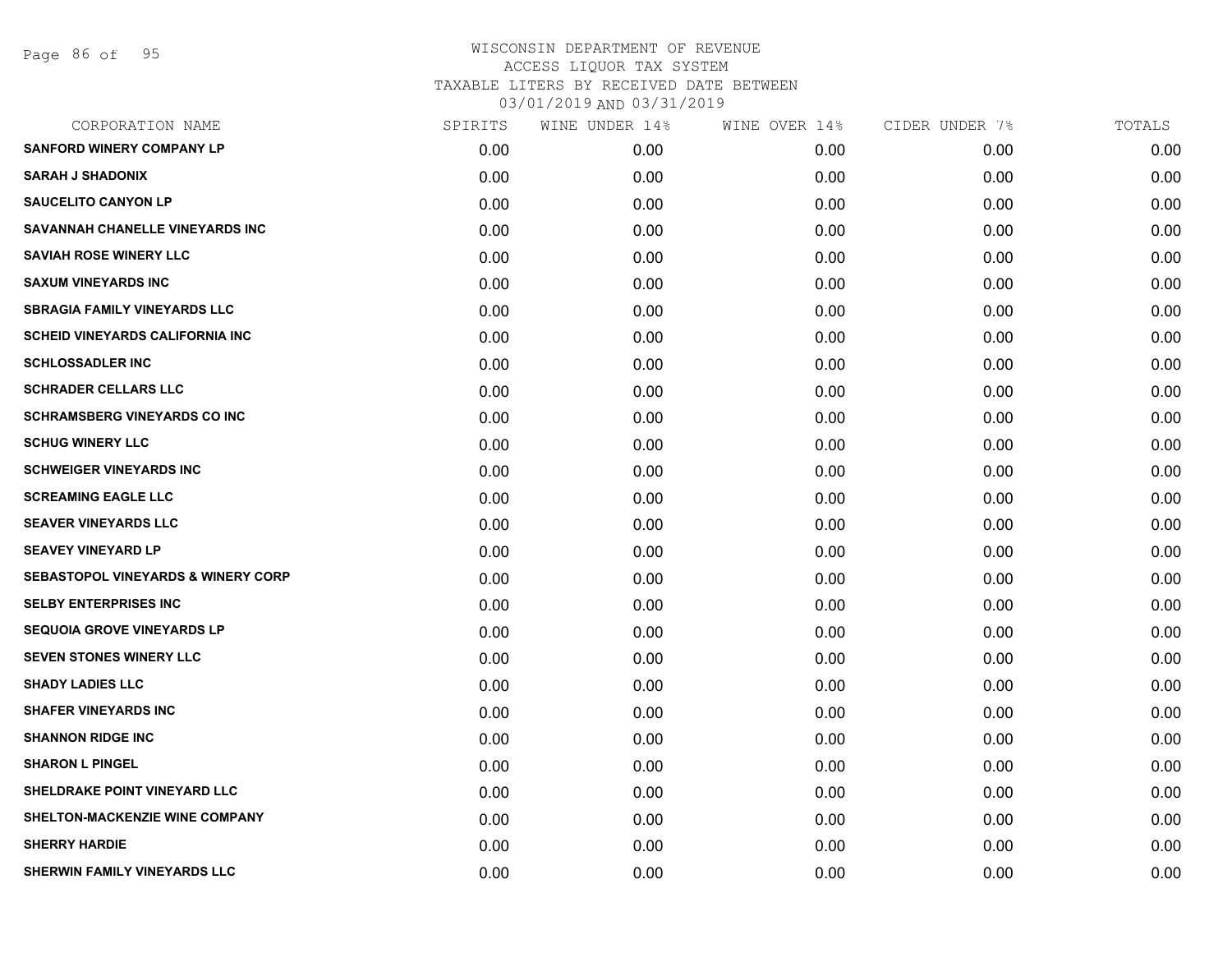Page 87 of 95

## WISCONSIN DEPARTMENT OF REVENUE ACCESS LIQUOR TAX SYSTEM TAXABLE LITERS BY RECEIVED DATE BETWEEN

03/01/2019 AND 03/31/2019

| CORPORATION NAME                           | SPIRITS | WINE UNDER 14% | WINE OVER 14% | CIDER UNDER 7% | TOTALS |
|--------------------------------------------|---------|----------------|---------------|----------------|--------|
| <b>SIERRA SUNRISE VINEYARDS</b>            | 0.00    | 0.00           | 0.00          | 0.00           | 0.00   |
| <b>SILVER OAK WINE CELLARS LLC</b>         | 0.00    | 516.75         | 250.50        | 0.00           | 767.25 |
| SILVER TRIDENT WINERY LLC                  | 0.00    | 0.00           | 0.00          | 0.00           | 0.00   |
| <b>SINE QUA NON INC</b>                    | 0.00    | 0.00           | 0.00          | 0.00           | 0.00   |
| SINNIPEE VALLEY VINEYARD LLC               | 0.00    | 0.00           | 0.00          | 0.00           | 0.00   |
| <b>SINSKEY VINEYARDS INC</b>               | 0.00    | 0.00           | 0.00          | 0.00           | 0.00   |
| <b>SIX SIGMA WINERY LLC</b>                | 0.00    | 0.00           | 0.00          | 0.00           | 0.00   |
| SKYWALKER VINEYARDS, LLC                   | 0.00    | 0.00           | 0.00          | 0.00           | 0.00   |
| <b>SMALL VINES WINES INC</b>               | 0.00    | 0.00           | 0.00          | 0.00           | 0.00   |
| SMITH ANDERSON ENTERPRISES INC             | 0.00    | 0.00           | 0.00          | 0.00           | 0.00   |
| <b>SOCIAL ENJOYMENTS LLC</b>               | 0.00    | 0.00           | 0.00          | 0.00           | 0.00   |
| <b>SOKOL BLOSSER LTD</b>                   | 0.00    | 0.00           | 0.00          | 0.00           | 0.00   |
| SOMERSTON WINE COMPANY, LLC                | 0.00    | 0.00           | 0.00          | 0.00           | 0.00   |
| <b>SONJA MAGDEVSKI</b>                     | 0.00    | 0.00           | 0.00          | 0.00           | 0.00   |
| SONOMA-CUTRER VINEYARDS INC                | 0.00    | 0.00           | 0.00          | 0.00           | 0.00   |
| SOUTH COAST WINERY INC                     | 0.00    | 0.00           | 0.00          | 0.00           | 0.00   |
| <b>SP GROSSNICKLE LLC</b>                  | 0.00    | 0.00           | 0.00          | 0.00           | 0.00   |
| <b>SPANOS BERBERIAN WINERY LLC</b>         | 0.00    | 0.00           | 0.00          | 0.00           | 0.00   |
| <b>SPARKLING OREGON LLC</b>                | 0.00    | 0.00           | 0.00          | 0.00           | 0.00   |
| <b>SPIRITS OF NORWAY VINEYARD LLC</b>      | 0.00    | 0.00           | 0.00          | 0.00           | 0.00   |
| <b>SPOTTSWOODE WINERY INC</b>              | 0.00    | 0.00           | 0.00          | 0.00           | 0.00   |
| <b>SPRECHER BREWING COMPANY, INC.</b>      | 0.00    | 0.00           | 0.00          | 0.00           | 0.00   |
| <b>SPRING MOUNTAIN VINEYARD INC</b>        | 0.00    | 0.00           | 0.00          | 0.00           | 0.00   |
| <b>SPURGEON VINEYARDS &amp; WINERY LLC</b> | 0.00    | 0.00           | 0.00          | 0.00           | 0.00   |
| <b>SQUIX LLC</b>                           | 0.00    | 0.00           | 0.00          | 0.00           | 0.00   |
| <b>ST HELENA ESTATE LLC</b>                | 0.00    | 0.00           | 0.00          | 0.00           | 0.00   |
| <b>ST JAMES WINERY INC</b>                 | 0.00    | 0.00           | 0.00          | 0.00           | 0.00   |
| ST JULIAN WINE COMPANY INC                 | 0.00    | 0.00           | 0.00          | 0.00           | 0.00   |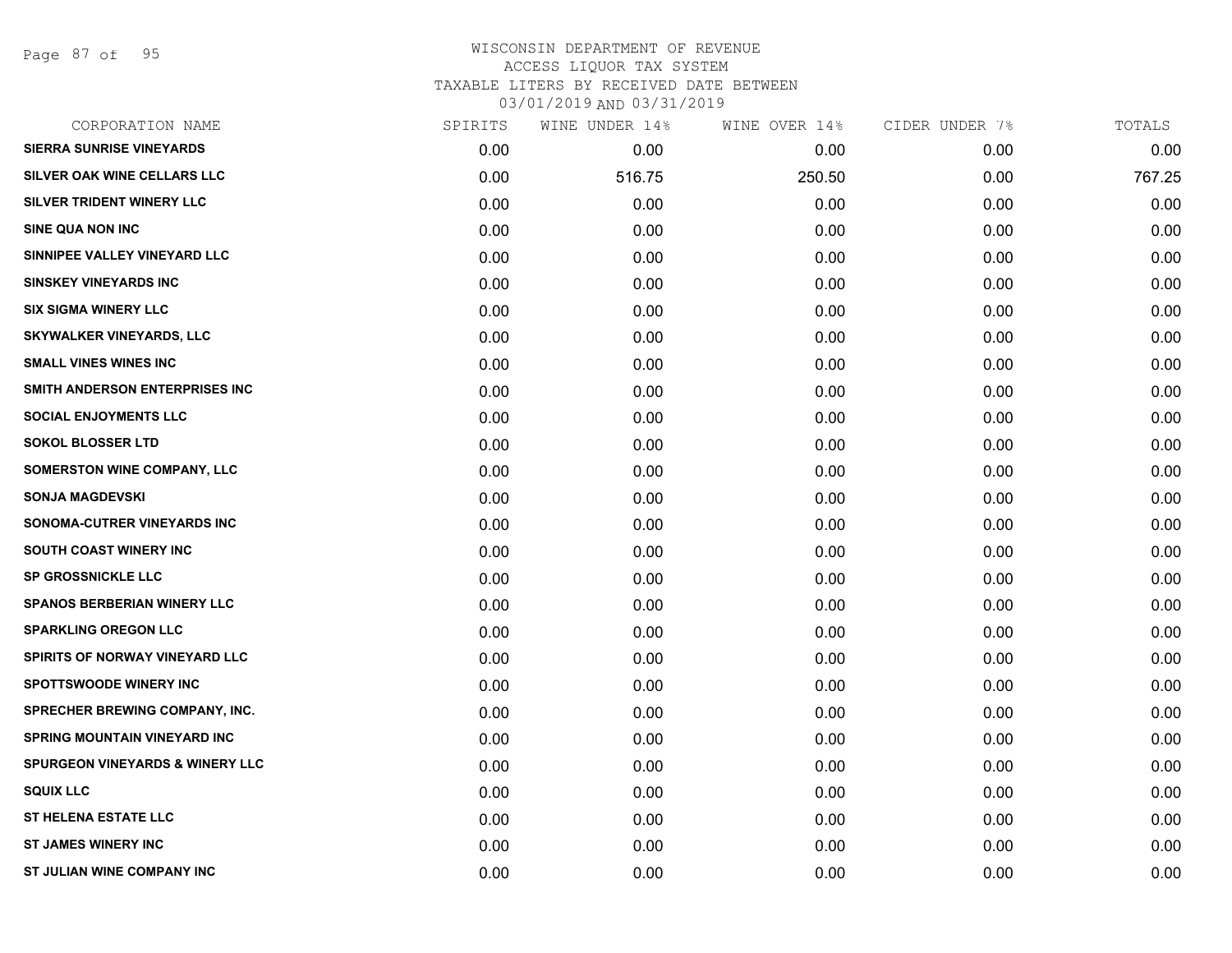Page 88 of 95

| CORPORATION NAME                       | SPIRITS | WINE UNDER 14% | WINE OVER 14% | CIDER UNDER 7% | TOTALS |
|----------------------------------------|---------|----------------|---------------|----------------|--------|
| <b>ST SUPERY INC</b>                   | 0.00    | 0.00           | 0.00          | 0.00           | 0.00   |
| ST. FRANCIS WINERY & VINEYARD L.P.     | 0.00    | 0.00           | 0.00          | 0.00           | 0.00   |
| STAGLIN FAMILY VINEYARD LLC            | 0.00    | 0.00           | 0.00          | 0.00           | 0.00   |
| <b>STAG'S LEAP WINE CELLARS LLC</b>    | 0.00    | 0.00           | 0.00          | 0.00           | 0.00   |
| <b>STANDING JOURNEY LLC</b>            | 0.00    | 0.00           | 0.00          | 0.00           | 0.00   |
| STE MICHELLE WINE ESTATES LTD          | 0.00    | 0.00           | 0.00          | 0.00           | 0.00   |
| <b>STEPHAN VINEYARD INC</b>            | 0.00    | 0.00           | 0.00          | 0.00           | 0.00   |
| <b>STEPHEN M KENNEDY</b>               | 0.00    | 0.00           | 0.00          | 0.00           | 0.00   |
| <b>STEPHEN M REUSTLE</b>               | 0.00    | 0.00           | 0.00          | 0.00           | 0.00   |
| STEPHEN W. PARRY AND SUSAN F. PARRY    | 0.00    | 0.00           | 0.00          | 0.00           | 0.00   |
| <b>STEVEN DEBAKER</b>                  | 0.00    | 0.00           | 0.00          | 0.00           | 0.00   |
| <b>STEVEN KENT LLC</b>                 | 0.00    | 0.00           | 0.00          | 0.00           | 0.00   |
| STEVEN M & JUDITH A JACOBSON LLC       | 0.00    | 0.00           | 0.00          | 0.00           | 0.00   |
| <b>STEVEN N LEDSON</b>                 | 0.00    | 0.00           | 0.00          | 0.00           | 0.00   |
| <b>STEWART CELLARS, LLC</b>            | 0.00    | 0.00           | 0.00          | 0.00           | 0.00   |
| <b>STOLLER VINEYARDS INC</b>           | 0.00    | 0.00           | 0.00          | 0.00           | 0.00   |
| <b>STOLPMAN VINEYARDS LLC</b>          | 0.00    | 0.00           | 0.00          | 0.00           | 0.00   |
| <b>STONE EDGE WINERY LLC</b>           | 0.00    | 0.00           | 0.00          | 0.00           | 0.00   |
| <b>STONE HILL WINE CO INC</b>          | 0.00    | 0.00           | 0.00          | 0.00           | 0.00   |
| <b>STONECUSHION INC</b>                | 0.00    | 0.00           | 0.00          | 0.00           | 0.00   |
| STONEHAUS WINERY, INC.                 | 0.00    | 0.00           | 0.00          | 0.00           | 0.00   |
| <b>STONES THROW WINERY INC</b>         | 0.00    | 0.00           | 0.00          | 0.00           | 0.00   |
| STONY HILL VINEYARD INC                | 0.00    | 0.00           | 0.00          | 0.00           | 0.00   |
| STORYBOOK MOUNTAIN WINERY INC          | 0.00    | 0.00           | 0.00          | 0.00           | 0.00   |
| SULLIVAN VINEYARDS CORPORATION         | 0.00    | 0.00           | 0.00          | 0.00           | 0.00   |
| <b>SULPHUR SPRINGS WINERY LLC</b>      | 0.00    | 0.00           | 0.00          | 0.00           | 0.00   |
| <b>SUMMERS WINERY LLC</b>              | 0.00    | 0.00           | 0.00          | 0.00           | 0.00   |
| <b>SUMMERWOOD WINERY &amp; INN INC</b> | 0.00    | 0.00           | 0.00          | 0.00           | 0.00   |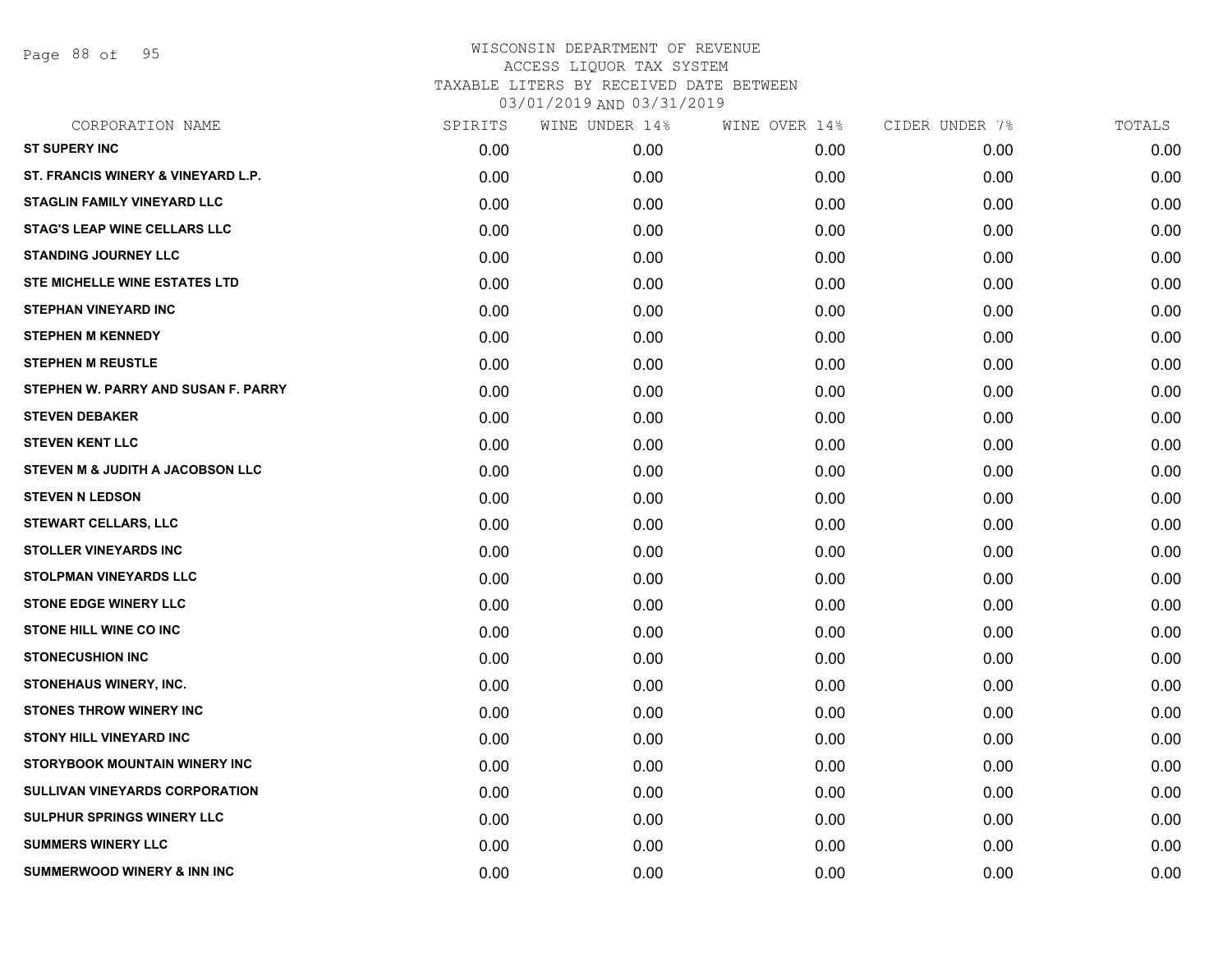Page 89 of 95

| CORPORATION NAME                           | SPIRITS | WINE UNDER 14% | WINE OVER 14% | CIDER UNDER 7% | TOTALS |
|--------------------------------------------|---------|----------------|---------------|----------------|--------|
| <b>SUNSET POINT WINERY LLC</b>             | 0.00    | 0.00           | 0.00          | 0.00           | 0.00   |
| <b>SUNSTONE VINEYARDS &amp; WINERY INC</b> | 0.00    | 0.00           | 0.00          | 0.00           | 0.00   |
| <b>SUSAN M BOSWELL</b>                     | 0.00    | 0.00           | 0.00          | 0.00           | 0.00   |
| SUTTER HOME WINERY INC                     | 0.00    | 0.00           | 0.00          | 0.00           | 0.00   |
| <b>SWEAZEY WINERY INVESTMENT LLC</b>       | 0.00    | 0.00           | 0.00          | 0.00           | 0.00   |
| <b>SWEET CHEEKS VINEYARDS INC</b>          | 0.00    | 0.00           | 0.00          | 0.00           | 0.00   |
| <b>TABLAS CREEK VINEYARD LP</b>            | 0.00    | 0.00           | 0.00          | 0.00           | 0.00   |
| <b>TAFT STREET INC</b>                     | 0.00    | 0.00           | 0.00          | 0.00           | 0.00   |
| <b>TAKARA SAKE USA INC</b>                 | 0.00    | 0.00           | 0.00          | 0.00           | 0.00   |
| <b>TALLEY VINEYARDS INC</b>                | 0.00    | 0.00           | 0.00          | 0.00           | 0.00   |
| <b>TAMBER BEY VINEYARDS LLC</b>            | 0.00    | 0.00           | 0.00          | 0.00           | 0.00   |
| <b>TANDEM WINES LLC</b>                    | 0.00    | 0.00           | 0.00          | 0.00           | 0.00   |
| <b>TARA BELLA WINERY LLC</b>               | 0.00    | 0.00           | 0.00          | 0.00           | 0.00   |
| <b>TEALE CREEK ASSOCIATES</b>              | 0.00    | 0.00           | 0.00          | 0.00           | 0.00   |
| <b>TENBA RIDGE WINERY LLC</b>              | 0.00    | 0.00           | 0.00          | 0.00           | 0.00   |
| <b>TERRA VINUM LLC</b>                     | 0.00    | 0.00           | 0.00          | 0.00           | 0.00   |
| <b>TERRAVANT WINE COMPANY LLC</b>          | 0.00    | 0.00           | 0.00          | 0.00           | 0.00   |
| <b>TESTAROSSA VINEYARDS LLC</b>            | 0.00    | 0.00           | 0.00          | 0.00           | 0.00   |
| <b>TEXAS FULFILLMENT SERVICES</b>          | 0.00    | 0.00           | 0.00          | 0.00           | 0.00   |
| THE BIALE ESTATE                           | 0.00    | 0.00           | 0.00          | 0.00           | 0.00   |
| THE BRANDER VINEYARD                       | 0.00    | 0.00           | 0.00          | 0.00           | 0.00   |
| THE CELLAR LLC                             | 0.00    | 0.00           | 0.00          | 0.00           | 0.00   |
| THE HESS COLLECTION WINERY                 | 0.00    | 0.00           | 0.00          | 0.00           | 0.00   |
| THE HOGUE CELLARS LTD                      | 0.00    | 0.00           | 0.00          | 0.00           | 0.00   |
| THE INFINITE MONKEY THEOREM INC            | 0.00    | 0.00           | 0.00          | 0.00           | 0.00   |
| THE LITTORAI WINES                         | 0.00    | 0.00           | 0.00          | 0.00           | 0.00   |
| THE LOCK AGRICULTURAL VENTURES LLC         | 0.00    | 0.00           | 0.00          | 0.00           | 0.00   |
| THE MASCOT WINE, LLC                       | 0.00    | 0.00           | 0.00          | 0.00           | 0.00   |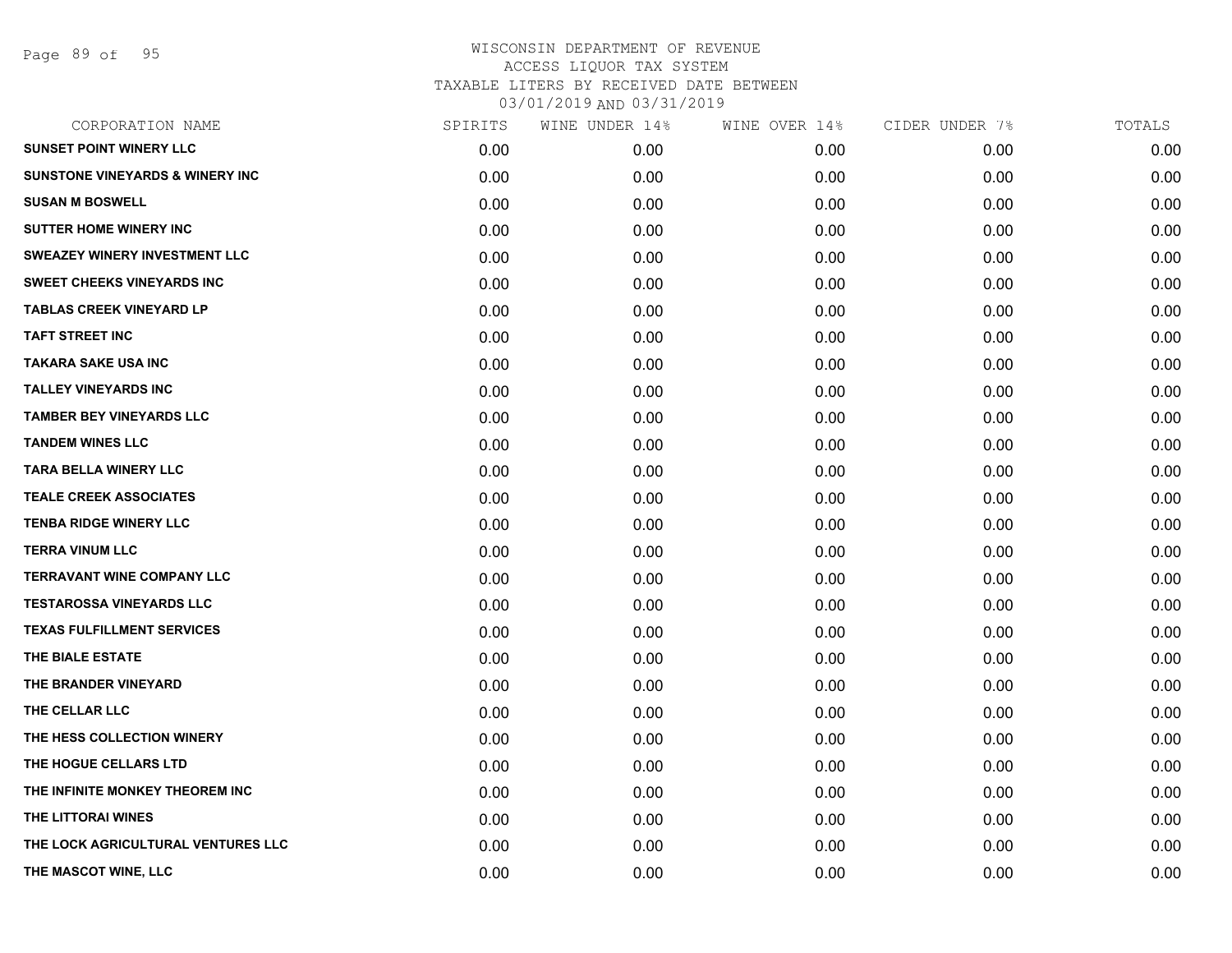Page 90 of 95

| CORPORATION NAME                          | SPIRITS | WINE UNDER 14% | WINE OVER 14% | CIDER UNDER 7% | TOTALS |
|-------------------------------------------|---------|----------------|---------------|----------------|--------|
| THE MEEKER VINEYARD                       | 0.00    | 0.00           | 0.00          | 0.00           | 0.00   |
| THE MORLET SELECTION INC                  | 0.00    | 0.00           | 0.00          | 0.00           | 0.00   |
| THE MORNE WINE COMPANY                    | 0.00    | 0.00           | 0.00          | 0.00           | 0.00   |
| THE RED STITCH WINE GROUP, LLC            | 0.00    | 0.00           | 0.00          | 0.00           | 0.00   |
| THE RUM TREE, INC.                        | 0.00    | 0.00           | 0.00          | 0.00           | 0.00   |
| THE SHORES OF FAIRHAVEN INC               | 0.00    | 0.00           | 0.00          | 0.00           | 0.00   |
| THE SILVERADO VINEYARDS                   | 0.00    | 0.00           | 0.00          | 0.00           | 0.00   |
| THE VINEYARD LLC                          | 0.00    | 0.00           | 0.00          | 0.00           | 0.00   |
| THE WILLIAMSBURG WINERY LTD               | 0.00    | 0.00           | 0.00          | 0.00           | 0.00   |
| THE WINE GROUP INC                        | 0.00    | 0.00           | 0.00          | 0.00           | 0.00   |
| THE WINE VINEYARD LLC                     | 0.00    | 0.00           | 0.00          | 0.00           | 0.00   |
| THE WOODLAND TRAIL BEVERAGE COMPANY, INC. | 0.00    | 0.00           | 0.00          | 0.00           | 0.00   |
| THIRTY-ONE PRODUCTION LLC                 | 0.00    | 0.00           | 0.00          | 0.00           | 0.00   |
| THIS REALM LLC                            | 0.00    | 0.00           | 0.00          | 0.00           | 0.00   |
| <b>THOMAS C HOFFMAN</b>                   | 0.00    | 0.00           | 0.00          | 0.00           | 0.00   |
| THOMAS FOGARTY WINERY LLC                 | 0.00    | 0.00           | 0.00          | 0.00           | 0.00   |
| THOMAS L BECKMEN & JUDITH F BECKMEN       | 0.00    | 0.00           | 0.00          | 0.00           | 0.00   |
| <b>THURMAN J RODGERS</b>                  | 0.00    | 0.00           | 0.00          | 0.00           | 0.00   |
| <b>THVS CORP</b>                          | 0.00    | 0.00           | 0.00          | 0.00           | 0.00   |
| TI BEVERAGE GROUP LTD                     | 0.00    | 0.00           | 0.00          | 0.00           | 0.00   |
| TIM BLUE WINES LLC                        | 0.00    | 0.00           | 0.00          | 0.00           | 0.00   |
| <b>TIMOTHY D GUILD</b>                    | 0.00    | 0.00           | 0.00          | 0.00           | 0.00   |
| <b>TIMOTHY P MCDONALD</b>                 | 0.00    | 0.00           | 0.00          | 0.00           | 0.00   |
| TMR WINE COMPANY LLC                      | 0.00    | 0.00           | 0.00          | 0.00           | 0.00   |
| <b>TOAD HOLLOW VINEYARDS INC</b>          | 0.00    | 0.00           | 0.00          | 0.00           | 0.00   |
| <b>TOBIN JAMES CELLARS</b>                | 0.00    | 0.00           | 0.00          | 0.00           | 0.00   |
| <b>TODD KUEHL</b>                         | 0.00    | 0.00           | 0.00          | 0.00           | 0.00   |
| <b>TOLLIVER RANCH BRANDS LLC</b>          | 0.00    | 0.00           | 0.00          | 0.00           | 0.00   |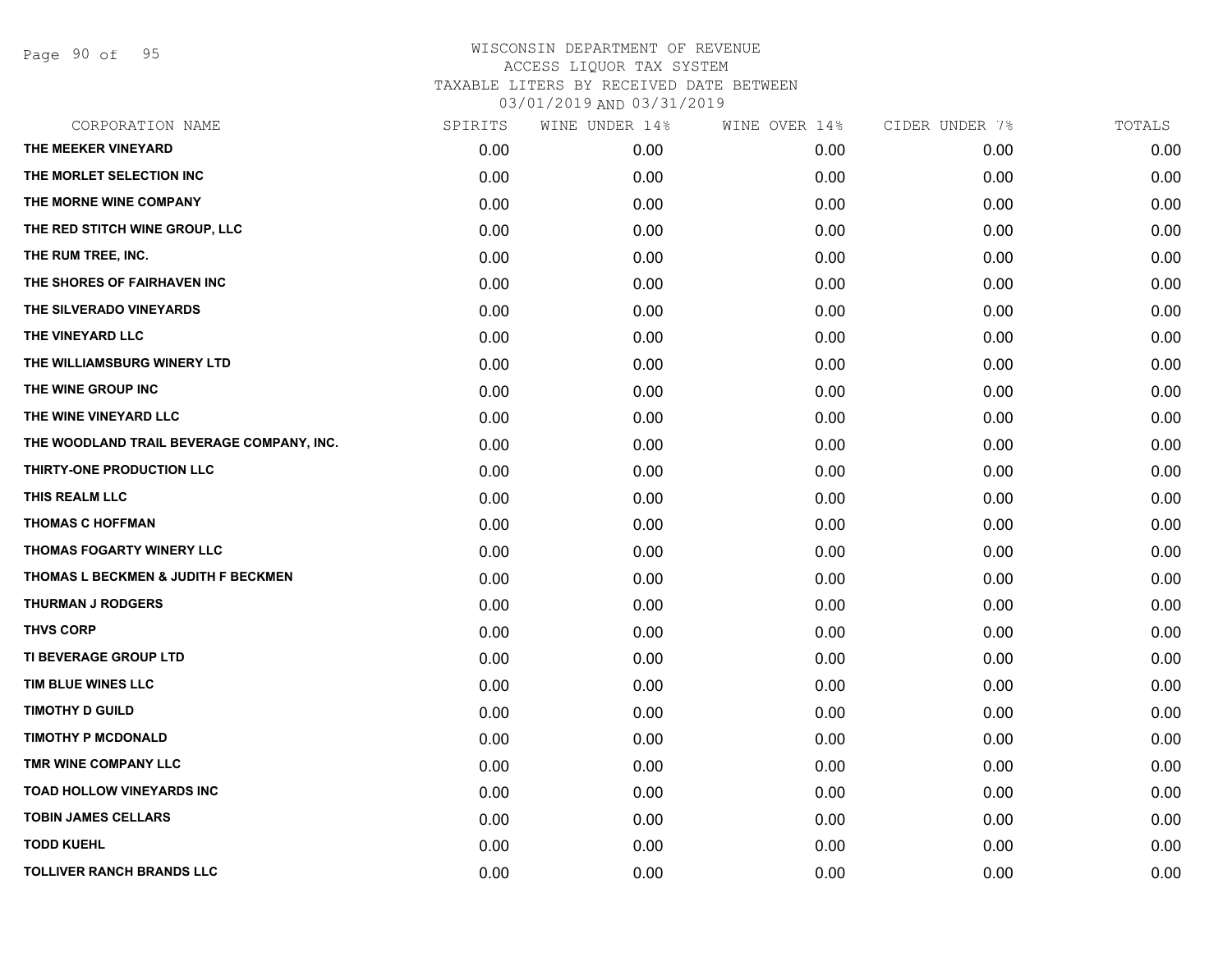Page 91 of 95

| CORPORATION NAME                       | SPIRITS | WINE UNDER 14% | WINE OVER 14% | CIDER UNDER 7% | TOTALS |
|----------------------------------------|---------|----------------|---------------|----------------|--------|
| <b>TOM MEADOWCROFT</b>                 | 0.00    | 0.00           | 0.00          | 0.00           | 0.00   |
| <b>TOMMYS TOO HIGH WINES LLC</b>       | 0.00    | 0.00           | 0.00          | 0.00           | 0.00   |
| TOUR DE FORCE WINE COMPANY LLC         | 0.00    | 0.00           | 0.00          | 0.00           | 0.00   |
| <b>TREANA WINERY LLC</b>               | 0.00    | 0.00           | 0.00          | 0.00           | 0.00   |
| TREASURY WINE ESTATES AMERICAS COMPANY | 0.00    | 0.00           | 0.00          | 0.00           | 0.00   |
| TREFETHEN VINEYARDS WINERY INC         | 0.00    | 0.00           | 0.00          | 0.00           | 0.00   |
| <b>TRENTADUE WINERY LLC</b>            | 0.00    | 0.00           | 0.00          | 0.00           | 0.00   |
| <b>TRESPASS VINEYARDS INC.</b>         | 0.00    | 0.00           | 0.00          | 0.00           | 0.00   |
| <b>TRINITAS CELLARS LLC</b>            | 0.00    | 0.00           | 0.00          | 0.00           | 0.00   |
| TRINITY VALLEY VINEYARDS LLC           | 0.00    | 0.00           | 0.00          | 0.00           | 0.00   |
| <b>TRIONE VINEYARDS LLC</b>            | 0.00    | 0.00           | 0.00          | 0.00           | 0.00   |
| <b>TROY LANDWEHR</b>                   | 0.00    | 0.00           | 0.00          | 0.00           | 0.00   |
| <b>TSG LLC</b>                         | 0.00    | 0.00           | 0.00          | 0.00           | 0.00   |
| <b>TURKOVICH FAMILY WINES LLC</b>      | 0.00    | 0.00           | 0.00          | 0.00           | 0.00   |
| <b>TURLEY WINE CELLARS INC</b>         | 0.00    | 0.00           | 0.00          | 0.00           | 0.00   |
| <b>TURNBULL WINE CELLARS</b>           | 0.00    | 0.00           | 0.00          | 0.00           | 0.00   |
| <b>TUSK ESTATES LLC</b>                | 0.00    | 0.00           | 0.00          | 0.00           | 0.00   |
| <b>TWIN PEAKS WINERY INC</b>           | 0.00    | 0.00           | 0.00          | 0.00           | 0.00   |
| <b>TWIN RIDGE ESTATES LLC</b>          | 0.00    | 0.00           | 0.00          | 0.00           | 0.00   |
| <b>TWISTED OAK WINERY LLC</b>          | 0.00    | 0.00           | 0.00          | 0.00           | 0.00   |
| <b>TWO LADS LLC</b>                    | 0.00    | 0.00           | 0.00          | 0.00           | 0.00   |
| TY R CATON                             | 0.00    | 0.00           | 0.00          | 0.00           | 0.00   |
| UNTI WINE CO LLC                       | 0.00    | 0.00           | 0.00          | 0.00           | 0.00   |
| <b>UPSTREAM CIDER LLC</b>              | 0.00    | 0.00           | 0.00          | 0.00           | 0.00   |
| <b>URBAN CELLARS LLC</b>               | 0.00    | 0.00           | 0.00          | 0.00           | 0.00   |
| <b>V&amp;CLLC</b>                      | 0.00    | 0.00           | 0.00          | 0.00           | 0.00   |
| <b>V SATTUI WINERY INC</b>             | 0.00    | 0.00           | 0.00          | 0.00           | 0.00   |
| <b>V2 WINE GROUP LLC</b>               | 0.00    | 0.00           | 0.00          | 0.00           | 0.00   |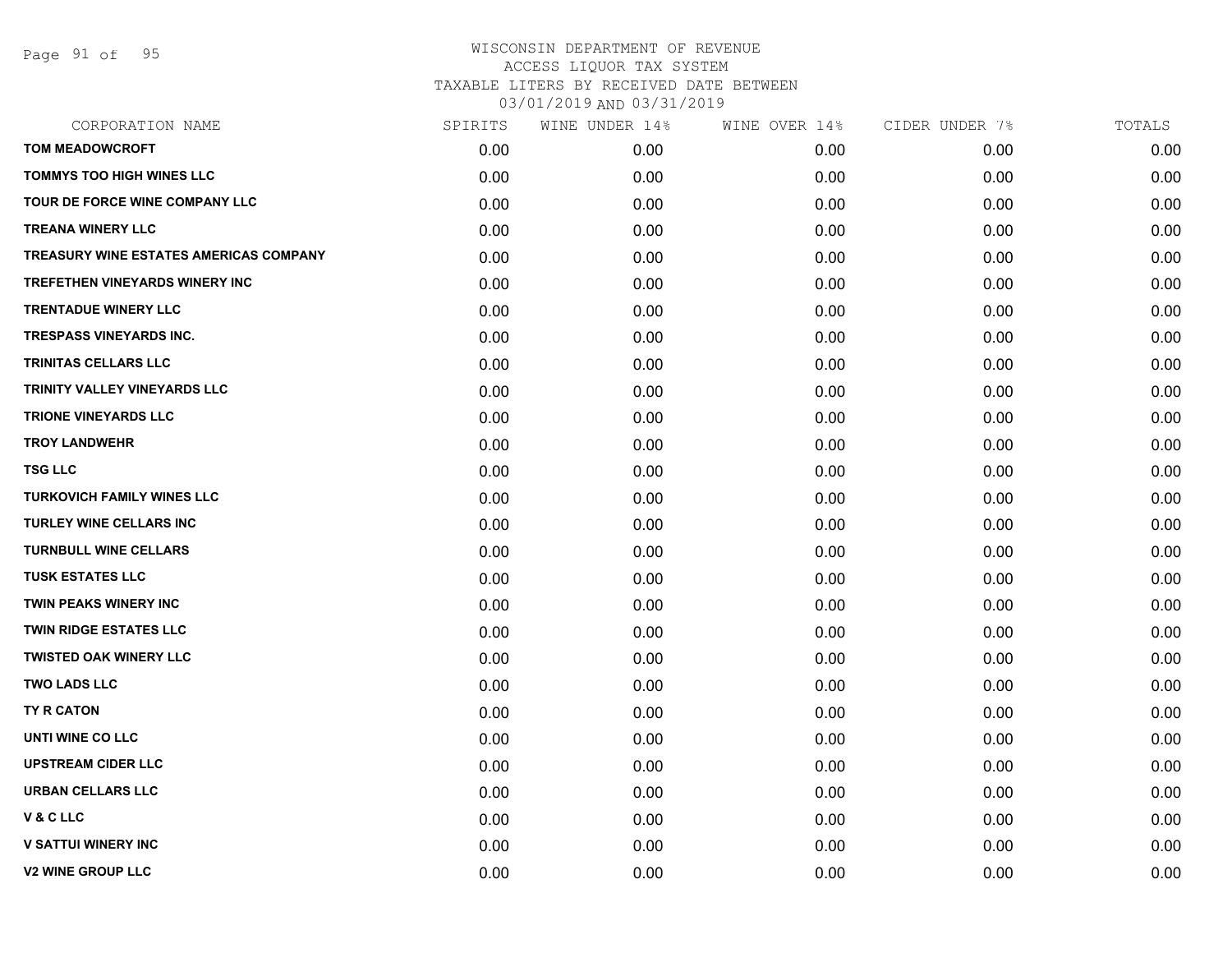Page 92 of 95

| CORPORATION NAME                  | SPIRITS | WINE UNDER 14% | WINE OVER 14% | CIDER UNDER 7% | TOTALS |
|-----------------------------------|---------|----------------|---------------|----------------|--------|
| VAN RUITEN FAMILY WINERY LLC      | 0.00    | 0.00           | 0.00          | 0.00           | 0.00   |
| VAN WYCHEN WINES INC.             | 0.00    | 0.00           | 0.00          | 0.00           | 0.00   |
| <b>VERMEIL WINE GROUP LLC</b>     | 0.00    | 0.00           | 0.00          | 0.00           | 0.00   |
| <b>VERNON VINEYARDS LTD</b>       | 0.00    | 0.00           | 0.00          | 0.00           | 0.00   |
| <b>VICINI ENTERPRISES LLC</b>     | 0.00    | 0.00           | 0.00          | 0.00           | 0.00   |
| <b>VIGNETTE WINERY LLC</b>        | 0.00    | 0.00           | 0.00          | 0.00           | 0.00   |
| <b>VILLA AMOROSA INC</b>          | 0.00    | 0.00           | 0.00          | 0.00           | 0.00   |
| <b>VILLA ENCINAL PARTNERS LP</b>  | 0.00    | 0.00           | 0.00          | 0.00           | 0.00   |
| <b>VILLA SAN JULIETTE INC</b>     | 0.00    | 0.00           | 0.00          | 0.00           | 0.00   |
| <b>VILLA TOSCANO INC</b>          | 0.00    | 0.00           | 0.00          | 0.00           | 0.00   |
| VIN DE ZO LLC                     | 0.00    | 0.00           | 0.00          | 0.00           | 0.00   |
| <b>VINA ROBLES INC</b>            | 0.00    | 0.00           | 0.00          | 0.00           | 0.00   |
| <b>VINCENT ARROYO WINERY INC</b>  | 0.00    | 0.00           | 0.00          | 0.00           | 0.00   |
| <b>VINE &amp; SUN LLC</b>         | 0.00    | 0.00           | 0.00          | 0.00           | 0.00   |
| <b>VINE CLIFF WINERY INC</b>      | 0.00    | 0.00           | 0.00          | 0.00           | 0.00   |
| <b>VINEBURG LLC</b>               | 0.00    | 0.00           | 0.00          | 0.00           | 0.00   |
| <b>VINES TO CELLAR, INC.</b>      | 0.00    | 0.00           | 0.00          | 0.00           | 0.00   |
| <b>VINESSE LLC</b>                | 0.00    | 0.00           | 0.00          | 0.00           | 0.00   |
| <b>VINEYARD 29 LLC</b>            | 0.00    | 0.00           | 0.00          | 0.00           | 0.00   |
| <b>VIN-GO, LLC</b>                | 0.00    | 0.00           | 0.00          | 0.00           | 0.00   |
| <b>VINTAGE WINE ESTATES, INC.</b> | 0.00    | 0.00           | 0.00          | 0.00           | 0.00   |
| <b>VINTAGE WINE ESTATES, INC.</b> | 0.00    | 0.00           | 0.00          | 0.00           | 0.00   |
| <b>VINTAGE WINE ESTATES, INC.</b> | 0.00    | 0.00           | 0.00          | 0.00           | 0.00   |
| <b>VINTAGE WINE ESTATES, INC.</b> | 0.00    | 0.00           | 0.00          | 0.00           | 0.00   |
| <b>VINTAGE WINE ESTATES, INC.</b> | 0.00    | 0.00           | 0.00          | 0.00           | 0.00   |
| <b>VINTAGE WINE ESTATES, INC.</b> | 0.00    | 0.00           | 0.00          | 0.00           | 0.00   |
| <b>VINTAGE WINE ESTATES, INC.</b> | 0.00    | 0.00           | 0.00          | 0.00           | 0.00   |
| <b>VINTAGE WINE ESTATES, INC.</b> | 0.00    | 0.00           | 0.00          | 0.00           | 0.00   |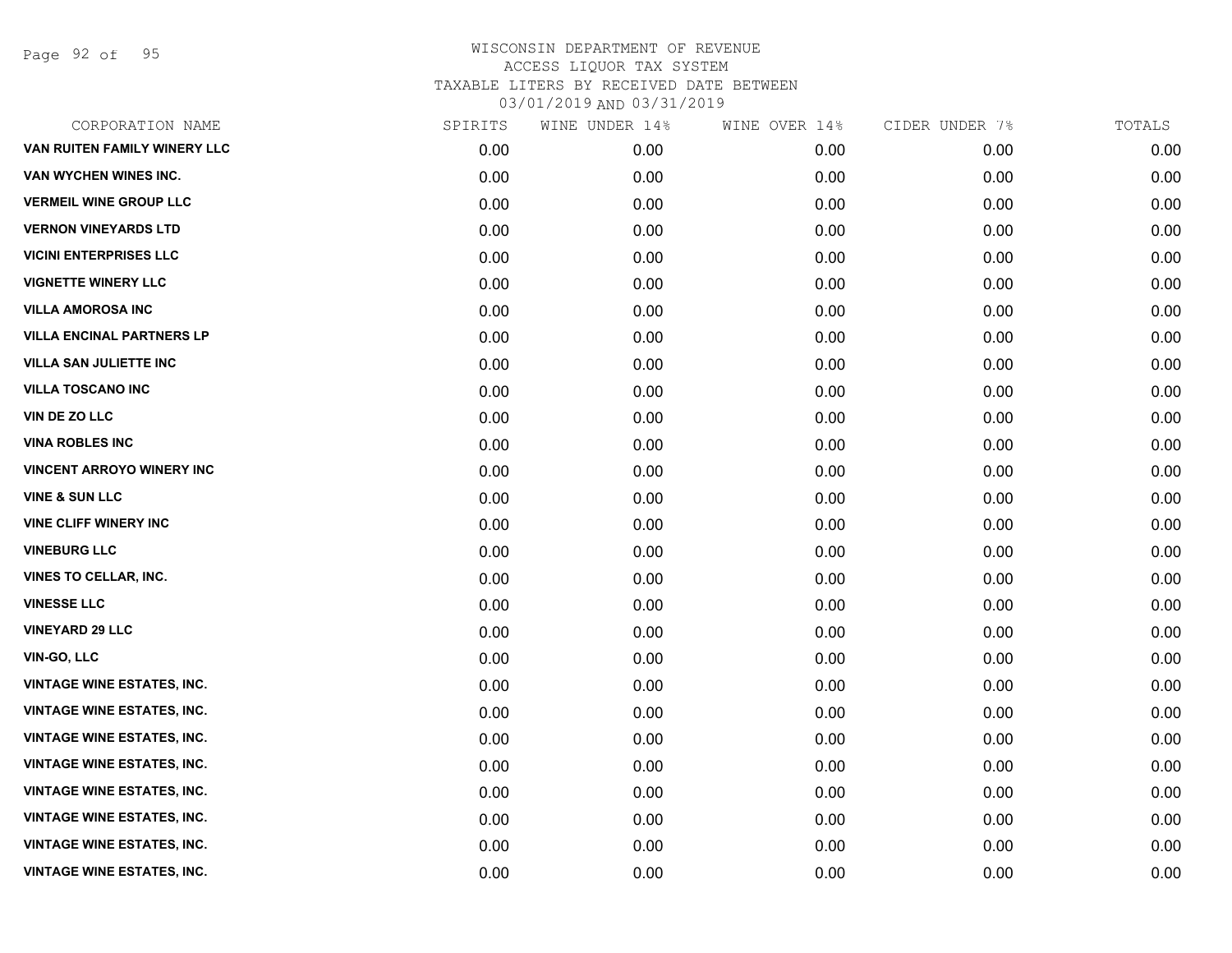Page 93 of 95

| CORPORATION NAME                                   | SPIRITS | WINE UNDER 14% | WINE OVER 14% | CIDER UNDER 7% | TOTALS |
|----------------------------------------------------|---------|----------------|---------------|----------------|--------|
| <b>VINUM CELLARS INC</b>                           | 0.00    | 0.00           | 0.00          | 0.00           | 0.00   |
| <b>VITE GALLERON ASSETS CORP</b>                   | 0.00    | 0.00           | 0.00          | 0.00           | 0.00   |
| <b>VON KLAUS WINERY LLC</b>                        | 0.00    | 0.00           | 0.00          | 0.00           | 0.00   |
| VON STIEHL WINERY LTD.                             | 0.00    | 0.00           | 0.00          | 0.00           | 0.00   |
| W G BEST WEINKELLEREI INC                          | 0.00    | 0.00           | 0.00          | 0.00           | 0.00   |
| <b>W J DEUTSCH &amp; SONS LTD</b>                  | 0.00    | 0.00           | 0.00          | 0.00           | 0.00   |
| <b>WAGNER WINERY LLC</b>                           | 0.00    | 0.00           | 0.00          | 0.00           | 0.00   |
| <b>WAITS-MAST FAMILY CELLARS LLC</b>               | 0.00    | 0.00           | 0.00          | 0.00           | 0.00   |
| <b>WASHINGTON VINTNERS LLC</b>                     | 0.00    | 0.00           | 0.00          | 0.00           | 0.00   |
| <b>WEIBEL INCORPORATED</b>                         | 0.00    | 0.00           | 0.00          | 0.00           | 0.00   |
| <b>WENTE BROS</b>                                  | 0.00    | 0.00           | 0.00          | 0.00           | 0.00   |
| <b>WEST COAST WINE PARTNERS LLC</b>                | 0.00    | 0.00           | 0.00          | 0.00           | 0.00   |
| <b>WEST PRAIRIE WINERY LLC</b>                     | 0.00    | 0.00           | 0.00          | 0.00           | 0.00   |
| <b>WESTFALL WINERY LLC</b>                         | 0.00    | 0.00           | 0.00          | 0.00           | 0.00   |
| <b>WESTPORT WINERY LLC</b>                         | 0.00    | 0.00           | 0.00          | 0.00           | 0.00   |
| <b>WHEELER WINERY INC</b>                          | 0.00    | 0.00           | 0.00          | 0.00           | 0.00   |
| <b>WHETSTONE WINE CELLARS LLC</b>                  | 0.00    | 0.00           | 0.00          | 0.00           | 0.00   |
| <b>WHISPERING BLUFFS VINEYARD &amp; WINERY LTD</b> | 0.00    | 0.00           | 0.00          | 0.00           | 0.00   |
| <b>WHISPERING WINDS WINERY LLC</b>                 | 0.00    | 0.00           | 0.00          | 0.00           | 0.00   |
| <b>WHITE BEAR SPIRITS LLC</b>                      | 0.00    | 0.00           | 0.00          | 0.00           | 0.00   |
| <b>WHITE OAK VINEYARDS &amp; WINERY LLC</b>        | 0.00    | 0.00           | 0.00          | 0.00           | 0.00   |
| WHITE WINTER WINERY INC                            | 0.00    | 0.00           | 0.00          | 0.00           | 0.00   |
| <b>WIENS CELLARS LLC</b>                           | 0.00    | 0.00           | 0.00          | 0.00           | 0.00   |
| <b>WILDEROTTER WINERY LLC</b>                      | 0.00    | 0.00           | 0.00          | 0.00           | 0.00   |
| <b>WILLAMETTE VALLEY VINEYARDS INC</b>             | 0.00    | 0.00           | 0.00          | 0.00           | 0.00   |
| <b>WILLIAM F BLUHM</b>                             | 0.00    | 0.00           | 0.00          | 0.00           | 0.00   |
| <b>WILLIAM MOSBY</b>                               | 0.00    | 0.00           | 0.00          | 0.00           | 0.00   |
| <b>WILLIAM PRICE III</b>                           | 0.00    | 0.00           | 0.00          | 0.00           | 0.00   |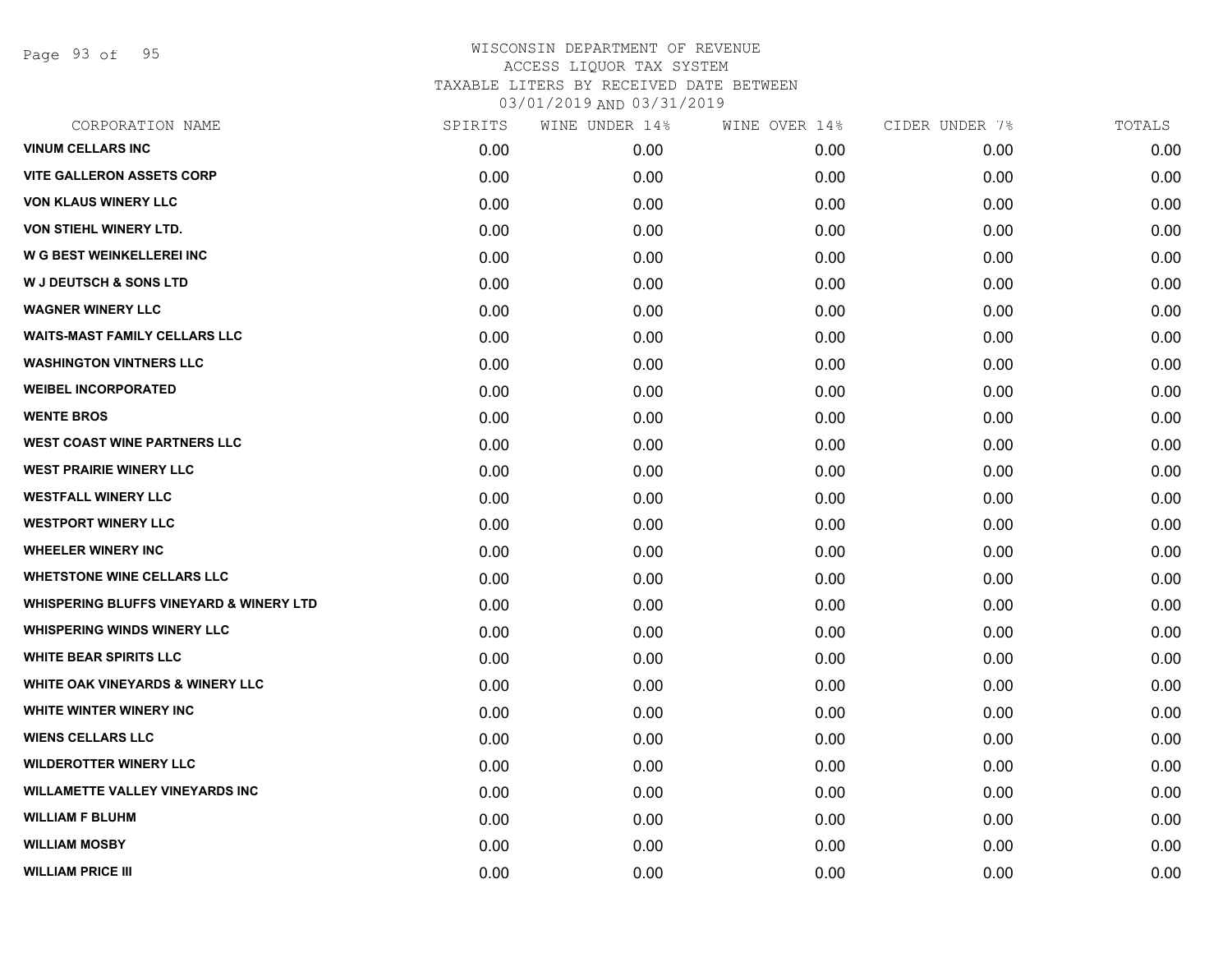Page 94 of 95

| CORPORATION NAME                               | SPIRITS | WINE UNDER 14% | WINE OVER 14% | CIDER UNDER 7% | TOTALS |
|------------------------------------------------|---------|----------------|---------------|----------------|--------|
| <b>WILLIAMS &amp; SELYEM LLC</b>               | 0.00    | 0.00           | 0.00          | 0.00           | 0.00   |
| <b>WILRONA LLC</b>                             | 0.00    | 0.00           | 0.00          | 0.00           | 0.00   |
| <b>WILSON CREEK WINERY &amp; VINEYARDS INC</b> | 0.00    | 0.00           | 0.00          | 0.00           | 0.00   |
| <b>WIND GAP WINES LLC</b>                      | 0.00    | 0.00           | 0.00          | 0.00           | 0.00   |
| <b>WINDERLEA WINE COMPANY LLC</b>              | 0.00    | 0.00           | 0.00          | 0.00           | 0.00   |
| <b>WINDWARD VINEYARD LLC</b>                   | 0.00    | 0.00           | 0.00          | 0.00           | 0.00   |
| <b>WINE BY JOE LLC</b>                         | 0.00    | 0.00           | 0.00          | 0.00           | 0.00   |
| WINE OF THE MONTH CLUB, INC.                   | 0.00    | 0.00           | 0.00          | 0.00           | 0.00   |
| <b>WINE ROAD VINTNERS LLC</b>                  | 0.00    | 0.00           | 0.00          | 0.00           | 0.00   |
| <b>WINE SOCIETY LLC</b>                        | 0.00    | 0.00           | 0.00          | 0.00           | 0.00   |
| <b>WINE.COM OF TEXAS LLC</b>                   | 0.00    | 0.00           | 0.00          | 0.00           | 0.00   |
| WINERY AT BLACK STAR FARMS LLC                 | 0.00    | 0.00           | 0.00          | 0.00           | 0.00   |
| <b>WINERY EXCHANGE, INC.</b>                   | 0.00    | 0.00           | 0.00          | 0.00           | 0.00   |
| WINERY FULFILLMENT SERVICES LLC                | 0.00    | 0.00           | 0.00          | 0.00           | 0.00   |
| <b>WINESITTER BREWHOUSE LLC</b>                | 0.00    | 0.00           | 0.00          | 0.00           | 0.00   |
| WINNESHIEK WILDBERRY WINERY LLC                | 0.00    | 0.00           | 0.00          | 0.00           | 0.00   |
| <b>WINSIDE USA INC</b>                         | 0.00    | 0.00           | 0.00          | 0.00           | 0.00   |
| <b>WOLFF VINEYARD LLC</b>                      | 0.00    | 0.00           | 0.00          | 0.00           | 0.00   |
| WOLLERSHEIM WINERY, INC.                       | 0.00    | 0.00           | 0.00          | 0.00           | 0.00   |
| WOLLERSHEIM WINERY, INC.                       | 0.00    | 0.00           | 0.00          | 0.00           | 0.00   |
| <b>WOODSON WINES LLC</b>                       | 0.00    | 0.00           | 0.00          | 0.00           | 0.00   |
| <b>WOODWARD CANYON WINERY INC</b>              | 0.00    | 0.00           | 0.00          | 0.00           | 0.00   |
| YORKVILLE CELLARS INC                          | 0.00    | 0.00           | 0.00          | 0.00           | 0.00   |
| <b>ZD WINES LLC</b>                            | 0.00    | 0.00           | 0.00          | 0.00           | 0.00   |
| <b>ZERO LINK MARKETS INC</b>                   | 0.00    | 0.00           | 0.00          | 0.00           | 0.00   |
| TOTAL LITERS FOR 3/31/2019                     | 0.00    | 532.50         | 390.00        | 0.00           | 922.50 |